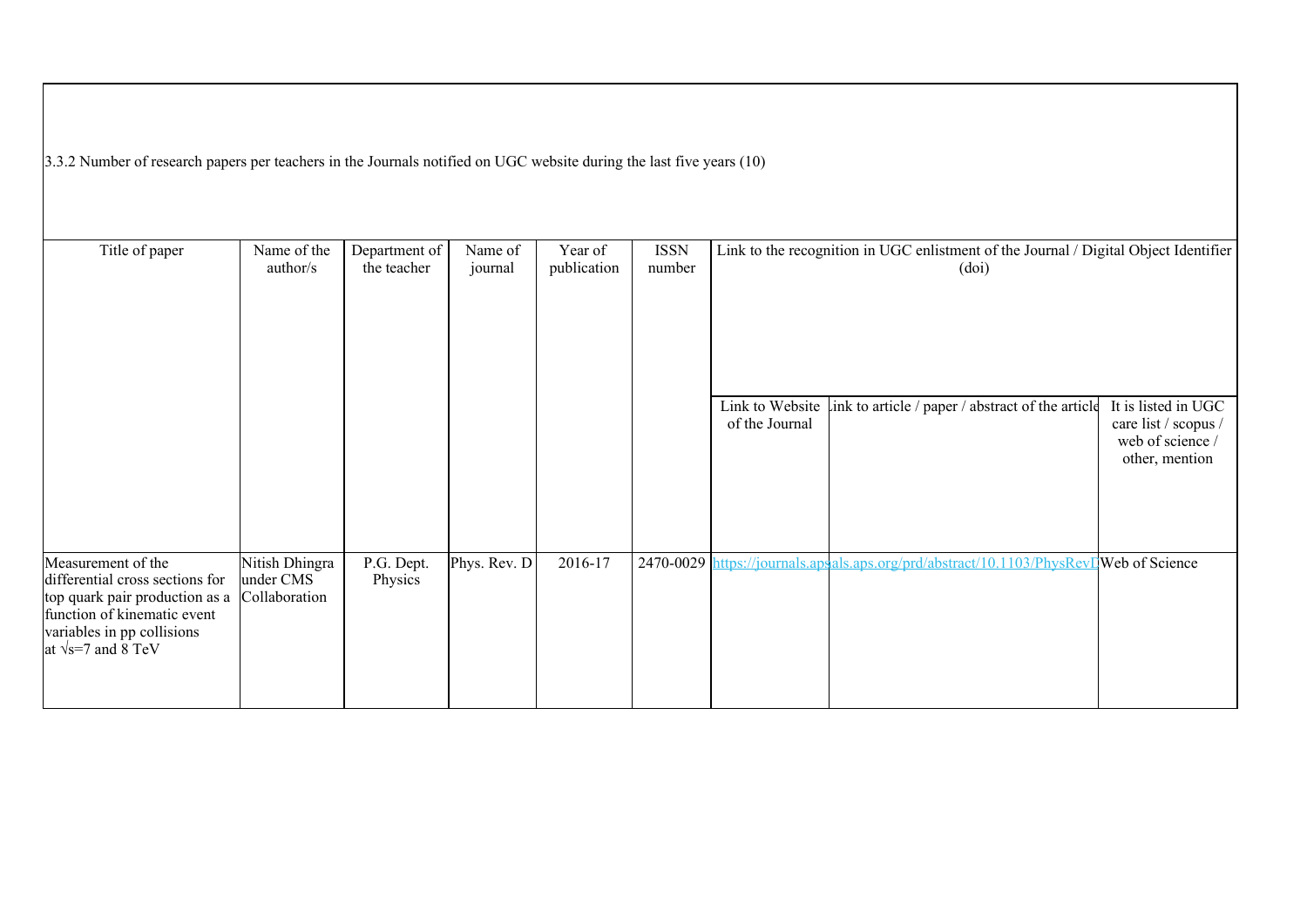| Search for Higgs boson off-<br>shell production in proton-<br>proton collisions at 7 and 8<br>TeV and derivation of<br>constraints on its total decay<br>width          | Nitish Dhingra<br>under CMS<br>Collaboration | P.G. Dept.<br>Physics | <b>JHEP</b>        | 2016-17     |  | 1029-8479 https://link.springeringer.com/article/10.1007%2FJHEP09%2{Web of Science    |  |
|-------------------------------------------------------------------------------------------------------------------------------------------------------------------------|----------------------------------------------|-----------------------|--------------------|-------------|--|---------------------------------------------------------------------------------------|--|
| Search for direct pair<br>production of supersymmetric<br>top quarks decaying to all-<br>hadronic final states in pp<br>collisions at $\sqrt{s}$ =8TeV                  | Nitish Dhingra<br>under CMS<br>Collaboration | P.G. Dept.<br>Physics | Eur. Phys. J.<br>C | $2016 - 17$ |  | 1434-6052 https://link.springenger.com/article/10.1140%2Fepjc%2Fs100 Web of Science   |  |
| Azimuthal decorrelation of jets Nitish Dhingra<br>widely separated in rapidity in under CMS<br>pp collisions at $\sqrt{s}$ =7 TeV                                       | Collaboration                                | P.G. Dept.<br>Physics | <b>JHEP</b>        | 2016-17     |  | 1029-8479 https://link.springgringer.com/article/10.1007%2FJHEP08%28Web of Science    |  |
| Search for supersymmetry in<br>events with soft leptons, low<br>jet multiplicity, and missing<br>transverse energy in proton-<br>proton collisions at $\sqrt{s}$ =8 TeV | Nitish Dhingra<br>under CMS<br>Collaboration | P.G. Dept.<br>Physics | Phys. Lett. B      | 2016-17     |  | 0370-2693 https://www.scienceiencedirect.com/science/article/pii/S03702Web of Science |  |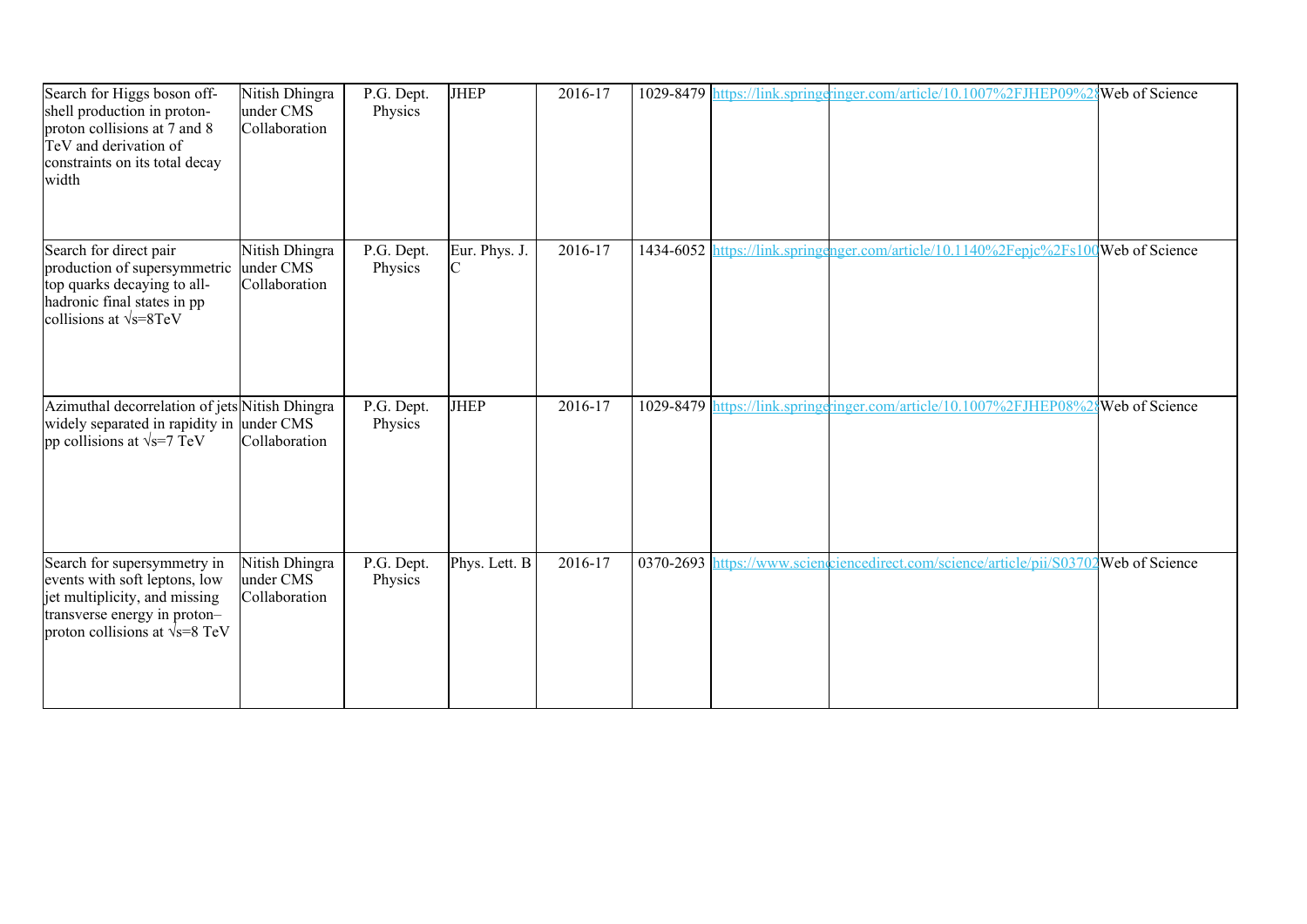| Measurement of Spin<br>Correlations in tt <sup>-</sup> Production<br>using the Matrix Element<br>Method in the Muon+Jets<br>Final State in pp Collisions<br>at $\sqrt{s} = 8$ TeV | Nitish Dhingra<br>under CMS<br>Collaboration | P.G. Dept.<br>Physics | Phys. Lett. B | 2016-17 |  | 0370-2693 https://www.scienciencedirect.com/science/article/pii/S03702 Web of Science |  |
|-----------------------------------------------------------------------------------------------------------------------------------------------------------------------------------|----------------------------------------------|-----------------------|---------------|---------|--|---------------------------------------------------------------------------------------|--|
| Search for a Low-Mass<br>Pseudoscalar Higgs Boson<br>Produced in Association with<br>a bb <sup>-</sup> Pair in pp Collisions<br>at $\sqrt{s} = 8$ TeV                             | Nitish Dhingra<br>under CMS<br>Collaboration | P.G. Dept.<br>Physics | Phys. Lett. B | 2016-17 |  | 0370-2693 https://www.scienceiencedirect.com/science/article/pii/S03702Web of Science |  |
| Measurement<br>of ttbar production with<br>additional jet activity,<br>including b quark jets, in the<br>dilepton decay channel using<br>pp collisions at $\sqrt{s}$ =8 TeV       | Nitish Dhingra<br>under CMS<br>Collaboration | P.G. Dept.<br>Physics | Eur. Phys. J. | 2016-17 |  | 1434-6052 https://link.springenger.com/article/10.1140%2Fepjc%2Fs100Web of Science    |  |
| Measurement of the inelastic<br>cross section in proton-lead<br>collisions at $\sqrt{s_{NN}}$ = 5.02 TeV                                                                          | Nitish Dhingra<br>under CMS<br>Collaboration | P.G. Dept.<br>Physics | Phys. Lett. B | 2016-17 |  | 0370-2693 https://www.sciengriencedirect.com/science/article/pii/S03702Web of Science |  |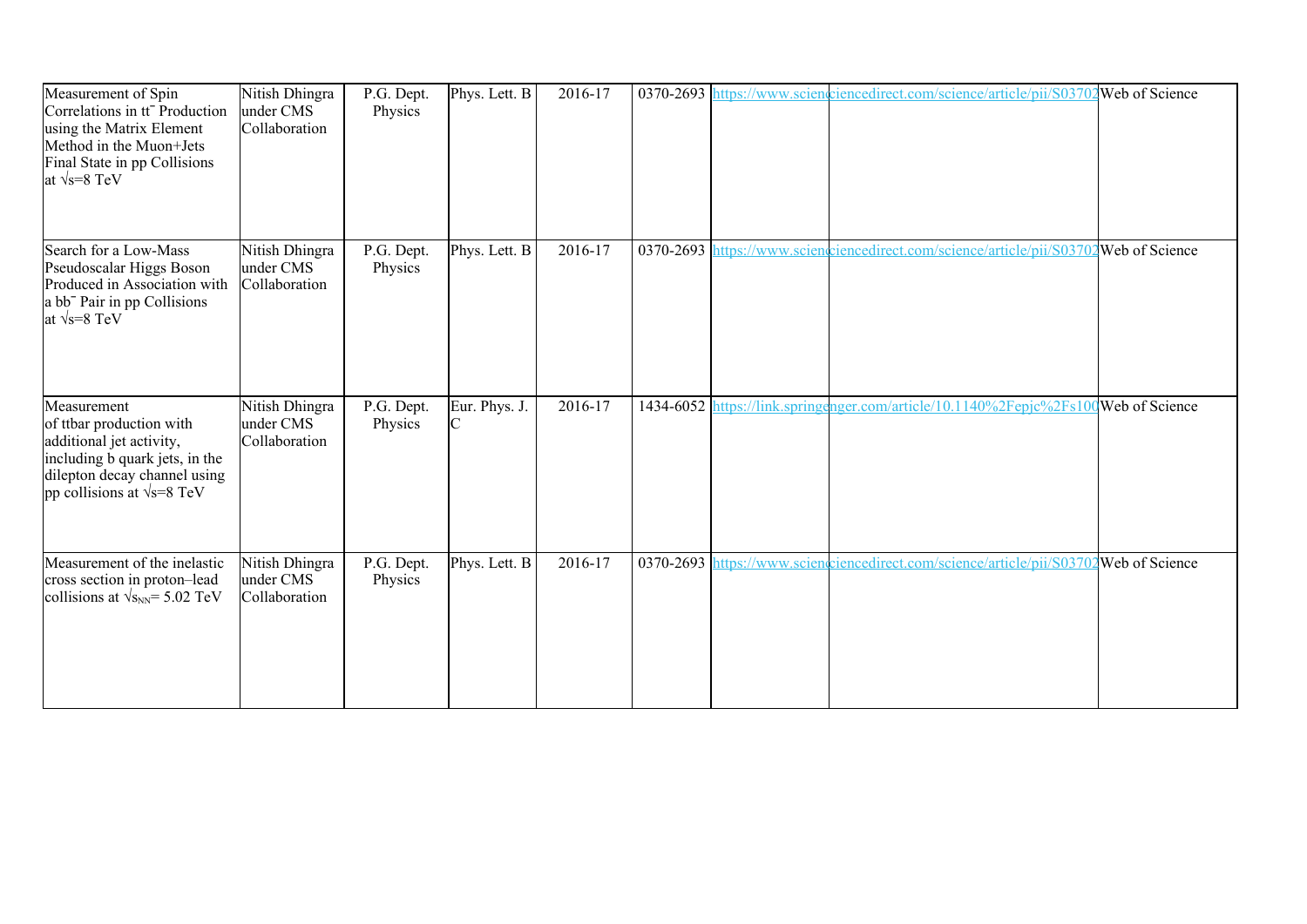| Search for pair production of<br>first and second generation<br>leptoquarks in proton-proton<br>collisions at $\sqrt{s} = 8 \text{ TeV}$                         | Nitish Dhingra<br>under CMS<br>Collaboration | P.G. Dept.<br>Physics | Phys. Rev. D        | 2016-17 |  | 2470-0029 https://journals.apsals.aps.org/prd/abstract/10.1103/PhysRevI Web of Science |  |
|------------------------------------------------------------------------------------------------------------------------------------------------------------------|----------------------------------------------|-----------------------|---------------------|---------|--|----------------------------------------------------------------------------------------|--|
| Search for single production of Nitish Dhingra<br>scalar leptoquarks in proton-<br>proton collisions at $\sqrt{s}$ =8 TeV                                        | under CMS<br>Collaboration                   | P.G. Dept.<br>Physics | Phys. Rev. D        | 2016-17 |  | 2470-0029 https://journals.apsals.aps.org/prd/abstract/10.1103/PhysRevIWeb of Science  |  |
| Measurement of differential<br>cross sections for Higgs boson under CMS<br>production in the diphoton<br>decay channel in pp collisions<br>at $\sqrt{s} = 8$ TeV | Nitish Dhingra<br>Collaboration              | P.G. Dept.<br>Physics | Eur. Phys. J.<br>C  | 2016-17 |  | 1434-6052 https://link.springenger.com/article/10.1140%2Fepjc%2Fs100Web of Science     |  |
| Study of B Meson Production<br>in p+Pb Collisions<br>at $\sqrt{s_{NN}}$ =5.02 TeV Using<br><b>Exclusive Hadronic Decays</b>                                      | Nitish Dhingra<br>under CMS<br>Collaboration | P.G. Dept.<br>Physics | Phys. Rev.<br>Lett. | 2016-17 |  | 1079-7114 https://journals.apsls.aps.org/prl/abstract/10.1103/PhysRevLetWeb of Science |  |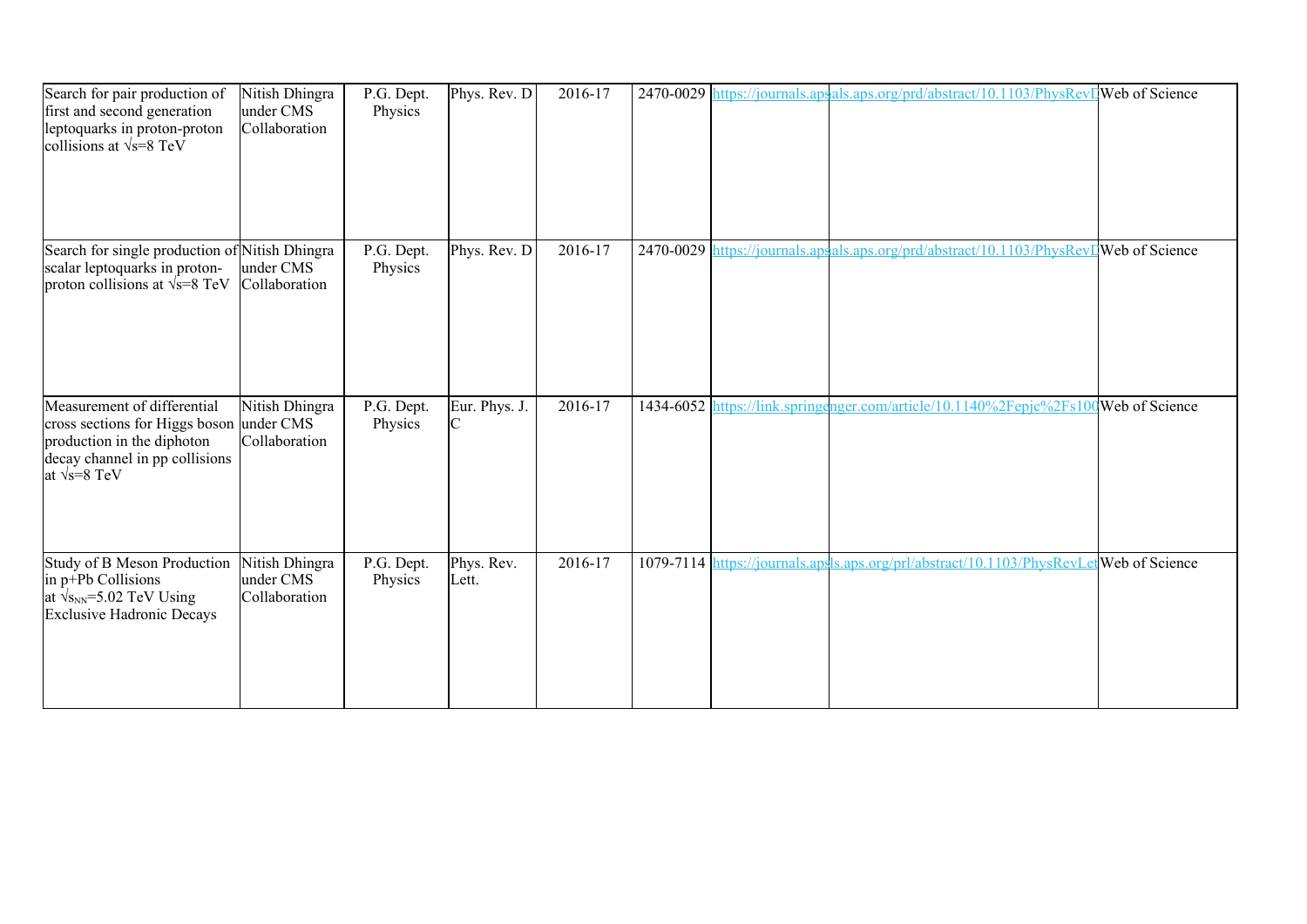| Search for W' decaying to tau<br>lepton and neutrino in proton-<br>proton collisions at $\sqrt{s}$ =8 TeV                                      | Nitish Dhingra<br>under CMS<br>Collaboration | P.G. Dept.<br>Physics | Phys. Lett. B | 2016-17 |  | 0370-2693 https://www.scienceiencedirect.com/science/article/pii/S03702Web of Science  |  |
|------------------------------------------------------------------------------------------------------------------------------------------------|----------------------------------------------|-----------------------|---------------|---------|--|----------------------------------------------------------------------------------------|--|
| Measurement of the charge<br>asymmetry in top quark pair<br>production in pp collisions at<br>$\sqrt{s}$ =8 TeV using a template<br>method     | Nitish Dhingra<br>under CMS<br>Collaboration | P.G. Dept.<br>Physics | Phys. Rev. D  | 2016-17 |  | 2470-0029 https://journals.apsals.aps.org/prd/abstract/10.1103/PhysRevI Web of Science |  |
| Search for neutral MSSM<br>Higgs bosons decaying<br>to $\mu + \mu$ in pp collisions at<br>$\sqrt{s}$ =7 and 8 TeV                              | Nitish Dhingra<br>under CMS<br>Collaboration | P.G. Dept.<br>Physics | Phys. Lett. B | 2016-17 |  | 0370-2693 https://www.scienceiencedirect.com/science/article/pii/S03702Web of Science  |  |
| Search for supersymmetry in<br>events with a photon, a lepton,<br>and missing transverse<br>momentum in pp collisions<br>at $\sqrt{s} = 8$ TeV | Nitish Dhingra<br>under CMS<br>Collaboration | P.G. Dept.<br>Physics | Phys. Lett. B | 2016-17 |  | 0370-2693 https://www.sciengriencedirect.com/science/article/pii/S03702Web of Science  |  |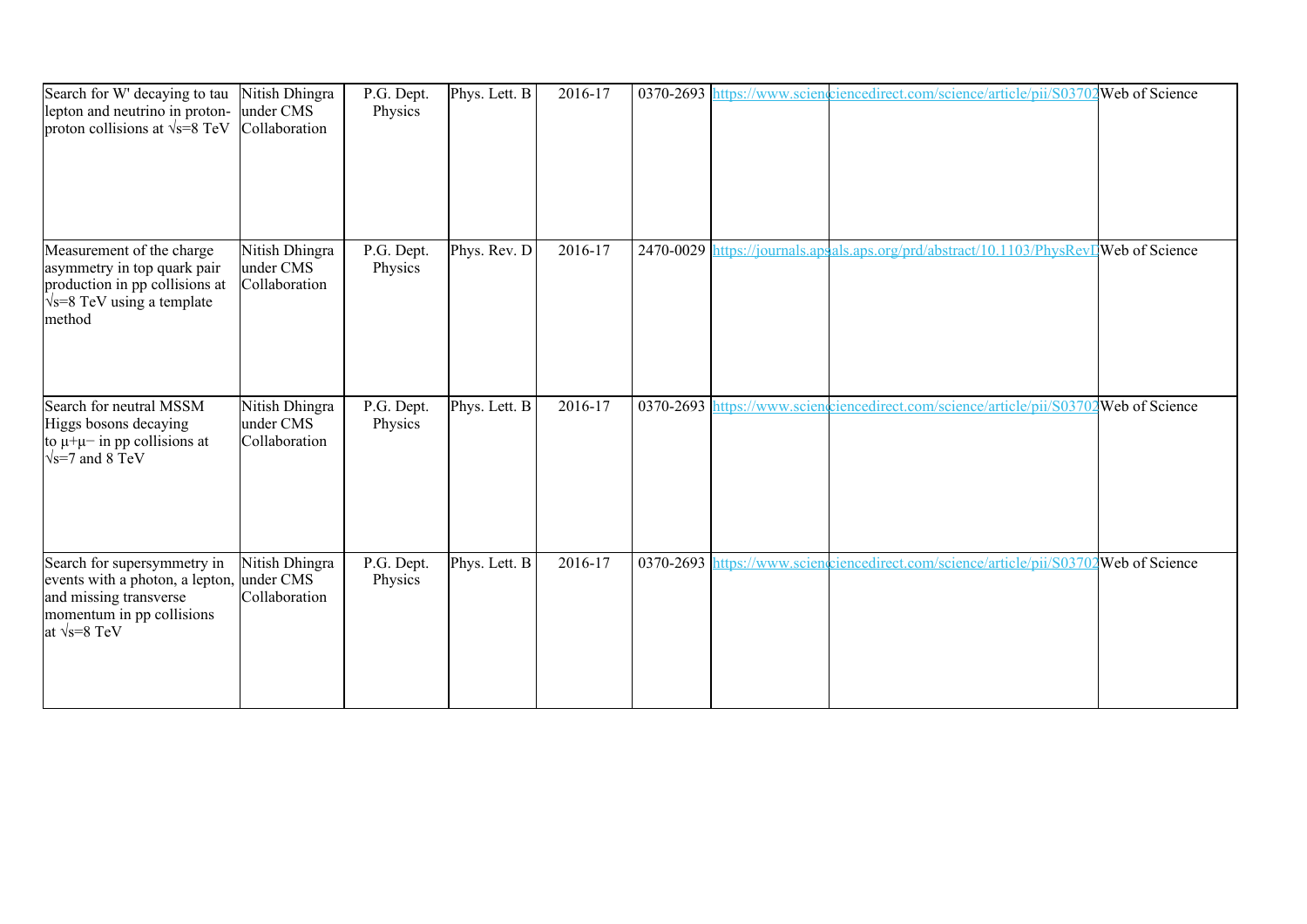| Angular analysis of the decay<br>$B0 \rightarrow K * 0\mu + \mu$ from pp<br>collisions at $\sqrt{s} = 8$ TeV                                                 | Nitish Dhingra<br>under CMS<br>Collaboration | P.G. Dept.<br>Physics | Phys. Lett. B                   | 2016-17 |  | 0370-2693 https://www.scienceiencedirect.com/science/article/pii/S03702Web of Science |  |
|--------------------------------------------------------------------------------------------------------------------------------------------------------------|----------------------------------------------|-----------------------|---------------------------------|---------|--|---------------------------------------------------------------------------------------|--|
| Measurement of the<br>$W+W$ cross section in pp<br>collisions at $\sqrt{s}$ =8 TeV and<br>limits on anomalous gauge<br>couplings                             | Nitish Dhingra<br>under CMS<br>Collaboration | P.G. Dept.<br>Physics | Eur. Phys. J.<br>$\overline{C}$ | 2016-17 |  | 1434-6052 https://link.springenger.com/article/10.1140%2Fepjc%2Fs100Web of Science    |  |
| Inclusive and differential<br>measurements of<br>the ttbar charge asymmetry in<br>pp collisions at $\sqrt{s}$ =8 TeV                                         | Nitish Dhingra<br>under CMS<br>Collaboration | P.G. Dept.<br>Physics | Phys. Lett. B                   | 2016-17 |  | 0370-2693 https://www.sciencedirect.com/science/article/pii/S03702 Web of Science     |  |
| Search for a Higgs boson<br>decaying into $\gamma * \gamma \rightarrow \ell \ell \gamma$ with<br>low dilepton mass in pp<br>collisions at $\sqrt{s} = 8$ TeV | Nitish Dhingra<br>under CMS<br>Collaboration | P.G. Dept.<br>Physics | Phys. Lett. B                   | 2016-17 |  | 0370-2693 https://www.scienceiencedirect.com/science/article/pii/S03702Web of Science |  |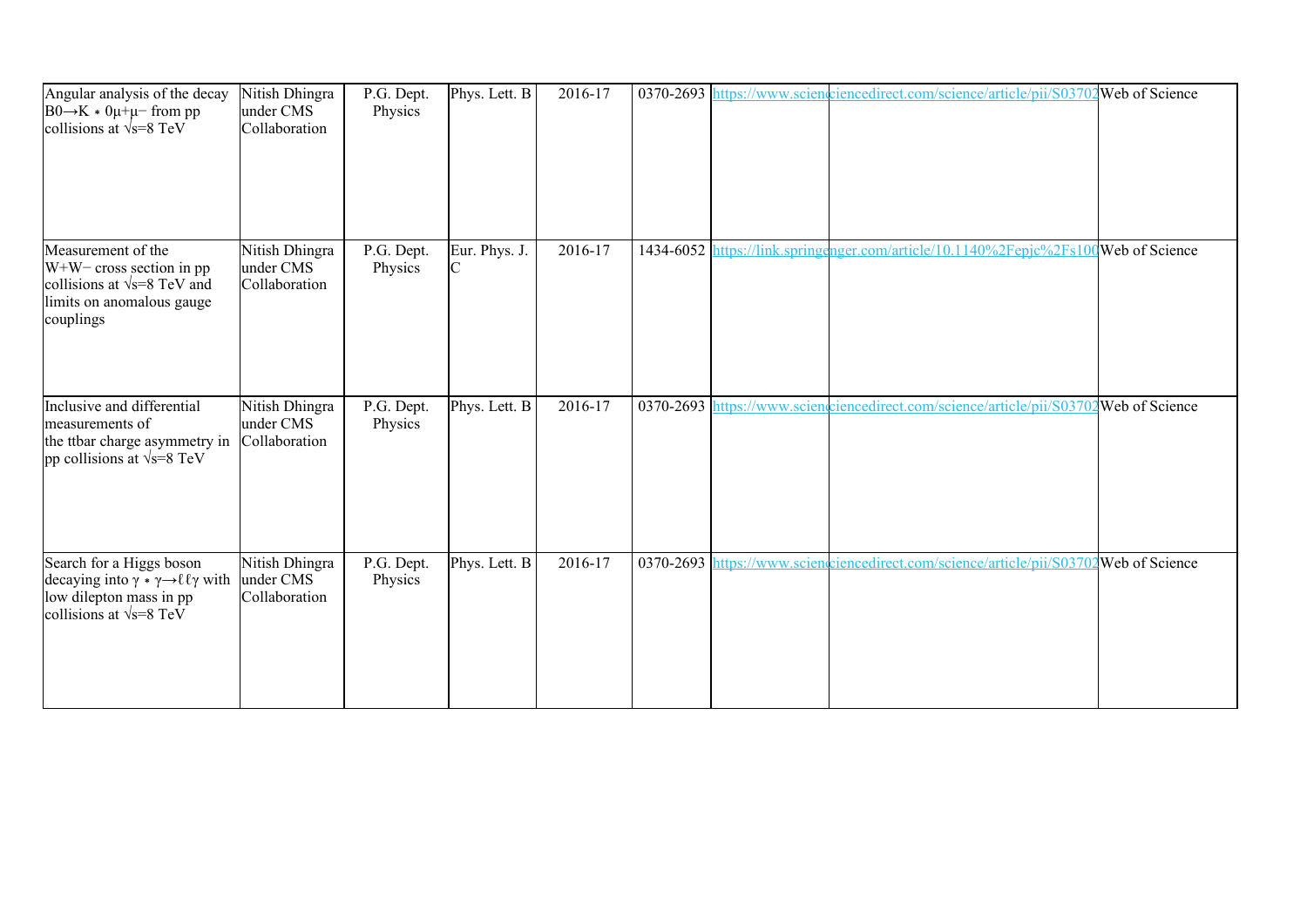| Search for exotic decays of a<br>Higgs boson into undetectable<br>particles and one or more<br>photons                                                                  | Nitish Dhingra<br>under CMS<br>Collaboration | P.G. Dept.<br>Physics | Phys. Lett. B | 2016-17 |  | 0370-2693 https://www.sciencedirect.com/science/article/pii/S03702 Web of Science       |  |
|-------------------------------------------------------------------------------------------------------------------------------------------------------------------------|----------------------------------------------|-----------------------|---------------|---------|--|-----------------------------------------------------------------------------------------|--|
| Search for<br>resonant tt <sup>-</sup> production in<br>proton-proton collisions<br>at $\sqrt{s} = 8$ TeV                                                               | Nitish Dhingra<br>under CMS<br>Collaboration | P.G. Dept.<br>Physics | Phys. Rev. D  | 2016-17 |  | 2470-0029 https://journals.apsals.aps.org/prd/abstract/10.1103/PhysRevIWeb of Science   |  |
| Search for a massive<br>resonance decaying into a<br>Higgs boson and a W or Z<br>boson in hadronic final states<br>in proton-proton collisions<br>at $\sqrt{s} = 8$ TeV | Nitish Dhingra<br>under CMS<br>Collaboration | P.G. Dept.<br>Physics | <b>JHEP</b>   | 2016-17 |  | 1029-8479 https://link.springgringer.com/article/10.1007%2FJHEP02%2{Web of Science      |  |
| A search for pair production of Nitish Dhingra<br>new light bosons decaying into under CMS<br>muons                                                                     | Collaboration                                | P.G. Dept.<br>Physics | Phys. Lett. B | 2016-17 |  | 0370-2693 https://www.sciencelinecedirect.com/science/article/pii/S03702 Web of Science |  |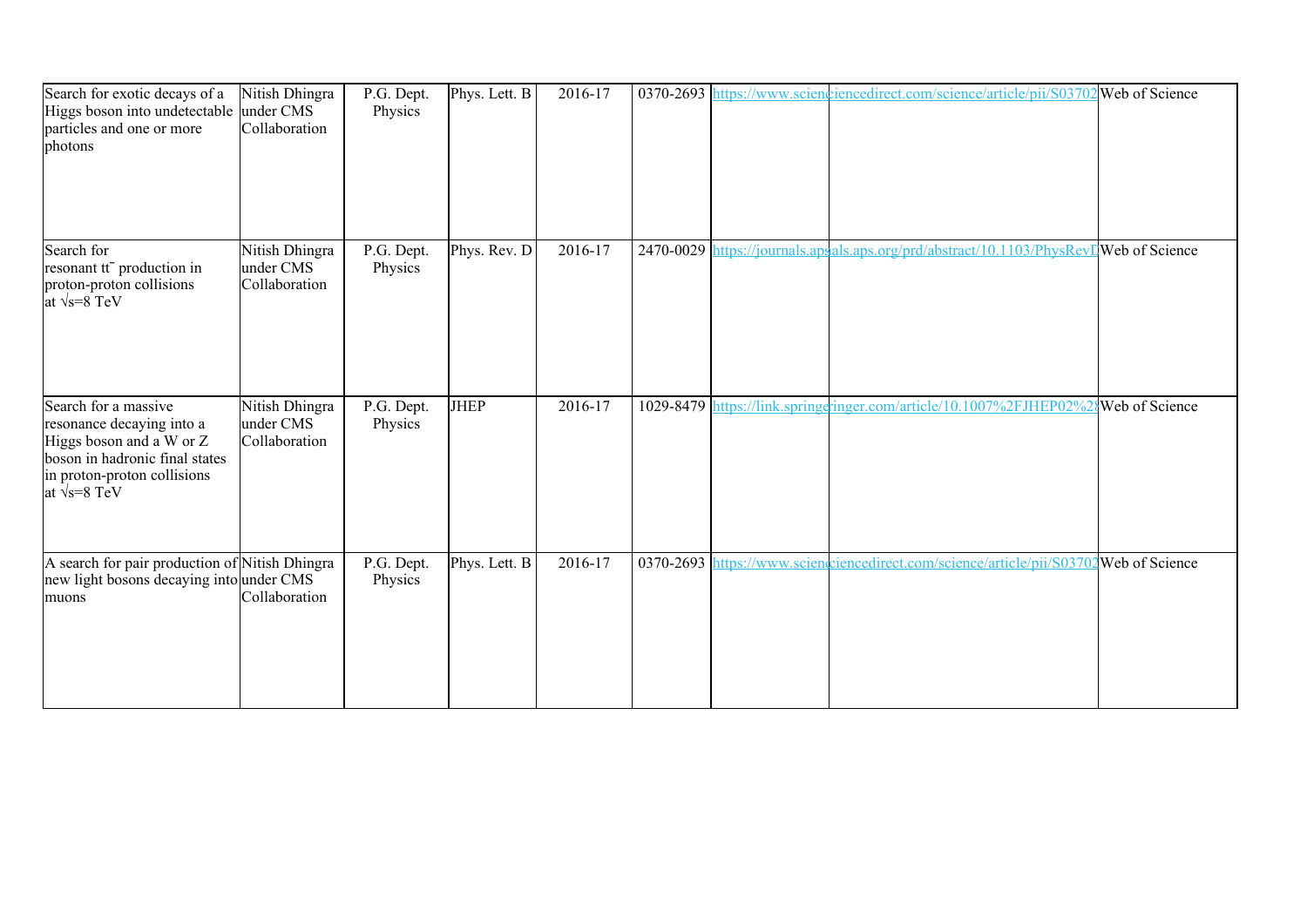| Measurement of the ratio B<br>$(B_s^0 \rightarrow J/\psi f0(980))$ / $B(B_s^0 \rightarrow J/\psi)$ under CMS<br>$\phi(1020)$ in pp collisions at<br>$\sqrt{s}$ = 7 TeV | Nitish Dhingra<br>Collaboration              | P.G. Dept.<br>Physics            | Phys. Lett. B                                  | 2016-17 |                                 |       | 0370-2693 https://www.scienchiercedirect.com/science/article/pii/S03702 Web of Science |                         |
|------------------------------------------------------------------------------------------------------------------------------------------------------------------------|----------------------------------------------|----------------------------------|------------------------------------------------|---------|---------------------------------|-------|----------------------------------------------------------------------------------------|-------------------------|
| 'Ghadar Andolan: Ghadar<br>Kavita de Sanband Vich"                                                                                                                     | Dr. Baljit Singh<br>Virk                     | P.G.<br>Department of<br>History | Punjab<br>History<br>Conference<br>Proceedings | 2016-17 | ISBN: 978-<br>81-302-<br>0372-0 | 40822 | 40822                                                                                  | UGC Approved -<br>40822 |
| The CMS trigger system                                                                                                                                                 | Nitish Dhingra<br>under CMS<br>Collaboration | P.G. Dept.<br>Physics            | <b>JINST</b>                                   | 2016-17 | 1748-0221                       |       | https://iopscience.ience.iop.org/article/10.1088/1748-0221/12 Web of Science           |                         |
| Jet energy scale and resolution Nitish Dhingra<br>in the CMS experiment in pp<br>collisions at 8 TeV                                                                   | under CMS<br>Collaboration                   | P.G. Dept.<br>Physics            | <b>JINST</b>                                   | 2016-17 | 1748-0221                       |       | https://iopscience.ience.iop.org/article/10.1088/1748-0221/1                           | Web of Science          |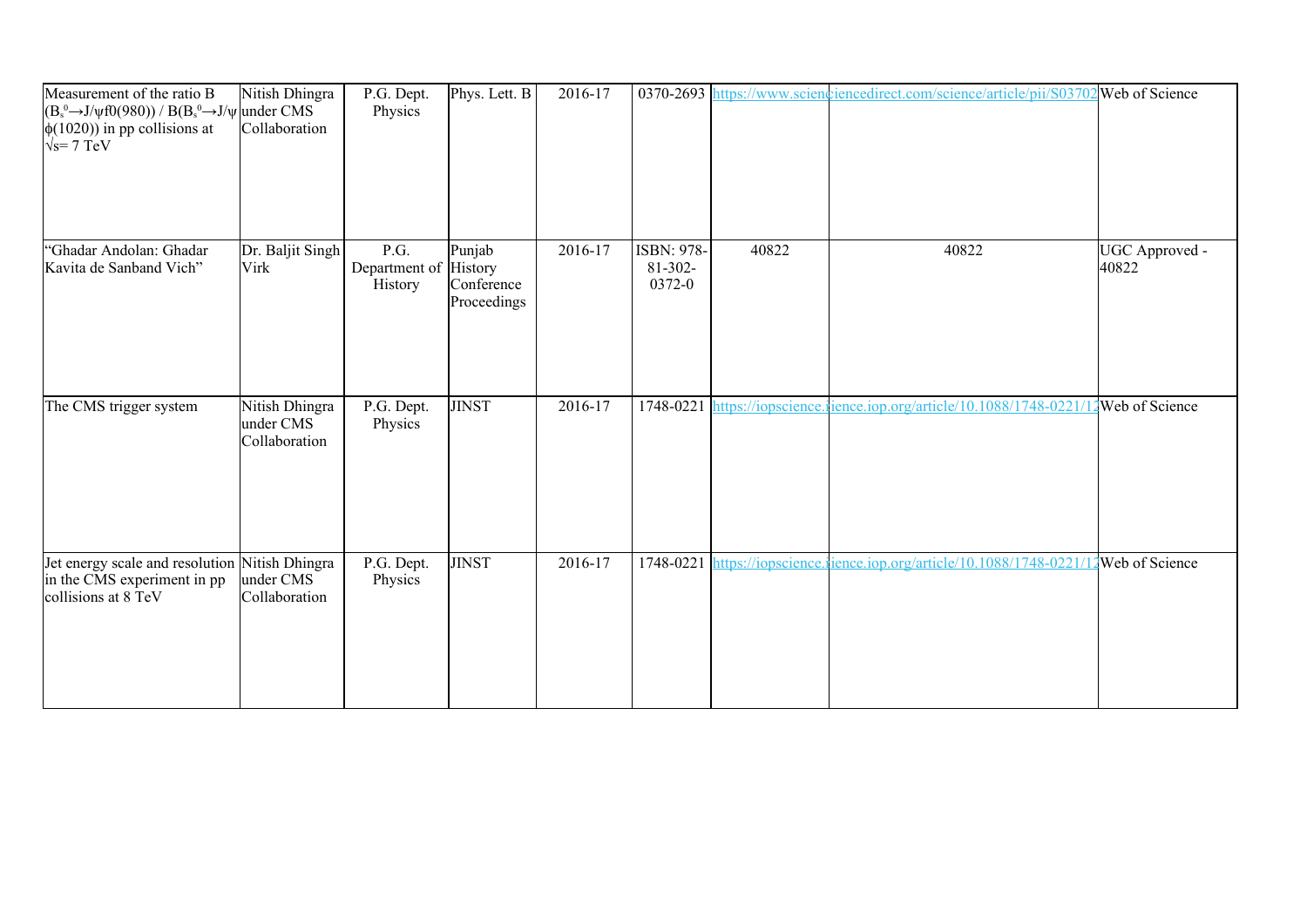| Measurement of the transverse Nitish Dhingra<br>momentum spectra of weak<br>vector bosons produced in<br>proton-proton collisions<br>at $\sqrt{s} = 8$ TeV  | under CMS<br>Collaboration                   | P.G. Dept.<br>Physics                                                    | <b>JHEP</b>                                                 | 2016-17     |           | 1029-8479 https://link.springeringer.com/article/10.1007%2FJHEP02%2{Web of Science       |                        |
|-------------------------------------------------------------------------------------------------------------------------------------------------------------|----------------------------------------------|--------------------------------------------------------------------------|-------------------------------------------------------------|-------------|-----------|------------------------------------------------------------------------------------------|------------------------|
| Measurements of the ttbar<br>production cross section in<br>lepton+jets final states in pp<br>collisions at 8 TeV and ratio of<br>8 to 7 TeV cross sections | Nitish Dhingra<br>under CMS<br>Collaboration | $\overline{P}$ .G. Dept.<br>Physics                                      | Eur. Phys. J.<br>C                                          | $2016 - 17$ | 1434-6052 | https://link.springenger.com/article/10.1140%2Fepjc%2Fs100Web of Science                 |                        |
| <b>Automatic Fault Tolerant</b><br>Regular Monitor Software<br>System in Alchemi Grid<br>Middleware                                                         | Dr. Rajesh<br>Kumar                          | PG Department International<br>of Computer<br>Science and<br>Application | journal of<br>Advance<br>Research in<br>Computer<br>Science | 2016-17     |           | 0976-5697 https://www.ijarcs.i//www.ijarcs.info/index.php/Ijarcs/article/JUGC Approved - | 2503                   |
| <b>Automatic Fault Control</b><br>System for Resource<br>utilization in Desktop Grid<br>Middleware                                                          | Dr. Rajesh<br>Kumar                          | PG Department International<br>of Computer<br>Science and<br>Application | Journal on<br>computer<br>Science and<br>Engineering        | 2016-17     |           | 0975-3397 http://www.enggjov.enggjournals.com/ijcse/doc/IJCSE17-09-0                     | UGC Approved -<br>7778 |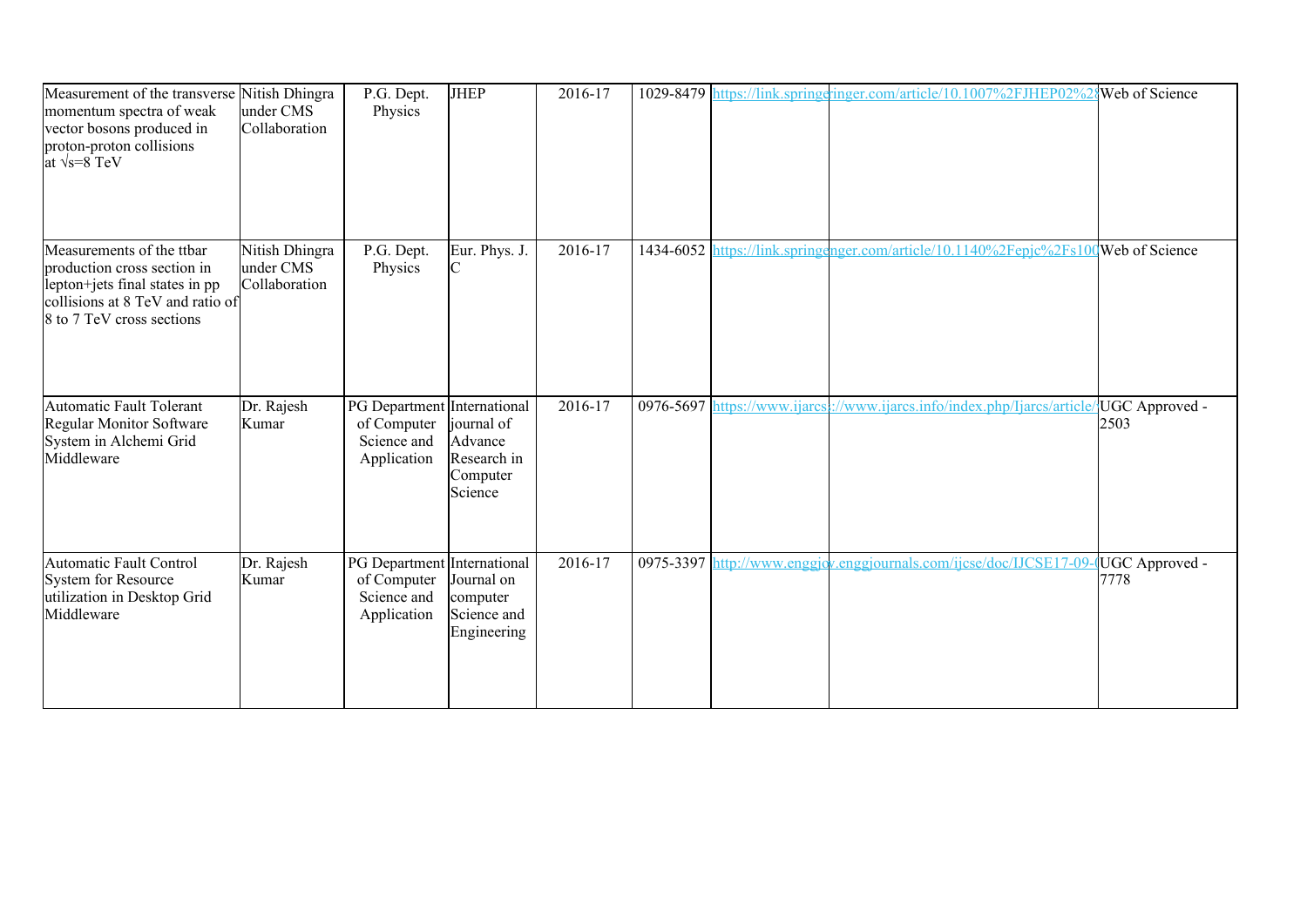| Comparison of AODV and<br>optimized AODV in vehicular<br><b>Adhoc Networks</b>                                | Harmandeep<br>Kaur, Dr<br>Rajesh Kumar              | PG Department International<br>of Computer<br>Science and<br>Application    | journal of<br>Advance<br>Research in<br>Computer<br>Science                                  | 2016-17 |           | 0976-5697 http://www.ijarcs  | /www.ijarcs.info/index.php/Ijarcs/, article/UGC Approved - | 2503                    |
|---------------------------------------------------------------------------------------------------------------|-----------------------------------------------------|-----------------------------------------------------------------------------|----------------------------------------------------------------------------------------------|---------|-----------|------------------------------|------------------------------------------------------------|-------------------------|
| Implementation of enhanced<br>REAC-IN protocol                                                                | Dr. Rajesh<br>Kumar<br>Amandeep<br>Kaur,            | PG Deparment<br>of Computer<br>Science and<br>Application                   | International 2016-17<br>Journal on<br>computer<br>Science and<br>Engineering                |         | 0975-3397 | nttp://www.enggi             | http://www.enggjournals.com/ijcse/abstrac                  | UGC Approved -<br>7778  |
| <b>ADAPTIVE MULTIPLE</b><br><b>COLLISION AVOIDANCE</b><br>IN THE VEHICULAR<br>NETWORK WITH<br><b>TRACKING</b> | Bohar Singh,<br>Poonam                              | PG. Department International<br>of Computer<br>Sciences and<br>Applications | Journal Of<br>latest Trends<br>Engineering<br>And<br>Technology                              | 2016-17 |           | 2278-6210 https://www.ijltet | //www.ijltet.org/journal/148587434111.13 UGC Approved -    | 63199                   |
| An Enhanced Load Balancing<br>Mechanism in Cloud<br>computing                                                 | Sahil Kumar,<br>Pawan Luthra.<br><b>Bohar Singh</b> | PG. Department International<br>of Computer<br>Sciences and<br>Applications | Journal of<br>Advanced<br>Research in<br>Computer<br>and<br>Communicat<br>10n<br>Engineering | 2016-17 | 2278-1021 | https://ijarcce.com          | rcce.com/upload/2017/april-17/IJARCCE?                     | UGC Approved -<br>46256 |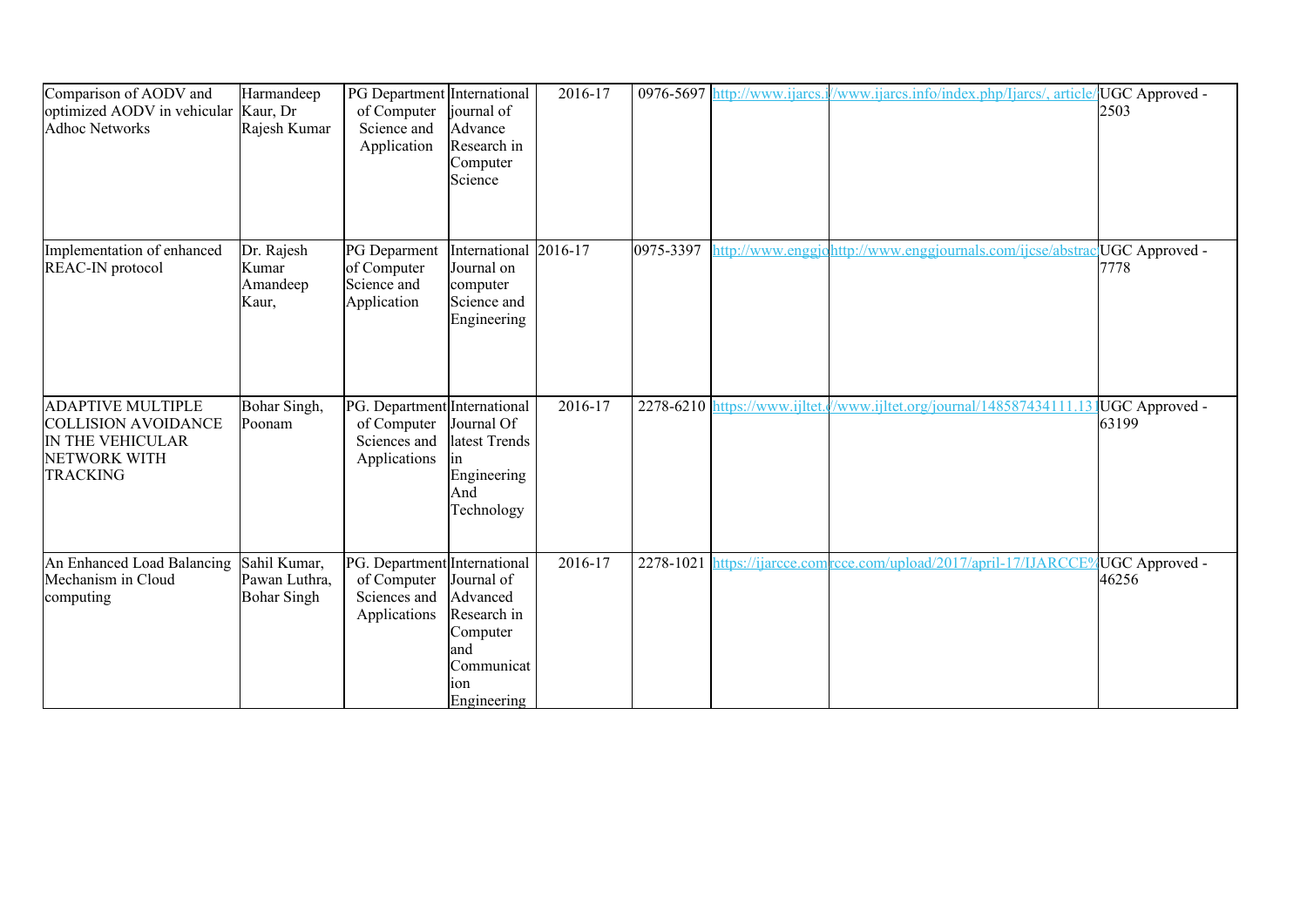| A Novel Approach of Task<br>Allocation based on K-means<br>and QoS in Cloud<br>Environment | Sahil Kumar,<br>Pawan Luthra,<br><b>Bohar Singh</b> | PG. Department International<br>of Computer<br>Sciences and<br>Applications | Journal of<br>Advanced<br>Research in<br>Computer<br>land<br>Communicat | 2016-17 | 2278-1021          |                        | https://ijarcce.com/rcce.com/upload/2017/april-17/IJARCCE%UGC Approved - | 46256                   |
|--------------------------------------------------------------------------------------------|-----------------------------------------------------|-----------------------------------------------------------------------------|-------------------------------------------------------------------------|---------|--------------------|------------------------|--------------------------------------------------------------------------|-------------------------|
|                                                                                            |                                                     |                                                                             | 10n<br>Engineering                                                      |         |                    |                        |                                                                          |                         |
| Development Of Part Of<br><b>Speech Tagger For Assamese</b><br><b>Using HMM</b>            | Dr.<br>Umrinderpal<br>Singh                         | PG. Department International<br>of Computer<br>Sciences and<br>Applications | Journal of<br>Synthetic<br>Emotions                                     | 2016-17 | ISSN:<br>1947-9093 | https://dl.acm.org     | os://dl.acm.org/doi/10.4018/IJSE.2018010                                 | UGC Approved -<br>63025 |
| Maut Ik Darya Di: Rishttean<br>di Tut Bhaj Atey Astitvi<br>Sankat                          | Dr. Gurmeet<br>Singh Hundal                         | P.G.<br>Department of Shilalekh<br>Punjabi                                  | Ajokey                                                                  | 2016-17 | 2348-2664          | 41928                  | 41928                                                                    | UGC Approved -<br>41928 |
| Bhai Veer Singh Aty Vihvin<br>Sadi                                                         | Dr. Gurmeet<br>Singh Hundal                         | P.G.<br>Department of<br>Punjabi                                            | Nirguniara                                                              | 2016-17 | 2454-647X          | 63261, UGC<br>Approved | 63261, UGC Approved                                                      | UGC Approved -<br>63261 |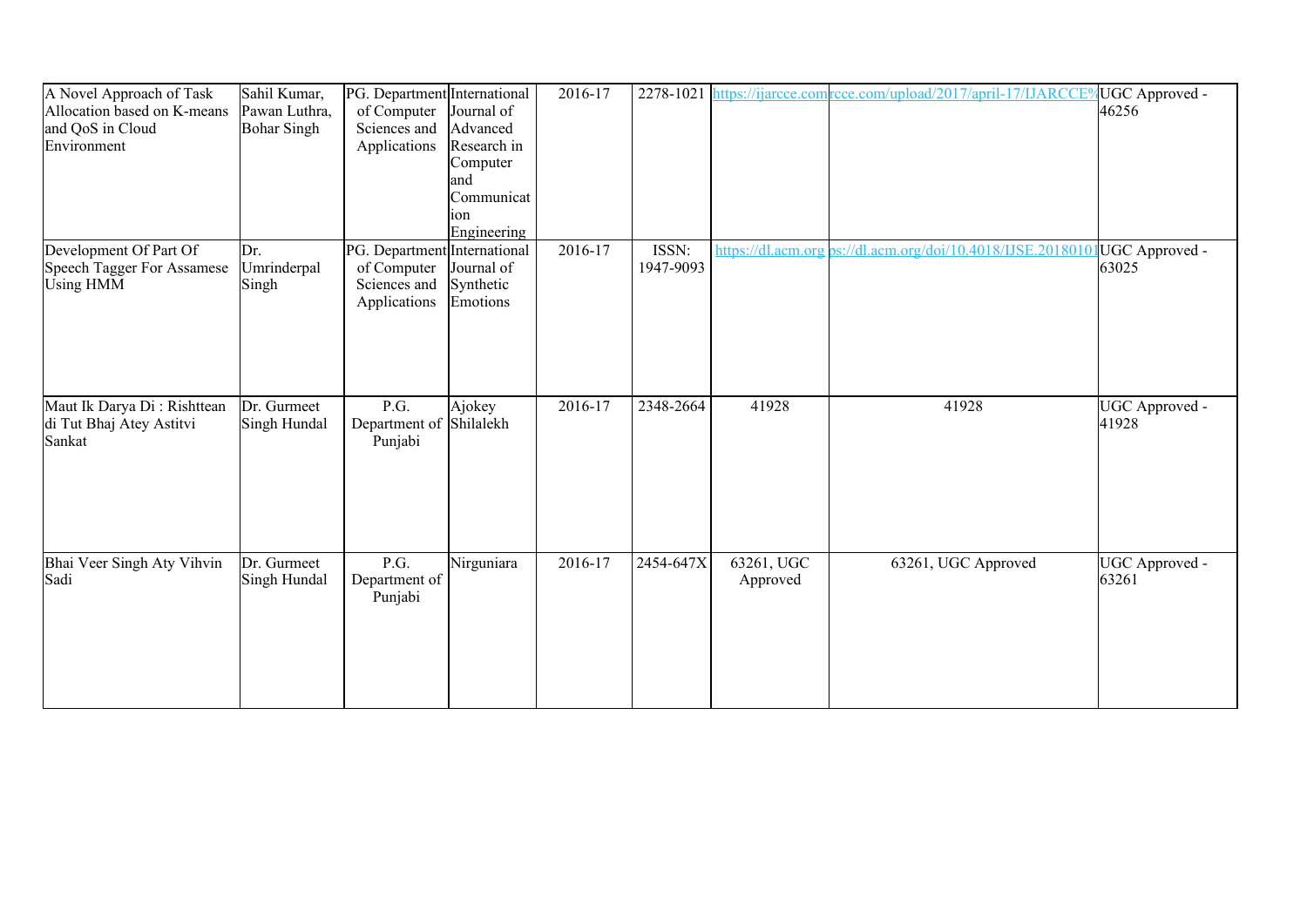| Privatization and Indian<br>Education                                                                                                                         | Vishavpreet<br>Kaur                          | Political<br>Science  | Scholarly<br>Research<br>Journal for<br>Humanity<br>Science and<br>English<br>Language | 2016-17 | 2348-3083                 | https://www.srjis.cs/pdfFiles/150313028474%20Mrs.%20VisJUGC Approved -                  | 48612                   |
|---------------------------------------------------------------------------------------------------------------------------------------------------------------|----------------------------------------------|-----------------------|----------------------------------------------------------------------------------------|---------|---------------------------|-----------------------------------------------------------------------------------------|-------------------------|
| A Study of Attitude of Higher<br>Secondary School Students of DEVI<br>Baramulla District of Jammu<br>and Kashmir towards their<br><b>Sports Participation</b> | Dr. SUNEETA                                  | Physical<br>Education | International<br>Educational<br>E-Journal,<br>{Quarterly}                              | 2016-17 | <b>ISSN 2277-</b><br>727x | https://www.oiirj.d/www.oiirj.org/ejournal/july-aug-sept2016/                           | UGC Approved -<br>43191 |
| Effect of Selected Exercises on Dr. SUNEETA<br>Explosive Leg Strength,<br>Cardio-Vascular Endurance<br>and Agility among the Soccer<br>Players                | <b>DEVI</b>                                  | Physical<br>Education | Online<br>International<br>Interdisciplin<br>ary Research<br>Journal, {Bi-<br>Monthly  | 2016-17 | ISSN 2249-1<br>9598       | http://www.oiirj.ortp://www.oiirj.org/oiirj/nov-dec2016/22.pdUGC Approved -             | 46964                   |
| Observation of top quark<br>production in proton-nucleus<br>collisions                                                                                        | Nitish Dhingra<br>under CMS<br>Collaboration | P.G. Dept.<br>Physics | Phys. Rev.<br>Lett.                                                                    | 2017-18 |                           | 1079-7114 https://journals.apsls.aps.org/prl/abstract/10.1103/PhysRevLet Web of Science |                         |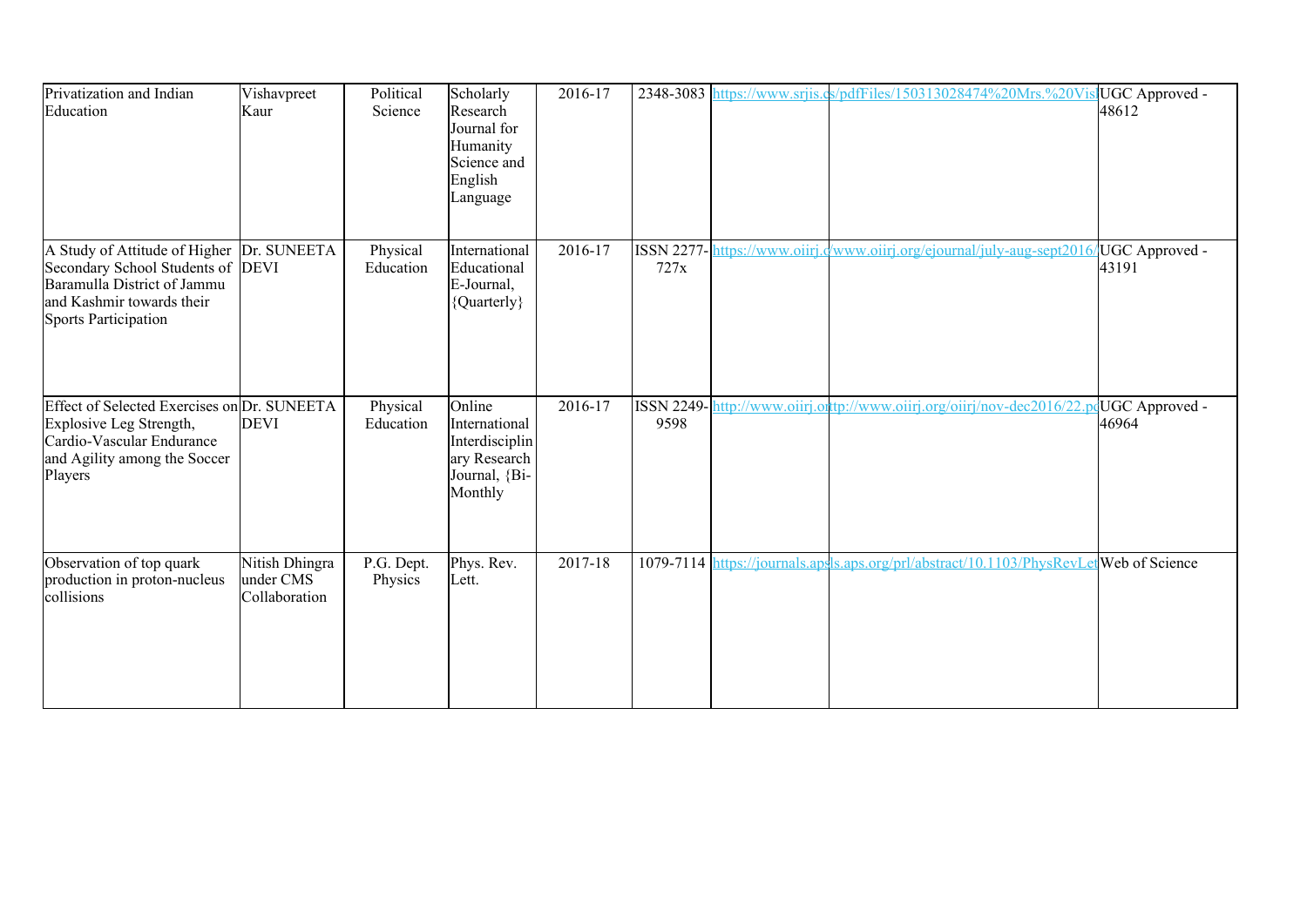| Search for electroweak<br>production of charginos and<br>neutralinos in multilepton final Collaboration<br>states in proton-proton<br>collisions at $\sqrt{s}$ =13 TeV                                 | Nitish Dhingra<br>under CMS                  | $\overline{P}$ .G. Dept.<br>Physics | <b>JHEP</b>         | 2017-18 |  | 1029-8479 https://link.springeringer.com/article/10.1007%2FJHEP03%24Web of Science     |  |
|--------------------------------------------------------------------------------------------------------------------------------------------------------------------------------------------------------|----------------------------------------------|-------------------------------------|---------------------|---------|--|----------------------------------------------------------------------------------------|--|
| Combination of inclusive and<br>differential ttbar charge<br>asymmetry measurements<br>using ATLAS and CMS data<br>at $\sqrt{s}$ =7 and 8 TeV                                                          | Nitish Dhingra<br>under CMS<br>Collaboration | P.G. Dept.<br>Physics               | JHEP                | 2017-18 |  | 1029-8479 https://link.springgringer.com/article/10.1007%2FJHEP04%28 Web of Science    |  |
| Search for Higgsino pair<br>production in pp collisions<br>at $\sqrt{s}$ =13 TeV in final states<br>with large missing transverse<br>momentum and two Higgs<br>bosons decaying via $H\rightarrow bb^-$ | Nitish Dhingra<br>under CMS<br>Collaboration | P.G. Dept.<br>Physics               | Phys. Rev. D        | 2017-18 |  | 2470-0029 https://journals.apsals.aps.org/prd/abstract/10.1103/PhysRevIJWeb of Science |  |
| Search for Evidence of the<br>Type-III Seesaw Mechanism<br>in Multilepton Final States in<br>Proton-Proton Collisions at<br>$\sqrt{s}$ =13 TeV                                                         | Nitish Dhingra<br>under CMS<br>Collaboration | P.G. Dept.<br>Physics               | Phys. Rev.<br>Lett. | 2017-18 |  | 1079-7114 https://journals.apsls.aps.org/prl/abstract/10.1103/PhysRevLetWeb of Science |  |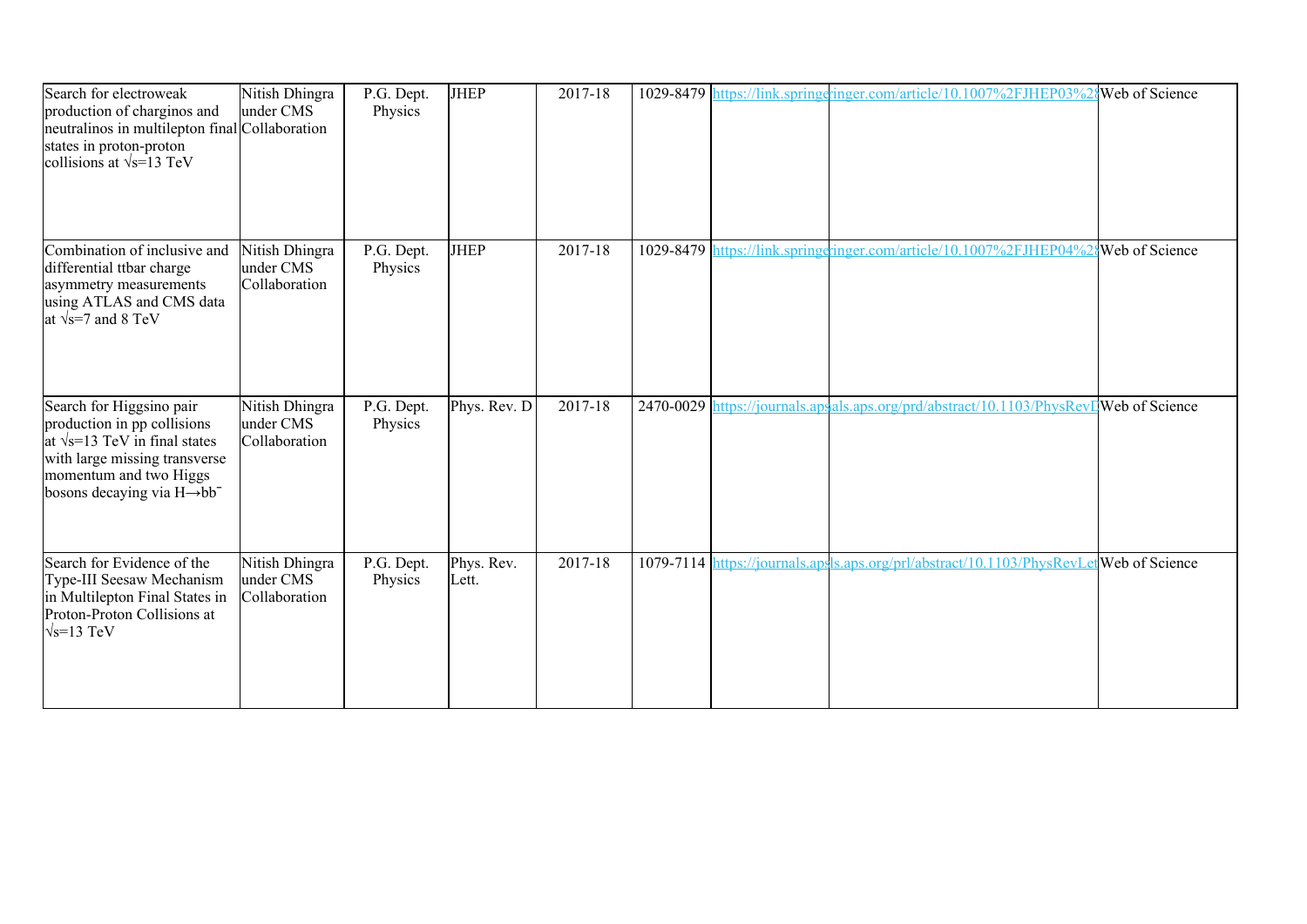| Principal-component analysis<br>of two-particle azimuthal<br>correlations in PbPb<br>and pPb collisions at CMS                                                                                    | Nitish Dhingra<br>under CMS<br>Collaboration | P.G. Dept.<br>Physics | Phys. Rev. C  | 2017-18 |  | 2469-9993 https://journals.apsals.aps.org/prc/abstract/10.1103/PhysRevQWeb of Science |                       |
|---------------------------------------------------------------------------------------------------------------------------------------------------------------------------------------------------|----------------------------------------------|-----------------------|---------------|---------|--|---------------------------------------------------------------------------------------|-----------------------|
| Measurement of vector boson<br>scattering and constraints on<br>anomalous quartic couplings<br>from events with four leptons<br>and two jets in proton-proton<br>collisions at $\sqrt{s}$ =13 TeV | Nitish Dhingra<br>under CMS<br>Collaboration | P.G. Dept.<br>Physics | Phys. Lett. B | 2017-18 |  | 0370-2693 https://www.sciengriencedirect.com/science/article/pii/S03702Web of Science |                       |
| Search for a light pseudoscalar Nitish Dhingra<br>Higgs boson produced in<br>association with bottom quarks Collaboration<br>in pp collisions at $\sqrt{s}$ =8 TeV                                | under CMS                                    | P.G. Dept.<br>Physics | <b>JHEP</b>   | 2017-18 |  | 1029-8479 https://link.springgringer.com/article/10.1007%2FJHEP11%2                   | <b>Web</b> of Science |
| Search for supersymmetry in<br>events with at least one<br>photon, missing transverse<br>momentum, and large<br>transverse event activity in<br>proton-proton collisions<br>at $\sqrt{s}$ =13 TeV | Nitish Dhingra<br>under CMS<br>Collaboration | P.G. Dept.<br>Physics | <b>JHEP</b>   | 2017-18 |  | 1029-8479 https://link.springeringer.com/article/10.1007%2FJHEP12%2                   | Web of Science        |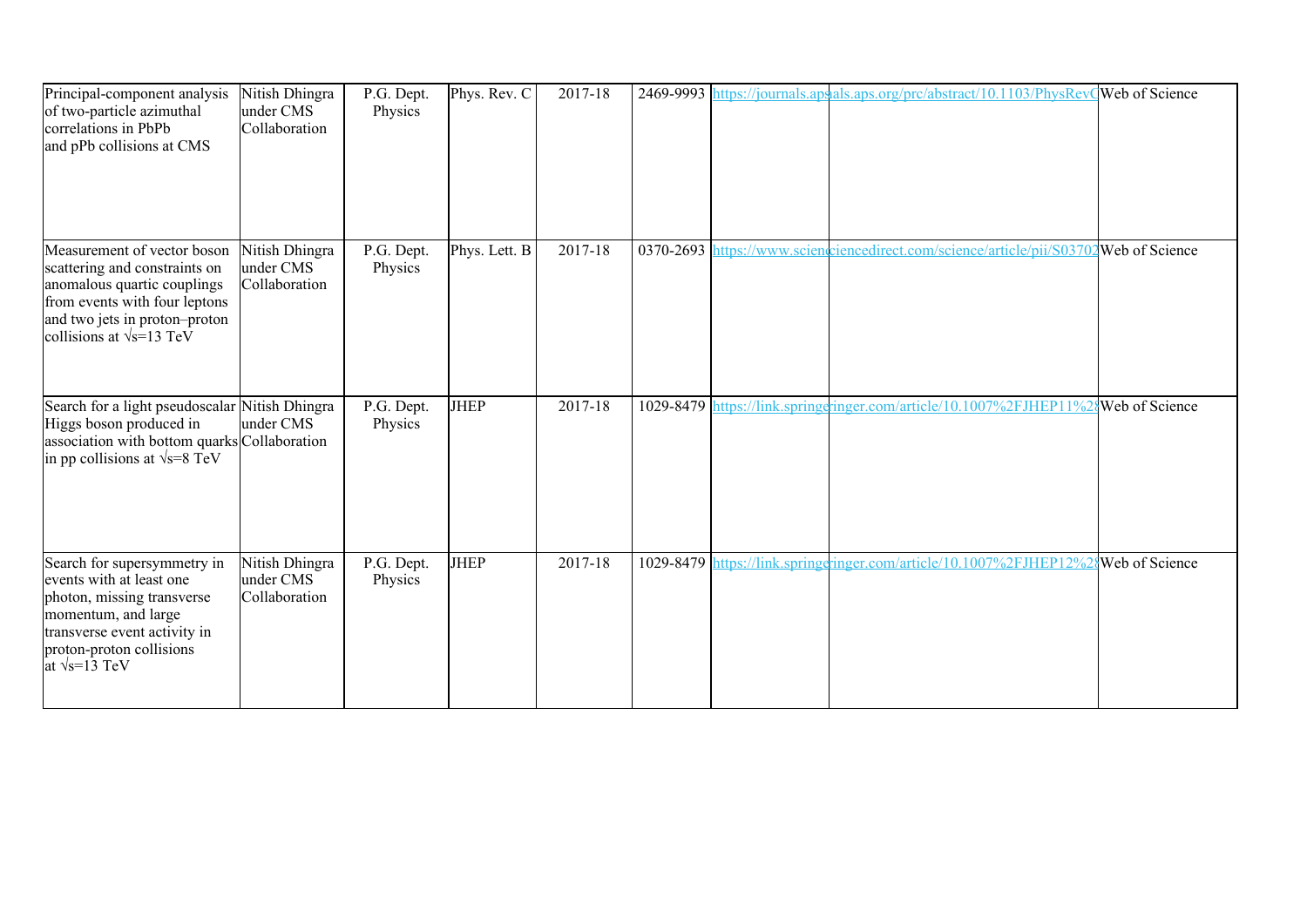| Measurement of the<br>differential cross sections for<br>the associated production of<br>a WW boson and jets in<br>proton-proton collisions<br>at $\sqrt{s}$ =13 TeV                        | Nitish Dhingra<br>under CMS<br>Collaboration | P.G. Dept.<br>Physics | Phys. Rev. D  | 2017-18     |           | 2470-0029 https://journals.apsals.aps.org/prd/abstract/10.1103/PhysRevI Web of Science |  |
|---------------------------------------------------------------------------------------------------------------------------------------------------------------------------------------------|----------------------------------------------|-----------------------|---------------|-------------|-----------|----------------------------------------------------------------------------------------|--|
| Search for direct production of Nitish Dhingra<br>supersymmetric partners of the under CMS<br>top quark in the all-jets final<br>state in proton-proton<br>collisions at $\sqrt{s}$ =13 TeV | Collaboration                                | P.G. Dept.<br>Physics | <b>JHEP</b>   | $2017 - 18$ | 1029-8479 | https://link.springeringer.com/article/10.1007%2FJHEP10%28Web of Science               |  |
| Search for heavy resonances<br>that decay into a vector boson<br>and a Higgs boson in hadronic Collaboration<br>final states at $\sqrt{s}$ =13 TeV                                          | Nitish Dhingra<br>under CMS                  | P.G. Dept.<br>Physics | Eur. Phys. J. | 2017-18     |           | 1434-6052 https://link.springenger.com/article/10.1140%2Fepjc%2Fs100Web of Science     |  |
| Constraints on anomalous<br>Higgs boson couplings using<br>production and decay<br>information in the four-lepton<br>final state                                                            | Nitish Dhingra<br>under CMS<br>Collaboration | P.G. Dept.<br>Physics | Phys. Lett. B | 2017-18     |           | 0370-2693 https://www.scienceincedirect.com/science/article/pii/S03702 Web of Science  |  |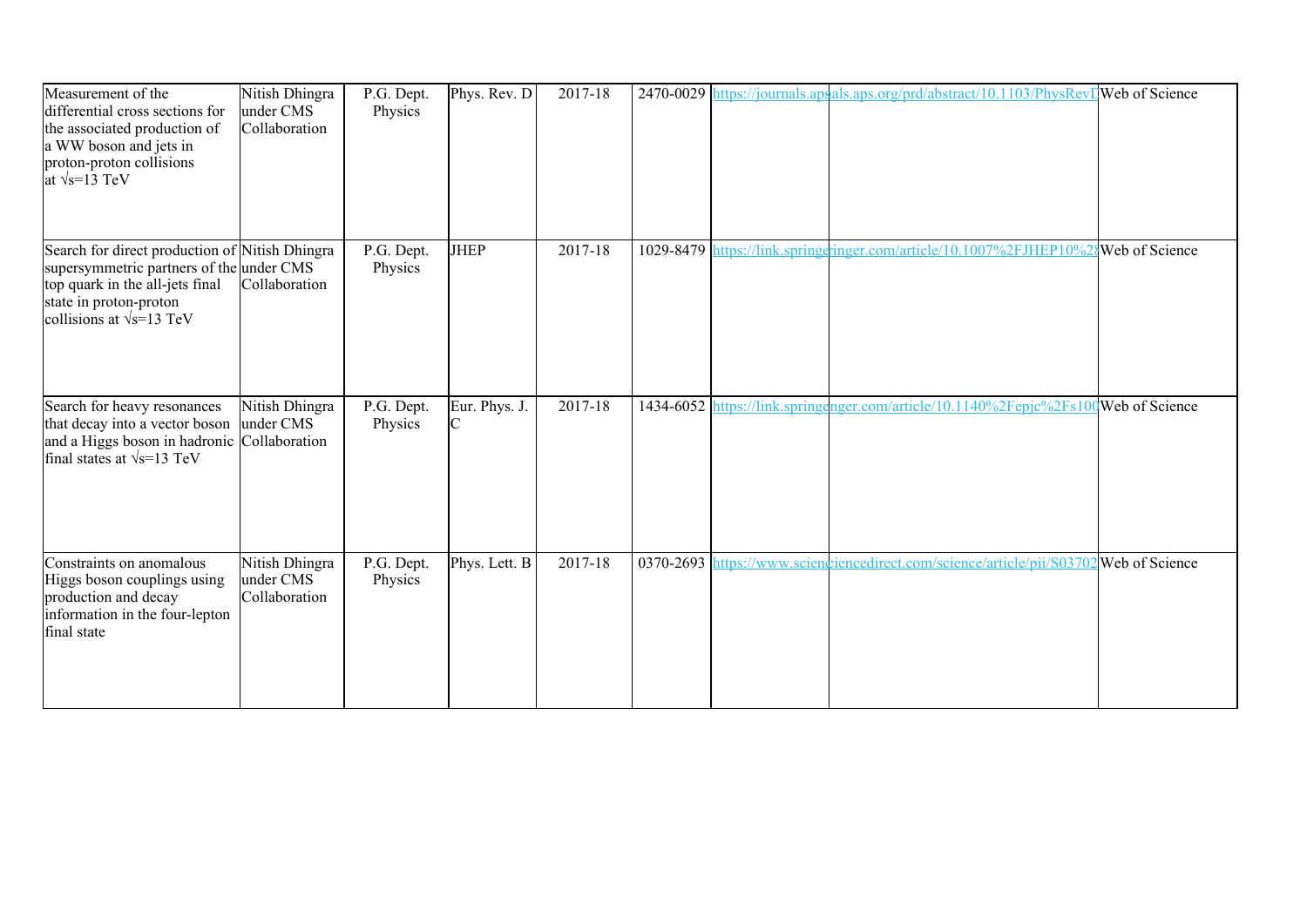| Search for electroweak<br>production of charginos and<br>neutralinos in WH events in<br>proton-proton collisions at<br>$\sqrt{s}$ =13 TeV                                      | Nitish Dhingra<br>under CMS<br>Collaboration | P.G. Dept.<br>Physics | <b>JHEP</b>   | 2017-18 |  | 1029-8479 https://link.springeringer.com/article/10.1007%2FJHEP11%2{Web of Science      |  |
|--------------------------------------------------------------------------------------------------------------------------------------------------------------------------------|----------------------------------------------|-----------------------|---------------|---------|--|-----------------------------------------------------------------------------------------|--|
| Measurements of properties of Nitish Dhingra<br>the Higgs boson decaying into under CMS<br>the four-lepton final state in pp Collaboration<br>collisions at $\sqrt{s}$ =13 TeV |                                              | P.G. Dept.<br>Physics | <b>JHEP</b>   | 2017-18 |  | 1029-8479 https://link.springeringer.com/article/10.1007%2FJHEP11%28 Web of Science     |  |
| Search for a heavy composite<br>Majorana neutrino in the final<br>state with two leptons and two Collaboration<br>quarks at $\sqrt{s}$ =13 TeV                                 | Nitish Dhingra<br>under CMS                  | P.G. Dept.<br>Physics | Phys. Lett. B | 2017-18 |  | 0370-2693 https://www.sciencomiencedirect.com/science/article/pii/S03702 Web of Science |  |
| Search for top squark pair<br>production in pp collisions<br>at $\sqrt{s}$ =13 TeV using single<br>lepton events                                                               | Nitish Dhingra<br>under CMS<br>Collaboration | P.G. Dept.<br>Physics | <b>JHEP</b>   | 2017-18 |  | 1029-8479 https://link.springeringer.com/article/10.1007%2FJHEP10%24Web of Science      |  |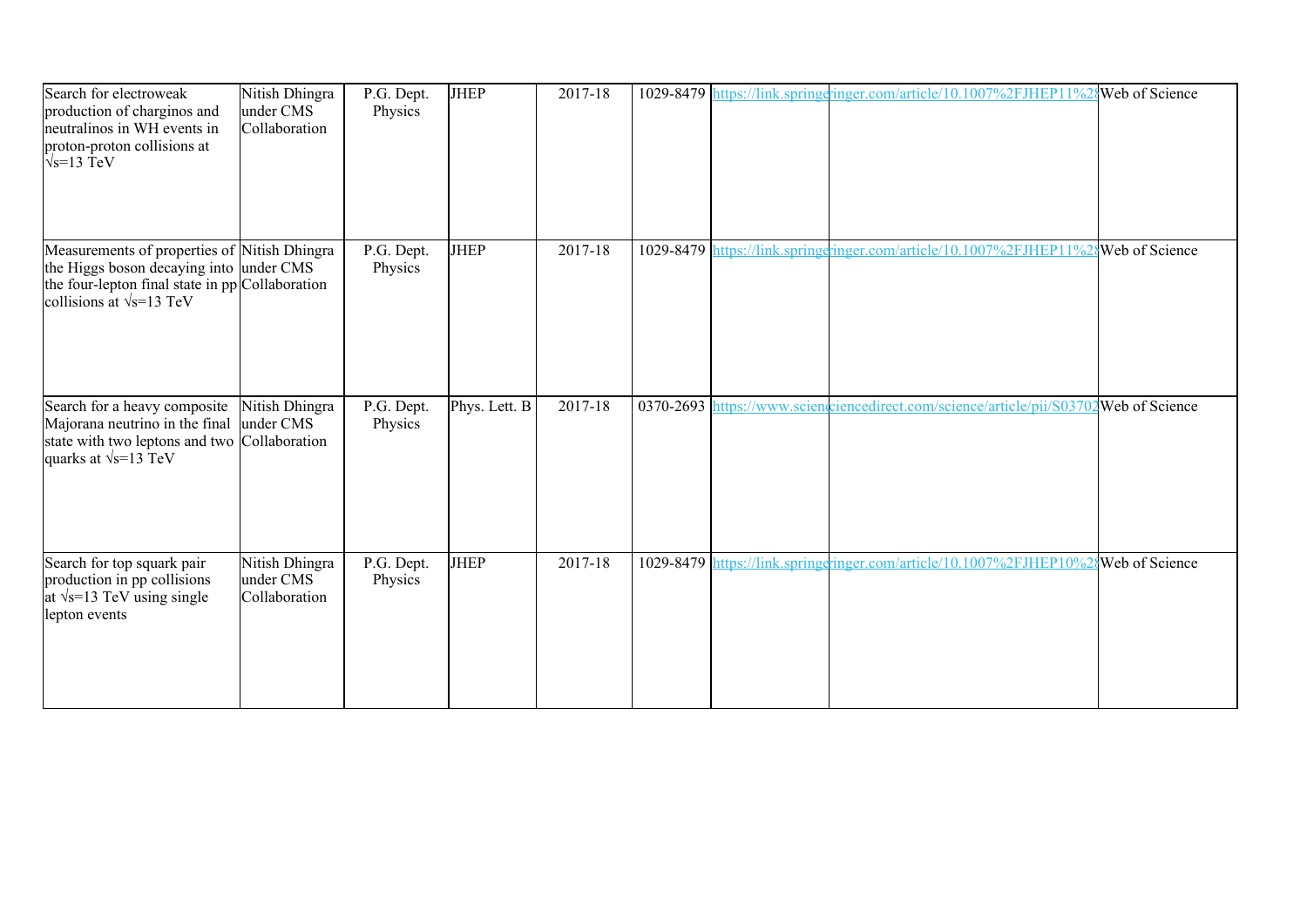| Searches for W' bosons<br>decaying to a top quark and a<br>bottom quark in proton-proton Collaboration<br>collisions at 13 TeV                                                                       | Nitish Dhingra<br>under CMS                  | P.G. Dept.<br>Physics | <b>JHEP</b>   | 2017-18 |  | 1029-8479 https://link.springeringer.com/article/10.1007%2FJHEP08%24Web of Science  |  |
|------------------------------------------------------------------------------------------------------------------------------------------------------------------------------------------------------|----------------------------------------------|-----------------------|---------------|---------|--|-------------------------------------------------------------------------------------|--|
| Search for pair production of<br>vector-like T and B quarks in<br>single-lepton final states using Collaboration<br>boosted jet substructure in<br>proton-proton collisions<br>at $\sqrt{s}$ =13 TeV | Nitish Dhingra<br>under CMS                  | P.G. Dept.<br>Physics | <b>JHEP</b>   | 2017-18 |  | 1029-8479 https://link.springeringer.com/article/10.1007%2FJHEP11%28 Web of Science |  |
| Search for dark matter<br>produced in association with<br>heavy-flavor quark pairs in<br>proton-proton collisions<br>at $\sqrt{s}$ =13 TeV                                                           | Nitish Dhingra<br>under CMS<br>Collaboration | P.G. Dept.<br>Physics | Eur. Phys. J. | 2017-18 |  | 1434-6052 https://link.springenger.com/article/10.1140%2Fepjc%2Fs100Web of Science  |  |
| Search for top quark partners<br>with charge 5/3 in proton-<br>proton collisions at $\sqrt{s}$ =13 TeV Collaboration                                                                                 | Nitish Dhingra<br>under CMS                  | P.G. Dept.<br>Physics | <b>JHEP</b>   | 2017-18 |  | 1029-8479 https://link.springeringer.com/article/10.1007%2FJHEP08%24Web of Science  |  |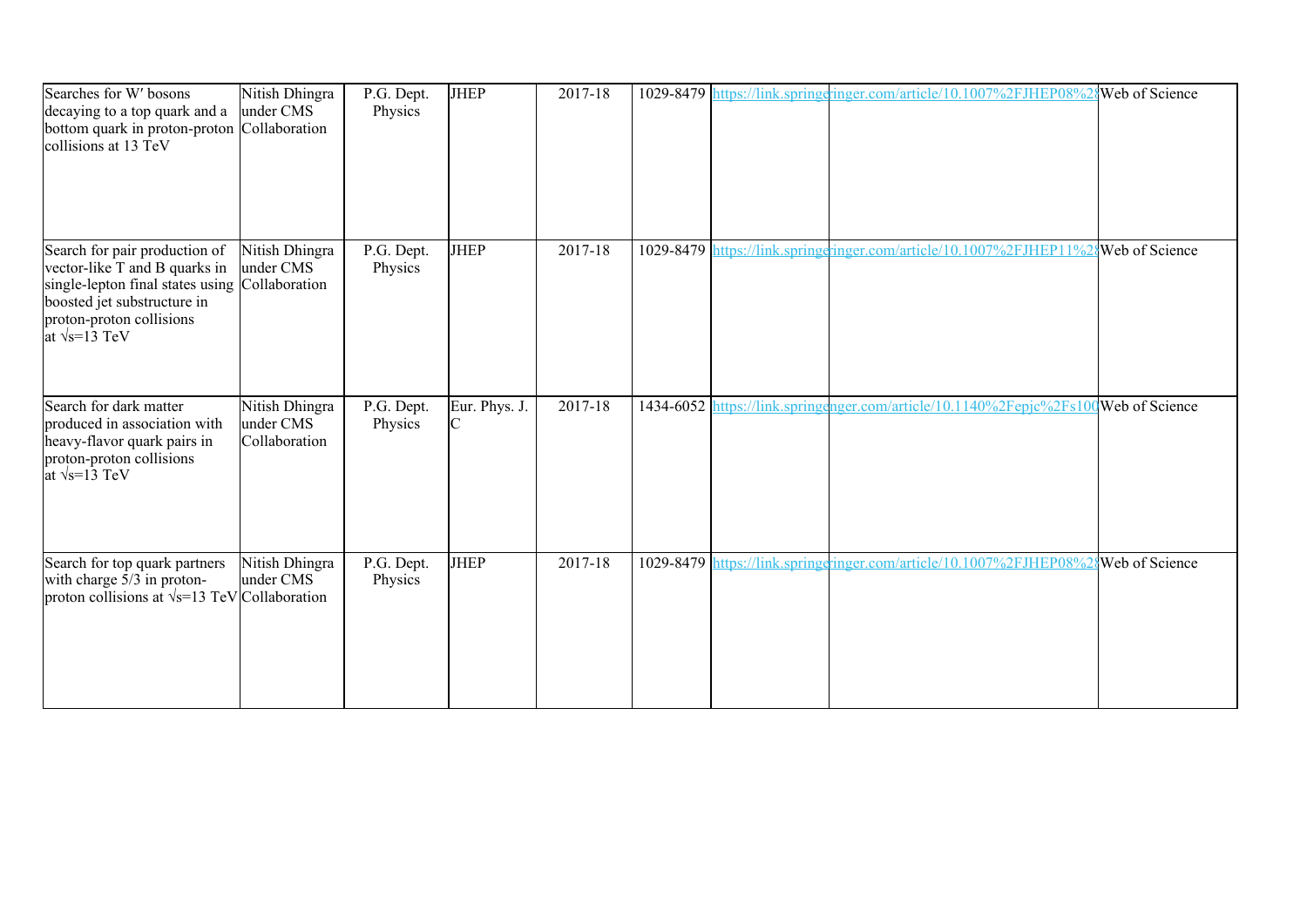| Search for Low Mass Vector<br>Resonances Decaying to<br>Quark-Antiquark Pairs in<br>Proton-Proton Collisions<br>at $\sqrt{s}$ =13 TeV                           | Nitish Dhingra<br>under CMS<br>Collaboration | P.G. Dept.<br>Physics | Phys. Rev.<br>Lett. | 2017-18 |           | 1079-7114 https://journals.apsls.aps.org/prl/abstract/10.1103/PhysRevLetWeb of Science |  |
|-----------------------------------------------------------------------------------------------------------------------------------------------------------------|----------------------------------------------|-----------------------|---------------------|---------|-----------|----------------------------------------------------------------------------------------|--|
| Combination of searches for<br>heavy resonances decaying to<br>WW, WZ, ZZ, WH, and ZH<br>boson pairs in proton-proton<br>collisions at $\sqrt{s}$ =8 and 13 TeV | Nitish Dhingra<br>under CMS<br>Collaboration | P.G. Dept.<br>Physics | Phys. Lett. B       | 2017-18 | 0370-2693 | https://www.scienciencedirect.com/science/article/pii/S03702Web of Science             |  |
| Search for new phenomena<br>with the $M_{T2}$ variable in the<br>all-hadronic final state<br>produced in proton-proton<br>collisions at $\sqrt{s}$ =13 TeV      | Nitish Dhingra<br>under CMS<br>Collaboration | P.G. Dept.<br>Physics | Eur. Phys. J.<br>ІС | 2017-18 |           | 1434-6052 https://link.springenger.com/article/10.1140%2Fepjc%2Fs100Web of Science     |  |
| Measurement of the $B^{\pm}$ Meson Nitish Dhingra<br>Nuclear Modification Factor in under CMS<br>Pb-Pb Collisions at $\sqrt{s_{NN}}$ =5.02 Collaboration<br>TeV |                                              | P.G. Dept.<br>Physics | Phys. Rev.<br>Lett. | 2017-18 |           | 1079-7114 https://journals.apsls.aps.org/prl/abstract/10.1103/PhysRevLetWeb of Science |  |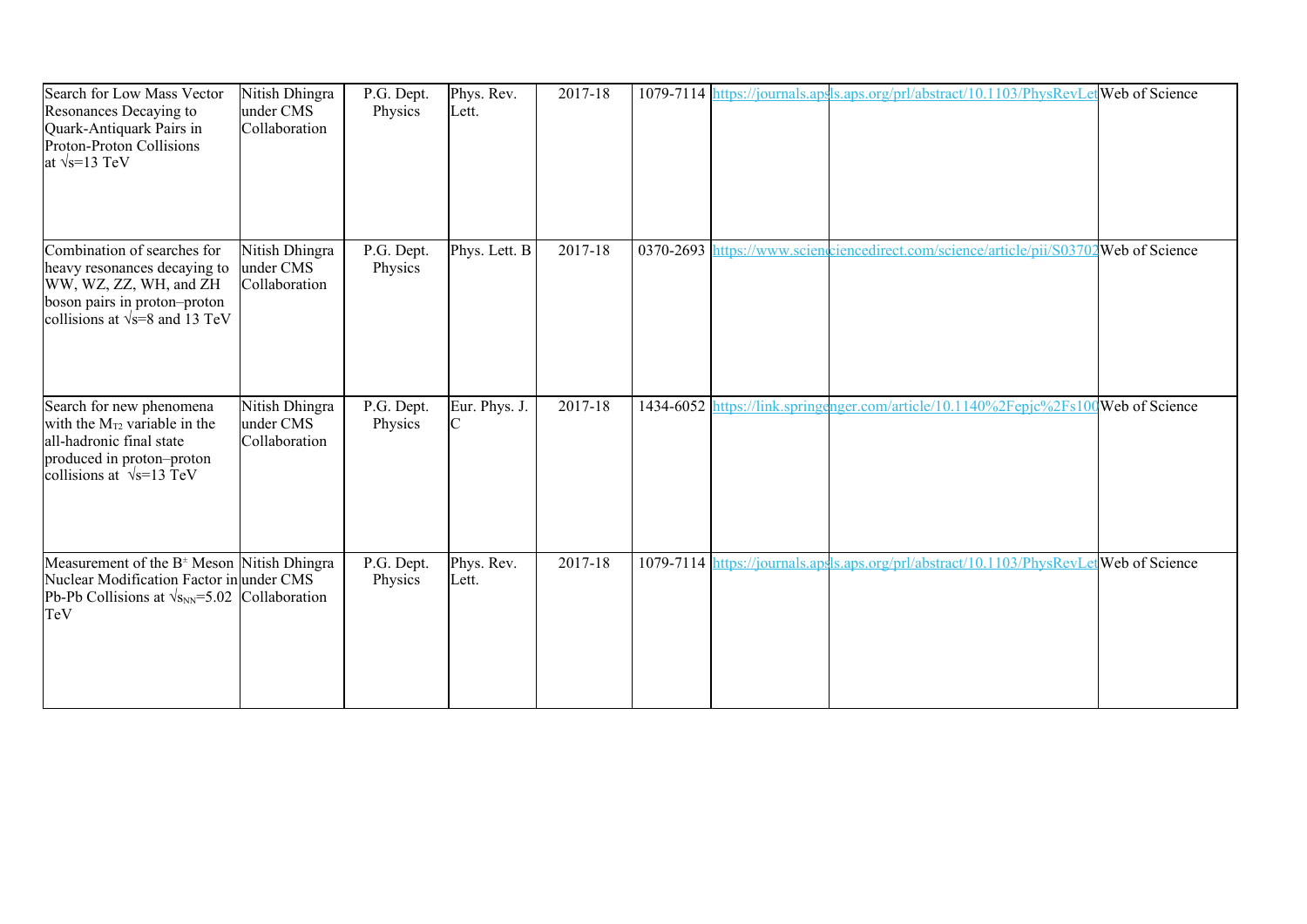| Search for Supersymmetry<br>in pp Collisions at<br>$\sqrt{s}$ =13 TeV in the Single-<br>Lepton Final State Using the<br>Sum of Masses of Large-<br>Radius Jets                                         | Nitish Dhingra<br>under CMS<br>Collaboration | P.G. Dept.<br>Physics | Phys. Rev.<br>Lett. | 2017-18     |  | 1079-7114 https://journals.apsls.aps.org/prl/abstract/10.1103/PhysRevLetWeb of Science |  |
|--------------------------------------------------------------------------------------------------------------------------------------------------------------------------------------------------------|----------------------------------------------|-----------------------|---------------------|-------------|--|----------------------------------------------------------------------------------------|--|
| Search for supersymmetry in<br>multijet events with missing<br>transverse momentum in<br>proton-proton collisions at<br>13 TeV                                                                         | Nitish Dhingra<br>under CMS<br>Collaboration | P.G. Dept.<br>Physics | Phys. Rev. D        | $2017 - 18$ |  | 2470-0029 https://journals.apsals.aps.org/prd/abstract/10.1103/PhysRevDWeb of Science  |  |
| Search for physics beyond the<br>standard model in events with under CMS<br>two leptons of same sign,<br>missing transverse momentum,<br>and jets in proton-proton<br>collisions at $\sqrt{s}$ =13 TeV | Nitish Dhingra<br>Collaboration              | P.G. Dept.<br>Physics | Eur. Phys. J.       | 2017-18     |  | 1434-6052 https://link.springenger.com/article/10.1140%2Fepjc%2Fs100Web of Science     |  |
| Search for ttbar resonances in<br>highly boosted lepton+jets and under CMS<br>fully hadronic final states in<br>proton-proton collisions<br>at $\sqrt{s}$ =13 TeV                                      | Nitish Dhingra<br>Collaboration              | P.G. Dept.<br>Physics | <b>JHEP</b>         | 2017-18     |  | 1029-8479 https://link.springeringer.com/article/10.1007%2FJHEP07%24Web of Science     |  |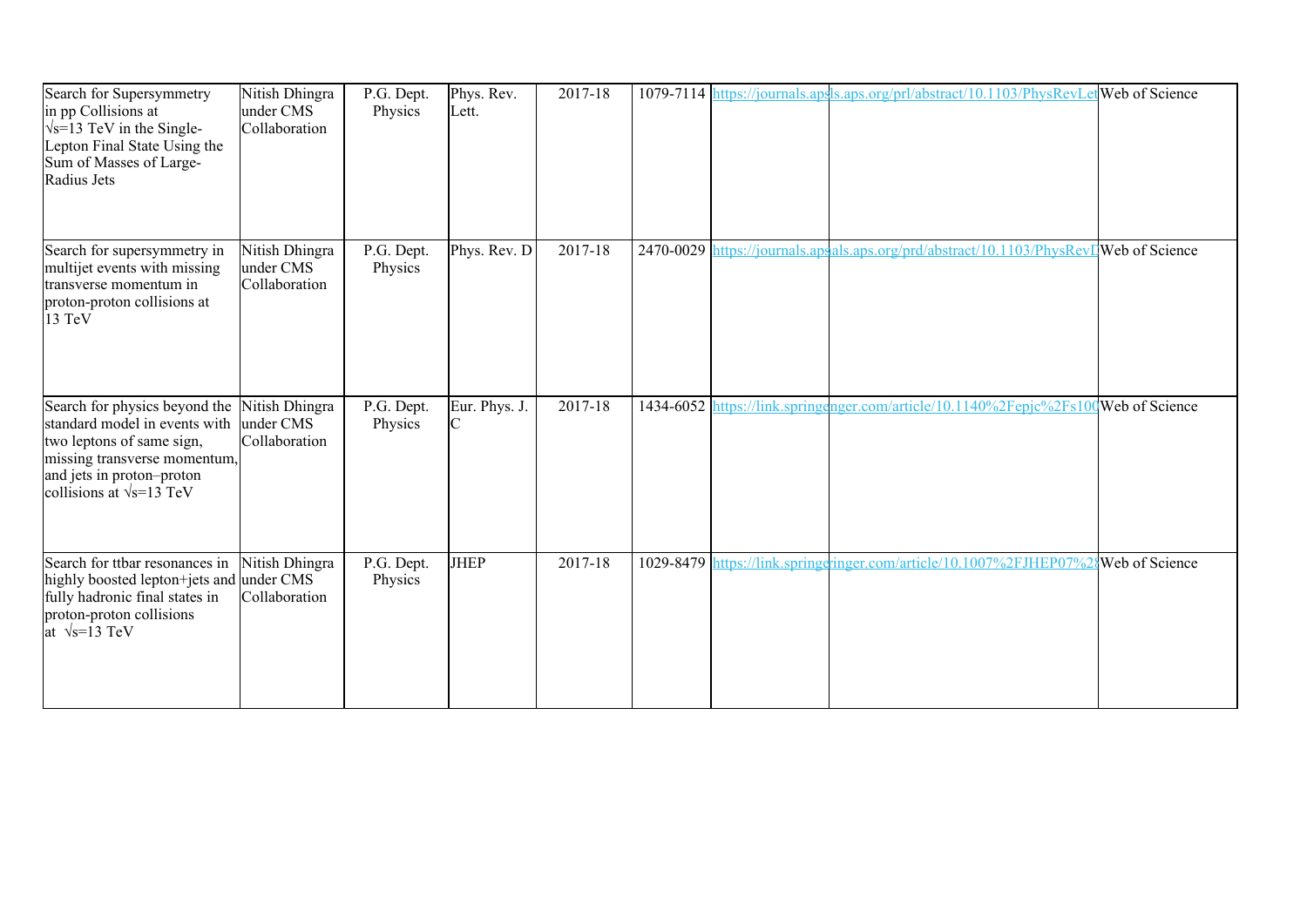| Measurement of the mass<br>difference between top quark<br>and antiquark in pp collisions<br>at $\sqrt{s} = 8 \text{ TeV}$      | Nitish Dhingra<br>under CMS<br>Collaboration | P.G. Dept.<br>Physics                                                       | $\overline{\text{Phys.}$ Lett. B                                  | 2017-18     |                              | 0370-2693 https://www.scienceiencedirect.com/science/article/pii/S03702Web of Science  |                         |
|---------------------------------------------------------------------------------------------------------------------------------|----------------------------------------------|-----------------------------------------------------------------------------|-------------------------------------------------------------------|-------------|------------------------------|----------------------------------------------------------------------------------------|-------------------------|
| Dynamic Deployment of<br>Homogeneous sensor nodes<br>using Plant Propagation                                                    | Ramandeep<br>Kaur, Dr<br>Rajesh Kumar        | PG Department International<br>of Computer<br>Science and<br>Application    | journal of<br>Advance<br>Research in<br>Computer<br>Science       | $2017 - 18$ | 0976-5697 http://www.ijarcs. | /www.ijarcs.info/index.php/Ijarcs/, article                                            | UGC Approved -<br>2503  |
| <b>SIMPLE SERVICE</b><br>DISCOVERY PROTOCOL<br><b>BASED DISTRIBUTED</b><br><b>REFLECTIVE DENIAL OF</b><br><b>SERVICE ATTACK</b> | Gursewak<br>singh, Bohar<br>Singh            | PG. Department International<br>of Computer<br>Sciences and<br>Applications | Journal of<br>recent trends<br>lin<br>engineering<br>and research | 2017-18     |                              | 2455-1457 https://www.ijrter.l/simple-service-discovery-protocol-based-dUGC Approved - | 63398                   |
| A STUDY OF RANKING<br><b>ALGORITHM USED BY</b><br><b>VARIOUS SEARCH</b><br><b>ENGINE</b>                                        | Bohar Singh,<br>Gursewak<br>Singh            | PG. Department International<br>of Computer<br>Sciences and<br>Applications | Journal of<br>recent trends<br>lin<br>engineering<br>and research | 2017-18     |                              | 2455-1457 https://www.ijrter.me-3/issue-12/a-study-of-ranking-algorithm                | UGC Approved -<br>63398 |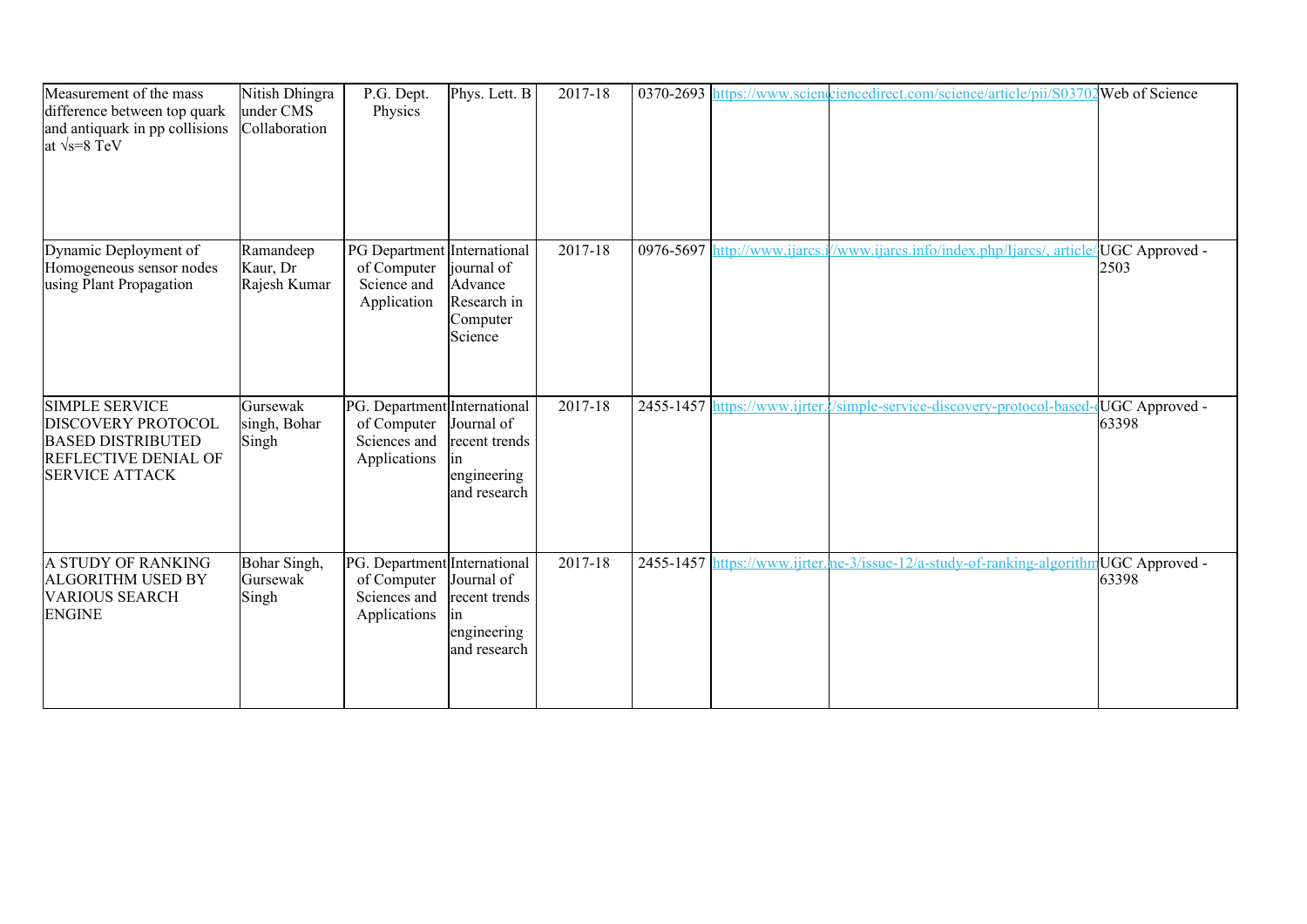| A SURVEY OF NETWORK<br><b>STORAGE OF</b><br>DAS, SAN, NAS                           | <b>Bohar Singh</b>          | PG. Department International<br>of Computer<br>Sciences and<br>Applications | Journal of<br>computer<br>engineering<br>land<br>application                                 | 2017-18 | 2321-3469          |       | https://www.ijcea.com/wp-content/uploads/2018/01/Bohar-UGC Approved -           | 44835                   |
|-------------------------------------------------------------------------------------|-----------------------------|-----------------------------------------------------------------------------|----------------------------------------------------------------------------------------------|---------|--------------------|-------|---------------------------------------------------------------------------------|-------------------------|
| A Comparison Of Phrase<br><b>Based And Word Based</b><br>Language Model For Punjabi | Dr.<br>Umrinderpal<br>Singh | PG. Department International<br>of Computer<br>Sciences and<br>Applications | Journals Of<br>Advanced<br>Research In<br>Computer<br>Science And<br>Software<br>Engineering | 2017-18 | ISSN:<br>2277-128x |       | http://ijarcsse.comp://ijarcsse.com/index.php/ijarcsse/article/v                | UGC Approved -<br>48958 |
| Punjabi POS Tagger: Rule<br><b>Based And HMM</b>                                    | Dr.<br>Umrinderpal<br>Singh | PG. Department International<br>of Computer<br>Sciences and<br>Applications | Journals Of<br>Advanced<br>Research In<br>Computer<br>Science And<br>Software<br>Engineering | 2017-18 | ISSN:<br>2277-128x |       | http://ijarcsse.comb://ijarcsse.com/index.php/ijarcsse/article/vlUGC Approved - | 48958                   |
| Dr. Manjitpal Kaur De Kav<br>Naat: Naarivadi Sarokar                                | Dr. Gurmeet<br>Singh Hundal | P.G.<br>Department of<br>Punjabi                                            | Alakh                                                                                        | 2017-18 | 2320-0413          | 62424 | 62424                                                                           | UGC Approved -<br>62424 |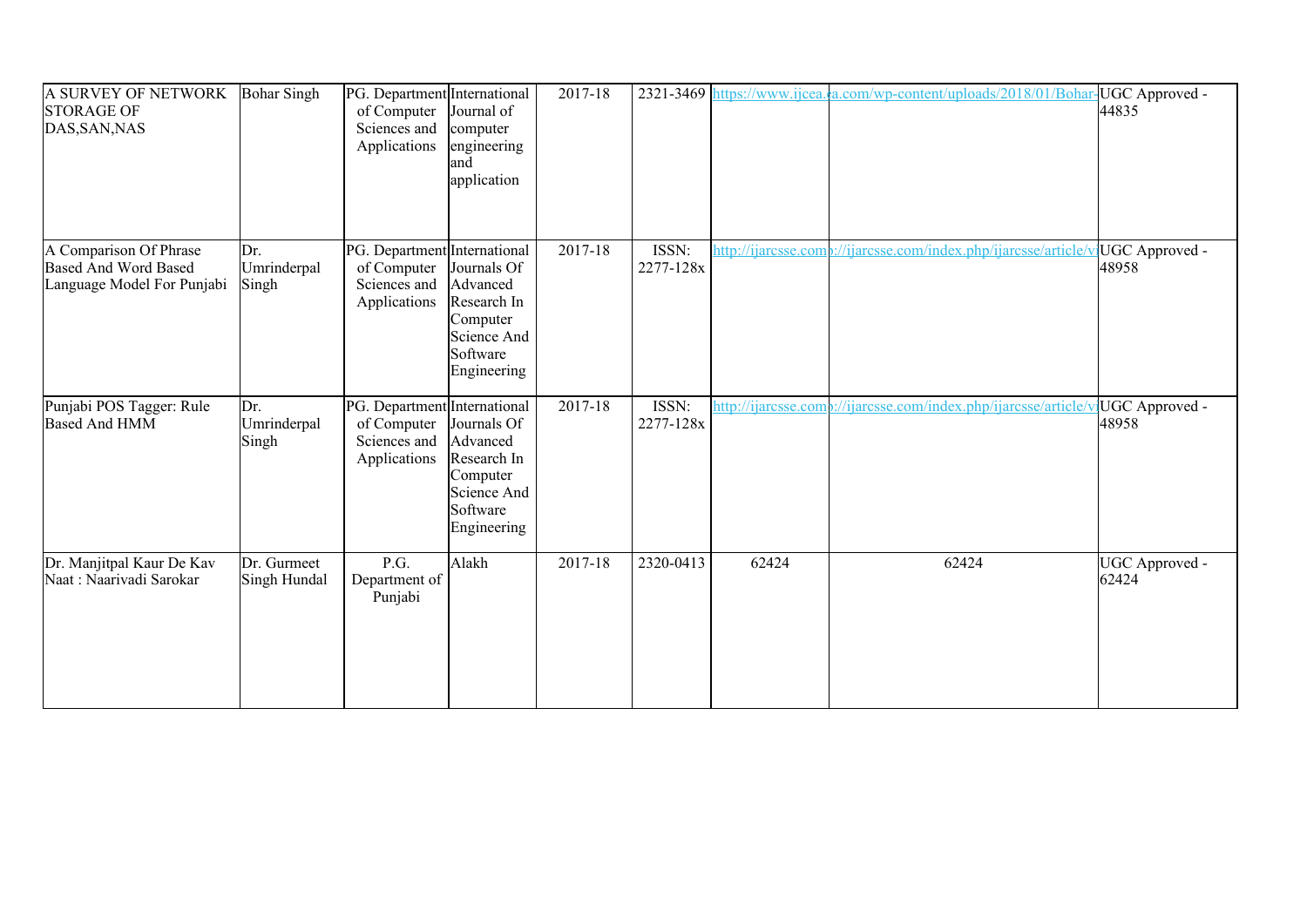| Fluorescent compounds of<br>dimethyltin                                                                                    | Navjot Singh                                                                | Chemistry                                                                  | New Journal<br>of Chemistry | 2017-18 |  | 1369-9261 https://pubs.rsc.org/en/content/articlelanding/2018/nj/c7nj03]Scopus         |                |
|----------------------------------------------------------------------------------------------------------------------------|-----------------------------------------------------------------------------|----------------------------------------------------------------------------|-----------------------------|---------|--|----------------------------------------------------------------------------------------|----------------|
| <b>STOCK BUY</b><br><b>RECOMMENDATIONS &amp;</b><br>THEIR IMPACT:<br><b>EVIDENCE FROM INDIAN</b><br><b>CAPITAL MARKETS</b> | Namrita Singh<br>Ahluwalia, Dr.<br>Mohit Gupta &<br>Dr. Navdeep<br>Aggarwal | P. G.<br>Department of Quest For<br>Commerce $\&$ Excellence<br>Management | Abhigyan -                  | 2017-18 |  | 0970-2385 https://go.gale.com/7357606&sid=googleScholar&v=2.1⁢,                        | UGC Approved   |
| Performance of the CMS<br>muon detector and muon<br>reconstruction with proton-<br>proton collisions at $\sqrt{s}$ =13 TeV | Nitish Dhingra<br>under CMS<br>Collaboration                                | P.G. Dept.<br>Physics                                                      | <b>JINST</b>                | 2017-18 |  | 1748-0221 https://iopscience.ience.iop.org/article/10.1088/1748-0221/                  | Web of Science |
| Observation of tt <sup>-</sup> H production Nitish Dhingra                                                                 | under CMS<br>Collaboration                                                  | P.G. Dept.<br>Physics                                                      | Phys. Rev.<br>Lett.         | 2017-18 |  | 1079-7114 https://journals.apsls.aps.org/prl/abstract/10.1103/PhysRevLetWeb of Science |                |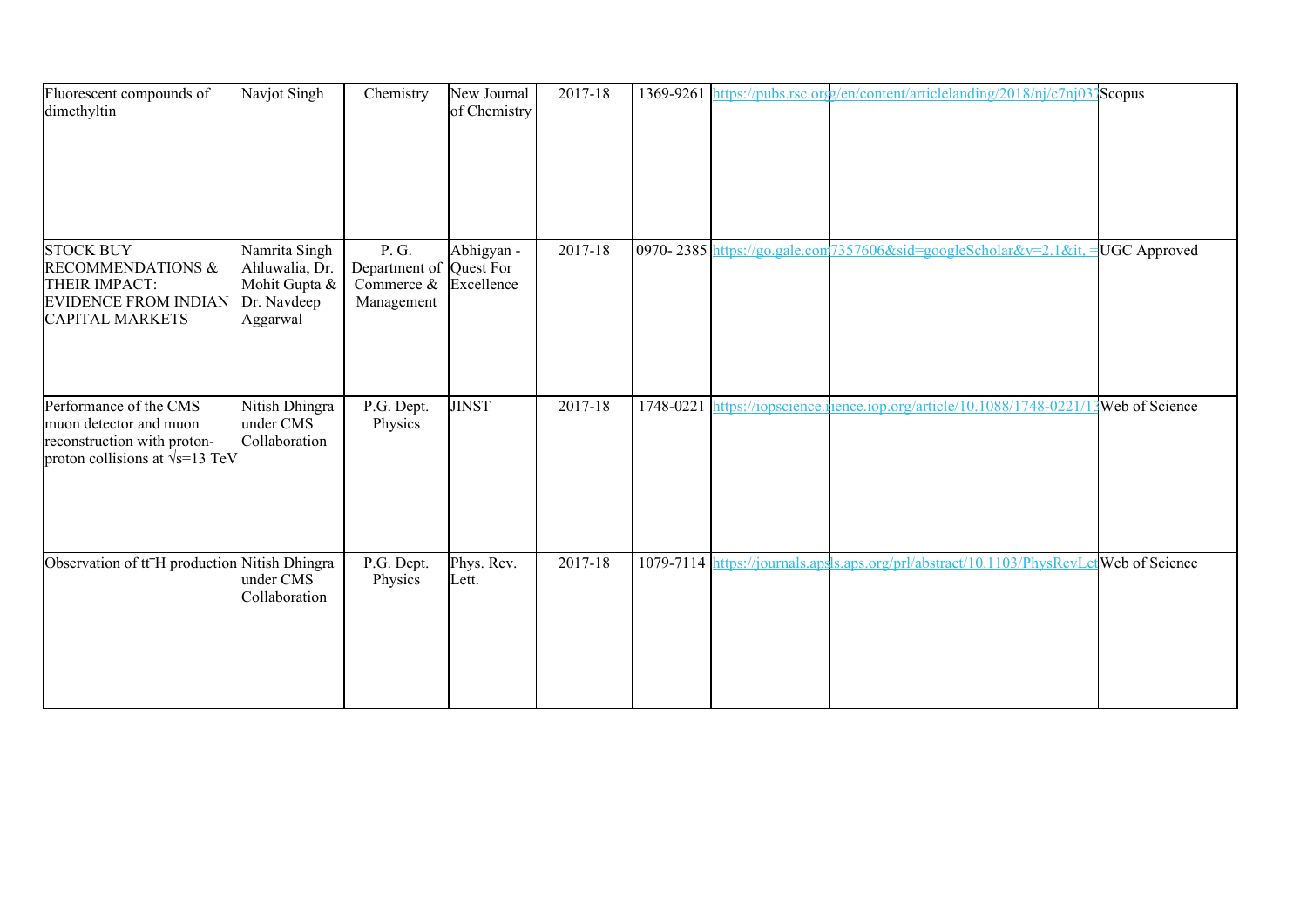| Search for a new scalar<br>resonance decaying to a pair of under CMS<br>Z bosons in proton-proton<br>collisions at $\sqrt{s}$ =13 TeV                                                 | Nitish Dhingra<br>Collaboration              | P.G. Dept.<br>Physics | <b>JHEP</b>  | 2017-18 |  | 1029-8479 https://link.springeringer.com/article/10.1007%2FJHEP06%2{Web of Science     |  |
|---------------------------------------------------------------------------------------------------------------------------------------------------------------------------------------|----------------------------------------------|-----------------------|--------------|---------|--|----------------------------------------------------------------------------------------|--|
| Search for a heavy right-<br>handed W boson and a heavy<br>neutrino in events with two<br>same-flavor leptons and two<br>jets at $\sqrt{s}$ =13 TeV                                   | Nitish Dhingra<br>under CMS<br>Collaboration | P.G. Dept.<br>Physics | <b>JHEP</b>  | 2017-18 |  | 1029-8479 https://link.springgringer.com/article/10.1007%2FJHEP05%28 Web of Science    |  |
| Search for high-mass<br>resonances in final states with<br>a lepton and missing<br>transverse momentum at<br>$\sqrt{s}$ =13 TeV                                                       | Nitish Dhingra<br>under CMS<br>Collaboration | P.G. Dept.<br>Physics | <b>JHEP</b>  | 2017-18 |  | 1029-8479 https://link.springeringer.com/article/10.1007%2FJHEP06%2\$Web of Science    |  |
| Measurement of differential<br>cross sections for the<br>production of top quark pairs<br>and of additional jets in<br>lepton+jets events from pp<br>collisions at $\sqrt{s}$ =13 TeV | Nitish Dhingra<br>under CMS<br>Collaboration | P.G. Dept.<br>Physics | Phys. Rev. D | 2017-18 |  | 2470-0029 https://journals.apsals.aps.org/prd/abstract/10.1103/PhysRevI Web of Science |  |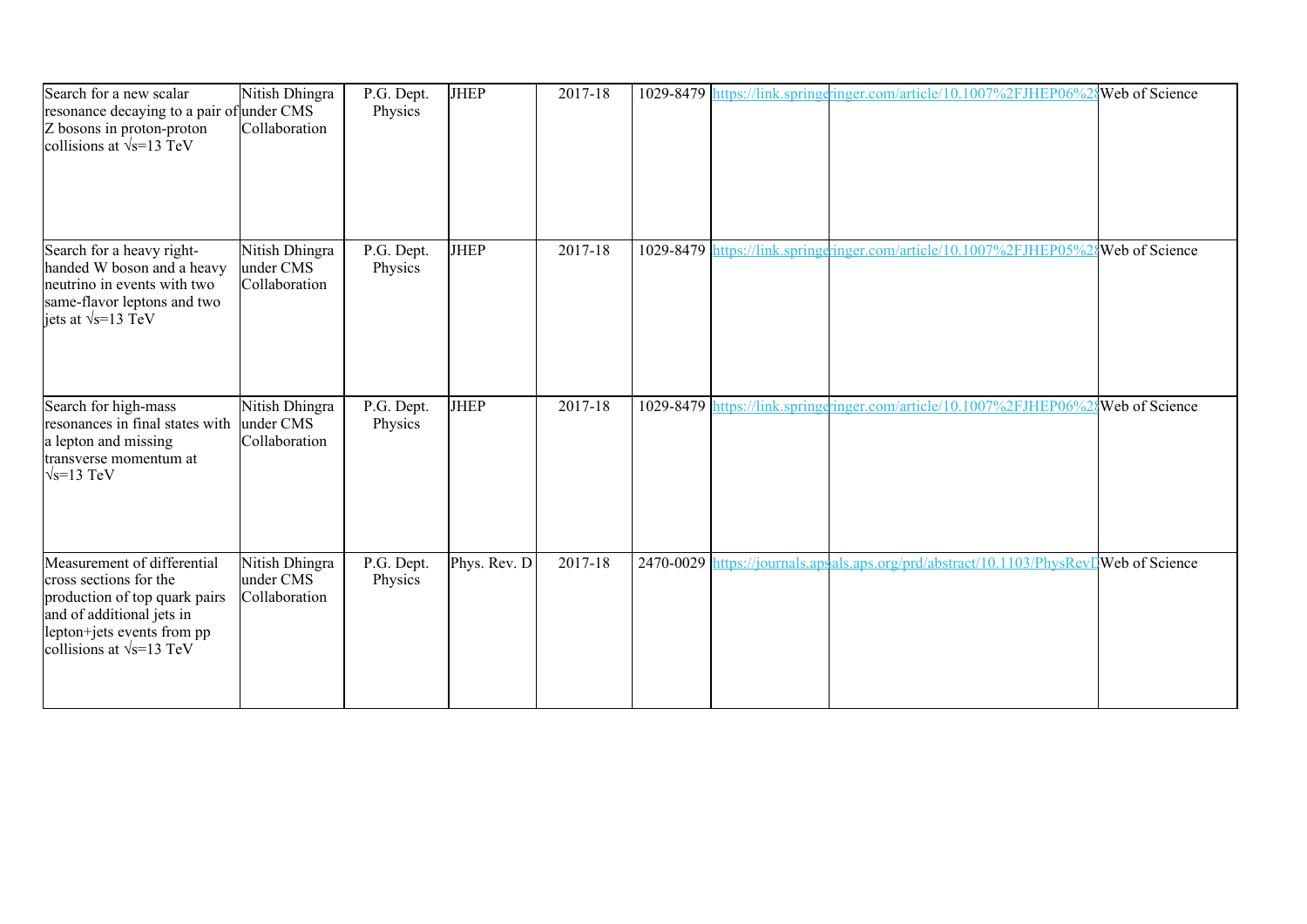| Search for tt <sup>-</sup> H production in<br>the all-jet final state in proton- under CMS<br>proton collisions at $\sqrt{s}$ =13 TeV Collaboration                                            | Nitish Dhingra                               | P.G. Dept.<br>Physics | <b>JHEP</b> | 2017-18 |           | 1029-8479 https://link.springeringer.com/article/10.1007%2FJHEP06%24Web of Science |                |
|------------------------------------------------------------------------------------------------------------------------------------------------------------------------------------------------|----------------------------------------------|-----------------------|-------------|---------|-----------|------------------------------------------------------------------------------------|----------------|
| Search for high-mass<br>resonances in dilepton final<br>states in proton-proton<br>collisions at $\sqrt{s}$ =13 TeV                                                                            | Nitish Dhingra<br>under CMS<br>Collaboration | P.G. Dept.<br>Physics | JHEP        | 2017-18 | 1029-8479 | https://link.springeringer.com/article/10.1007%2FJHEP06%28Web of Science           |                |
| Measurements of differential<br>cross sections of top quark pair under CMS<br>production as a function of<br>kinematic event variables in<br>proton-proton collisions at<br>$\sqrt{s}$ =13 TeV | Nitish Dhingra<br>Collaboration              | P.G. Dept.<br>Physics | <b>JHEP</b> | 2017-18 |           | 1029-8479 https://link.springgringer.com/article/10.1007%2FJHEP06%2 Web of Science |                |
| Jet properties in PbPb and pp<br>collisions at $\sqrt{s_{NN}}$ =5.02 TeV                                                                                                                       | Nitish Dhingra<br>under CMS<br>Collaboration | P.G. Dept.<br>Physics | <b>JHEP</b> | 2017-18 |           | 1029-8479 https://link.springeringer.com/article/10.1007%2FJHEP05%2                | Web of Science |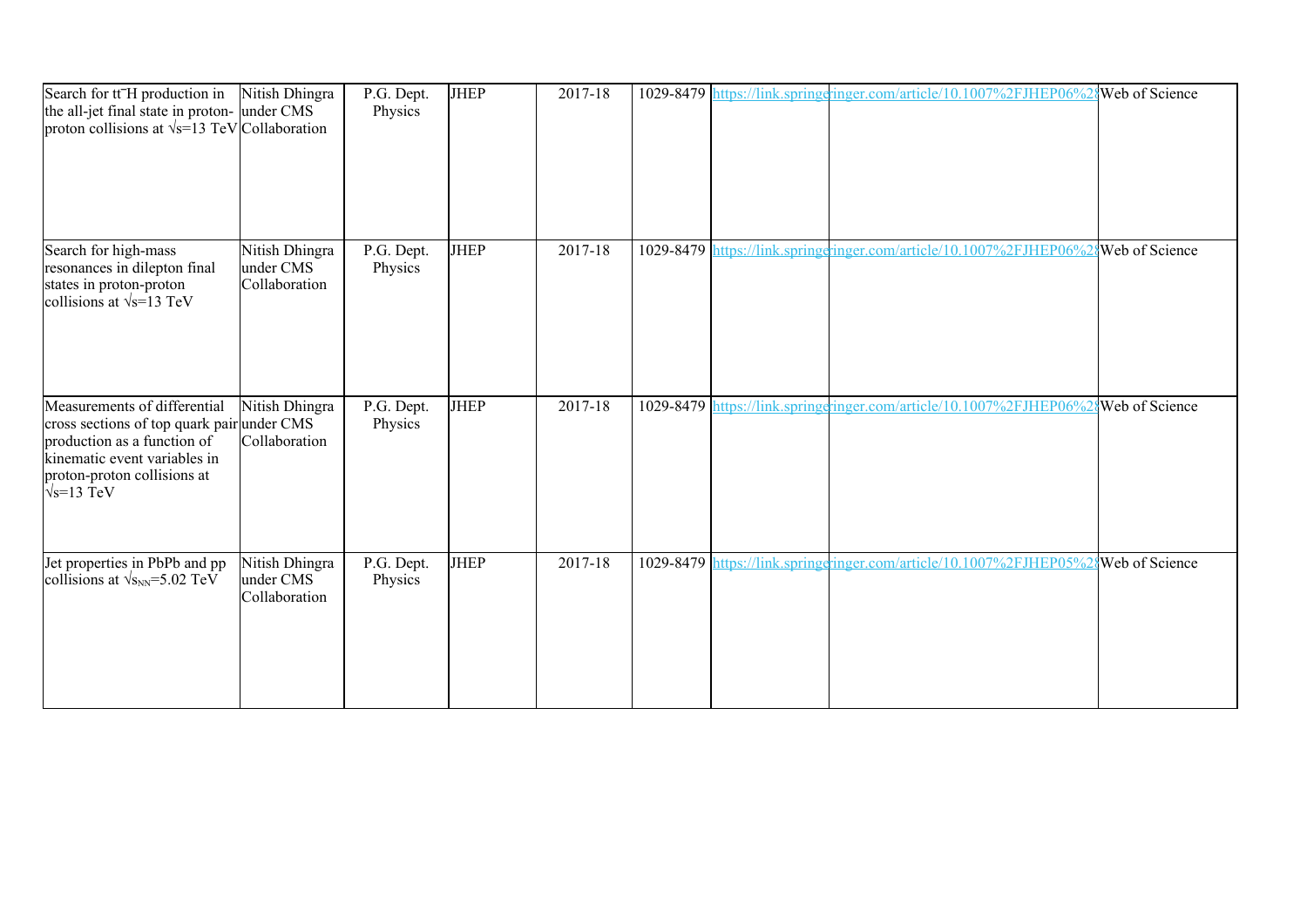| Search for a heavy resonance<br>decaying to a pair of vector<br>bosons in the lepton plus<br>merged jet final state at $\sqrt{s}$ =13<br>TeV                                        | Nitish Dhingra<br>under CMS<br>Collaboration | P.G. Dept.<br>Physics | <b>JHEP</b>         | 2017-18 |  | 1029-8479 https://link.springeringer.com/article/10.1007%2FJHEP05%2{Web of Science      |  |
|-------------------------------------------------------------------------------------------------------------------------------------------------------------------------------------|----------------------------------------------|-----------------------|---------------------|---------|--|-----------------------------------------------------------------------------------------|--|
| Search for narrow resonances<br>in the b-tagged dijet mass<br>spectrum in proton-proton<br>collisions at $\sqrt{s} = 8$ TeV                                                         | Nitish Dhingra<br>under CMS<br>Collaboration | P.G. Dept.<br>Physics | Phys. Rev.<br>Lett. | 2017-18 |  | 1079-7114 https://journals.apsls.aps.org/prl/abstract/10.1103/PhysRevLet Web of Science |  |
| Measurement of the $\Lambda_{b}$<br>polarization and angular<br>parameters<br>in $\Lambda$ b $\rightarrow$ J/ $\psi\Lambda$ decays from pp<br>collisions at $\sqrt{s}$ =7 and 8 TeV | Nitish Dhingra<br>under CMS<br>Collaboration | P.G. Dept.<br>Physics | Phys. Rev. D        | 2017-18 |  | 2470-0029 https://journals.apsals.aps.org/prd/abstract/10.1103/PhysRevDWeb of Science   |  |
| Search for heavy neutral<br>leptons in events with three<br>charged leptons in proton-<br>proton collisions at $\sqrt{s}$ =13 TeV                                                   | Nitish Dhingra<br>under CMS<br>Collaboration | P.G. Dept.<br>Physics | Phys. Rev.<br>Lett. | 2017-18 |  | 1079-7114 https://journals.apsls.aps.org/prl/abstract/10.1103/PhysRevLetWeb of Science  |  |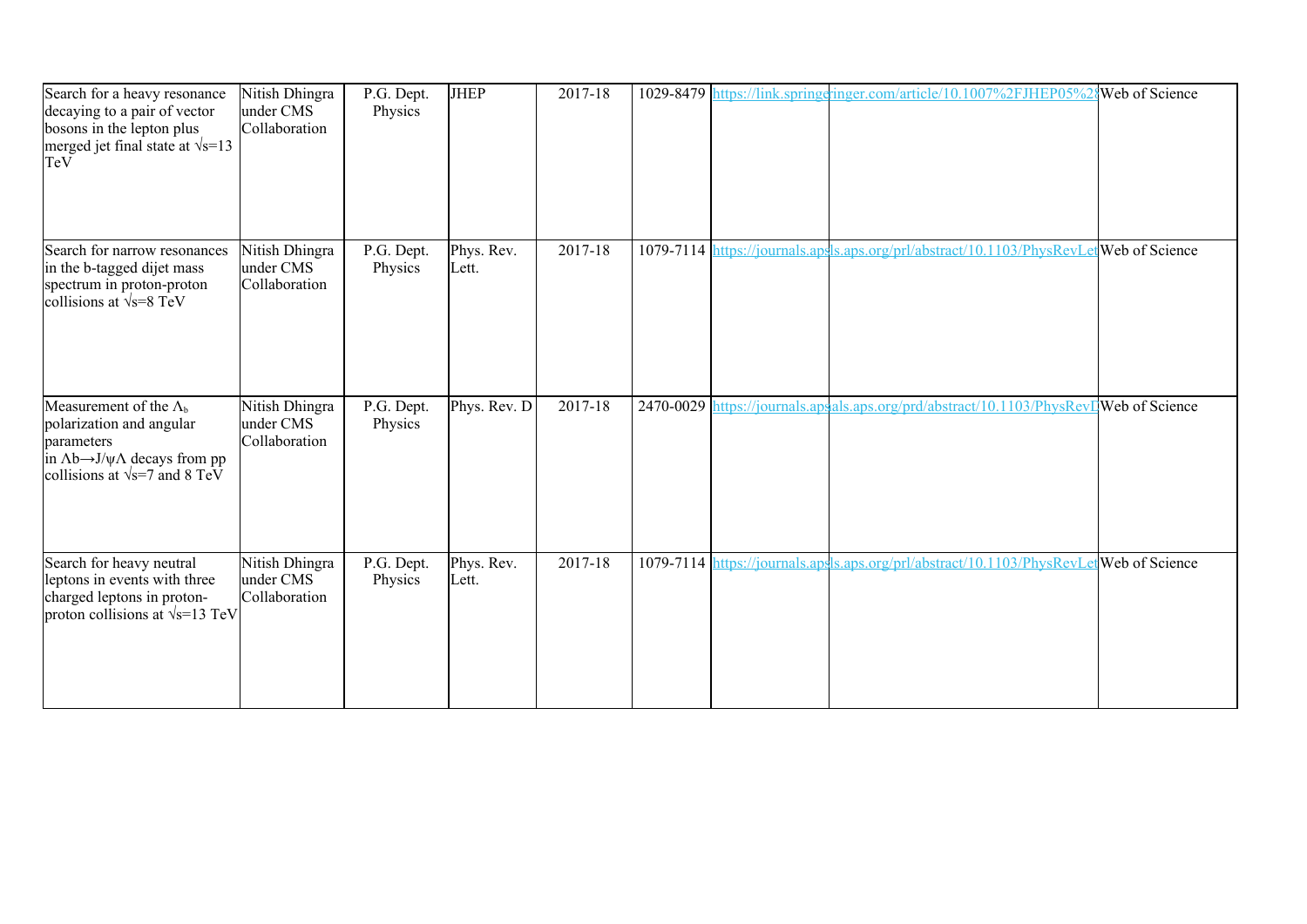| Search for natural and split<br>supersymmetry in proton-<br>proton collisions at $\sqrt{s}$ =13 TeV Collaboration<br>in final states with jets and<br>missing transverse momentum       | Nitish Dhingra<br>under CMS | $\overline{P}$ .G. Dept.<br>Physics | <b>JHEP</b> | 2017-18 |  | 1029-8479 https://link.springeringer.com/article/10.1007%2FJHEP05%2{Web of Science  |  |
|-----------------------------------------------------------------------------------------------------------------------------------------------------------------------------------------|-----------------------------|-------------------------------------|-------------|---------|--|-------------------------------------------------------------------------------------|--|
| Search for single production of Nitish Dhingra<br>vector-like quarks decaying to under CMS<br>a b quark and a Higgs boson                                                               | Collaboration               | P.G. Dept.<br>Physics               | <b>JHEP</b> | 2017-18 |  | 1029-8479 https://link.springeringer.com/article/10.1007%2FJHEP06%2{Web of Science  |  |
| Search for lepton-flavor<br>violating decays of heavy<br>resonances and quantum black Collaboration<br>holes to eµ final states in<br>proton-proton collisions<br>at $\sqrt{s}$ =13 TeV | Nitish Dhingra<br>under CMS | P.G. Dept.<br>Physics               | <b>JHEP</b> | 2017-18 |  | 1029-8479 https://link.springeringer.com/article/10.1007%2FJHEP04%28 Web of Science |  |
| Comparing transverse<br>momentum balance of b jet<br>pairs in pp and PbPb collisions Collaboration<br>at $\sqrt{s_{NN}}$ =5.02 TeV                                                      | Nitish Dhingra<br>under CMS | P.G. Dept.<br>Physics               | <b>JHEP</b> | 2017-18 |  | 1029-8479 https://link.springeringer.com/article/10.1007%2FJHEP03%28 Web of Science |  |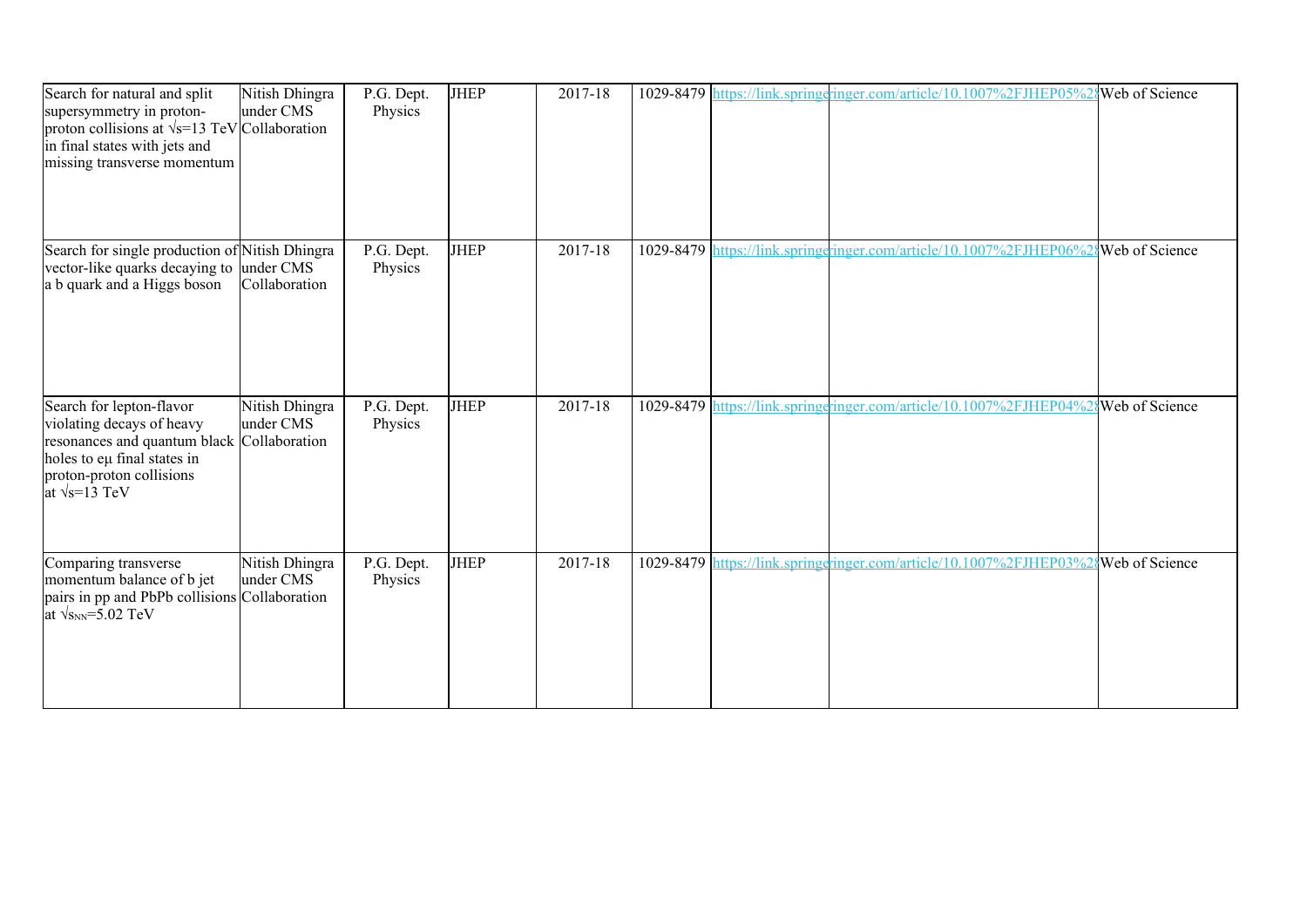| Search for dark matter in<br>events with energetic,<br>hadronically decaying top<br>quarks and missing transverse<br>momentum at $\sqrt{s}$ =13 TeV | Nitish Dhingra<br>under CMS<br>Collaboration | P.G. Dept.<br>Physics | <b>JHEP</b>                   | 2017-18     |  | 1029-8479 https://link.springenk.springer.com/article/10.1007/JHEP06(2 Web of Science |  |
|-----------------------------------------------------------------------------------------------------------------------------------------------------|----------------------------------------------|-----------------------|-------------------------------|-------------|--|---------------------------------------------------------------------------------------|--|
| Combined search for<br>electroweak production of<br>charginos and neutralinos in<br>proton-proton collisions<br>at $\sqrt{s}$ =13 TeV               | Nitish Dhingra<br>under CMS<br>Collaboration | P.G. Dept.<br>Physics | <b>JHEP</b>                   | $2017 - 18$ |  | 1029-8479 https://link.springeringer.com/article/10.1007%2FJHEP03%2{Web of Science    |  |
| Search for decays of stopped<br>exotic long-lived particles<br>produced in proton-proton<br>collisions at $\sqrt{s}$ =13 TeV                        | Nitish Dhingra<br>under CMS<br>Collaboration | P.G. Dept.<br>Physics | <b>JHEP</b>                   | 2017-18     |  | 1029-8479 https://link.springgringer.com/article/10.1007%2FJHEP05%28Web of Science    |  |
| Measurement of prompt and<br>nonprompt charmonium<br>suppression in PbPb collisions Collaboration<br>at 5.02 TeV                                    | Nitish Dhingra<br>under CMS                  | P.G. Dept.<br>Physics | Eur. Phys. J.<br>$\mathsf{C}$ | 2017-18     |  | 1434-6052 https://link.springenger.com/article/10.1140%2Fepjc%2Fs100Web of Science    |  |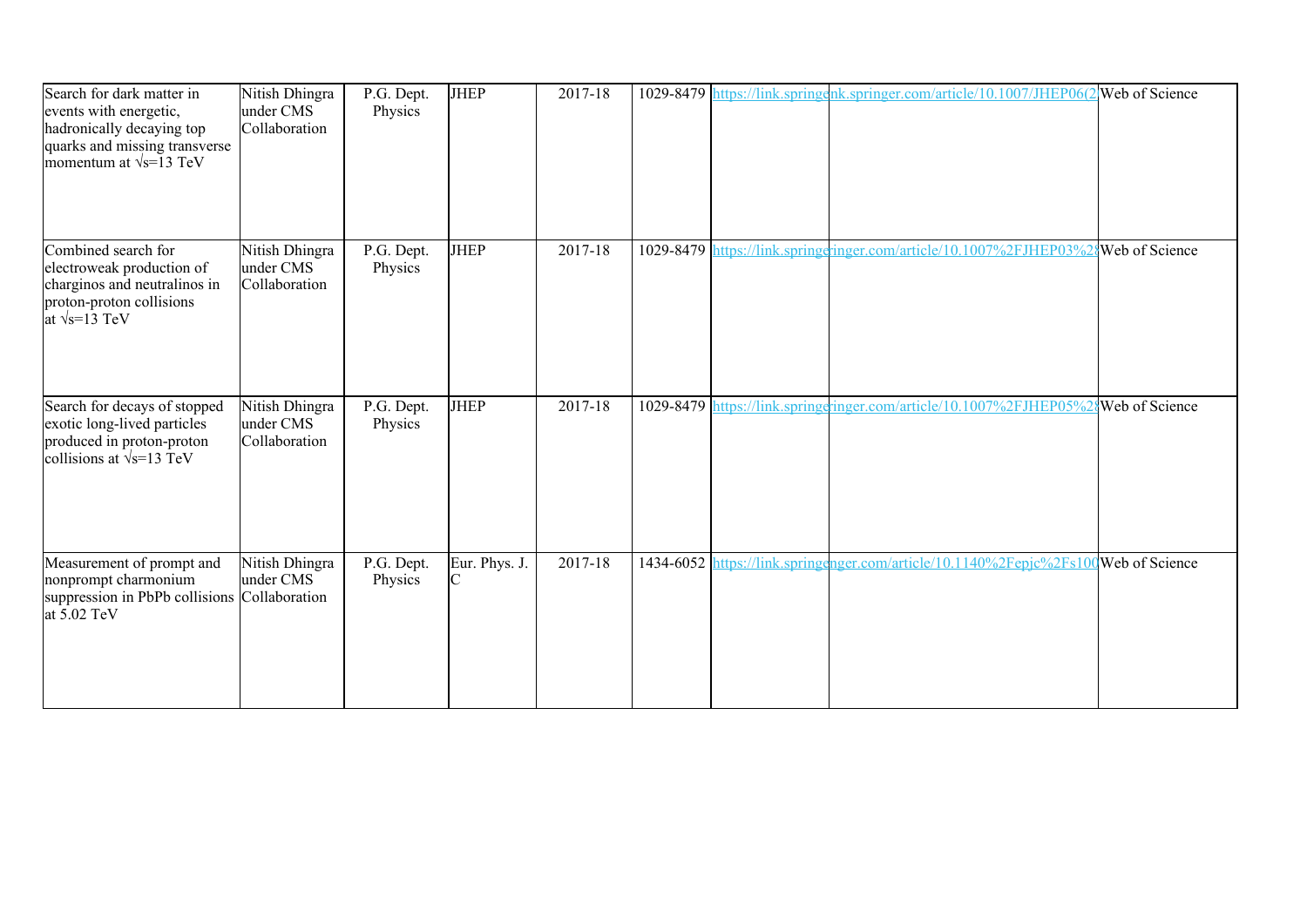| Search for Physics Beyond the Nitish Dhingra<br>Standard Model in Events with under CMS<br>High-Momentum Higgs<br><b>Bosons and Missing</b><br>Transverse Momentum in<br>Proton-Proton Collisions at<br>13 TeV | Collaboration                                | P.G. Dept.<br>Physics | Phys. Rev.<br>Lett. | 2017-18 |           | 1079-7114 https://journals.apsls.aps.org/prl/abstract/10.1103/PhysRevLetWeb of Science |  |
|----------------------------------------------------------------------------------------------------------------------------------------------------------------------------------------------------------------|----------------------------------------------|-----------------------|---------------------|---------|-----------|----------------------------------------------------------------------------------------|--|
| Bose-Einstein correlations<br>in pp, pPb, and PbPb<br>collisions at $\sqrt{s_{NN}}$ =0.9–7 TeV                                                                                                                 | Nitish Dhingra<br>under CMS<br>Collaboration | P.G. Dept.<br>Physics | Phys. Rev. C        | 2017-18 |           | 2469-9993 https://journals.apsals.aps.org/prc/abstract/10.1103/PhysRevQWeb of Science  |  |
| Identification of heavy-flavour Nitish Dhingra<br>jets with the CMS detector in<br>pp collisions at 13 TeV                                                                                                     | under CMS<br>Collaboration                   | P.G. Dept.<br>Physics | <b>JINST</b>        | 2017-18 | 1748-0221 | https://iopscience.ience.iop.org/article/10.1088/1748-0221/13 Web of Science           |  |
| Search for lepton flavour<br>violating decays of the Higgs<br>boson to $\mu\tau$ and et in proton-<br>proton collisions at $\sqrt{s}$ =13 TeV                                                                  | Nitish Dhingra<br>under CMS<br>Collaboration | P.G. Dept.<br>Physics | <b>JHEP</b>         | 2017-18 |           | 1029-8479 https://link.springeringer.com/article/10.1007%2FJHEP06%2\$Web of Science    |  |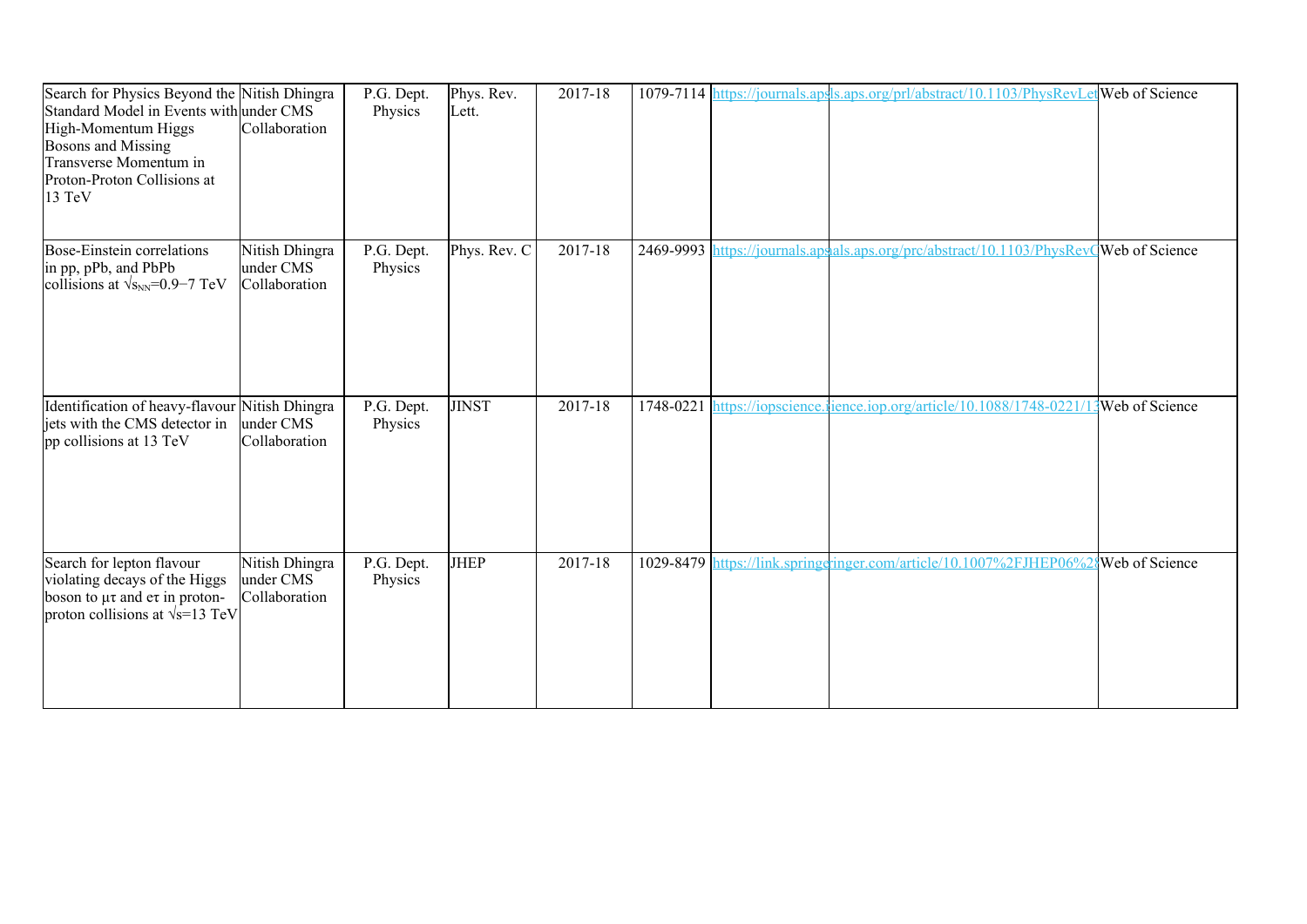| Search for the X(5568) state<br>decaying into $B_s^0 \pi^{\pm}$ in proton-<br>proton collisions at $\sqrt{s}$ =8 TeV                                                                                   | Nitish Dhingra<br>under CMS<br>Collaboration | P.G. Dept.<br>Physics | Phys. Rev.<br>Lett. | 2017-18 |                                | 1079-7114 https://journals.apsls.aps.org/prl/abstract/10.1103/PhysRevLetWeb of Science |                       |
|--------------------------------------------------------------------------------------------------------------------------------------------------------------------------------------------------------|----------------------------------------------|-----------------------|---------------------|---------|--------------------------------|----------------------------------------------------------------------------------------|-----------------------|
| Measurement of the associated Nitish Dhingra<br>production of a single top<br>quark and a Z boson in pp<br>collisions at $\sqrt{s}$ =13 TeV                                                            | under CMS<br>Collaboration                   | P.G. Dept.<br>Physics | Phys. Lett. B       | 2017-18 | 0370-2693 $\vert$ <sub>1</sub> | https://www.scienceiencedirect.com/science/article/pii/S03702Web of Science            |                       |
| Search for the flavor-changing Nitish Dhingra<br>neutral current interactions of<br>the top quark and the Higgs<br>boson which decays into a pair<br>of b quarks at $\sqrt{s}$ =13 TeV                 | under CMS<br>Collaboration                   | P.G. Dept.<br>Physics | JHEP                | 2017-18 |                                | 1029-8479 https://link.springeringer.com/article/10.1007%2FJHEP06%                     | <b>Web</b> of Science |
| Search for new physics in final Nitish Dhingra<br>states with an energetic jet or a under CMS<br>hadronically<br>decaying WW or ZZ boson<br>and transverse momentum<br>imbalance at $\sqrt{s}$ =13 TeV | Collaboration                                | P.G. Dept.<br>Physics | Phys. Rev. D        | 2017-18 |                                | 2470-0029 https://journals.apsals.aps.org/prd/abstract/10.1103/PhysRevIJWeb of Science |                       |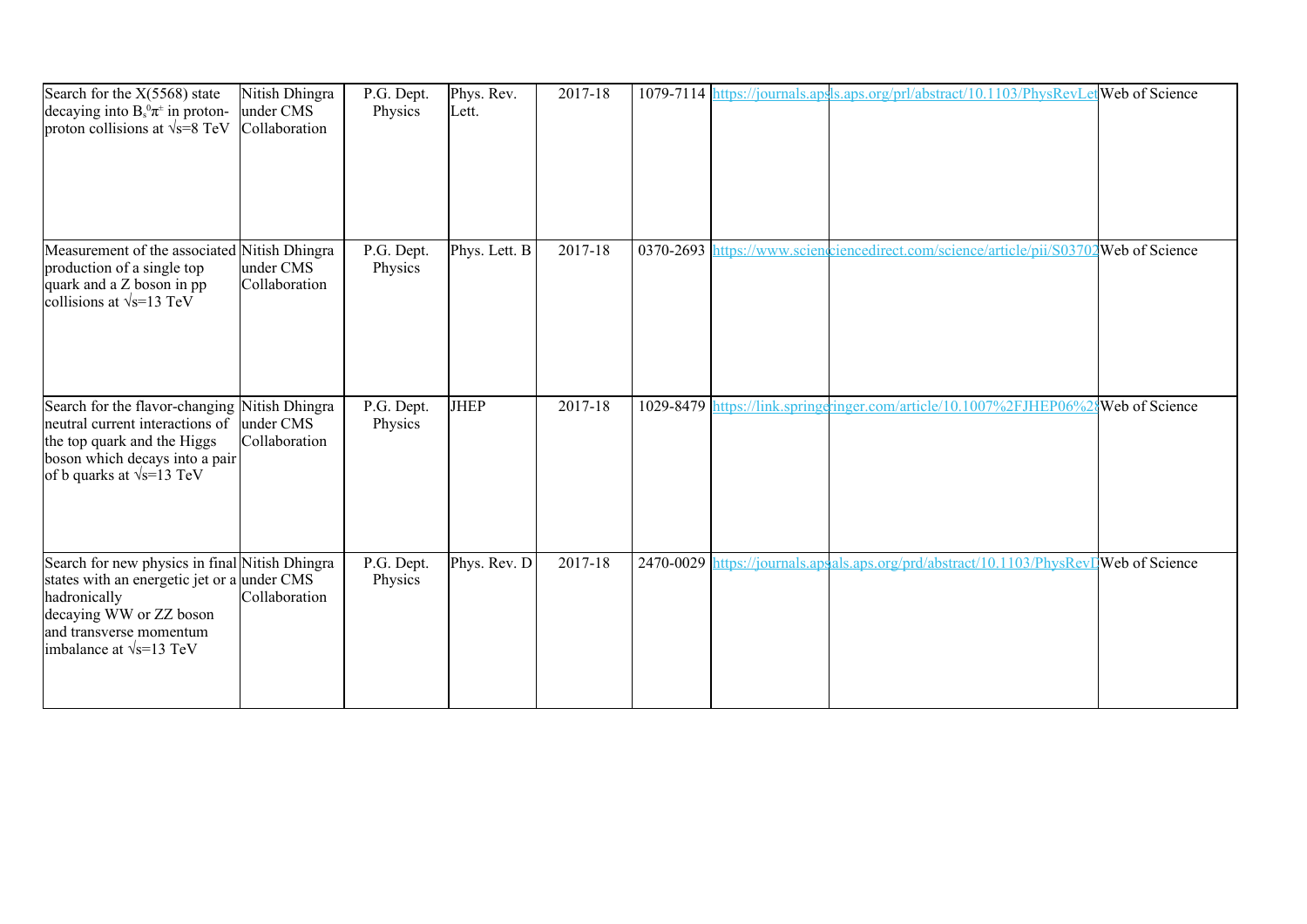| Constraints on the double-<br>parton scattering cross section<br>from same-sign W boson pair<br>production in proton-proton<br>collisions at $\sqrt{s} = 8$ TeV | Nitish Dhingra<br>under CMS<br>Collaboration | P.G. Dept.<br>Physics | <b>JHEP</b>   | 2017-18 |  | 1029-8479 https://link.springeringer.com/article/10.1007%2FJHEP02%2                   | <b>Web</b> of Science |
|-----------------------------------------------------------------------------------------------------------------------------------------------------------------|----------------------------------------------|-----------------------|---------------|---------|--|---------------------------------------------------------------------------------------|-----------------------|
| Search for pair production of<br>excited top quarks in the<br>lepton $+$ jets final state                                                                       | Nitish Dhingra<br>under CMS<br>Collaboration | P.G. Dept.<br>Physics | Phys. Lett. B | 2017-18 |  | 0370-2693 https://www.scienceiencedirect.com/science/article/pii/S03702Web of Science |                       |
| Search for new long-lived<br>particles at $\sqrt{s}$ =13 TeV                                                                                                    | Nitish Dhingra<br>under CMS<br>Collaboration | P.G. Dept.<br>Physics | Phys. Lett. B | 2017-18 |  | 0370-2693 https://www.sciencelirect.com/science/article/pii/S03702Web of Science      |                       |
| Search for gauge-mediated<br>supersymmetry in events with<br>at least one photon and<br>missing transverse momentum<br>in pp collisions at $\sqrt{s}$ =13 TeV   | Nitish Dhingra<br>under CMS<br>Collaboration | P.G. Dept.<br>Physics | Phys. Lett. B | 2017-18 |  | 0370-2693 https://www.scienceiencedirect.com/science/article/pii/S03702Web of Science |                       |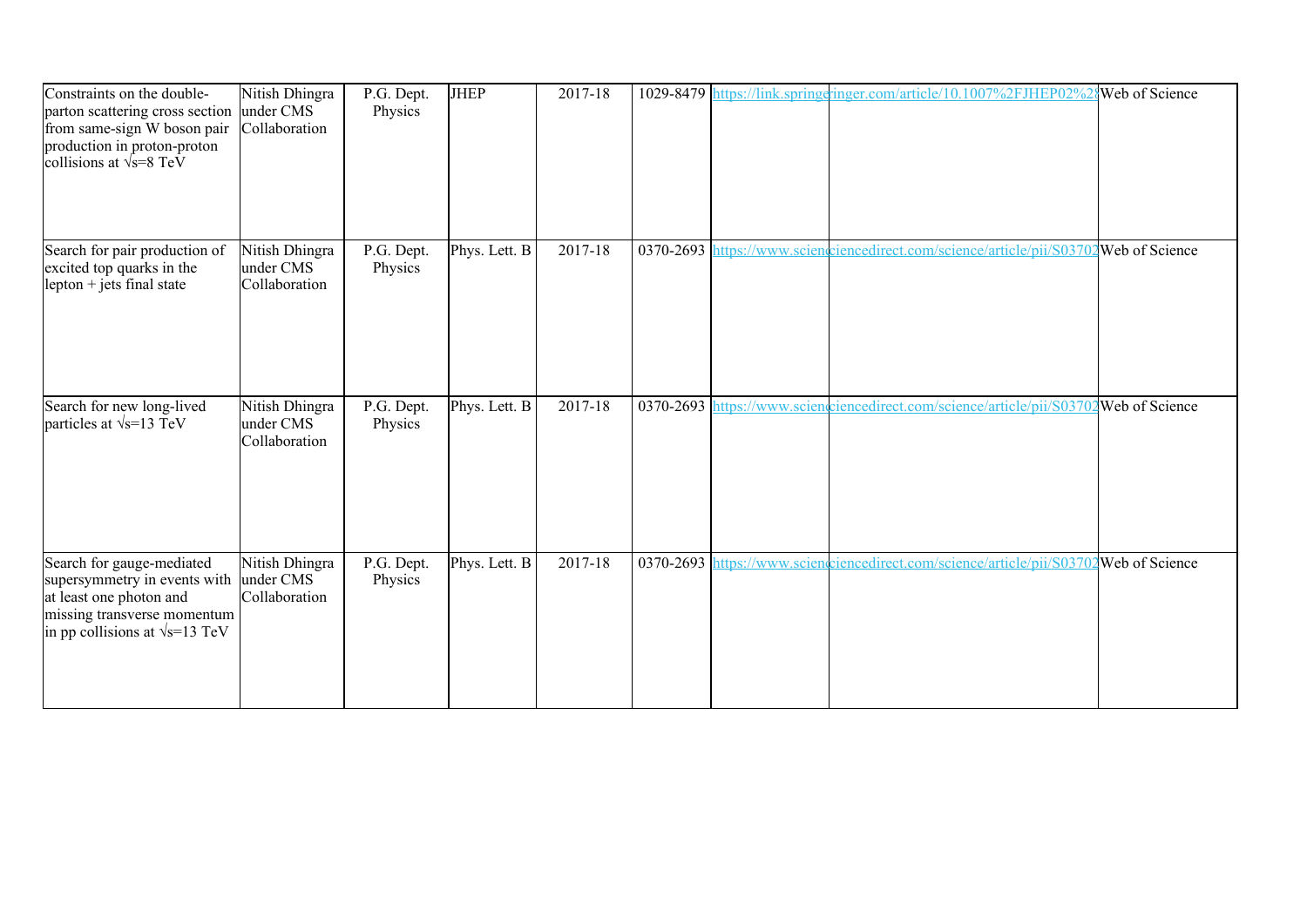| Non-Gaussian elliptic-flow<br>fluctuations in PbPb collisions under CMS<br>at $\sqrt{s_{NN}}$ =5.02 TeV                                                             | Nitish Dhingra<br>Collaboration              | P.G. Dept.<br>Physics | Phys. Lett. B | 2017-18 |  | 0370-2693 https://www.scienceiencedirect.com/science/article/pii/S03702 Web of Science |                |
|---------------------------------------------------------------------------------------------------------------------------------------------------------------------|----------------------------------------------|-----------------------|---------------|---------|--|----------------------------------------------------------------------------------------|----------------|
| Search for excited quarks of<br>light and heavy flavor in $\gamma$ + jet under CMS<br>final states in proton-proton<br>collisions at $\sqrt{s}$ =13TeV              | Nitish Dhingra<br>Collaboration              | P.G. Dept.<br>Physics | Phys. Lett. B | 2017-18 |  | 0370-2693 https://www.scienceiencedirect.com/science/article/pii/S03702Web of Science  |                |
| Search for ZZ resonances in<br>the 202v final state in proton-<br>proton collisions at 13 TeV                                                                       | Nitish Dhingra<br>under CMS<br>Collaboration | P.G. Dept.<br>Physics | <b>JHEP</b>   | 2017-18 |  | 1029-8479 https://link.springeringer.com/article/10.1007%2FJHEP03%2                    | Web of Science |
| Measurement of the<br>inclusive ttbar cross section in under CMS<br>pp collisions at $\sqrt{s}$ =5.02 TeV<br>using final states with at least<br>one charged lepton | Nitish Dhingra<br>Collaboration              | P.G. Dept.<br>Physics | <b>JHEP</b>   | 2017-18 |  | 1029-8479 https://link.springqinger.com/article/10.1007%2FJHEP03%                      | Web of Science |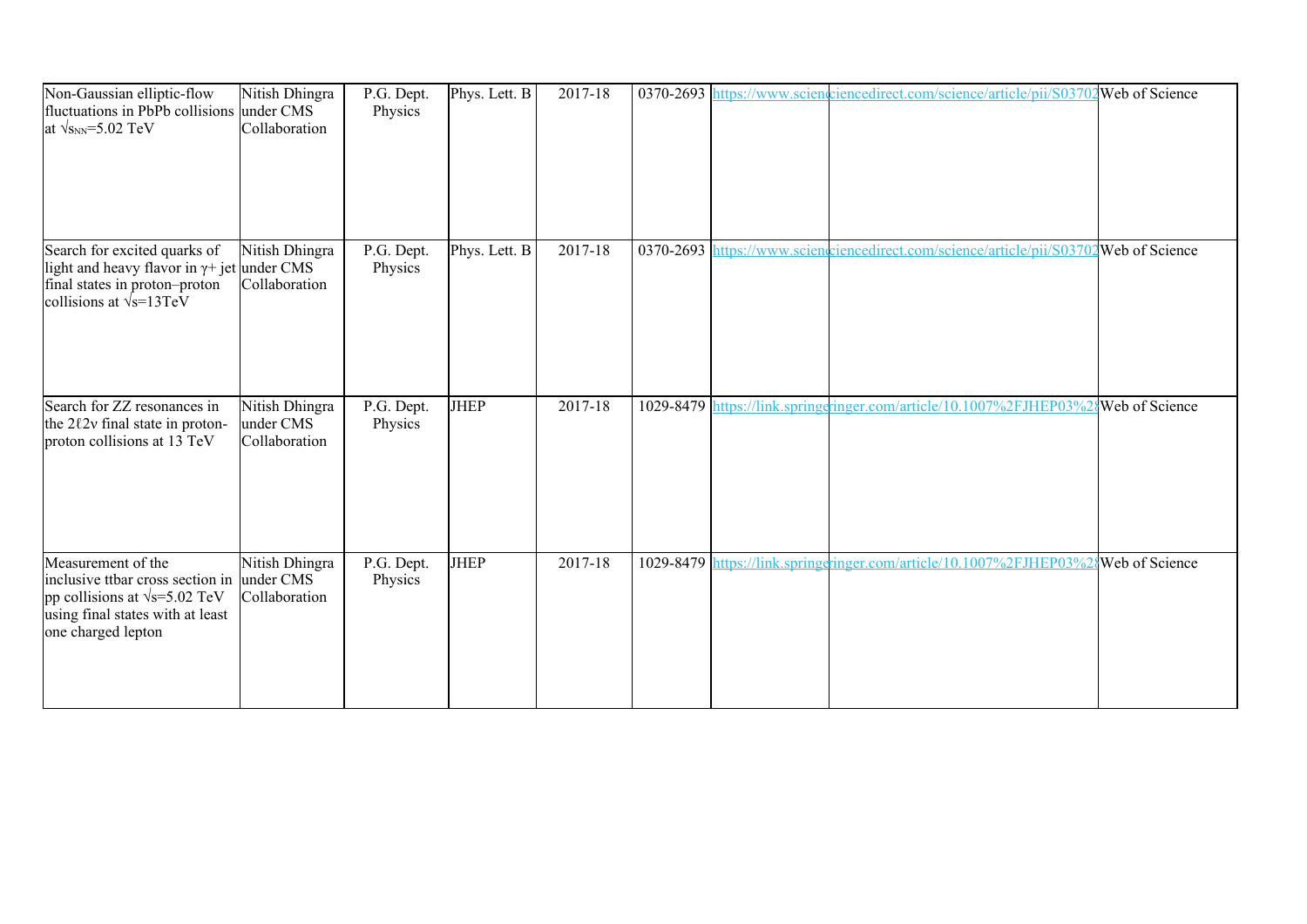| Measurement of associated Z<br>+ charm production in proton-<br>proton collisions at $\sqrt{s}$ =8 TeV                                                                           | Nitish Dhingra<br>under CMS<br>Collaboration | P.G. Dept.<br>Physics | Eur. Phys. J.<br>IC | 2017-18 |           | 1434-6052 https://link.springenger.com/article/10.1140%2Fepjc%2Fs100Web of Science |  |
|----------------------------------------------------------------------------------------------------------------------------------------------------------------------------------|----------------------------------------------|-----------------------|---------------------|---------|-----------|------------------------------------------------------------------------------------|--|
| Search for top squarks and<br>dark matter particles in<br>opposite-charge dilepton final<br>states at $\sqrt{s}$ =13 TeV                                                         | Nitish Dhingra<br>under CMS<br>Collaboration | P.G. Dept.<br>Physics | Phys. Lett. D       | 2017-18 | 2470-0029 | https://journals.apsals.aps.org/prd/abstract/10.1103/PhysRevLWeb of Science        |  |
| Search for new physics in<br>events with a leptonically<br>decaying Z boson and a large<br>transverse momentum<br>imbalance in proton-proton<br>collisions at $\sqrt{s}$ =13 TeV | Nitish Dhingra<br>under CMS<br>Collaboration | P.G. Dept.<br>Physics | Eur. Phys. J.       | 2017-18 |           | 1434-6052 https://link.springenger.com/article/10.1140%2Fepjc%2Fs100Web of Science |  |
| Search for supersymmetry in<br>proton-proton collisions at<br>13 TeV using identified top<br>quarks                                                                              | Nitish Dhingra<br>under CMS<br>Collaboration | P.G. Dept.<br>Physics | Phys. Lett. D       | 2017-18 | 2470-0029 | https://journals.apsals.aps.org/prd/abstract/10.1103/PhysRevDWeb of Science        |  |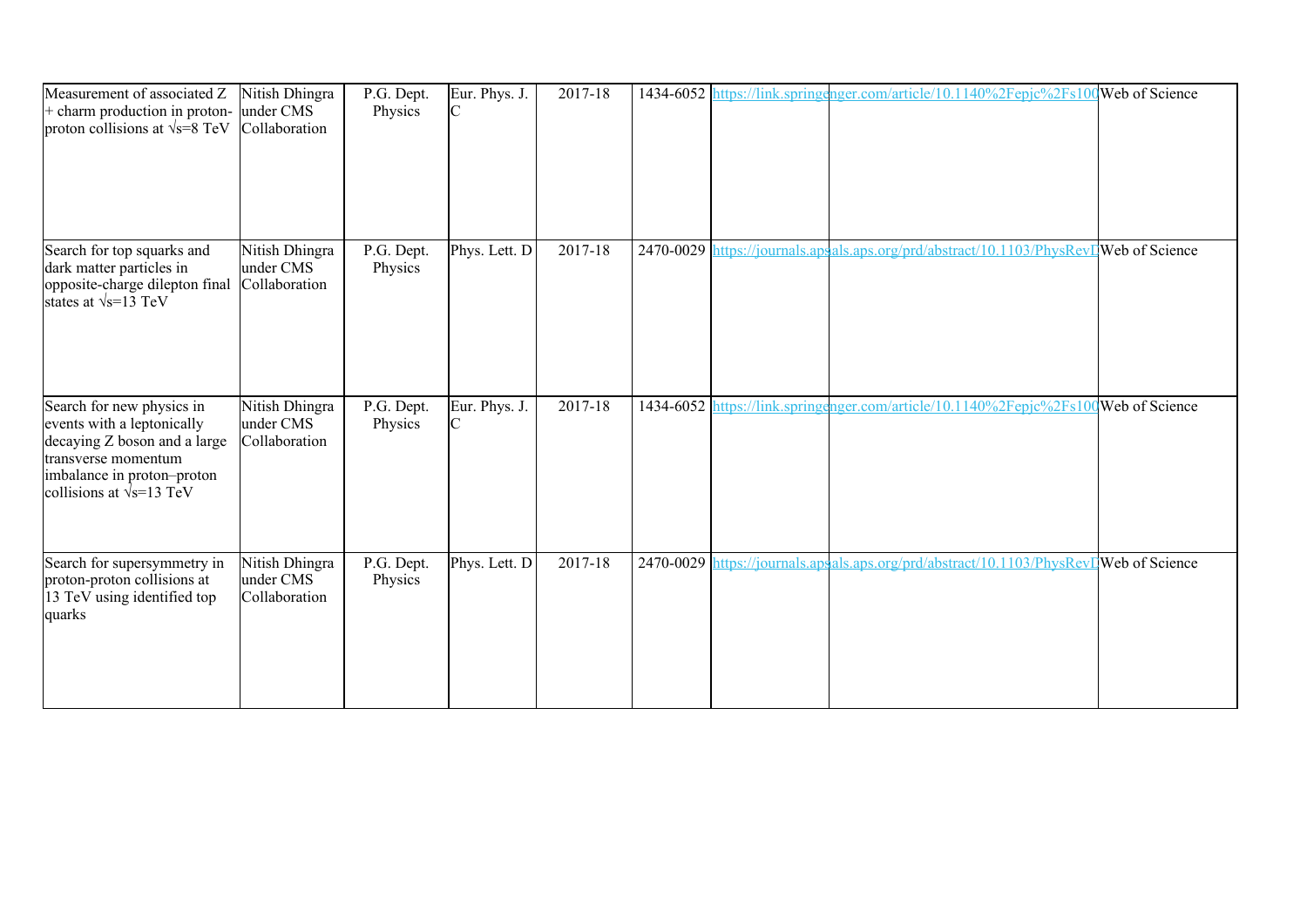| Measurement of quarkonium<br>production cross sections in pp under CMS<br>collisions at $\sqrt{s}$ =13 TeV                                                                        | Nitish Dhingra<br>Collaboration              | P.G. Dept.<br>Physics | Phys. Lett. B      | 2017-18     |  | 0370-2693 https://www.scienciencedirect.com/science/article/pii/S03702 Web of Science |                         |
|-----------------------------------------------------------------------------------------------------------------------------------------------------------------------------------|----------------------------------------------|-----------------------|--------------------|-------------|--|---------------------------------------------------------------------------------------|-------------------------|
| Search for standard model<br>production of four top quarks<br>with same-sign and<br>multilepton final states in<br>proton-proton collisions at<br>$\sqrt{s}$ =13 TeV              | Nitish Dhingra<br>under CMS<br>Collaboration | P.G. Dept.<br>Physics | Eur. Phys. J.<br>C | $2017 - 18$ |  | 1434-6052 https://link.springenger.com/article/10.1140%2Fepjc%2Fs100Web of Science    |                         |
| Pseudorapidity distributions of Nitish Dhingra<br>charged hadrons in proton-lead under CMS<br>collisions at $\sqrt{s_{NN}}$ =5.02 and<br>8.16 TeV                                 | Collaboration                                | P.G. Dept.<br>Physics | <b>JHEP</b>        | 2017-18     |  | 1029-8479 https://link.springeringer.com/article/10.1007%2FJHEP01%2                   | Web of Science          |
| Search for supersymmetry in<br>events with at least three<br>electrons or muons, jets, and<br>missing transverse momentum<br>in proton-proton collisions at<br>$\sqrt{s}$ =13 TeV | Nitish Dhingra<br>under CMS<br>Collaboration | P.G. Dept.<br>Physics | <b>JHEP</b>        | 2017-18     |  | 1029-8479 https://link.springeinger.com/article/10.1007%2FJHEP02%2                    | <b>S</b> Web of Science |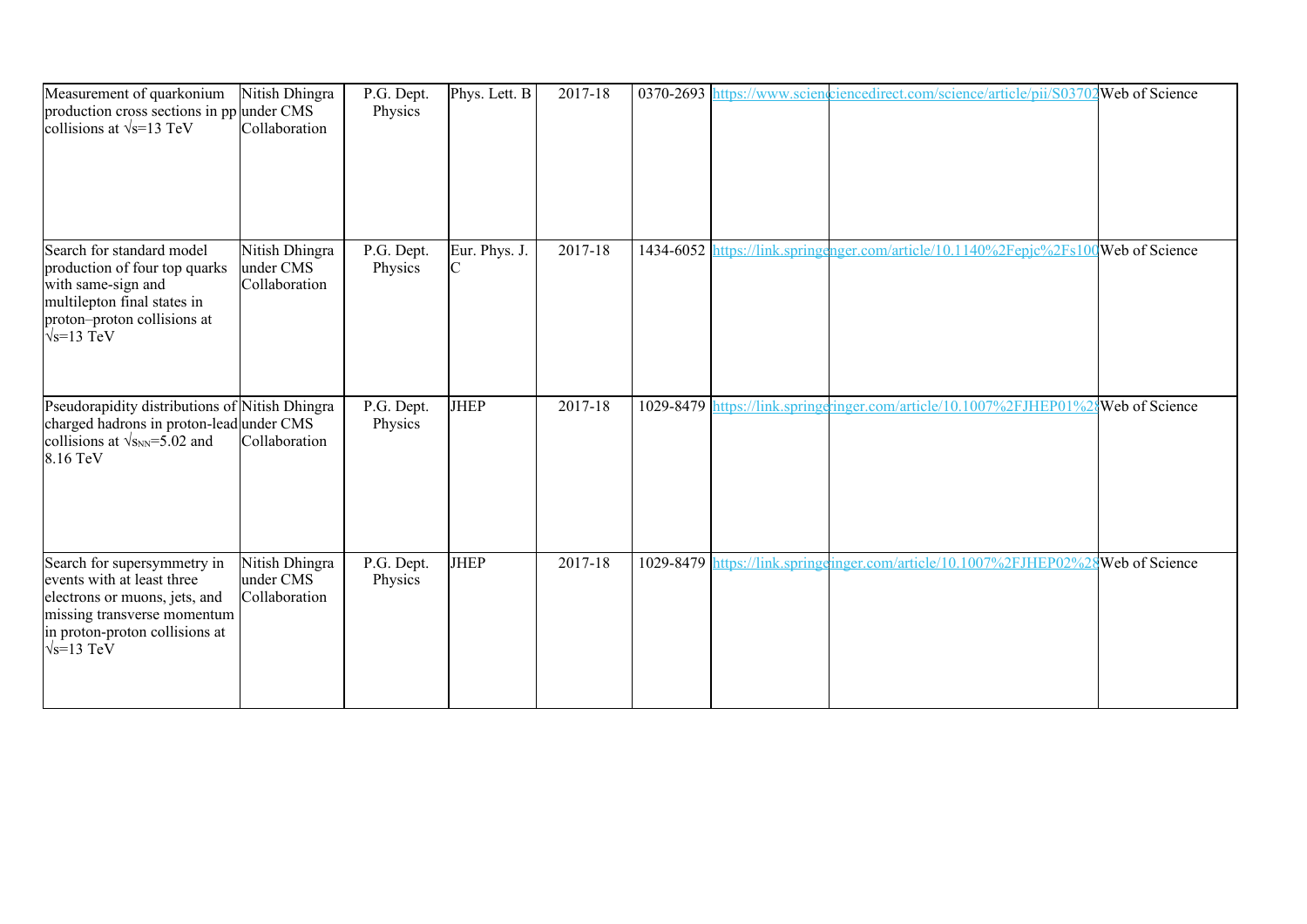| Measurement of b hadron<br>lifetimes in pp collisions<br>at $\sqrt{s} = 8$ TeV                                                                                                     | Nitish Dhingra<br>under CMS<br>Collaboration | P.G. Dept.<br>Physics | Eur. Phys. J. | 2017-18     |           | 1434-6052 https://link.springenger.com/article/10.1140%2Fepjc%2Fs100Web of Science     |  |
|------------------------------------------------------------------------------------------------------------------------------------------------------------------------------------|----------------------------------------------|-----------------------|---------------|-------------|-----------|----------------------------------------------------------------------------------------|--|
| Measurement of differential<br>cross sections in the kinematic under CMS<br>angular variable $\phi *$ for<br>inclusive Z boson production<br>in pp collisions at $\sqrt{s}$ =8 TeV | Nitish Dhingra<br>Collaboration              | P.G. Dept.<br>Physics | <b>JHEP</b>   | $2017 - 18$ | 1029-8479 | https://link.springeringer.com/article/10.1007%2FJHEP03%2gWeb of Science               |  |
| Search for a massive<br>resonance decaying to a pair of under CMS<br>Higgs bosons in the four b<br>quark final state in proton-<br>proton collisions at $\sqrt{s}$ =13 TeV         | Nitish Dhingra<br>Collaboration              | P.G. Dept.<br>Physics | Phys. Lett. B | 2017-18     |           | 0370-2693 https://www.scienceiencedirect.com/science/article/pii/S03702Web of Science  |  |
| Measurement of angular<br>parameters from the decay<br>$B0 \rightarrow K * 0\mu + \mu -$ in proton-<br>proton collisions at $\sqrt{s}$ =8 TeV                                      | Nitish Dhingra<br>under CMS<br>Collaboration | P.G. Dept.<br>Physics | Phys. Lett. B | 2017-18     |           | 0370-2693 https://www.scienceiencedirect.com/science/article/pii/S03702 Web of Science |  |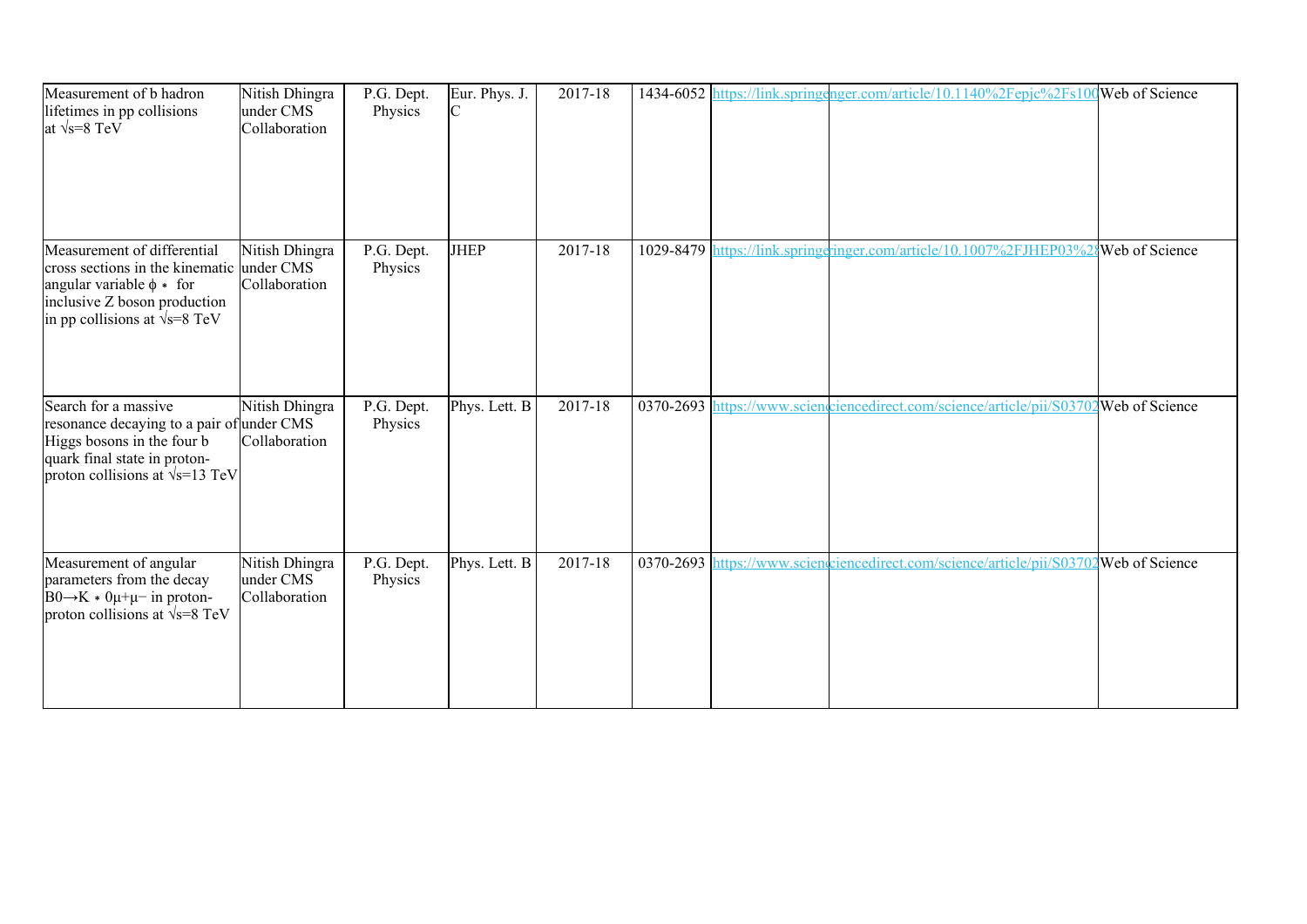| Search for pair production of<br>vector-like quarks in the<br>bWbbarW channel from<br>proton-proton collisions<br>at $\sqrt{s}$ =13 TeV                                                                                               | Nitish Dhingra<br>under CMS<br>Collaboration | P.G. Dept.<br>Physics | Phys. Lett. B | 2017-18 | 0370-2693 $\vert$ <sub>1</sub> | https://www.sciencedirect.com/science/article/pii/S03702Web of Science                  |  |
|---------------------------------------------------------------------------------------------------------------------------------------------------------------------------------------------------------------------------------------|----------------------------------------------|-----------------------|---------------|---------|--------------------------------|-----------------------------------------------------------------------------------------|--|
| Search for low mass vector<br>resonances decaying into<br>quark-antiquark pairs in<br>proton-proton collisions<br>at $\sqrt{s}$ =13 TeV                                                                                               | Nitish Dhingra<br>under CMS<br>Collaboration | P.G. Dept.<br>Physics | <b>JHEP</b>   | 2017-18 | 1029-8479                      | nttps://link.springeringer.com/article/10.1007%2FJHEP01%2gWeb of Science                |  |
| Search for supersymmetry in<br>events with one lepton and<br>multiple jets exploiting the<br>angular correlation between<br>the lepton and the missing<br>transverse momentum in<br>proton-proton collisions<br>at $\sqrt{s}$ =13 TeV | Nitish Dhingra<br>under CMS<br>Collaboration | P.G. Dept.<br>Physics | Phys. Lett. B | 2017-18 |                                | 0370-2693 https://www.sciencelinecedirect.com/science/article/pii/S03702 Web of Science |  |
| Search for new phenomena in<br>final states with two opposite-<br>charge, same-flavor leptons,<br>jets, and missing transverse<br>momentum in pp collisions<br>at $\sqrt{s}$ =13 TeV                                                  | Nitish Dhingra<br>under CMS<br>Collaboration | P.G. Dept.<br>Physics | <b>JHEP</b>   | 2017-18 |                                | 1029-8479 https://link.springeringer.com/article/10.1007%2FJHEP03%2{Web of Science      |  |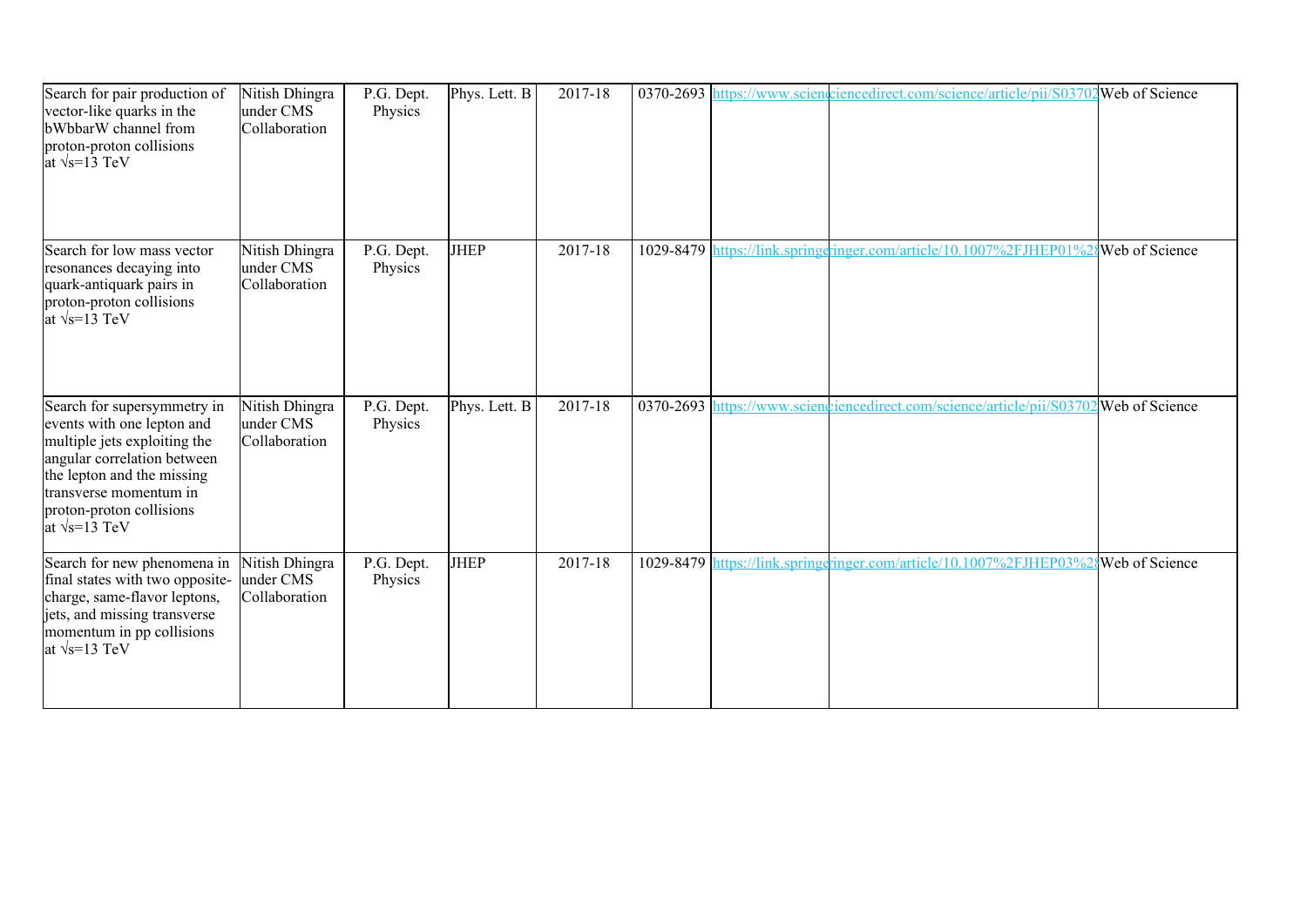| Observation of Correlated<br>Azimuthal Anisotropy Fourier under CMS<br>Harmonics in pp<br>and p+Pb Collisions at the<br><b>LHC</b>                                                                            | Nitish Dhingra<br>Collaboration              | P.G. Dept.<br>Physics | Phys. Rev.<br>Lett. | 2017-18 |           | 1079-7114 https://journals.apsls.aps.org/prl/abstract/10.1103/PhysRevLetWeb of Science |  |
|---------------------------------------------------------------------------------------------------------------------------------------------------------------------------------------------------------------|----------------------------------------------|-----------------------|---------------------|---------|-----------|----------------------------------------------------------------------------------------|--|
| Measurements of the<br>$pp \rightarrow ZZ$ production cross<br>section and the<br>$Z\rightarrow 4\ell$ branching fraction, and<br>constraints on anomalous<br>triple gauge couplings<br>at $\sqrt{s}$ =13 TeV | Nitish Dhingra<br>under CMS<br>Collaboration | P.G. Dept.<br>Physics | Eur. Phys. J.<br>C  | 2017-18 | 1434-6052 | https://link.springenger.com/article/10.1140%2Fepjc%2Fs100Web of Science               |  |
| Evidence for the Higgs boson<br>decay to a bottom quark-<br>antiquark pair                                                                                                                                    | Nitish Dhingra<br>under CMS<br>Collaboration | P.G. Dept.<br>Physics | Phys. Lett. B       | 2017-18 |           | 0370-2693 https://www.scienceiencedirect.com/science/article/pii/S03702Web of Science  |  |
| Observation of electroweak<br>production of same-sign W<br>boson pairs in the two jet and<br>two same-sign lepton final<br>state in proton-proton<br>collisions at $\sqrt{s}$ =13 TeV                         | Nitish Dhingra<br>under CMS<br>Collaboration | P.G. Dept.<br>Physics | Phys. Rev.<br>Lett. | 2017-18 |           | 1079-7114 https://journals.apsls.aps.org/prl/abstract/10.1103/PhysRevLetWeb of Science |  |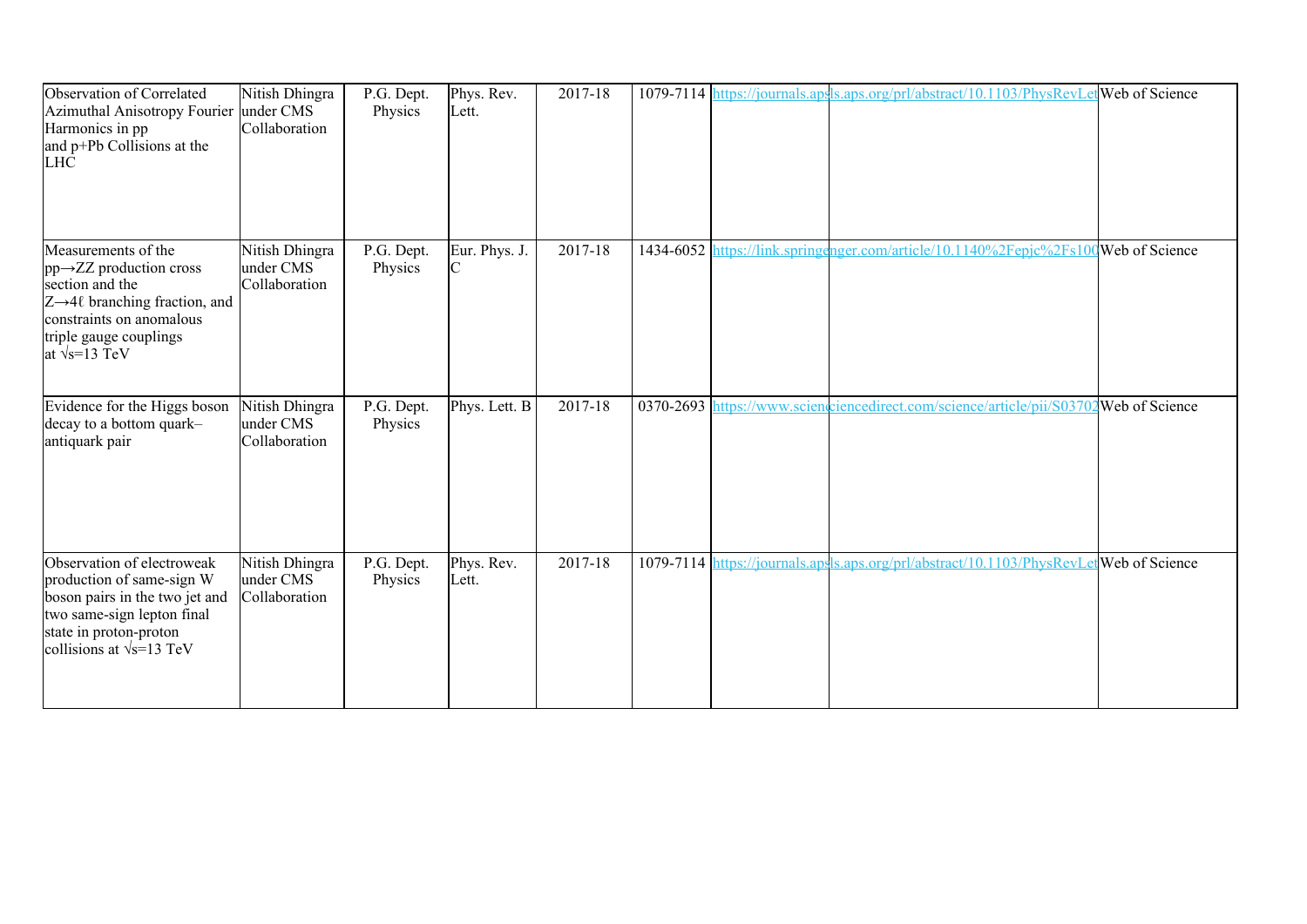| Inclusive search for a highly<br>boosted Higgs boson decaying under CMS<br>to a bottom quark-antiquark<br>pair                                             | Nitish Dhingra<br>Collaboration              | P.G. Dept.<br>Physics | Phys. Rev.<br>Lett. | 2017-18     |  | 1079-7114 https://journals.apsls.aps.org/prl/abstract/10.1103/PhysRevLetWeb of Science |                       |
|------------------------------------------------------------------------------------------------------------------------------------------------------------|----------------------------------------------|-----------------------|---------------------|-------------|--|----------------------------------------------------------------------------------------|-----------------------|
| Search for supersymmetry<br>with Higgs boson to diphoton<br>decays using the razor<br>variables at $\sqrt{s}$ =13 TeV                                      | Nitish Dhingra<br>under CMS<br>Collaboration | P.G. Dept.<br>Physics | Phys. Lett. B       | $2017 - 18$ |  | 0370-2693 https://www.sciencedirect.com/science/article/pii/S0370                      | <b>Web</b> of Science |
| Measurement of the Splitting<br>Function in pppp and Pb-Pb<br>Collisions at $\sqrt{s_{NN}}$ =5.02 TeV                                                      | Nitish Dhingra<br>under CMS<br>Collaboration | P.G. Dept.<br>Physics | Phys. Rev.<br>Lett. | 2017-18     |  | 1079-7114 https://journals.apsls.aps.org/prl/abstract/10.1103/PhysRevLetweb of Science |                       |
| Search for heavy resonances<br>decaying to a top quark and a<br>bottom quark in the<br>lepton+jets final state in<br>proton-proton collisions at 13<br>TeV | Nitish Dhingra<br>under CMS<br>Collaboration | P.G. Dept.<br>Physics | Phys. Lett. B       | 2017-18     |  | 0370-2693 https://www.scienceiencedirect.com/science/article/pii/S03702Web of Science  |                       |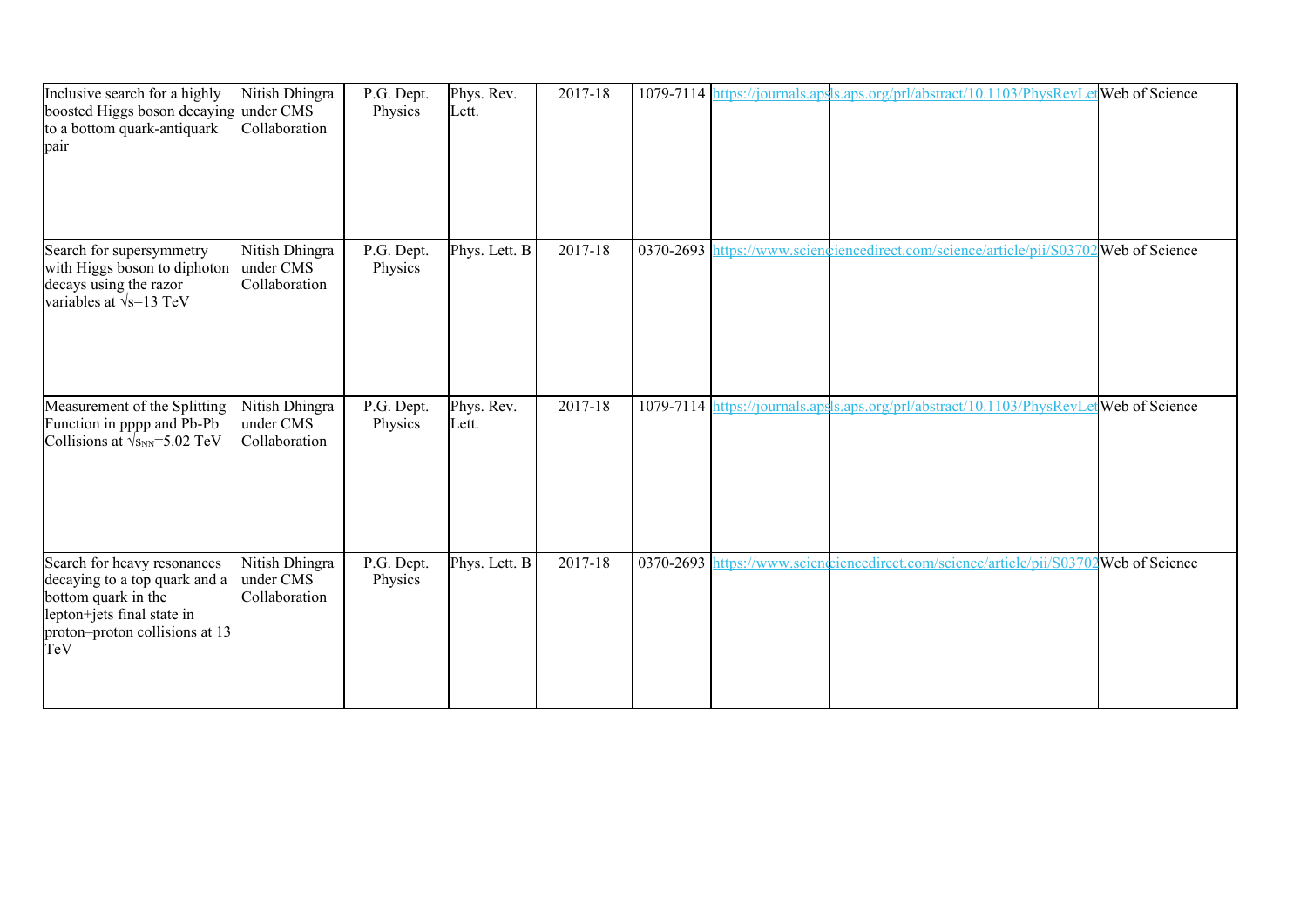| Measurement of normalized<br>differential ttbar cross sections under CMS<br>in the dilepton channel from<br>pp collisions at $\sqrt{s}$ =13 TeV               | Nitish Dhingra<br>Collaboration              | P.G. Dept.<br>Physics | <b>JHEP</b>         | 2017-18 |  | 1029-8479 https://link.springeringer.com/article/10.1007%2FJHEP04%24Web of Science     |  |
|---------------------------------------------------------------------------------------------------------------------------------------------------------------|----------------------------------------------|-----------------------|---------------------|---------|--|----------------------------------------------------------------------------------------|--|
| Search for massive resonances Nitish Dhingra<br>decaying<br>into WW, WZ, ZZ, qW,<br>and qZ with dijet final states<br>at $\sqrt{s}$ =13 TeV                   | under CMS<br>Collaboration                   | P.G. Dept.<br>Physics | Phys. Rev. D        | 2017-18 |  | 2470-0029 https://journals.apsals.aps.org/prd/abstract/10.1103/PhysRevIWeb of Science  |  |
| Search for resonant and<br>nonresonant Higgs boson pair<br>production in<br>the bbbarlvlv final state in<br>proton-proton collisions at<br>$\sqrt{s}$ =13 TeV | Nitish Dhingra<br>under CMS<br>Collaboration | P.G. Dept.<br>Physics | <b>JHEP</b>         | 2017-18 |  | 1029-8479 https://link.springeringer.com/article/10.1007%2FJHEP01%2\$Web of Science    |  |
| Measurement of<br>prompt D <sup>0</sup> meson azimuthal<br>anisotropy in Pb-Pb collisions<br>at $\sqrt{s_{NN}}$ =5.02 TeV                                     | Nitish Dhingra<br>under CMS<br>Collaboration | P.G. Dept.<br>Physics | Phys. Rev.<br>Lett. | 2017-18 |  | 1079-7114 https://journals.apsls.aps.org/prl/abstract/10.1103/PhysRevLetWeb of Science |  |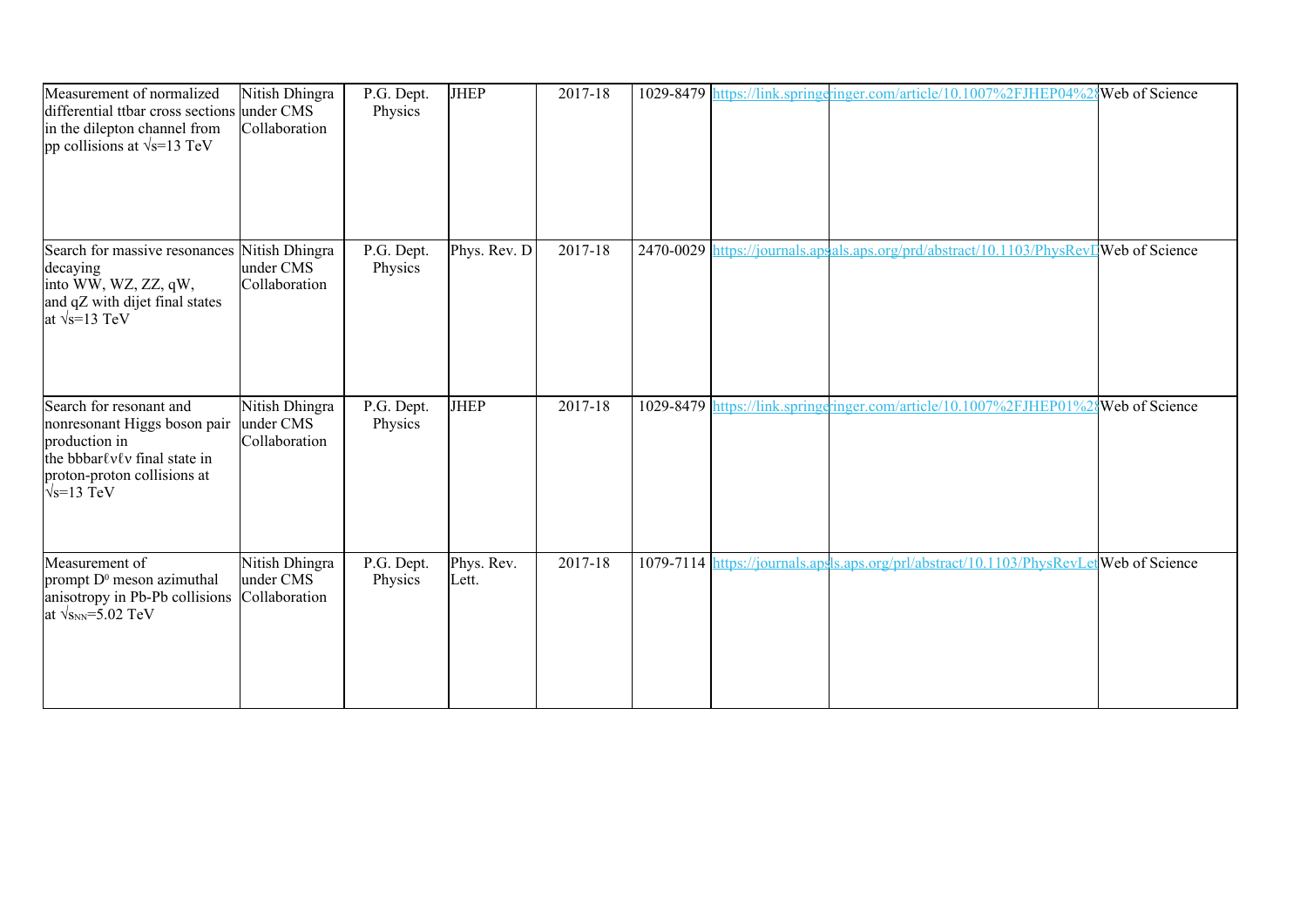| Constraints on the chiral<br>magnetic effect using charge-<br>dependent azimuthal<br>correlations in pPb and PbPb<br>collisions at the CERN Large<br>Hadron Collider                               | Nitish Dhingra<br>under CMS<br>Collaboration | P.G. Dept.<br>Physics | Phys. Rev. C  | 2017-18     |           | 2469-9993 https://journals.apsals.aps.org/prc/abstract/10.1103/PhysRevQWeb of Science |  |
|----------------------------------------------------------------------------------------------------------------------------------------------------------------------------------------------------|----------------------------------------------|-----------------------|---------------|-------------|-----------|---------------------------------------------------------------------------------------|--|
| Search for single production of Nitish Dhingra<br>a vector-like T quark decaying under CMS<br>to a $Z$ boson and a top quark in Collaboration<br>proton-proton collisions at<br>$\sqrt{s}$ =13 TeV |                                              | P.G. Dept.<br>Physics | Phys. Lett. B | $2017 - 18$ | 0370-2693 | https://www.scienciencedirect.com/science/article/pii/S03702Web of Science            |  |
| Observation of the Higgs<br>boson decay to a pair<br>of $\tau$ leptons with the CMS<br>detector                                                                                                    | Nitish Dhingra<br>under CMS<br>Collaboration | P.G. Dept.<br>Physics | Phys. Lett. B | 2017-18     |           | 0370-2693 https://www.scienceiencedirect.com/science/article/pii/S03702Web of Science |  |
| Search for the pair production<br>of third-generation squarks<br>with two-body decays to a<br>bottom or charm quark and a<br>neutralino in proton-proton<br>collisions at $\sqrt{s}$ =13 TeV       | Nitish Dhingra<br>under CMS<br>Collaboration | P.G. Dept.<br>Physics | Phys. Lett. B | 2017-18     |           | 0370-2693 https://www.scienceiencedirect.com/science/article/pii/S03702Web of Science |  |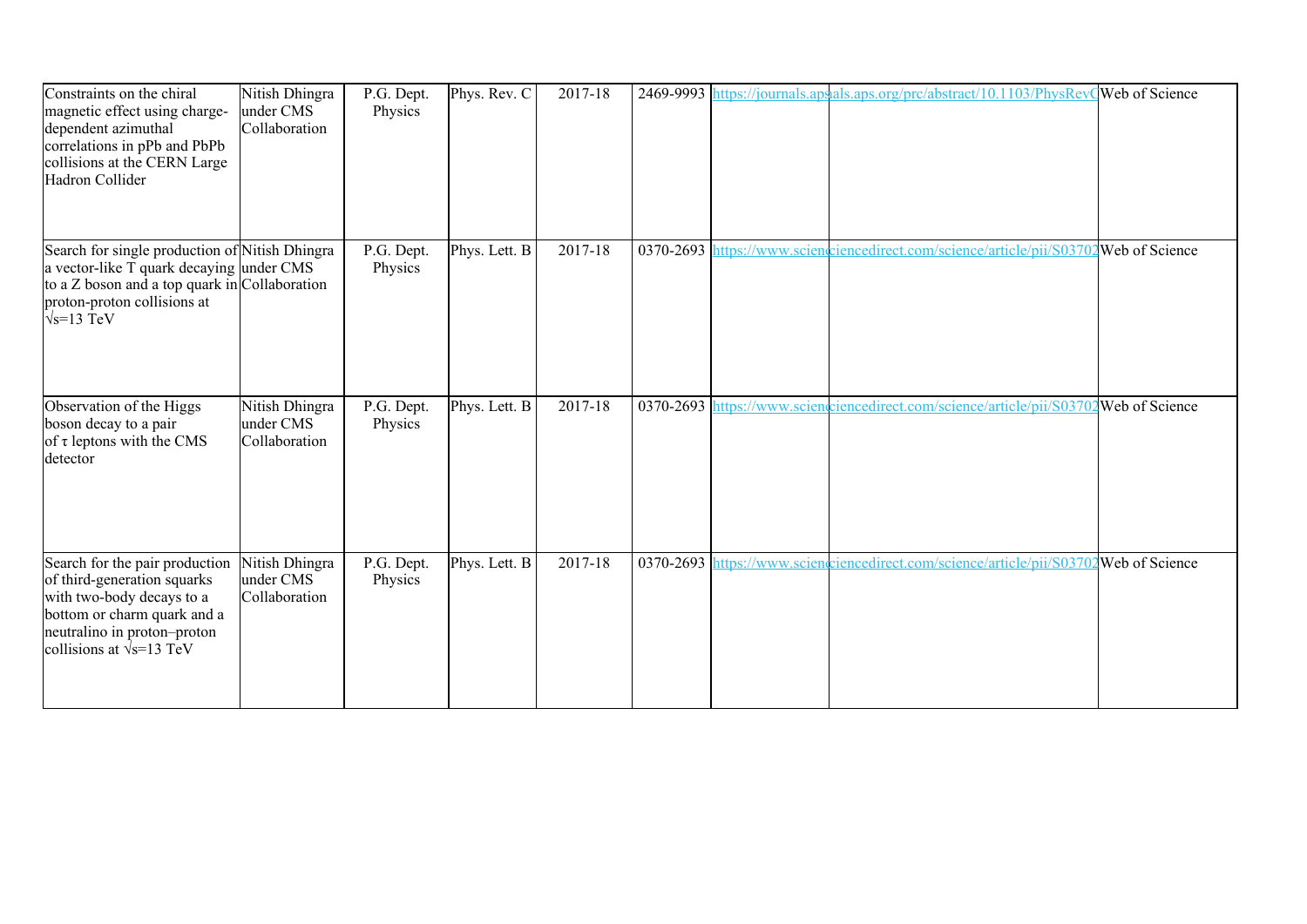| Search for Higgs boson pair<br>production in events with two<br>bottom quarks and two tau<br>leptons in proton-proton<br>collisions at $\sqrt{s}$ =13 TeV                                       | Nitish Dhingra<br>under CMS<br>Collaboration | P.G. Dept.<br>Physics                                                       | Phys. Lett. B                                                   | 2017-18 |           |                   | 0370-2693 https://www.sciencedirect.com/science/article/pii/S03702 Web of Science     |       |
|-------------------------------------------------------------------------------------------------------------------------------------------------------------------------------------------------|----------------------------------------------|-----------------------------------------------------------------------------|-----------------------------------------------------------------|---------|-----------|-------------------|---------------------------------------------------------------------------------------|-------|
| Measurements of tt <sup>-</sup> cross<br>sections in association<br>with bb jets and inclusive jets<br>and their ratio using dilepton<br>final states in pp collisions<br>at $\sqrt{s}$ =13 TeV | Nitish Dhingra<br>under CMS<br>Collaboration | P.G. Dept.<br>Physics                                                       | Phys. Lett. B                                                   | 2017-18 |           |                   | 0370-2693 https://www.scienceiencedirect.com/science/article/pii/S03702Web of Science |       |
| NETWORK SECURITY<br>TECHNOLOGY BASED ON<br><b>FIREWALL AND</b><br><b>INTRUSION DETECTION</b><br><b>SYSTEM</b>                                                                                   | Gursewak<br>singh, Bohar<br>Singh            | PG. Department International<br>of Computer<br>Sciences and<br>Applications | Journal of<br>Computer<br>Science and<br>mobile<br>Applications | 2017-18 | 2321-8363 | http://ijcsma.com | icsma.com/publications/january2018/V611 UGC Approved -                                | 63603 |
| A STUDY ON<br><b>VIRTUALIZATION AND</b><br>HYPERVISOR IN CLOUD<br><b>COMPUTING</b>                                                                                                              | Bohar Singh,<br>Gursewak<br>Singh            | PG. Department International<br>of Computer<br>Sciences and<br>Applications | Journal of<br>Computer<br>Science and<br>mobile<br>Applications | 2017-18 | 2321-8363 |                   | http://ijcsma.com/jcsma.com/publications/january2018/V611JUGC Approved -              | 63603 |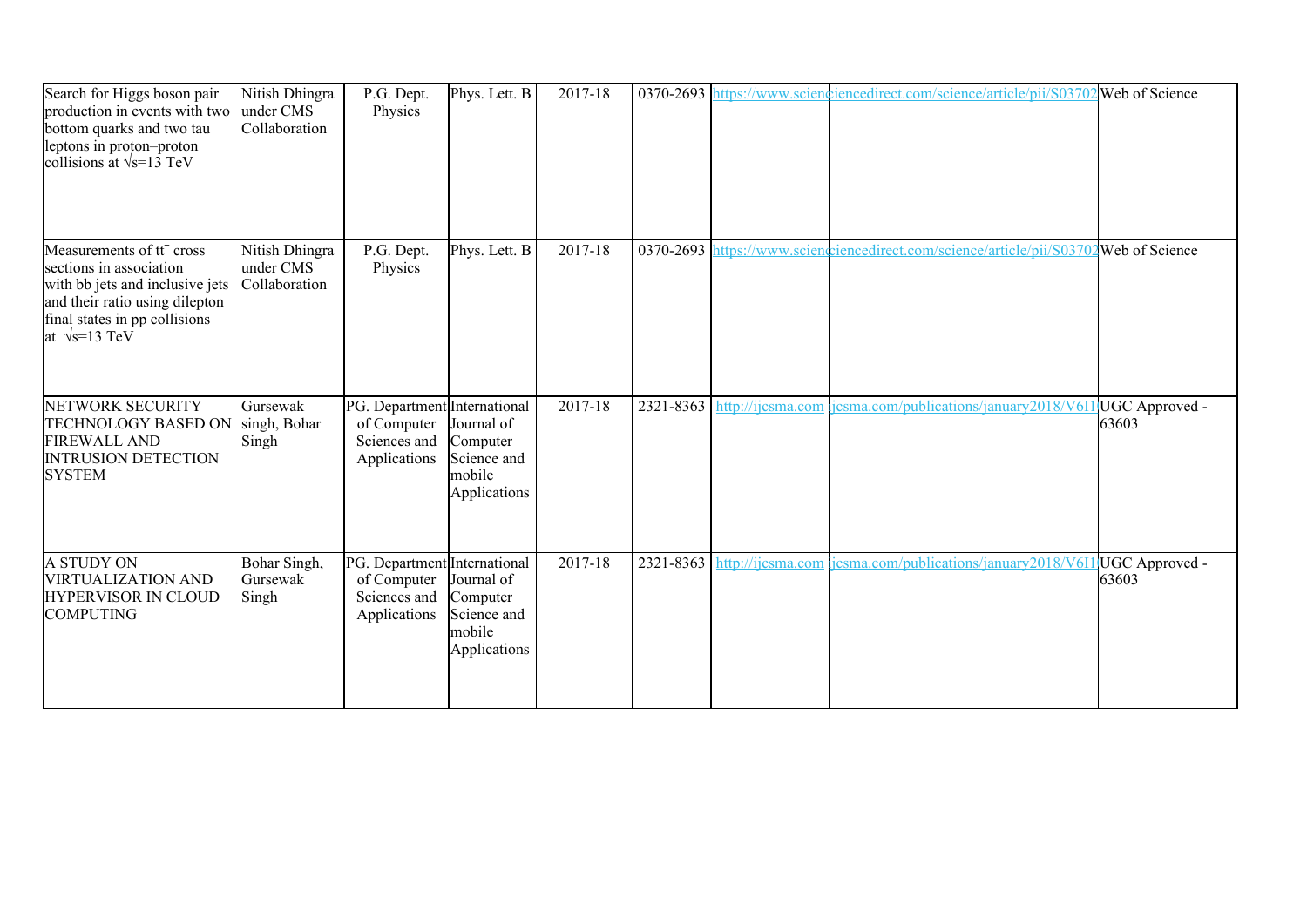| Sukhwinder Amrit Da Kav<br>Paradyme: Naarivadi Pripekh  | Dr. Gurmeet<br>Singh Hundal | P.G.<br>Department of Shilalekh<br>Punjabi | Ajokey | 2017-18     | 2348-2664 | 41928           | 41928           | UGC Approved -<br>41928 |
|---------------------------------------------------------|-----------------------------|--------------------------------------------|--------|-------------|-----------|-----------------|-----------------|-------------------------|
| Pashhami: Naat Chintan:<br>Sankalp Sandarbh ate Sarokar | Dr. Gurmeet<br>Singh Hundal | P.G.<br>Department of<br>Punjabi           | Sanvad | $2017 - 18$ | 2395-1273 | Care List 48089 | Care List 48089 | UGC Approved -<br>48089 |
| Chandi Di Vaar: Nari Shakti<br>da Parvachan             | Dr. Sohan<br>Singh          | P.G.<br>Department of<br>Punjabi           | Alakh  | 2017-18     | 2320-0413 | 62424           | 62424           | UGC Approved -<br>62424 |
| Therapeutic Potential of Stem<br>Cells                  | Shikha Jain                 | Biotechnology Vidyawarta                   |        | $2017 - 18$ | 2319 9318 | 62759           | 62759           | UGC Approved -<br>62759 |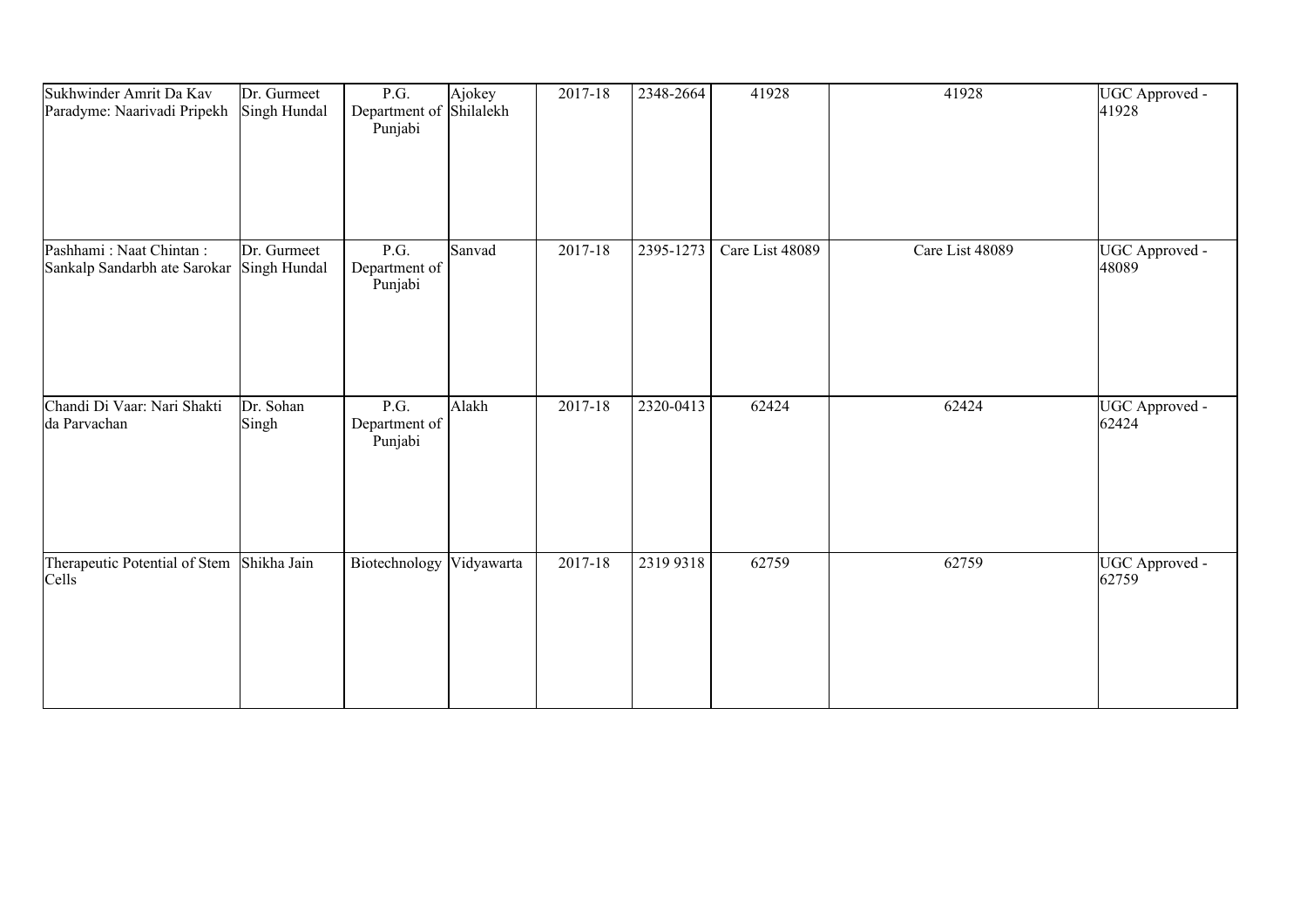| Communal Violence and the<br>Politics of Partition: A<br>Literary-Historical Study of<br>ChamanNahal'sAzadi | Dr. Rajwant<br>Singh | English               | Literary<br>Voice, Vol -I<br>No. 8                          | 2017-18 | Peer<br>Reviewed<br>Journal of<br>English<br>Studies, ISS<br>N No.<br>2277-4521 | 64412 | 64412                                                                           | UGC Approved -<br>64412 |
|-------------------------------------------------------------------------------------------------------------|----------------------|-----------------------|-------------------------------------------------------------|---------|---------------------------------------------------------------------------------|-------|---------------------------------------------------------------------------------|-------------------------|
| Impact of Demonetization on<br>Indian Economy                                                               | Navdeep kaur         | Dept. of<br>Economics | Academe<br>Journal of<br>Education<br>and<br>Psychology     | 2017-18 | 2249-040X                                                                       | 47208 | 47208                                                                           | UGC Approved -<br>47208 |
| Impact of GST on Indian<br>Economy                                                                          | Navdeep Kaur         | Dept. of<br>Economics | International<br>Inventive<br>Multidiscipli<br>nary Journal | 2017-18 |                                                                                 |       | 2348-7135 http://www.inventments/20180624103020660.19.%20April-2 UGC Approved - | 48653                   |
| Impact of Make in India<br>Campaign                                                                         | Navdeep Kaur         | Dept. of<br>Economics | International<br>Inventive<br>Multidiscipli<br>nary Journal | 2017-18 |                                                                                 |       | 2348-7135 http://www.inventruments/20180717141828195.20.%20Apri                 | UGC Approved -<br>48653 |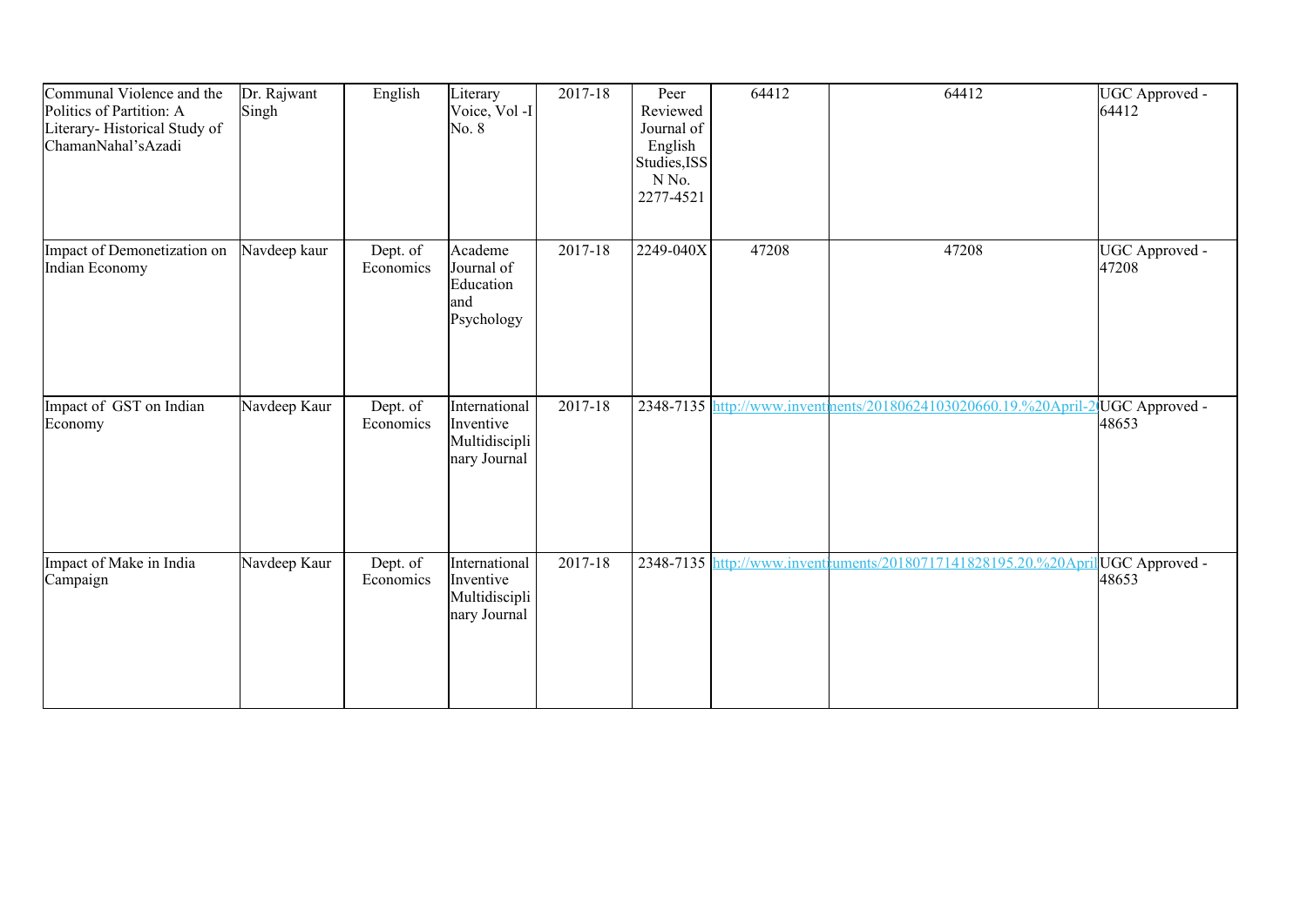| Exploration of Fluorescent<br>diorganotin compounds in<br>detection of war fare agents                                                                          | Navjot Singh                                                                | Chemistry                                                         | New Journal<br>of Chemistry   | 2017-18 | 1369-9261 | https://doi.org | $\frac{1}{2}$ //doi.org/10.1039/C8 NJ01153B, Web of Web of Science                   |                                 |
|-----------------------------------------------------------------------------------------------------------------------------------------------------------------|-----------------------------------------------------------------------------|-------------------------------------------------------------------|-------------------------------|---------|-----------|-----------------|--------------------------------------------------------------------------------------|---------------------------------|
| Analysis of Innovation<br>Diffusion Models in<br>Marketing (2018)                                                                                               | Parveen Ansari-<br>Sonu Chug                                                | Mathematics                                                       | Vidyawarta                    | 2017-18 | 2319-9318 | 62759           | 62759                                                                                | UGC Approved -<br>62759         |
| DOES 'SELL'<br><b>RECOMMENDATION</b><br><b>INDUCE FURTHER</b><br><b>BEARISHNESS?</b><br><b>EMPIRICAL EVIDENCE</b><br><b>FROM INDIAN STOCK</b><br><b>MARKETS</b> | Namrita Singh<br>Ahluwalia, Dr.<br>Mohit Gupta &<br>Dr. Navdeep<br>Aggarwal | P. G.<br>Department of MANAGEM<br>Commerce $\&$ ENT<br>Management | <b>NMIMS</b><br><b>REVIEW</b> | 2017-18 |           |                 | 0971-1023 https://managemen-induce-further-bearishness-empirical-evid Web of Science |                                 |
| Self-efficacy and its effect on<br>physical stamina of<br>selected male sports persons                                                                          | Dr. Paramjit<br>Kaur                                                        | Psychology                                                        | <b>IJARPF</b>                 | 2017-18 |           |                 | 2394-7500 https://www.allresirchjournal.com/archives/2017/vol3issue8/                | <b>PUGC</b> Approved -<br>42726 |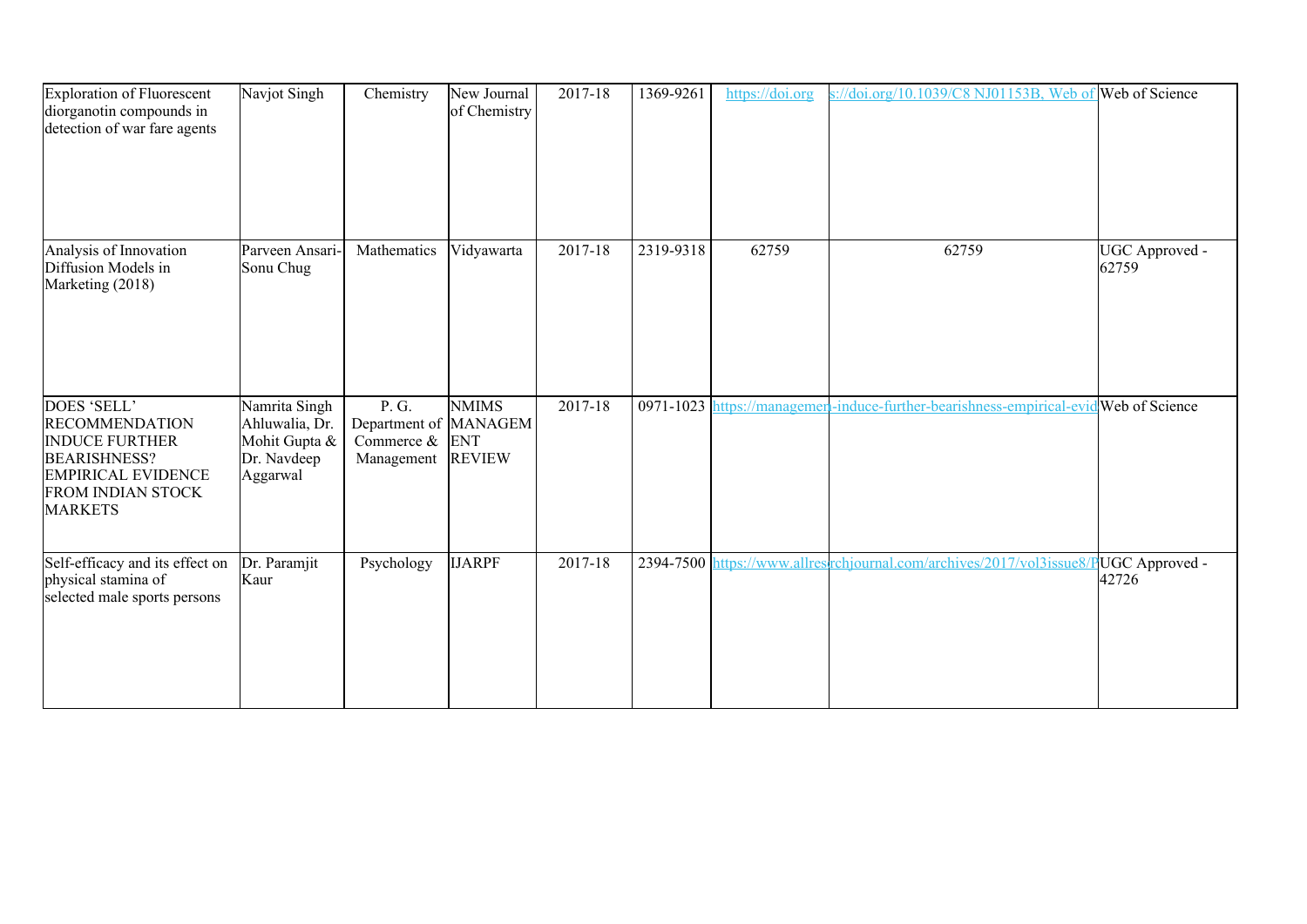| Event shape variables<br>measured using multijet final<br>states in proton-proton<br>collisions at $\sqrt{s}$ =13 TeV                                                                                                | Nitish Dhingra<br>under CMS<br>Collaboration | P.G. Dept.<br>Physics | <b>JHEP</b>         | 2018-19 |  | 1029-8479 https://link.springeringer.com/article/10.1007%2FJHEP12%2{Web of Science      |                |
|----------------------------------------------------------------------------------------------------------------------------------------------------------------------------------------------------------------------|----------------------------------------------|-----------------------|---------------------|---------|--|-----------------------------------------------------------------------------------------|----------------|
| Search for leptoquarks coupled Nitish Dhingra<br>to third-generation quarks in<br>proton-proton collisions at<br>$\sqrt{s}$ =13 TeV                                                                                  | under CMS<br>Collaboration                   | P.G. Dept.<br>Physics | Phys. Rev.<br>Lett. | 2018-19 |  | 1079-7114 https://journals.apsls.aps.org/prl/abstract/10.1103/PhysRevLet Web of Science |                |
| Studies of B $*$ s2(5840)0 and<br>$\text{Bs}1(5830)0$ mesons including under CMS<br>the observation of the<br>$B * s2(5840)0 \rightarrow B0KS0$ decay<br>in proton-proton collisions at<br>$\sqrt{s} = 8 \text{TeV}$ | Nitish Dhingra<br>Collaboration              | P.G. Dept.<br>Physics | Eur. Phys. J.<br>C  | 2018-19 |  | 1434-6052 https://link.springenger.com/article/10.1140%2Fepjc%2Fs100Web of Science      |                |
| Performance of reconstruction<br>and identification of $\tau$ leptons<br>decaying to hadrons and $v\tau$ in<br>pp collisions at $\sqrt{s}$ =13 TeV                                                                   | Nitish Dhingra<br>under CMS<br>Collaboration | P.G. Dept.<br>Physics | <b>JINST</b>        | 2018-19 |  | 1748-0221 https://iopscience.jience.jop.org/article/10.1088/1748-0221/                  | Web of Science |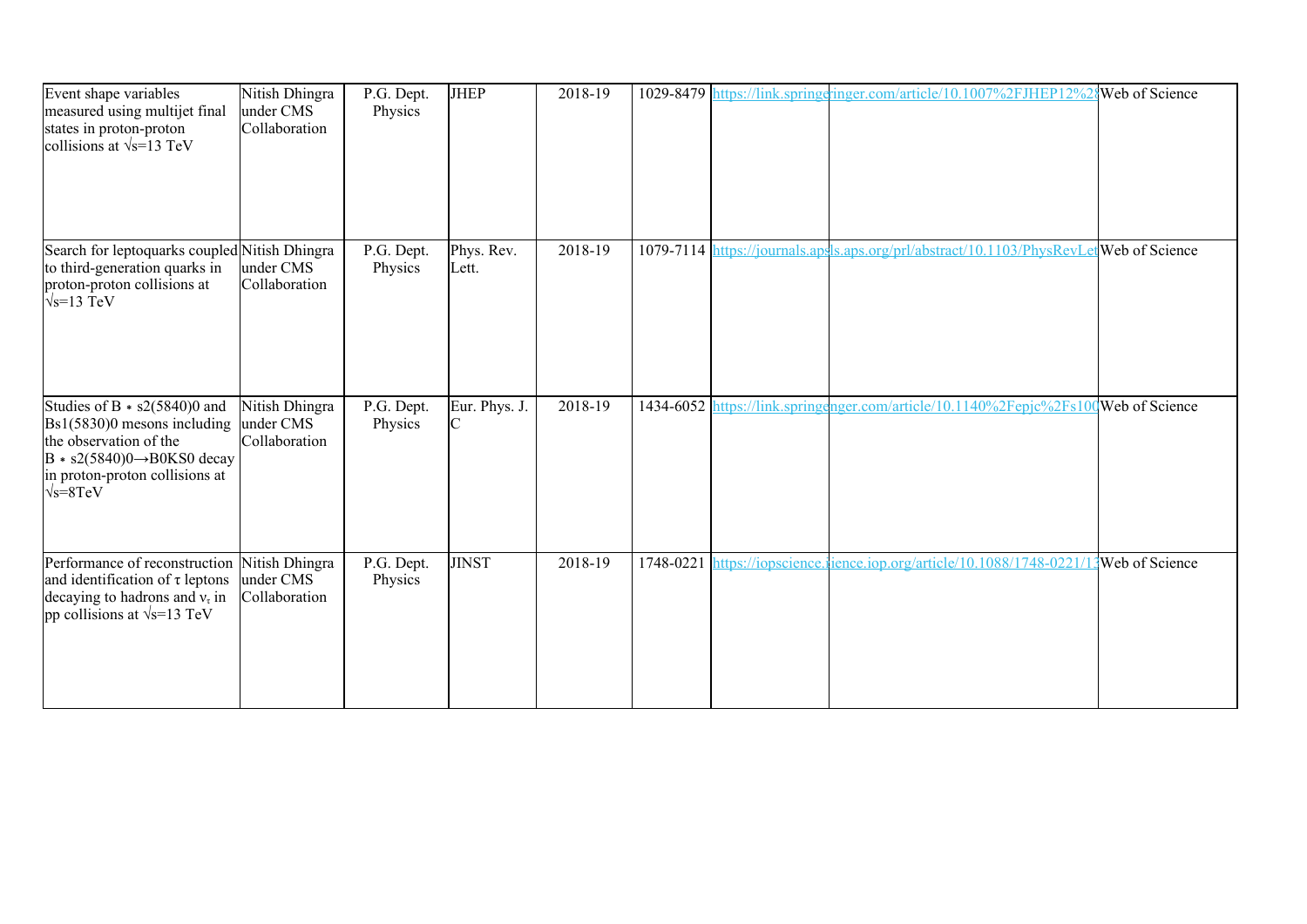| Search for physics beyond the<br>standard model in high-mass<br>diphoton events from proton-<br>proton collisions at $\sqrt{s}$ =13 TeV | Nitish Dhingra<br>under CMS<br>Collaboration | P.G. Dept.<br>Physics | Phys. Rev. $D$      | 2018-19 |  | 2470-0029 https://journals.apsals.aps.org/prd/abstract/10.1103/PhysRevD Web of Science  |                |
|-----------------------------------------------------------------------------------------------------------------------------------------|----------------------------------------------|-----------------------|---------------------|---------|--|-----------------------------------------------------------------------------------------|----------------|
| Charged-particle nuclear<br>modification factors in XeXe<br>collisions at $\sqrt{s_{NN}}$ =5.44TeV                                      | Nitish Dhingra<br>under CMS<br>Collaboration | P.G. Dept.<br>Physics | <b>JHEP</b>         | 2018-19 |  | 1029-8479 https://link.springeringer.com/article/10.1007%2FJHEP10%                      | Web of Science |
| Observation of Higgs boson<br>decay to bottom quarks                                                                                    | Nitish Dhingra<br>under CMS<br>Collaboration | P.G. Dept.<br>Physics | Phys. Rev.<br>Lett. | 2018-19 |  | 1079-7114 https://journals.apsls.aps.org/prl/abstract/10.1103/PhysRevLet Web of Science |                |
| Measurement of jet<br>substructure observables in tt <sup>-</sup><br>events from proton-proton<br>collisions at $\sqrt{s}$ =13 TeV      | Nitish Dhingra<br>under CMS<br>Collaboration | P.G. Dept.<br>Physics | Phys. Rev. D        | 2018-19 |  | 2470-0029 https://journals.apsals.aps.org/prd/abstract/10.1103/PhysRevIJWeb of Science  |                |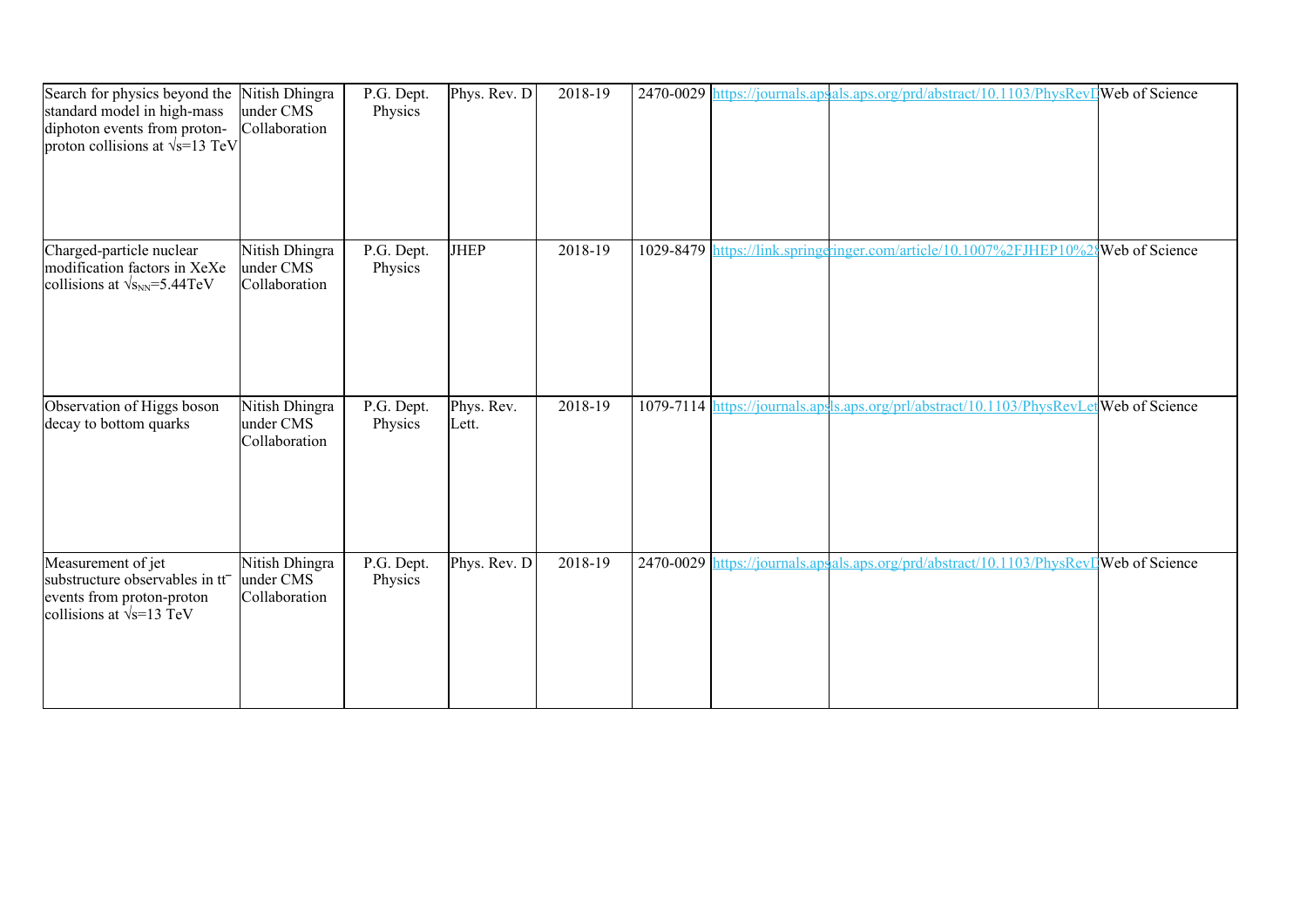| Search for a charged Higgs<br>boson decaying to charm and<br>bottom quarks in proton-<br>proton collisions at $\sqrt{s}$ =8 TeV        | Nitish Dhingra<br>under CMS<br>Collaboration | P.G. Dept.<br>Physics | <b>JHEP</b>         | 2018-19 |  | 1029-8479 https://link.springeringer.com/article/10.1007%2FJHEP11%2                    | <b>Web</b> of Science |
|----------------------------------------------------------------------------------------------------------------------------------------|----------------------------------------------|-----------------------|---------------------|---------|--|----------------------------------------------------------------------------------------|-----------------------|
| Search for long-lived particles<br>with displaced vertices in<br>multijet events in proton-<br>proton collisions at $\sqrt{s}$ =13 TeV | Nitish Dhingra<br>under CMS<br>Collaboration | P.G. Dept.<br>Physics | Phys. Rev. D        | 2018-19 |  | 2470-0029 https://journals.apsals.aps.org/prd/abstract/10.1103/PhysRevIWeb of Science  |                       |
| Search for pair-produced<br>resonances decaying to quark<br>pairs in proton-proton<br>collisions at $\sqrt{s}$ =13 TeV                 | Nitish Dhingra<br>under CMS<br>Collaboration | P.G. Dept.<br>Physics | Phys. Rev. D        | 2018-19 |  | 2470-0029 https://journals.apsals.aps.org/prd/abstract/10.1103/PhysRevIWeb of Science  |                       |
| Evidence for the associated<br>production of a single top<br>quark and a photon in proton-<br>proton collisions at $\sqrt{s}$ =13 TeV  | Nitish Dhingra<br>under CMS<br>Collaboration | P.G. Dept.<br>Physics | Phys. Rev.<br>Lett. | 2018-19 |  | 1079-7114 https://journals.apsls.aps.org/prl/abstract/10.1103/PhysRevLetWeb of Science |                       |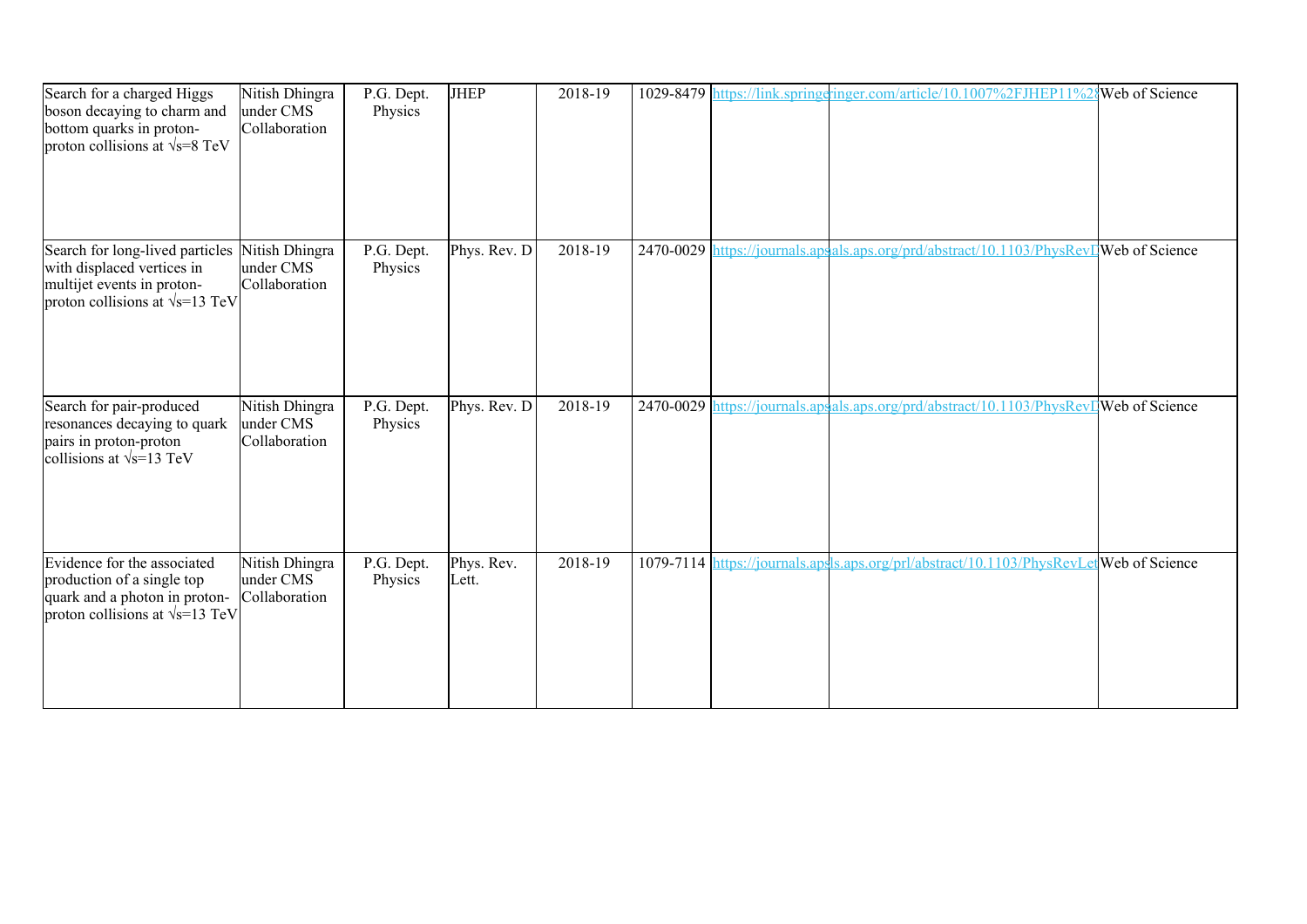| Search for resonances in the<br>mass spectrum of muon pairs<br>produced in association with b Collaboration<br>quark jets in proton-proton<br>collisions at $\sqrt{s}$ =8 and 13 TeV          | Nitish Dhingra<br>under CMS                  | P.G. Dept.<br>Physics | <b>JHEP</b>  | 2018-19 |           | 1029-8479 https://link.springeringer.com/article/10.1007%2FJHEP11%24Web of Science |                |
|-----------------------------------------------------------------------------------------------------------------------------------------------------------------------------------------------|----------------------------------------------|-----------------------|--------------|---------|-----------|------------------------------------------------------------------------------------|----------------|
| Searches for pair production of Nitish Dhingra<br>charginos and top squarks in<br>final states with two<br>oppositely charged leptons in<br>proton-proton collisions at<br>$\sqrt{s}$ =13 TeV | under CMS<br>Collaboration                   | P.G. Dept.<br>Physics | <b>JHEP</b>  | 2018-19 | 1029-8479 | https://link.springeringer.com/article/10.1007%2FJHEP11%28 Web of Science          |                |
| Measurements of the<br>differential jet cross section as under CMS<br>a function of the jet mass in<br>dijet events from proton-<br>proton collisions at $\sqrt{s}$ =13 TeV                   | Nitish Dhingra<br>Collaboration              | P.G. Dept.<br>Physics | JHEP         | 2018-19 |           | 1029-8479 https://link.springgringer.com/article/10.1007%2FJHEP11%28Web of Science |                |
| Precision measurement of the<br>structure of the CMS inner<br>tracking system using nuclear<br>interactions                                                                                   | Nitish Dhingra<br>under CMS<br>Collaboration | P.G. Dept.<br>Physics | <b>JINST</b> | 2018-19 | 1748-0221 | nttps://iopscience.ience.iop.org/article/10.1088/1748-0221/                        | Web of Science |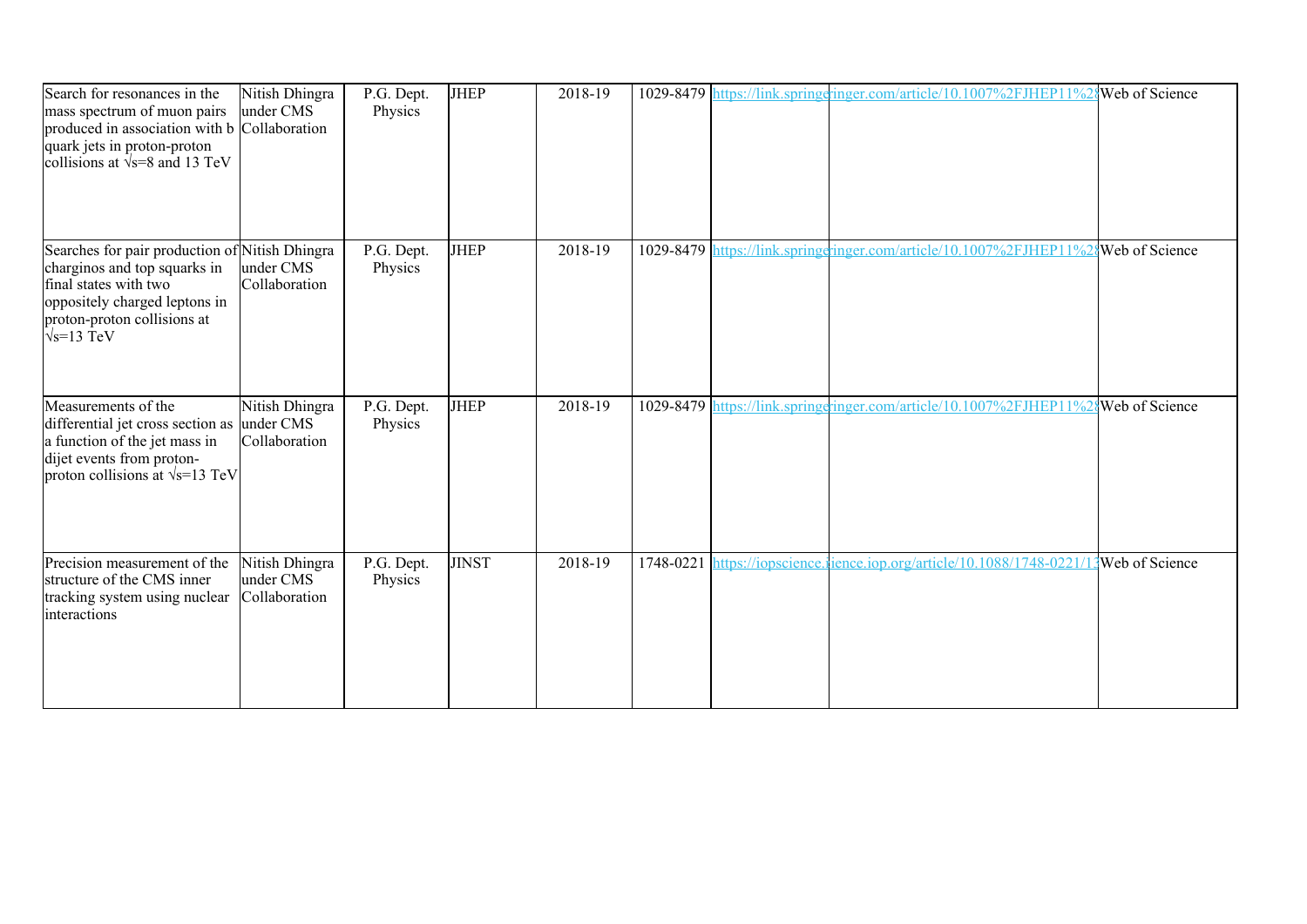| Search for heavy resonances<br>decaying into a vector boson<br>and a Higgs boson in final<br>states with charged leptons,<br>neutrinos and b quarks at<br>$\sqrt{s}$ =13 TeV       | Nitish Dhingra<br>under CMS<br>Collaboration | P.G. Dept.<br>Physics | <b>JHEP</b>   | 2018-19 |  | 1029-8479 https://link.springeringer.com/article/10.1007%2FJHEP11%2{Web of Science  |  |
|------------------------------------------------------------------------------------------------------------------------------------------------------------------------------------|----------------------------------------------|-----------------------|---------------|---------|--|-------------------------------------------------------------------------------------|--|
| Search for supersymmetry in<br>events with a $\tau$ lepton pair and under CMS<br>missing transverse momentum Collaboration<br>in proton-proton collisions at<br>$\sqrt{s}$ =13 TeV | Nitish Dhingra                               | P.G. Dept.<br>Physics | JHEP          | 2018-19 |  | 1029-8479 https://link.springeringer.com/article/10.1007%2FJHEP11%28 Web of Science |  |
| Measurement of charged<br>particle spectra in minimum-<br>bias events from proton-<br>proton collisions at $\sqrt{s}$ =13 TeV                                                      | Nitish Dhingra<br>under CMS<br>Collaboration | P.G. Dept.<br>Physics | Eur. Phys. J. | 2018-19 |  | 1434-6052 https://link.springenger.com/article/10.1140%2Fepjc%2Fs100Web of Science  |  |
| Search for the decay of a<br>Higgs boson in the $\ell\ell\gamma$<br>channel in proton-proton<br>collisions at $\sqrt{s}$ =13 TeV                                                   | Nitish Dhingra<br>under CMS<br>Collaboration | P.G. Dept.<br>Physics | <b>JHEP</b>   | 2018-19 |  | 1029-8479 https://link.springeringer.com/article/10.1007%2FJHEP11%24Web of Science  |  |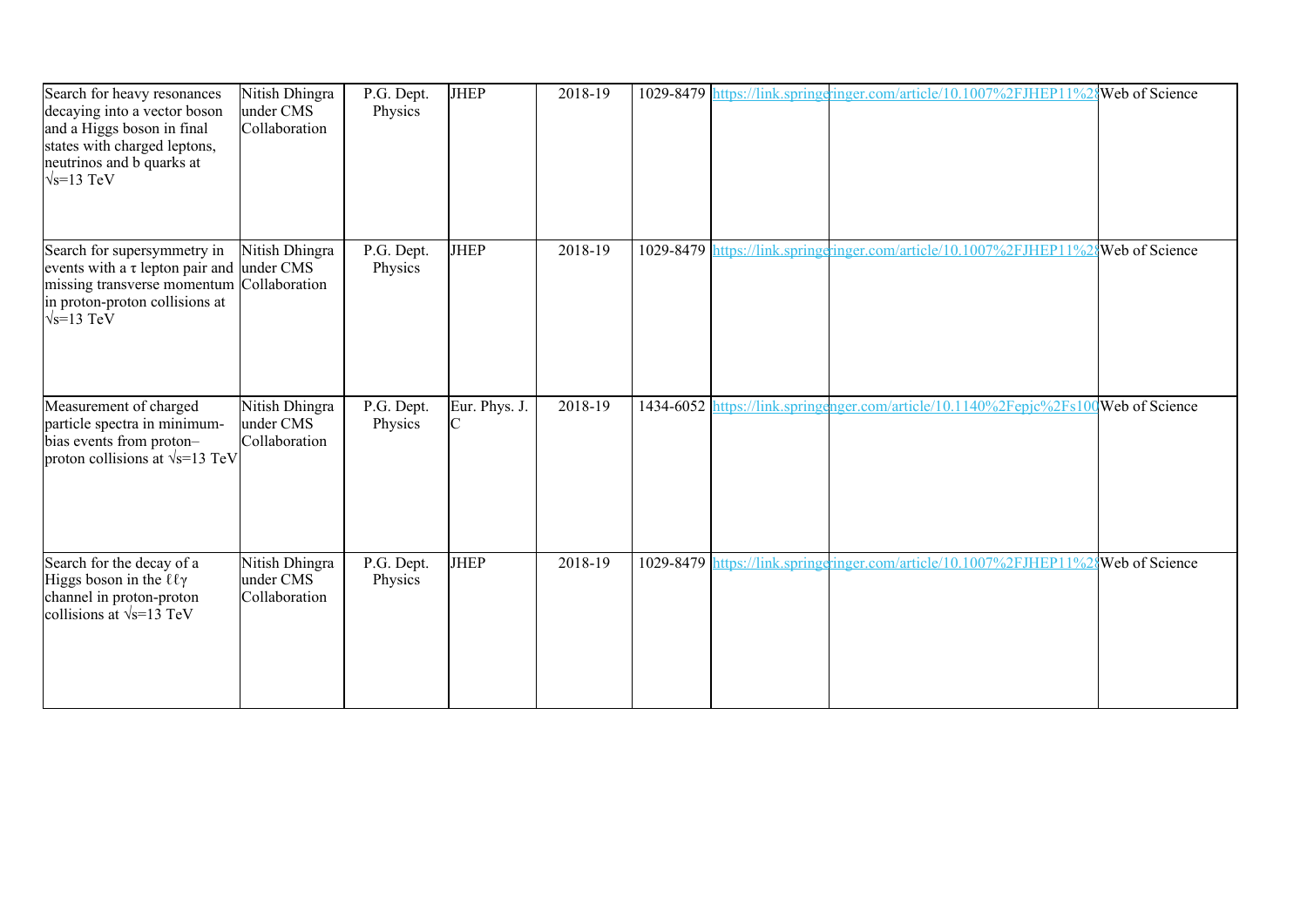| Search for dark matter<br>produced in association with a under CMS<br>Higgs boson decaying to $\gamma\gamma$ or Collaboration<br>$\overline{\tau^+\tau^-}$ at $\sqrt{s}$ =13 TeV | Nitish Dhingra                               | P.G. Dept.<br>Physics | <b>JHEP</b>         | 2018-19 |  | 1029-8479 https://link.springeringer.com/article/10.1007%2FJHEP09%2{Web of Science      |  |
|----------------------------------------------------------------------------------------------------------------------------------------------------------------------------------|----------------------------------------------|-----------------------|---------------------|---------|--|-----------------------------------------------------------------------------------------|--|
| Observation of the $Z \rightarrow \psi \ell^+ \ell^-$<br>decay in pp collisions at $\sqrt{s}$ =13 under CMS<br>TeV                                                               | Nitish Dhingra<br>Collaboration              | P.G. Dept.<br>Physics | Phys. Rev.<br>Lett. | 2018-19 |  | 1079-7114 https://journals.apsls.aps.org/prl/abstract/10.1103/PhysRevLet Web of Science |  |
| Search for a singly produced<br>third-generation scalar<br>leptoquark decaying to a $\tau$<br>lepton and a bottom quark in<br>proton-proton collisions at<br>$\sqrt{s}$ =13 TeV  | Nitish Dhingra<br>under CMS<br>Collaboration | P.G. Dept.<br>Physics | <b>JHEP</b>         | 2018-19 |  | 1029-8479 https://link.springeringer.com/article/10.1007%2FJHEP07%2\$Web of Science     |  |
| Search for resonant pair<br>production of Higgs bosons<br>decaying to bottom quark-<br>antiquark pairs in proton-<br>proton collisions at 13 TeV                                 | Nitish Dhingra<br>under CMS<br>Collaboration | P.G. Dept.<br>Physics | <b>JHEP</b>         | 2018-19 |  | 1029-8479 https://link.springeringer.com/article/10.1007%2FJHEP08%24Web of Science      |  |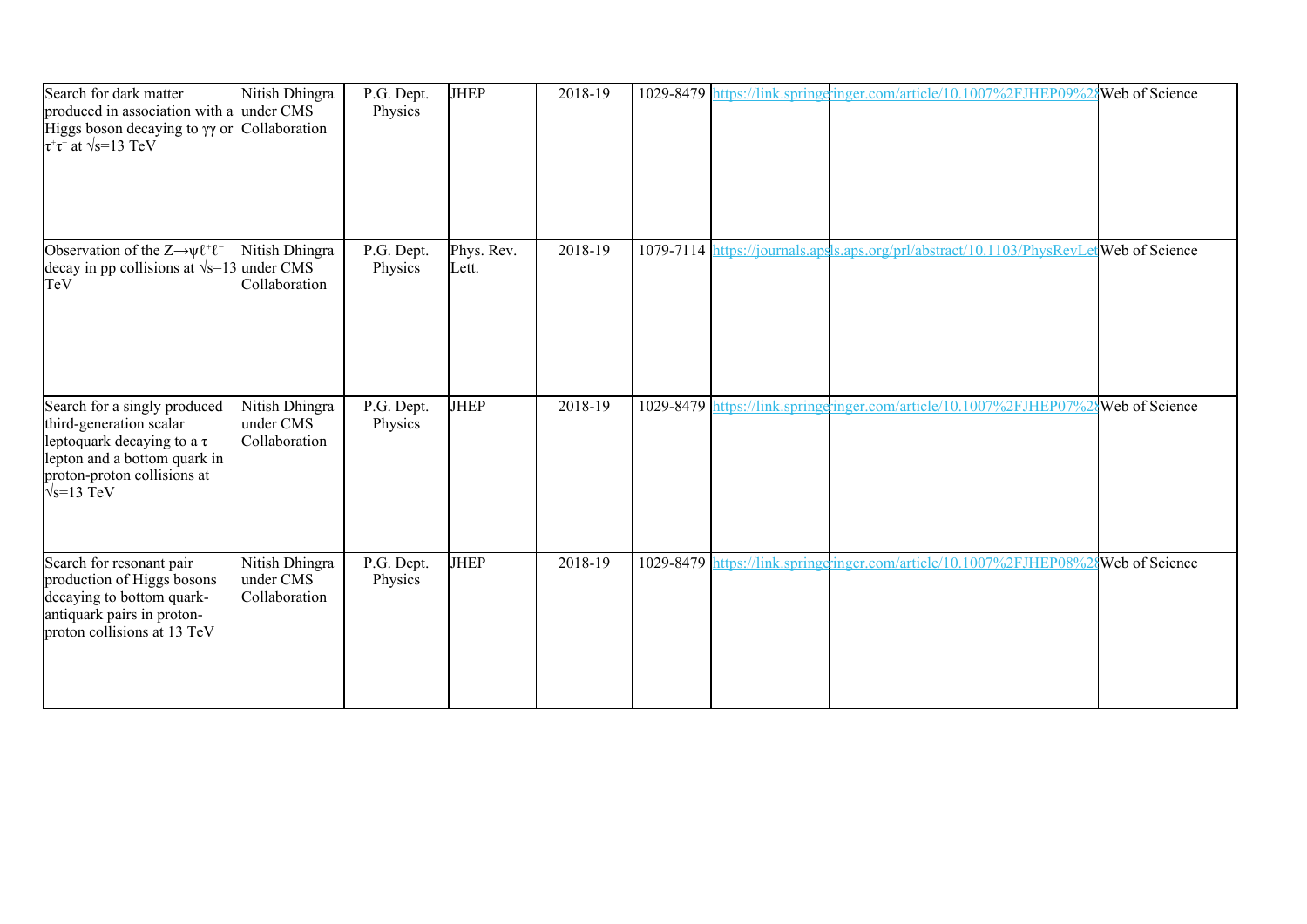| Search for pair-produced<br>resonances each decaying into<br>at least four quarks in proton-<br>proton collisions at $\sqrt{s}$ =13 TeV                                                       | Nitish Dhingra<br>under CMS<br>Collaboration | $\overline{P}$ .G. Dept.<br>Physics | Phys. Rev.<br>Lett. | 2018-19 |           | 1079-7114 https://journals.apsls.aps.org/prl/abstract/10.1103/PhysRevLetweb of Science |  |
|-----------------------------------------------------------------------------------------------------------------------------------------------------------------------------------------------|----------------------------------------------|-------------------------------------|---------------------|---------|-----------|----------------------------------------------------------------------------------------|--|
| Measurement of the weak<br>mixing angle using the<br>forward-backward asymmetry<br>of Drell-Yan events in pp<br>collisions at 8 TeV                                                           | Nitish Dhingra<br>under CMS<br>Collaboration | P.G. Dept.<br>Physics               | Eur. Phys. J.<br>ІС | 2018-19 | 1434-6052 | https://link.springenger.com/article/10.1140%2Fepjc%2Fs100Web of Science               |  |
| Search for narrow and broad<br>dijet resonances in proton-<br>proton collisions at $\sqrt{s}$ =13 TeV Collaboration<br>and constraints on dark matter<br>mediators and other new<br>particles | Nitish Dhingra<br>under CMS                  | P.G. Dept.<br>Physics               | <b>JHEP</b>         | 2018-19 |           | 1029-8479 https://link.springgringer.com/article/10.1007%2FJHEP08%24Web of Science     |  |
| Angular analysis of the decay<br>$B^+\rightarrow K^+\mu^+\mu^-$ in proton-proton<br>collisions at in proton-proton<br>collisions $\sqrt{s} = 8 \text{ TeV}$                                   | Nitish Dhingra<br>under CMS<br>Collaboration | P.G. Dept.<br>Physics               | Phys. Lett. D       | 2018-19 |           | 2470-0029 https://journals.apsals.aps.org/prd/abstract/10.1103/PhysRevIWeb of Science  |  |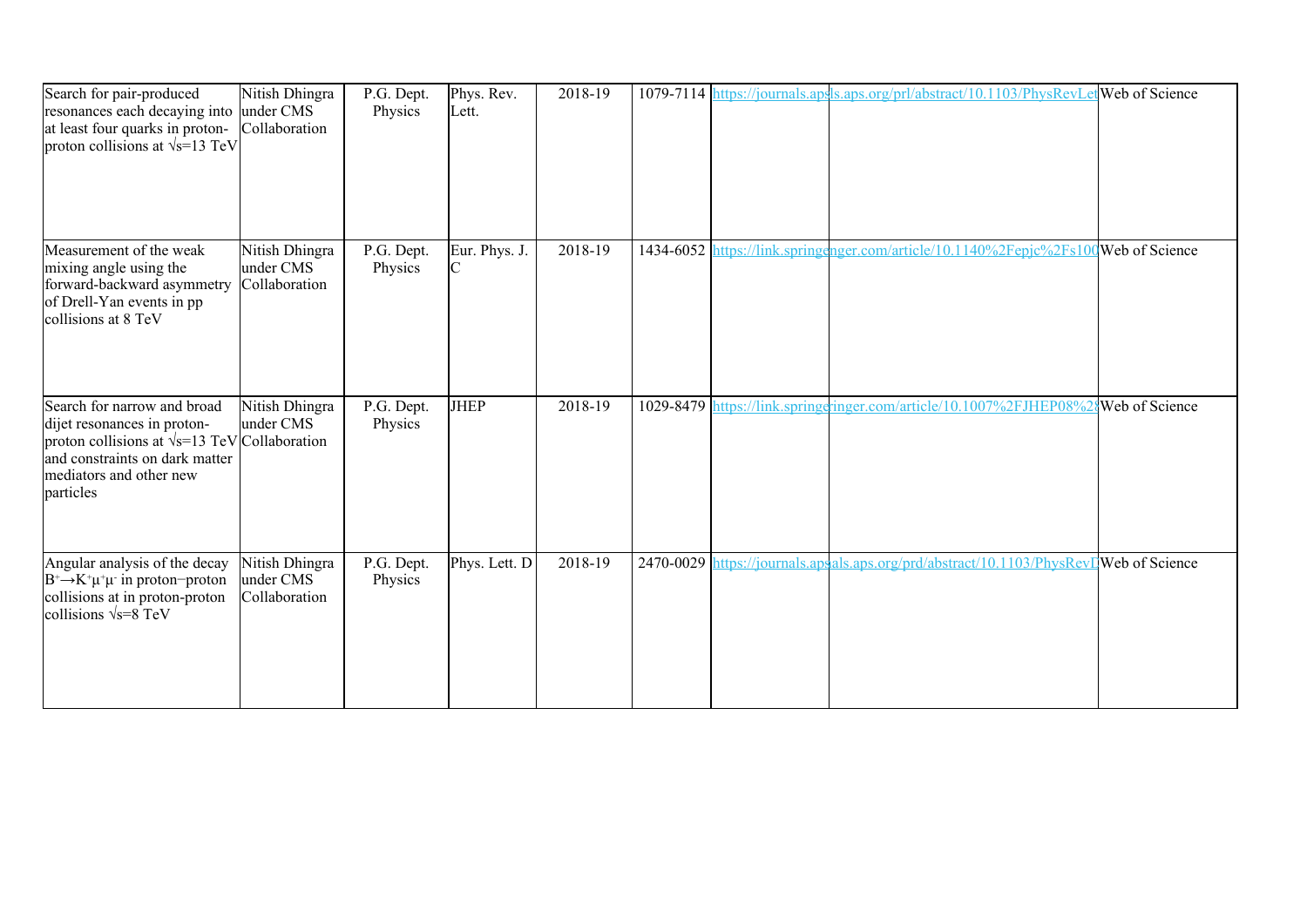| Search for beyond the standard Nitish Dhingra<br>model Higgs bosons decaying<br>into a bb <sup>-</sup> pair in pp collisions Collaboration<br>at $\sqrt{s}$ =13 TeV                                                  | under CMS                                    | P.G. Dept.<br>Physics | <b>JHEP</b>         | 2018-19 |  | 1029-8479 https://link.springeringer.com/article/10.1007%2FJHEP08%24Web of Science      |  |
|----------------------------------------------------------------------------------------------------------------------------------------------------------------------------------------------------------------------|----------------------------------------------|-----------------------|---------------------|---------|--|-----------------------------------------------------------------------------------------|--|
| Observation of the $\chi_{b1}(3P)$ and Nitish Dhingra<br>$\chi_{b2}$ (3P) and measurement of<br>their masses                                                                                                         | under CMS<br>Collaboration                   | P.G. Dept.<br>Physics | Phys. Rev.<br>Lett. | 2018-19 |  | 1079-7114 https://journals.apsls.aps.org/prl/abstract/10.1103/PhysRevLet Web of Science |  |
| Constraints on models of<br>scalar and vector leptoquarks<br>decaying to a quark and a<br>neutrino at $\sqrt{s}$ =13 TeV                                                                                             | Nitish Dhingra<br>under CMS<br>Collaboration | P.G. Dept.<br>Physics | Phys. Lett. D       | 2018-19 |  | 2470-0029 https://journals.apsals.aps.org/prd/abstract/10.1103/PhysRevDWeb of Science   |  |
| Search for an exotic decay of<br>the Higgs boson to a pair of<br>light pseudoscalars in the final Collaboration<br>state with two b quarks and<br>two τ leptons in proton-proton<br>collisions at $\sqrt{s}$ =13 TeV | Nitish Dhingra<br>under CMS                  | P.G. Dept.<br>Physics | Phys. Lett. B       | 2018-19 |  | 0370-2693 https://www.sciencelerect.com/science/article/pii/S03702Web of Science        |  |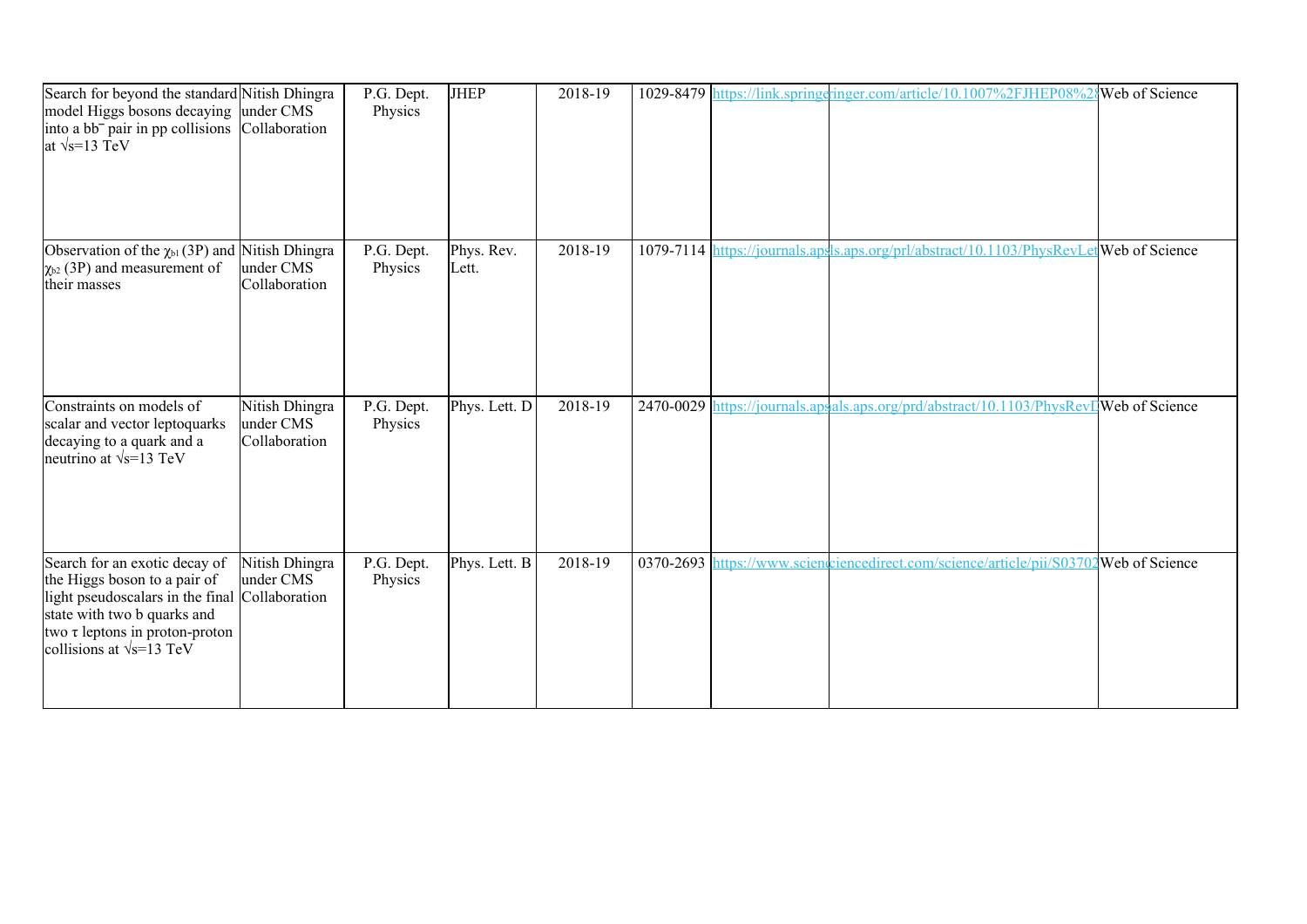| Measurement of the<br>production cross section for<br>single top quarks in<br>association with W bosons in<br>proton-proton collisions at<br>$\sqrt{s}$ =13 TeV         | Nitish Dhingra<br>under CMS<br>Collaboration | P.G. Dept.<br>Physics | <b>JHEP</b> | 2018-19 |  | 1029-8479 https://link.springeringer.com/article/10.1007%2FJHEP10%2{Web of Science |  |
|-------------------------------------------------------------------------------------------------------------------------------------------------------------------------|----------------------------------------------|-----------------------|-------------|---------|--|------------------------------------------------------------------------------------|--|
| Search for top squarks<br>decaying via four-body or<br>chargino-mediated modes in<br>single-lepton final states in<br>proton-proton collisions at<br>$\sqrt{s}$ =13 TeV | Nitish Dhingra<br>under CMS<br>Collaboration | P.G. Dept.<br>Physics | <b>JHEP</b> | 2018-19 |  | 1029-8479 https://link.springeringer.com/article/10.1007%2FJHEP09%2{Web of Science |  |
| Search for black holes and<br>sphalerons in high-multiplicity under CMS<br>final states in proton-proton<br>collisions at $\sqrt{s}$ =13 TeV                            | Nitish Dhingra<br>Collaboration              | P.G. Dept.<br>Physics | <b>JHEP</b> | 2018-19 |  | 1029-8479 https://link.springgringer.com/article/10.1007%2FJHEP11%28Web of Science |  |
| Measurement of the groomed<br>jet mass in PbPb and pp<br>collisions at $\sqrt{s_{NN}}$ =5.02TeV                                                                         | Nitish Dhingra<br>under CMS<br>Collaboration | P.G. Dept.<br>Physics | <b>JHEP</b> | 2018-19 |  | 1029-8479 https://link.springeringer.com/article/10.1007%2FJHEP10%24Web of Science |  |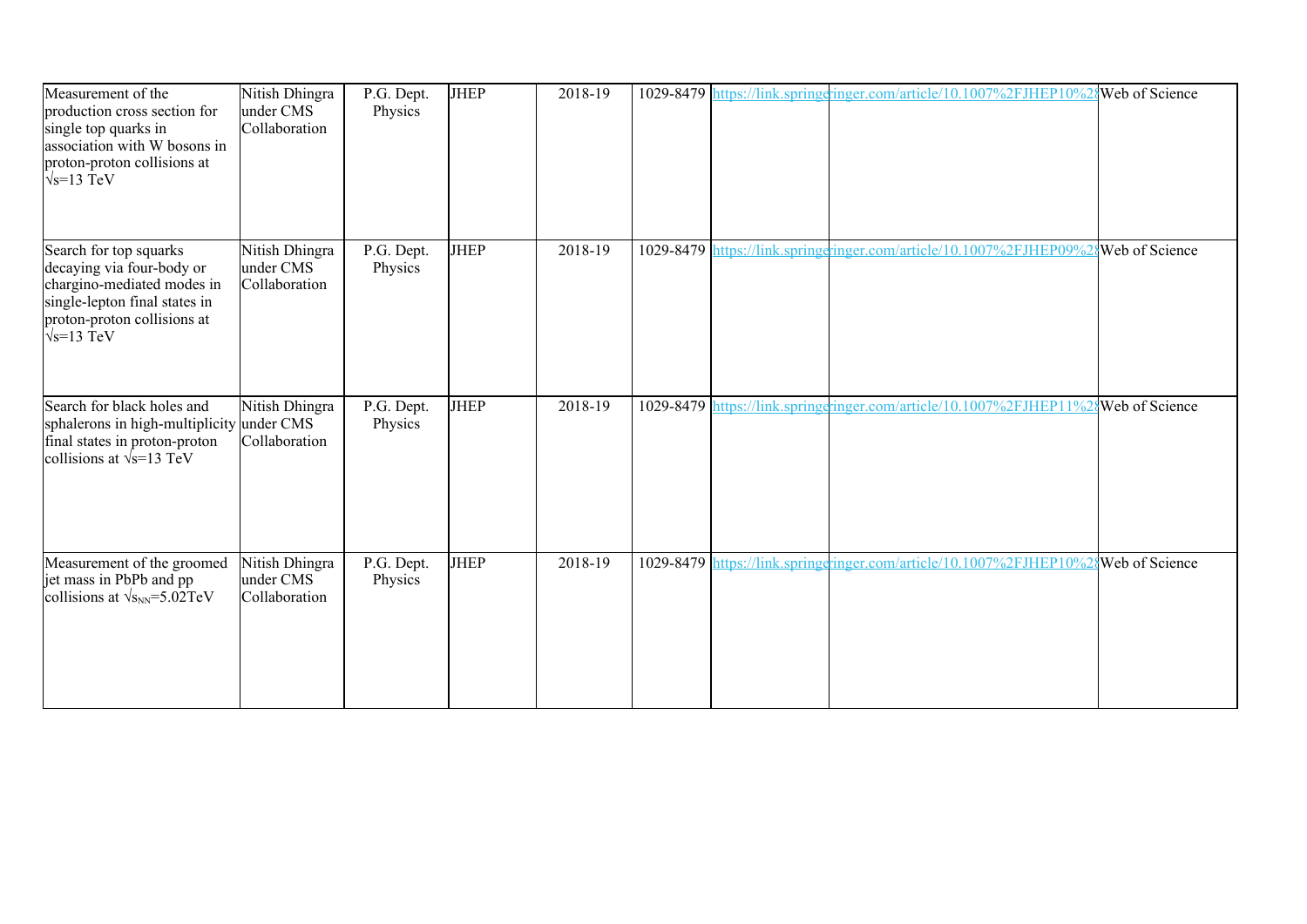| Search for an exotic decay of<br>the Higgs boson to a pair of<br>light pseudoscalars in the final Collaboration<br>state of two muons and two $\tau$<br>leptons in proton-proton<br>collisions at $\sqrt{s}$ =13 TeV | Nitish Dhingra<br>under CMS                  | P.G. Dept.<br>Physics | <b>JHEP</b>         | 2018-19 |  | 1029-8479 https://link.springeringer.com/article/10.1007%2FJHEP11%24Web of Science     |  |
|----------------------------------------------------------------------------------------------------------------------------------------------------------------------------------------------------------------------|----------------------------------------------|-----------------------|---------------------|---------|--|----------------------------------------------------------------------------------------|--|
| Search for vector-like T and B<br>quark pairs in final states with<br>leptons at $\sqrt{s}$ =13 TeV                                                                                                                  | Nitish Dhingra<br>under CMS<br>Collaboration | P.G. Dept.<br>Physics | <b>JHEP</b>         | 2018-19 |  | 1029-8479 https://link.springeringer.com/article/10.1007%2FJHEP08%24Web of Science     |  |
| Constraining gluon<br>distributions in nuclei using<br>dijets in proton-proton and<br>proton-lead collisions at<br>$\sqrt{s_{NN}}$ =5.02 TeV                                                                         | Nitish Dhingra<br>under CMS<br>Collaboration | P.G. Dept.<br>Physics | Phys. Rev.<br>Lett. | 2018-19 |  | 1079-7114 https://journals.apsls.aps.org/prl/abstract/10.1103/PhysRevLetWeb of Science |  |
| Measurement of the top quark<br>mass with lepton+jets final<br>states using pp collisions at<br>$\sqrt{s}$ =13 TeV                                                                                                   | Nitish Dhingra<br>under CMS<br>Collaboration | P.G. Dept.<br>Physics | Eur. Phys. J.       | 2018-19 |  | 1434-6052 https://link.springenger.com/article/10.1140%2Fepjc%2Fs100Web of Science     |  |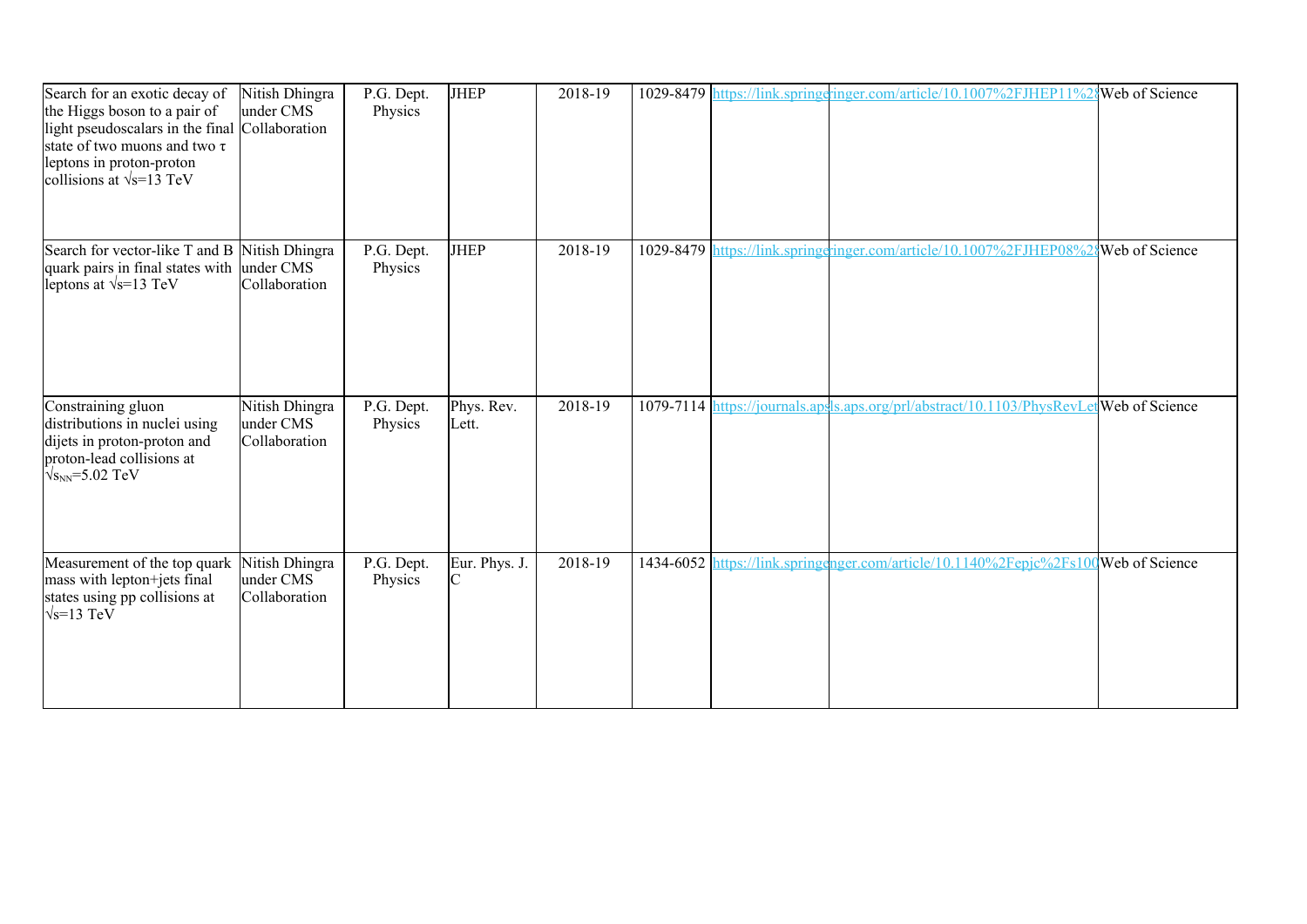| Elliptic flow of charm and<br>strange hadrons in high-<br>multiplicity pPb collisions at<br>$\sqrt{s_{NN}}$ =8.16 TeV                                              | Nitish Dhingra<br>under CMS<br>Collaboration | P.G. Dept.<br>Physics | Phys. Rev.<br>Lett. | 2018-19 |  | 1079-7114 https://journals.apsls.aps.org/prl/abstract/10.1103/PhysRevLet Web of Science |  |
|--------------------------------------------------------------------------------------------------------------------------------------------------------------------|----------------------------------------------|-----------------------|---------------------|---------|--|-----------------------------------------------------------------------------------------|--|
| Search for disappearing tracks Nitish Dhingra<br>as a signature of new long-<br>lived particles in proton-proton Collaboration<br>collisions at $\sqrt{s}$ =13 TeV | under CMS                                    | P.G. Dept.<br>Physics | <b>JHEP</b>         | 2018-19 |  | 1029-8479 https://link.springeringer.com/article/10.1007%2FJHEP08%2\$Web of Science     |  |
| Measurement of differential<br>cross sections for Z boson<br>production in association with<br>jets in proton-proton collisions<br>at $\sqrt{s}$ =13 TeV           | Nitish Dhingra<br>under CMS<br>Collaboration | P.G. Dept.<br>Physics | Eur. Phys. J.       | 2018-19 |  | 1434-6052 https://link.springenger.com/article/10.1140%2Fepjc%2Fs100Web of Science      |  |
| Measurements of Higgs boson Nitish Dhingra<br>properties in the diphoton<br>decay channel in proton-<br>proton collisions at $\sqrt{s}$ =13 TeV                    | under CMS<br>Collaboration                   | P.G. Dept.<br>Physics | <b>JHEP</b>         | 2018-19 |  | 1029-8479 https://link.springeringer.com/article/10.1007%2FJHEP11%24Web of Science      |  |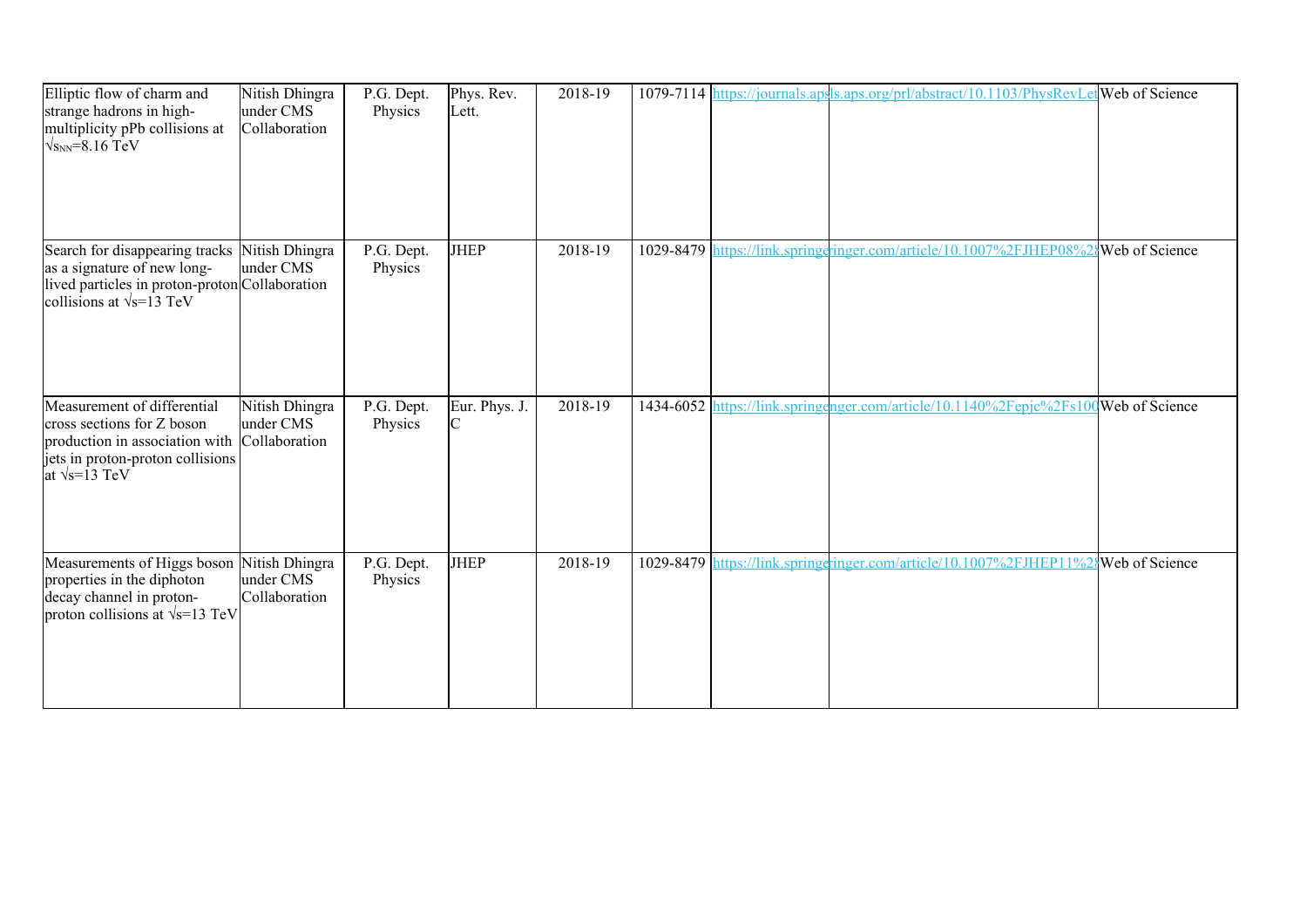| Search for a heavy resonance<br>decaying into a Z boson and a<br>Z or W boson in 2 $\ell$ 2q final<br>states at $\sqrt{s}$ =13 TeV                                                             | Nitish Dhingra<br>under CMS<br>Collaboration | $\overline{P}$ .G. Dept.<br>Physics | <b>JHEP</b>                     | 2018-19 |           | 1029-8479 https://link.springeringer.com/article/10.1007%2FJHEP09%2      | Web of Science        |
|------------------------------------------------------------------------------------------------------------------------------------------------------------------------------------------------|----------------------------------------------|-------------------------------------|---------------------------------|---------|-----------|--------------------------------------------------------------------------|-----------------------|
| Search for new physics in dijet Nitish Dhingra<br>angular distributions using<br>proton-proton collisions at<br>$\sqrt{s}$ =13 TeV and constraints on<br>dark matter and other models          | under CMS<br>Collaboration                   | P.G. Dept.<br>Physics               | Eur. Phys. J.<br>$\overline{C}$ | 2018-19 | 1434-6052 | https://link.springenger.com/article/10.1140%2Fepjc%2Fs100Web of Science |                       |
| Search for additional neutral<br>MSSM Higgs bosons in the $\tau\tau$ under CMS<br>tau\tauttinal state in proton-<br>proton collisions at $\sqrt{s}$ =13 TeV                                    | Nitish Dhingra<br>Collaboration              | P.G. Dept.<br>Physics               | <b>JHEP</b>                     | 2018-19 |           | 1029-8479 https://link.springeringer.com/article/10.1007%2FJHEP09%       | <b>Web</b> of Science |
| Evidence for associated<br>production of a Higgs boson<br>with a top quark pair in final<br>states with electrons, muons,<br>and hadronically decaying $\tau$<br>leptons at $\sqrt{s}$ =13 TeV | Nitish Dhingra<br>under CMS<br>Collaboration | P.G. Dept.<br>Physics               | <b>JHEP</b>                     | 2018-19 |           | 1029-8479 https://link.springeringer.com/article/10.1007%2FJHEP08%       | Web of Science        |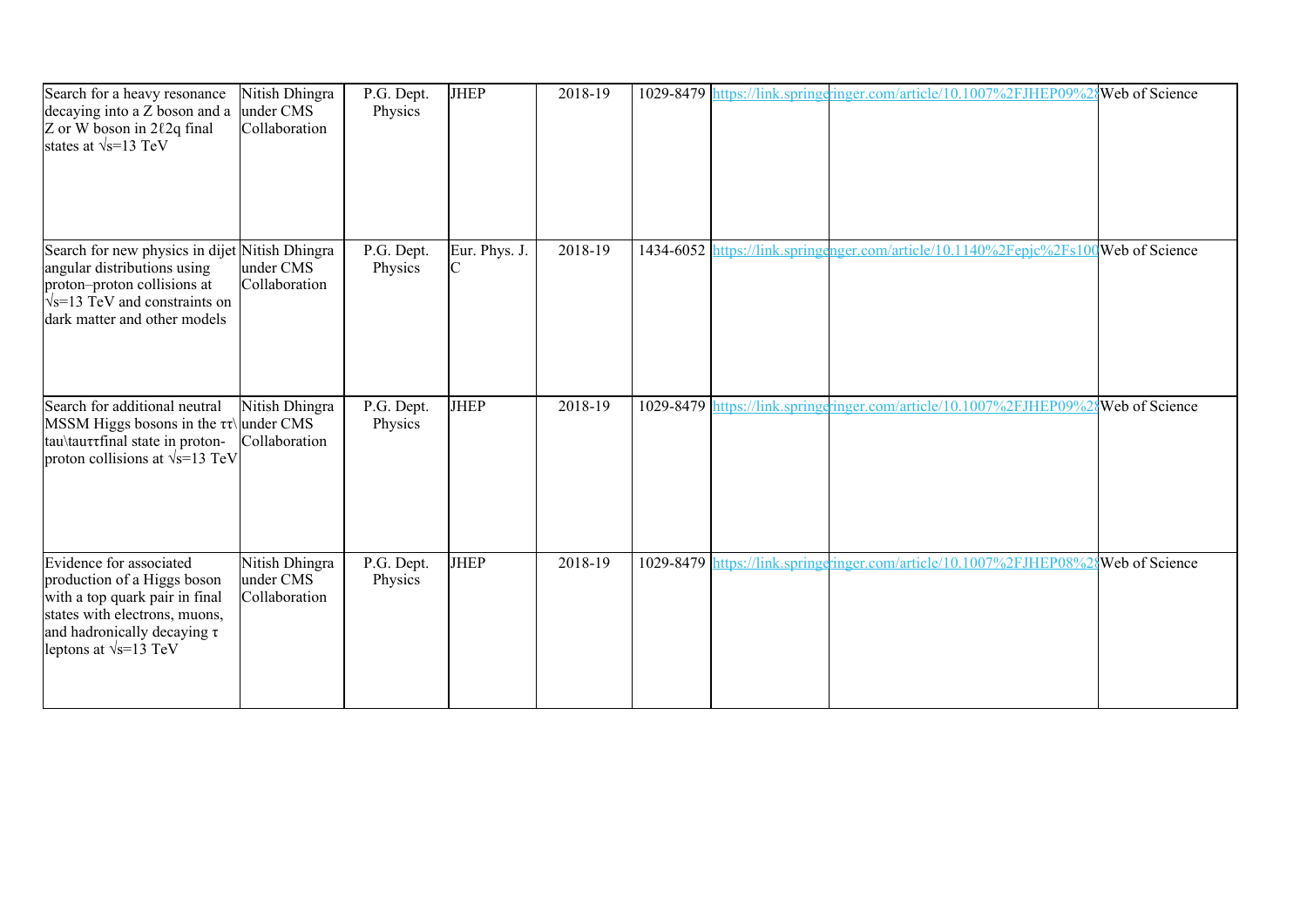| Observation of proton-tagged,<br>central (semi) exclusive<br>production of high-mass<br>lepton pairs in pp collisions at<br>13 TeV with the CMS-<br>TOTEM precision proton<br>spectrometer | Nitish Dhingra<br>under CMS<br>Collaboration | P.G. Dept.<br>Physics | <b>JHEP</b>         | 2018-19 |  | 1029-8479 https://link.springeringer.com/article/10.1007%2FJHEP07%2{Web of Science     |  |
|--------------------------------------------------------------------------------------------------------------------------------------------------------------------------------------------|----------------------------------------------|-----------------------|---------------------|---------|--|----------------------------------------------------------------------------------------|--|
| Search for a heavy resonance<br>decaying into a Z boson and a<br>vector boson in the vv <sup>-</sup> qq <sup>-</sup><br>final state                                                        | Nitish Dhingra<br>under CMS<br>Collaboration | P.G. Dept.<br>Physics | <b>JHEP</b>         | 2018-19 |  | 1029-8479 https://link.springeringer.com/article/10.1007%2FJHEP07%2 Web of Science     |  |
| Measurement of the inelastic<br>proton-proton cross section<br>at $\sqrt{s}$ =13 TeV                                                                                                       | Nitish Dhingra<br>under CMS<br>Collaboration | P.G. Dept.<br>Physics | <b>JHEP</b>         | 2018-19 |  | 1029-8479 https://link.springgringer.com/article/10.1007%2FJHEP07%28Web of Science     |  |
| Observation of Medium-<br>Induced Modifications of Jet<br>Fragmentation in Pb-Pb<br>Collisions at $\sqrt{s_{NN}}$ =5.02 TeV<br>Using Isolated Photon-Tagged<br>Jets                        | Nitish Dhingra<br>under CMS<br>Collaboration | P.G. Dept.<br>Physics | Phys. Rev.<br>Lett. | 2018-19 |  | 1079-7114 https://journals.apsls.aps.org/prl/abstract/10.1103/PhysRevLetWeb of Science |  |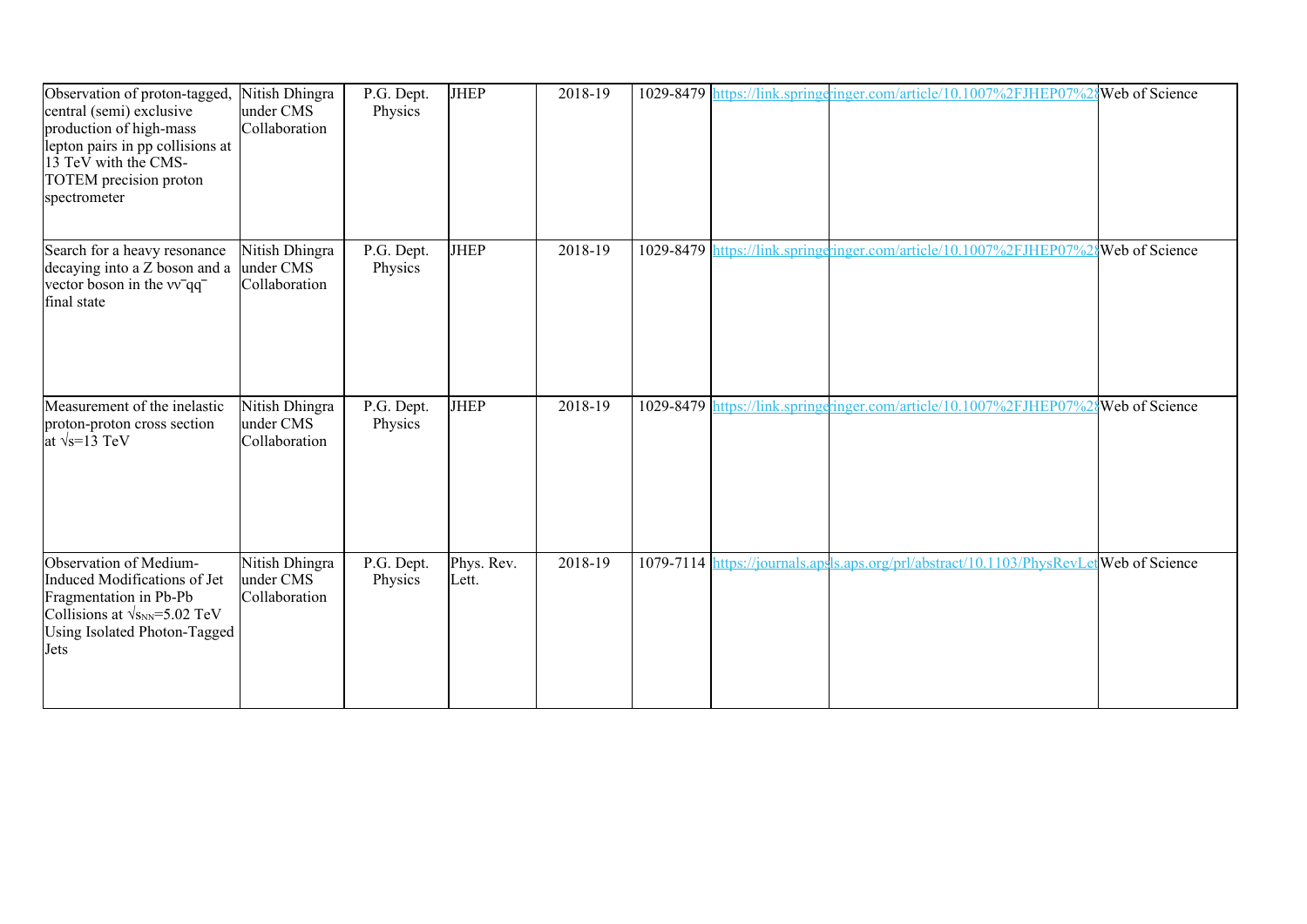| Measurement of the Z $\gamma$ * $\rightarrow \tau \tau$ Nitish Dhingra<br>cross section in pp collisions at under CMS<br>$\sqrt{s}$ =13 TeV and validation of $\tau$ Collaboration<br>lepton analysis techniques |                                              | P.G. Dept.<br>Physics | Eur. Phys. J. | 2018-19 | 1434-6052  k                   | https://link.springenger.com/article/10.1140%2Fepjc%2Fs100Web of Science           |  |
|------------------------------------------------------------------------------------------------------------------------------------------------------------------------------------------------------------------|----------------------------------------------|-----------------------|---------------|---------|--------------------------------|------------------------------------------------------------------------------------|--|
| Search for new physics in<br>events with two soft<br>oppositely charged leptons and Collaboration<br>missing transverse momentum<br>in proton-proton collisions at<br>$\sqrt{s}$ =13 TeV                         | Nitish Dhingra<br>under CMS                  | P.G. Dept.<br>Physics | Phys. Lett. B | 2018-19 | 0370-2693 $\vert$ <sub>1</sub> | https://www.scienceiencedirect.com/science/article/pii/S03702 Web of Science       |  |
| Electroweak production of two Nitish Dhingra<br>jets in association with a Z<br>boson in proton-proton<br>collisions at $\sqrt{s}$ =13 TeV                                                                       | under CMS<br>Collaboration                   | P.G. Dept.<br>Physics | Eur. Phys. J. | 2018-19 |                                | 1434-6052 https://link.springenger.com/article/10.1140%2Fepjc%2Fs100Web of Science |  |
| Search for R-parity violating<br>supersymmetry in pp<br>collisions at $\sqrt{s}$ =13 TeV using<br>b jets in a final state with a<br>single lepton, many jets, and<br>high sum of large-radius jet<br>masses      | Nitish Dhingra<br>under CMS<br>Collaboration | P.G. Dept.<br>Physics | Phys. Lett. B | 2018-19 |                                | 0370-2693 https://www.sciencelerect.com/science/article/pii/S03702Web of Science   |  |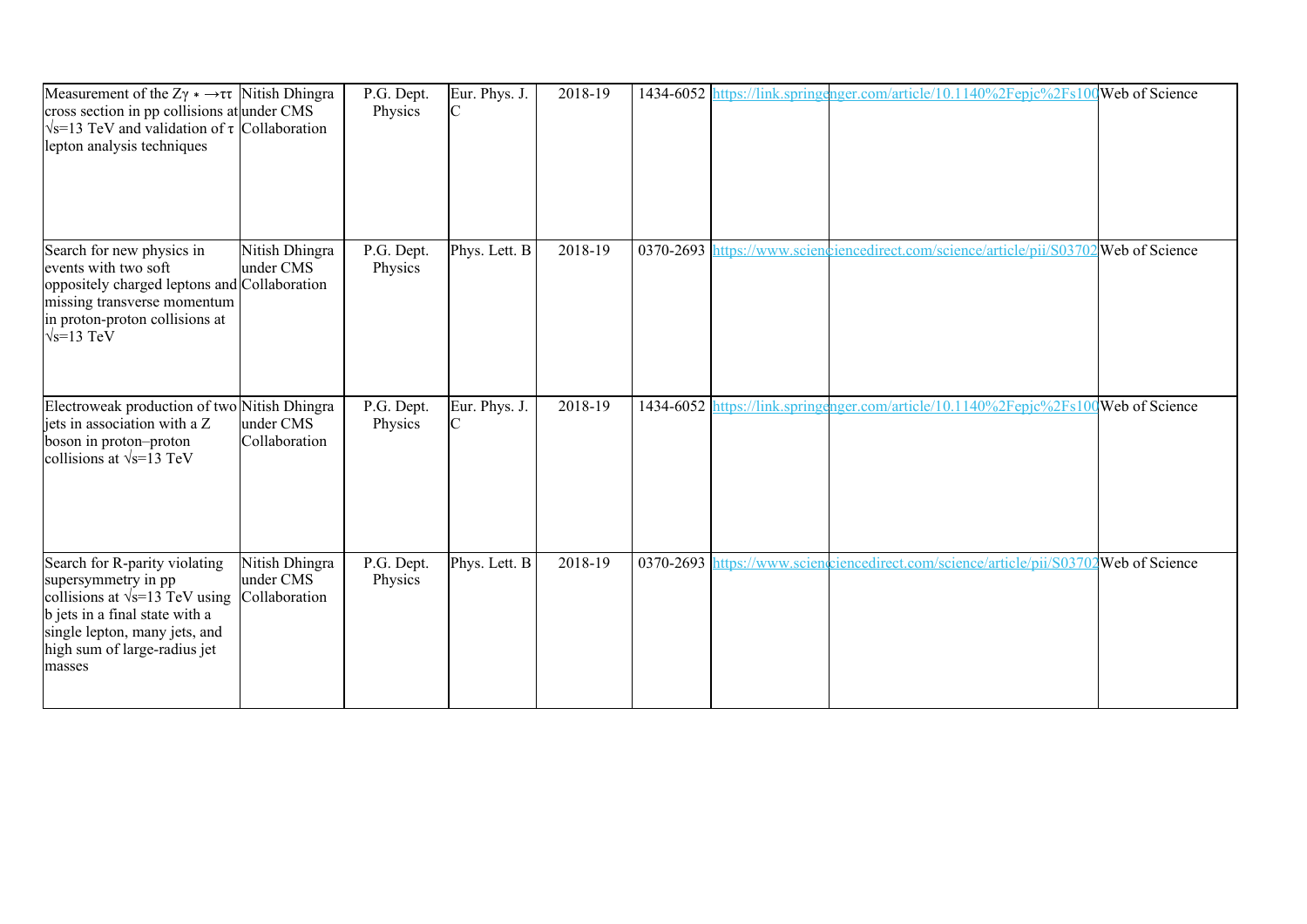| Azimuthal correlations for<br>inclusive 2-jet, 3-jet, and 4-jet                                                                             | Nitish Dhingra<br>under CMS                  | P.G. Dept.<br>Physics | Eur. Phys. J.<br>C | 2018-19 |  | 1434-6052 https://link.springenger.com/article/10.1140%2Fepjc%2Fs100 Web of Science |  |
|---------------------------------------------------------------------------------------------------------------------------------------------|----------------------------------------------|-----------------------|--------------------|---------|--|-------------------------------------------------------------------------------------|--|
| events in pp collisions<br>at $\sqrt{s}$ =13 TeV                                                                                            | Collaboration                                |                       |                    |         |  |                                                                                     |  |
| Search for Zy resonances using Nitish Dhingra<br>leptonic and hadronic final<br>states in proton-proton<br>collisions at $\sqrt{s}$ =13 TeV | under CMS<br>Collaboration                   | P.G. Dept.<br>Physics | <b>JHEP</b>        | 2018-19 |  | 1029-8479 https://link.springeringer.com/article/10.1007%2FJHEP09%28 Web of Science |  |
| Study of jet quenching with<br>isolated-photon+jet<br>correlations in PbPb and pp<br>collisions at $\sqrt{s_{NN}}$ =5.02 TeV                | Nitish Dhingra<br>under CMS<br>Collaboration | P.G. Dept.<br>Physics | Phys. Lett. B      | 2018-19 |  | 0370-2693 https://www.sciencelirect.com/science/article/pii/S03702Web of Science    |  |
| Measurement of the<br>underlying event activity in<br>inclusive Z boson production<br>in proton-proton collisions<br>at $\sqrt{s}$ =13 TeV  | Nitish Dhingra<br>under CMS<br>Collaboration | P.G. Dept.<br>Physics | <b>JHEP</b>        | 2018-19 |  | 1029-8479 https://link.springeringer.com/article/10.1007%2FJHEP07%2{Web of Science  |  |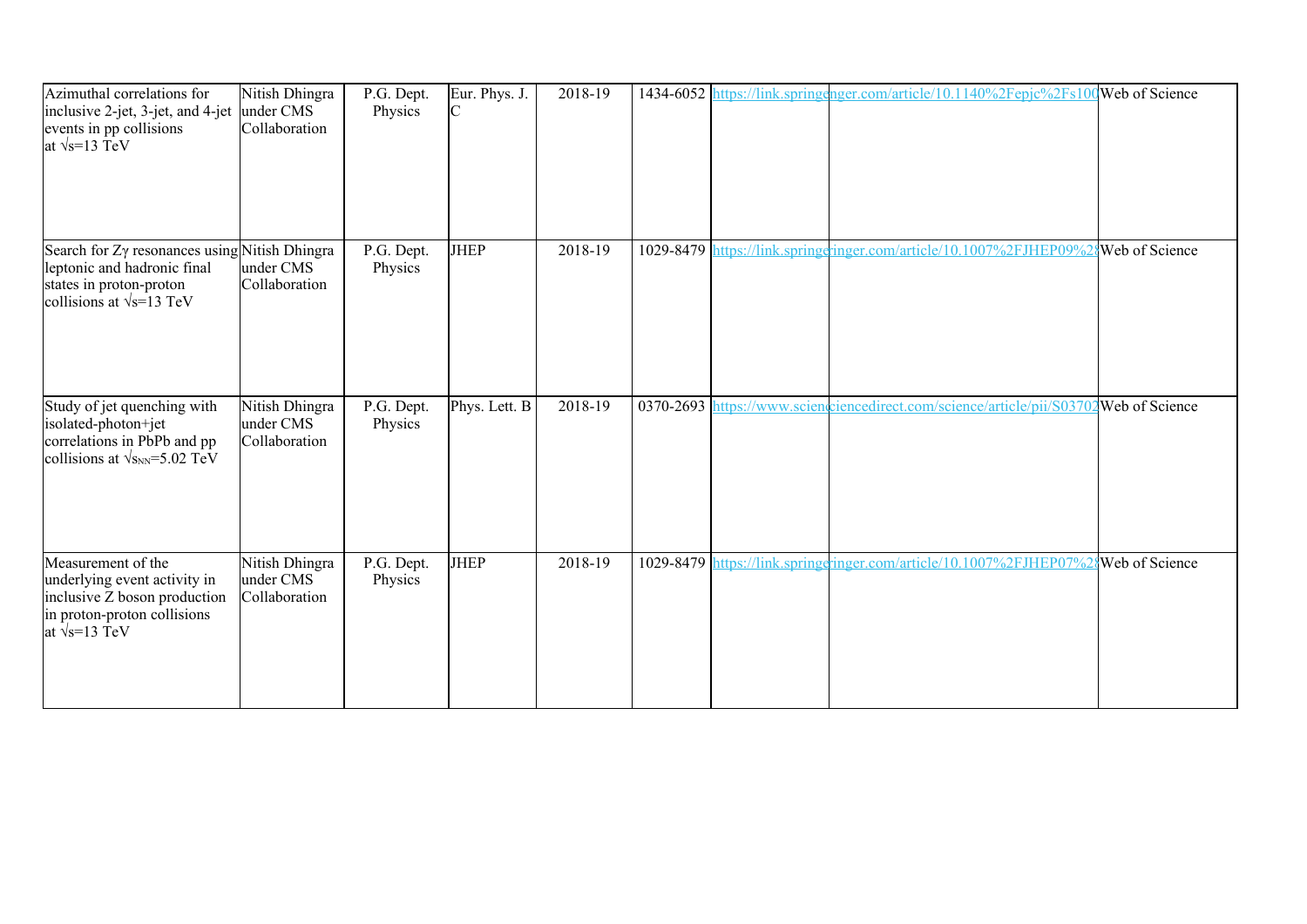| Measurement of the cross<br>section for top quark pair<br>production in association with Collaboration<br>a W or Z boson in proton-<br>proton collisions at $\sqrt{s}$ =13 TeV | Nitish Dhingra<br>under CMS                  | P.G. Dept.<br>Physics            | <b>JHEP</b>   | 2018-19 |                                |                        | 1029-8479 https://link.springeringer.com/article/10.1007%2FJHEP08%2{Web of Science |                         |
|--------------------------------------------------------------------------------------------------------------------------------------------------------------------------------|----------------------------------------------|----------------------------------|---------------|---------|--------------------------------|------------------------|------------------------------------------------------------------------------------|-------------------------|
| Pseudorapidity and transverse<br>momentum dependence of<br>flow harmonics in pPb and<br>PbPb collisions                                                                        | Nitish Dhingra<br>under CMS<br>Collaboration | P.G. Dept.<br>Physics            | Phys. Rev. C  | 2018-19 | 2469-9993                      |                        | https://journals.apsals.aps.org/prc/abstract/10.1103/PhysRevQWeb of Science        |                         |
| Nuclear modification factor of Nitish Dhingra<br>$D0$ mesons in PbPb collisions<br>at $\sqrt{s_{NN}}$ =5.02 TeV                                                                | under CMS<br>Collaboration                   | P.G. Dept.<br>Physics            | Phys. Lett. B | 2018-19 | 0370-2693 $\vert$ <sub>1</sub> |                        | https://www.sciencommedirect.com/science/article/pii/S03702 Web of Science         |                         |
| Gurmat Sidhant atey Bhai<br>Veer Singh da Kav-Jagat                                                                                                                            | Dr. Gurmeet<br>Singh Hundal                  | P.G.<br>Department of<br>Punjabi | Nirguniara    | 2018-19 | 2454-647X                      | 63261, UGC<br>Approved | 63261, UGC Approved                                                                | UGC Approved -<br>63261 |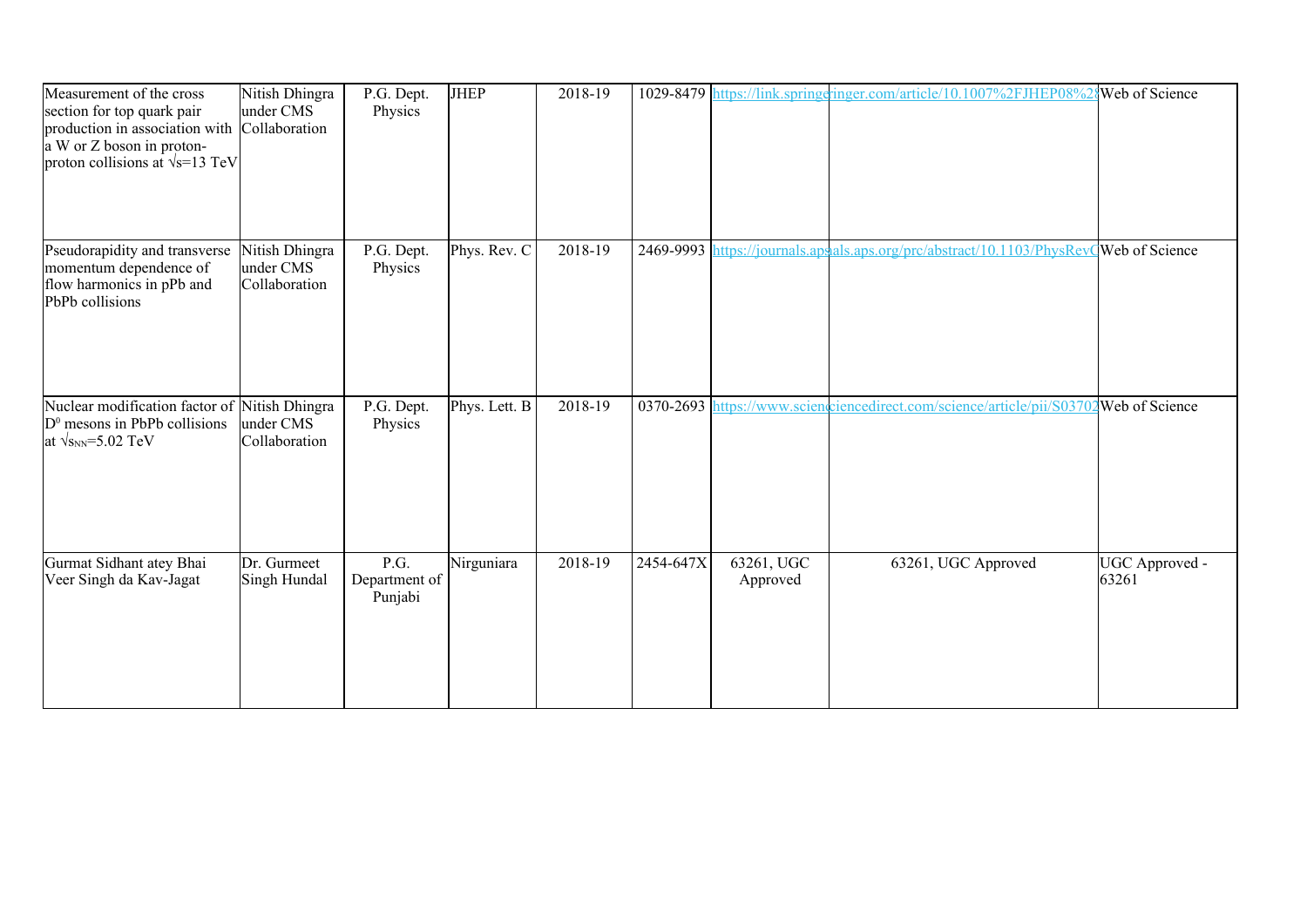| Punjabi Shabad - Jodan da<br>Parmanikaran: Samsaya te<br>Samadhan                                                     | Dr. Sohan<br>Singh          | P.G.<br>Department of<br>Punjabi | Sanvad                                                                                         | 2018-19 |                                                                                 | 2395-1273 Care list Punjabi-<br>02 | Care list Punjabi-02 | UGC Approved -<br>48089 |
|-----------------------------------------------------------------------------------------------------------------------|-----------------------------|----------------------------------|------------------------------------------------------------------------------------------------|---------|---------------------------------------------------------------------------------|------------------------------------|----------------------|-------------------------|
| Taking Linguistics to<br>Classroom : A Stylistic<br>Analysis of Tennyson's Short<br>Poem "The Eagle"                  | Dr. Rajwant<br>Singh        | English                          | Literary<br>Voice, Vol-<br>I, No. 9                                                            | 2018-19 | Peer<br>Reviewed<br>Journal of<br>English<br>Studies, ISS<br>N No.<br>2277-4521 | 64412                              | 64412                | UGC Approved -<br>64412 |
| Image of Rural Woman in the<br>Feudo-Patriarchal Society: A<br>Study of Dalip Kaur Tiwana's<br>A Journey on Bare Feet | Dr. Gurshran<br>Kaur Tiwana | English                          | International<br>Journal of<br>English<br>Language,<br>Literature in<br>Humanities<br>(IJELLH) | 2018-19 | 2321-7065                                                                       | 43979                              | 43979                | UGC Approved -<br>43979 |
| Dilemma of Urban Life in<br>Anita Desai's Cry, the<br>Peacock                                                         | Dr. Gurshran<br>Kaur Tiwana | English                          | International<br>Journal of<br>English<br>Language,<br>Literature in<br>Humanities<br>(IJELLH) | 2018-19 | 2321-7065                                                                       | 43979                              | 43979                | UGC Approved -<br>43979 |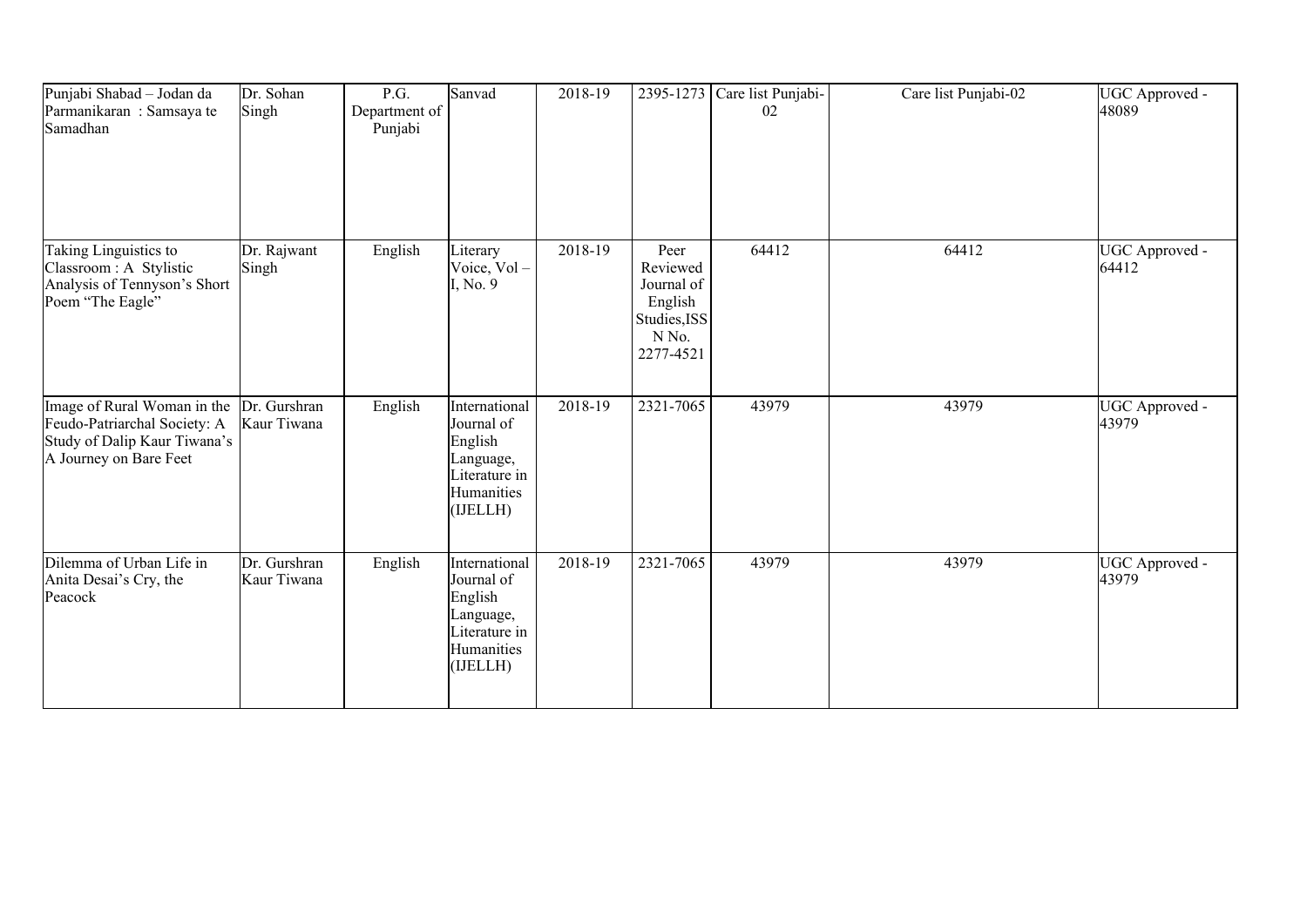| Characteristics of Feudo-<br>Patriarchal Society: A Study<br>of Dalip Kaur Tiwana's<br>Novellas Twilight/ Mark of<br>the Nose-Ring                                   | Dr. Gurshran<br>Kaur Tiwana                  | English                                  | International<br>Journal of<br>English<br>Language,<br>Literature in<br>Humanities<br>(IJELLH) | 2018-19 | 2321-7065                                   | 43979 | 43979                                                                     | UGC Approved -<br>43979 |
|----------------------------------------------------------------------------------------------------------------------------------------------------------------------|----------------------------------------------|------------------------------------------|------------------------------------------------------------------------------------------------|---------|---------------------------------------------|-------|---------------------------------------------------------------------------|-------------------------|
| "Guru Gobind Singh Ji Da<br>Bimb: Ghadar, Babar ate<br>Naxalbari Lehar de<br>SambandhVich",                                                                          | Dr. Baljit Singh<br>Virk                     | P.G.<br>Department of History<br>History | Punjab<br>Conference<br>Proceedings                                                            | 2018-19 | <b>ISBN: 978-</b><br>$81 - 302 -$<br>0473-4 | 40822 | 40822                                                                     | UGC Approved -<br>40822 |
| Search for a low-mass $\tau^+\tau^-$<br>resonance in association with a under CMS<br>bottom quark in proton-proton Collaboration<br>collisions at $\sqrt{s}$ =13 TeV | Nitish Dhingra                               | P.G. Dept.<br>Physics                    | <b>JHEP</b>                                                                                    | 2018-19 | 1029-8479                                   |       | https://link.springeringer.com/article/10.1007%2FJHEP05%28 Web of Science |                         |
| Search for supersymmetry in<br>final states with photons and<br>missing transverse momentum<br>in proton-proton collisions at<br>13 TeV                              | Nitish Dhingra<br>under CMS<br>Collaboration | P.G. Dept.<br>Physics                    | <b>JHEP</b>                                                                                    | 2018-19 | 1029-8479                                   |       | https://link.springeringer.com/article/10.1007%2FJHEP06%28Web of Science  |                         |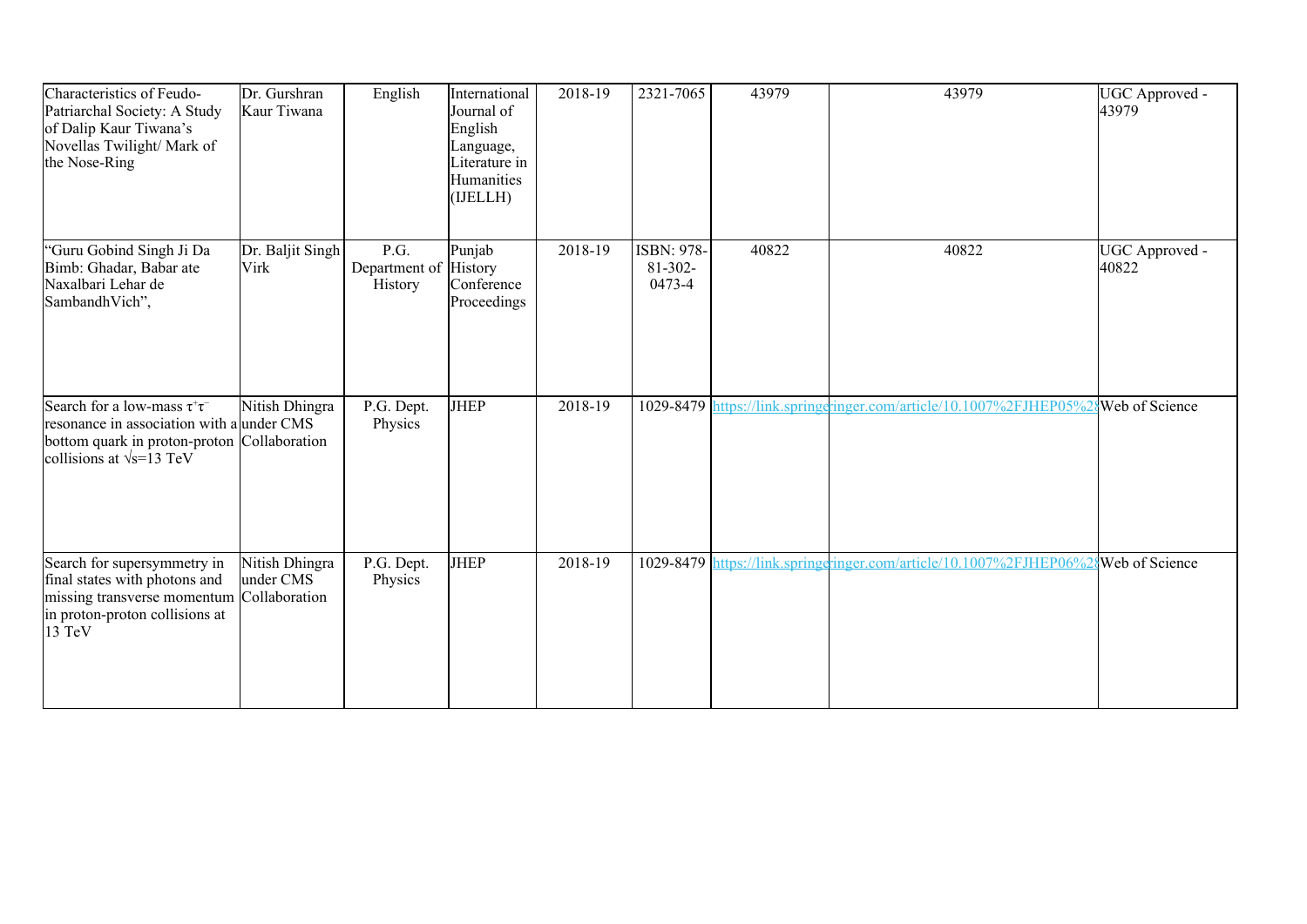| An embedding technique to<br>determine $\tau\tau$ backgrounds in<br>proton-proton collision data                                                                                                    | Nitish Dhingra<br>under CMS<br>Collaboration | P.G. Dept.<br>Physics | <b>JINST</b>        | 2018-19 |  | 1748-0221 https://iopscience.ience.iop.org/article/10.1088/1748-0221/1                  | 14Web of Science |
|-----------------------------------------------------------------------------------------------------------------------------------------------------------------------------------------------------|----------------------------------------------|-----------------------|---------------------|---------|--|-----------------------------------------------------------------------------------------|------------------|
| Combinations of single-top-<br>quark production cross-section under CMS<br>measurements and $ f_{LV}V_{tb} $<br>determinations at $\sqrt{s}$ = 7 and 8<br>TeV with the ATLAS and<br>CMS experiments | Nitish Dhingra<br>Collaboration              | P.G. Dept.<br>Physics | <b>JHEP</b>         | 2018-19 |  | 1029-8479 https://link.springeringer.com/article/10.1007%2FJHEP05%28 Web of Science     |                  |
| Observation of Two Excited<br>$B_c^+$ States and Measurement of under CMS<br>the $B_c^+(2S)$ Mass in pp<br>Collisions at $\sqrt{s}$ =13 TeV                                                         | Nitish Dhingra<br>Collaboration              | P.G. Dept.<br>Physics | Phys. Rev.<br>Lett. | 2018-19 |  | 1079-7114 https://journals.apsls.aps.org/prl/abstract/10.1103/PhysRevLetWeb of Science  |                  |
| Search for W boson decays to<br>three charged pions                                                                                                                                                 | Nitish Dhingra<br>under CMS<br>Collaboration | P.G. Dept.<br>Physics | Phys. Rev.<br>Lett. | 2018-19 |  | 1079-7114 https://journals.apsls.aps.org/prl/abstract/10.1103/PhysRevLet Web of Science |                  |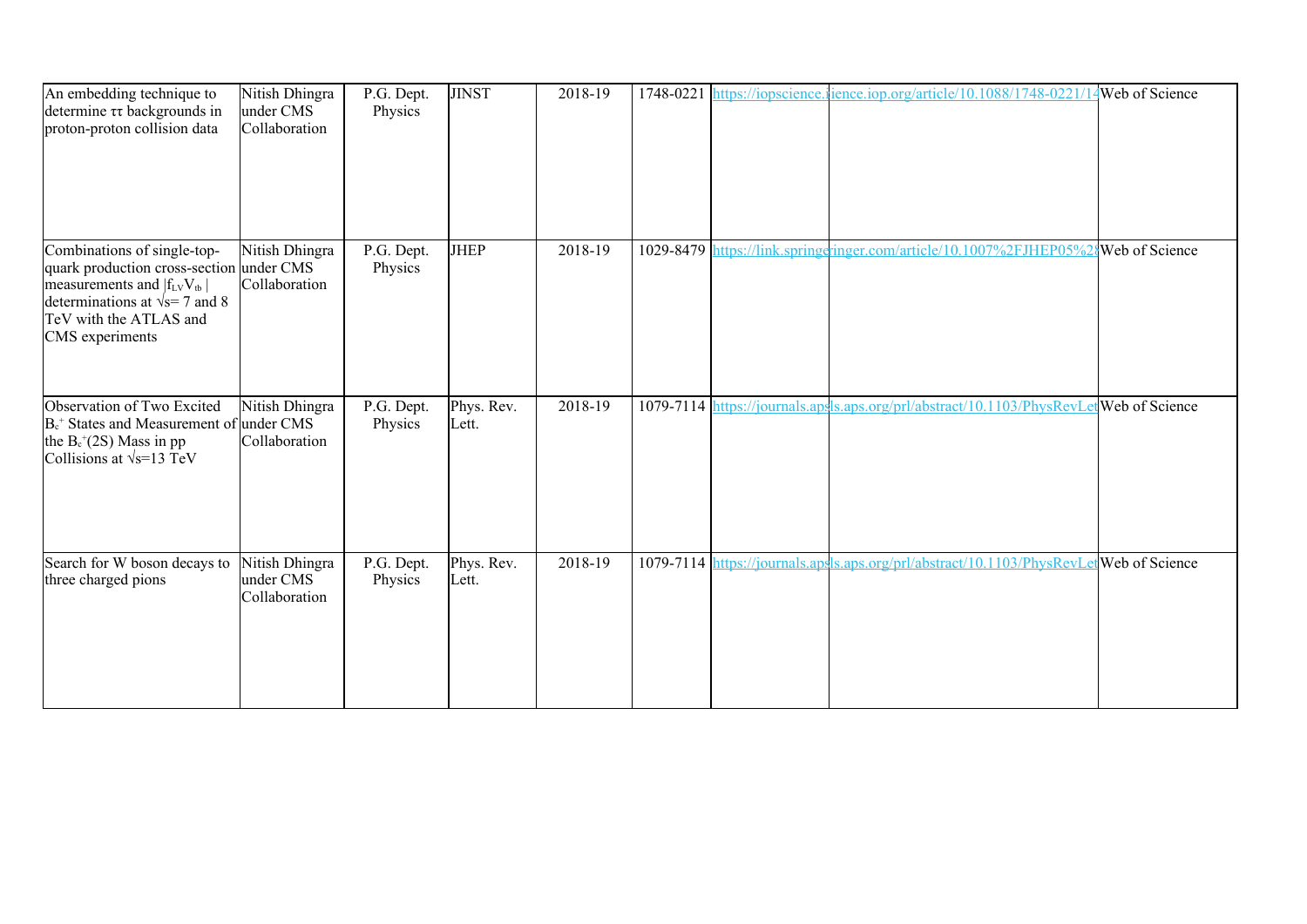| Search for supersymmetry in<br>events with a photon, jets, b-<br>jets, and missing transverse<br>momentum in proton-proton<br>collisions at 13 TeV                                           | Nitish Dhingra<br>under CMS<br>Collaboration | P.G. Dept.<br>Physics | Eur. Phys. J.<br>C | 2018-19 |  | 1434-6052 https://link.springenger.com/article/10.1140%2Fepjc%2Fs100Web of Science  |  |
|----------------------------------------------------------------------------------------------------------------------------------------------------------------------------------------------|----------------------------------------------|-----------------------|--------------------|---------|--|-------------------------------------------------------------------------------------|--|
| Measurements of the $pp \rightarrow WZ$<br>inclusive and differential<br>production cross section and<br>constraints on charged<br>anomalous triple gauge<br>couplings at $\sqrt{s}$ =13 TeV | Nitish Dhingra<br>under CMS<br>Collaboration | P.G. Dept.<br>Physics | <b>JHEP</b>        | 2018-19 |  | 1029-8479 https://link.springeringer.com/article/10.1007%2FJHEP04%28 Web of Science |  |
| Search for dark matter<br>produced in association with a under CMS<br>single top quark or a top quark Collaboration<br>pair in proton-proton collisions<br>at $\sqrt{s}$ =13 TeV             | Nitish Dhingra                               | P.G. Dept.<br>Physics | <b>JHEP</b>        | 2018-19 |  | 1029-8479 https://link.springgringer.com/article/10.1007%2FJHEP03%28Web of Science  |  |
| Search for the pair production<br>of light top squarks in the<br>$e^{\pm} \mu \pm$ final state in proton-<br>proton collisions at $\sqrt{s}$ =13 TeV                                         | Nitish Dhingra<br>under CMS<br>Collaboration | P.G. Dept.<br>Physics | <b>JHEP</b>        | 2018-19 |  | 1029-8479 https://link.springeringer.com/article/10.1007%2FJHEP03%24Web of Science  |  |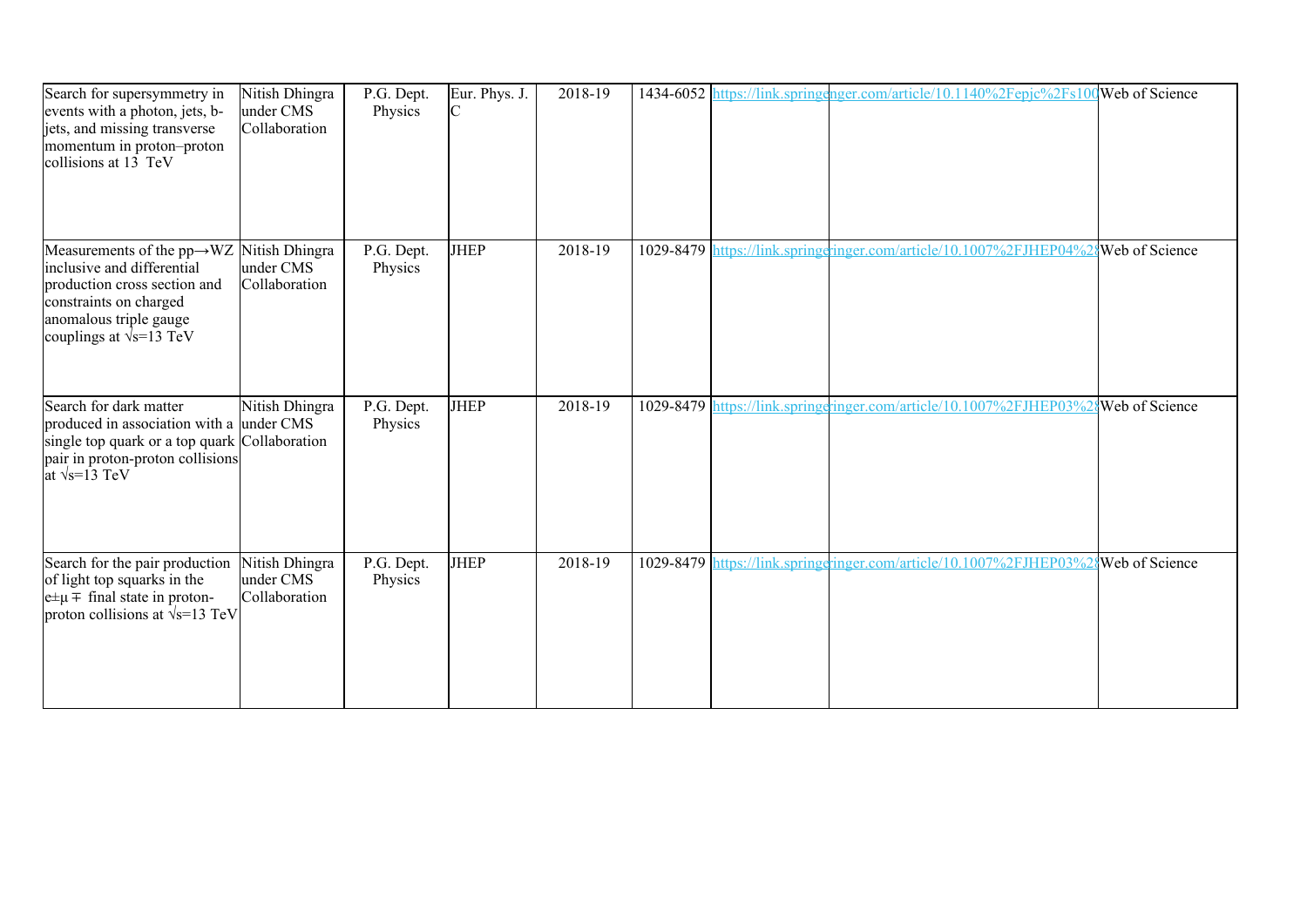| Measurements of the Higgs<br>boson width and anomalous<br>HVV couplings from on-shell<br>and off-shell production in the<br>four-lepton final state                                                         | Nitish Dhingra<br>under CMS<br>Collaboration | P.G. Dept.<br>Physics | Phys. Rev. D        | 2018-19 |           | 2470-0029 https://journals.apsals.aps.org/prd/abstract/10.1103/PhysRevDWeb of Science |  |
|-------------------------------------------------------------------------------------------------------------------------------------------------------------------------------------------------------------|----------------------------------------------|-----------------------|---------------------|---------|-----------|---------------------------------------------------------------------------------------|--|
| Measurement of the tt <sup>-</sup><br>production cross section, the<br>top quark mass, and the strong Collaboration<br>coupling constant using<br>dilepton events in pp collisions<br>at $\sqrt{s}$ =13 TeV | Nitish Dhingra<br>under CMS                  | P.G. Dept.<br>Physics | Eur. Phys. J.<br>ІС | 2018-19 | 1434-6052 | https://link.springenger.com/article/10.1140%2Fepjc%2Fs100Web of Science              |  |
| Measurement of the top quark<br>mass in the all-jets final state<br>at $\sqrt{s}$ =13 TeV and combination Collaboration<br>with the lepton+jets channel                                                     | Nitish Dhingra<br>under CMS                  | P.G. Dept.<br>Physics | Eur. Phys. J.       | 2018-19 |           | 1434-6052 https://link.springenger.com/article/10.1140%2Fepjc%2Fs100Web of Science    |  |
| Search for contact interactions<br>and large extra dimensions in<br>the dilepton mass spectra from Collaboration<br>proton-proton collisions at<br>$\sqrt{s}$ =13 TeV                                       | Nitish Dhingra<br>under CMS                  | P.G. Dept.<br>Physics | <b>JHEP</b>         | 2018-19 |           | 1029-8479 https://link.springeringer.com/article/10.1007%2FJHEP04%24Web of Science    |  |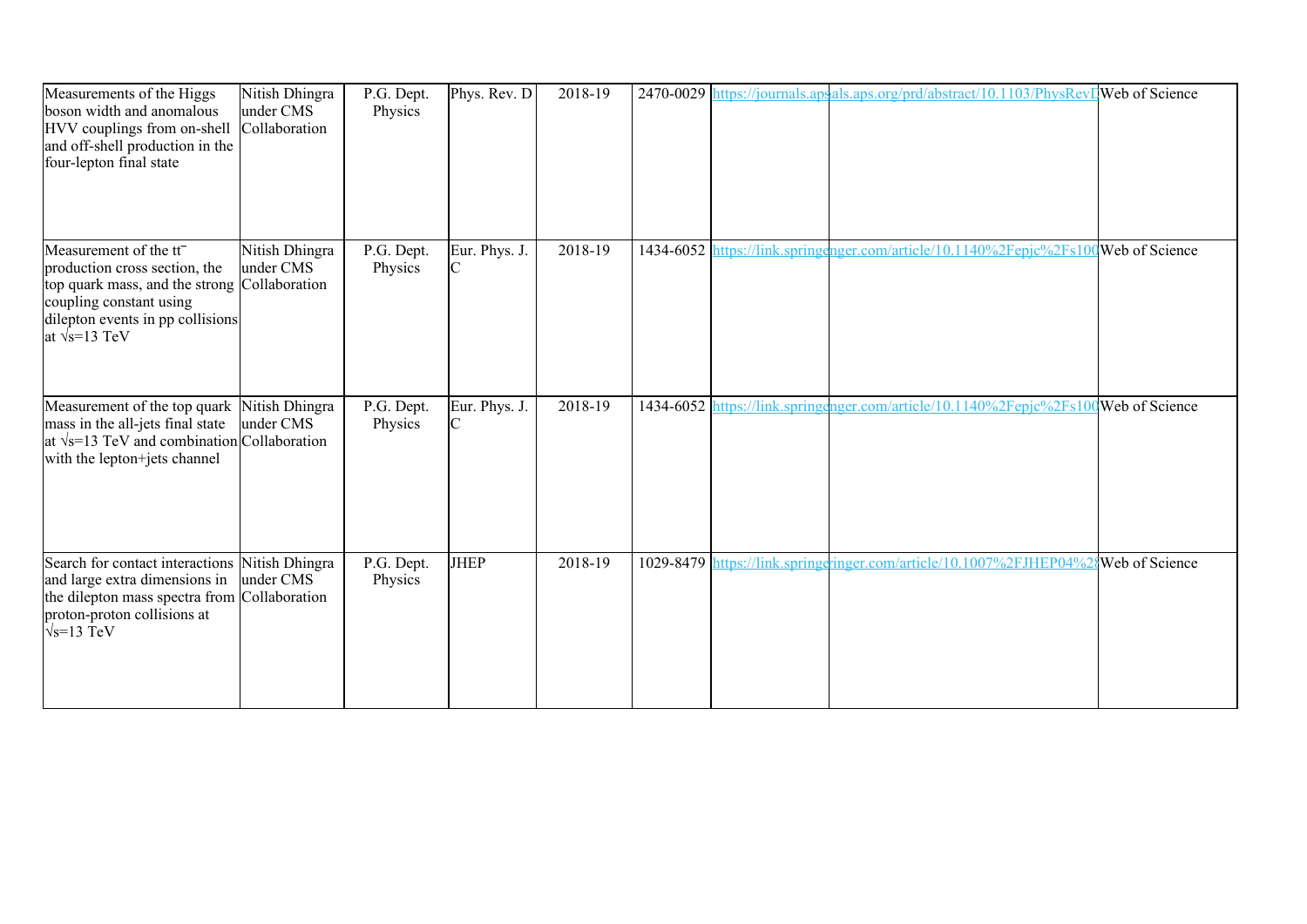| Search for vector-like quarks<br>in events with two oppositely<br>charged leptons and jets in<br>proton-proton collisions at<br>$\sqrt{s}$ =13 TeV                                   | Nitish Dhingra<br>under CMS<br>Collaboration | P.G. Dept.<br>Physics | Eur. Phys. J.<br>C | 2018-19 |               | 1434-6052 https://link.springenger.com/article/10.1140%2Fepjc%2Fs100 Web of Science |                |
|--------------------------------------------------------------------------------------------------------------------------------------------------------------------------------------|----------------------------------------------|-----------------------|--------------------|---------|---------------|-------------------------------------------------------------------------------------|----------------|
| Measurement and<br>interpretation of differential<br>cross sections for Higgs boson Collaboration<br>production at $\sqrt{s}$ =13 TeV                                                | Nitish Dhingra<br>under CMS                  | P.G. Dept.<br>Physics | Phys. Lett. B      | 2018-19 | $0370 - 2693$ | https://www.scienchivelinecedirect.com/science/article/pii/S03702 Web of Science    |                |
| Search for a heavy resonance<br>decaying to a top quark and a<br>vector-like top quark in the<br>lepton+jets final state in pp<br>collisions at $\sqrt{s}$ =13 TeV                   | Nitish Dhingra<br>under CMS<br>Collaboration | P.G. Dept.<br>Physics | Eur. Phys. J.      | 2018-19 |               | 1434-6052 https://link.springenger.com/article/10.1140%2Fepjc%2Fs100Web of Science  |                |
| Inclusive search for<br>supersymmetry in pp<br>collisions at $\sqrt{s}$ =13 TeV using<br>razor variables and boosted<br>object identification in zero<br>and one lepton final states | Nitish Dhingra<br>under CMS<br>Collaboration | P.G. Dept.<br>Physics | <b>JHEP</b>        | 2018-19 |               | 1029-8479 https://link.springeringer.com/article/10.1007%2FJHEP03%                  | Web of Science |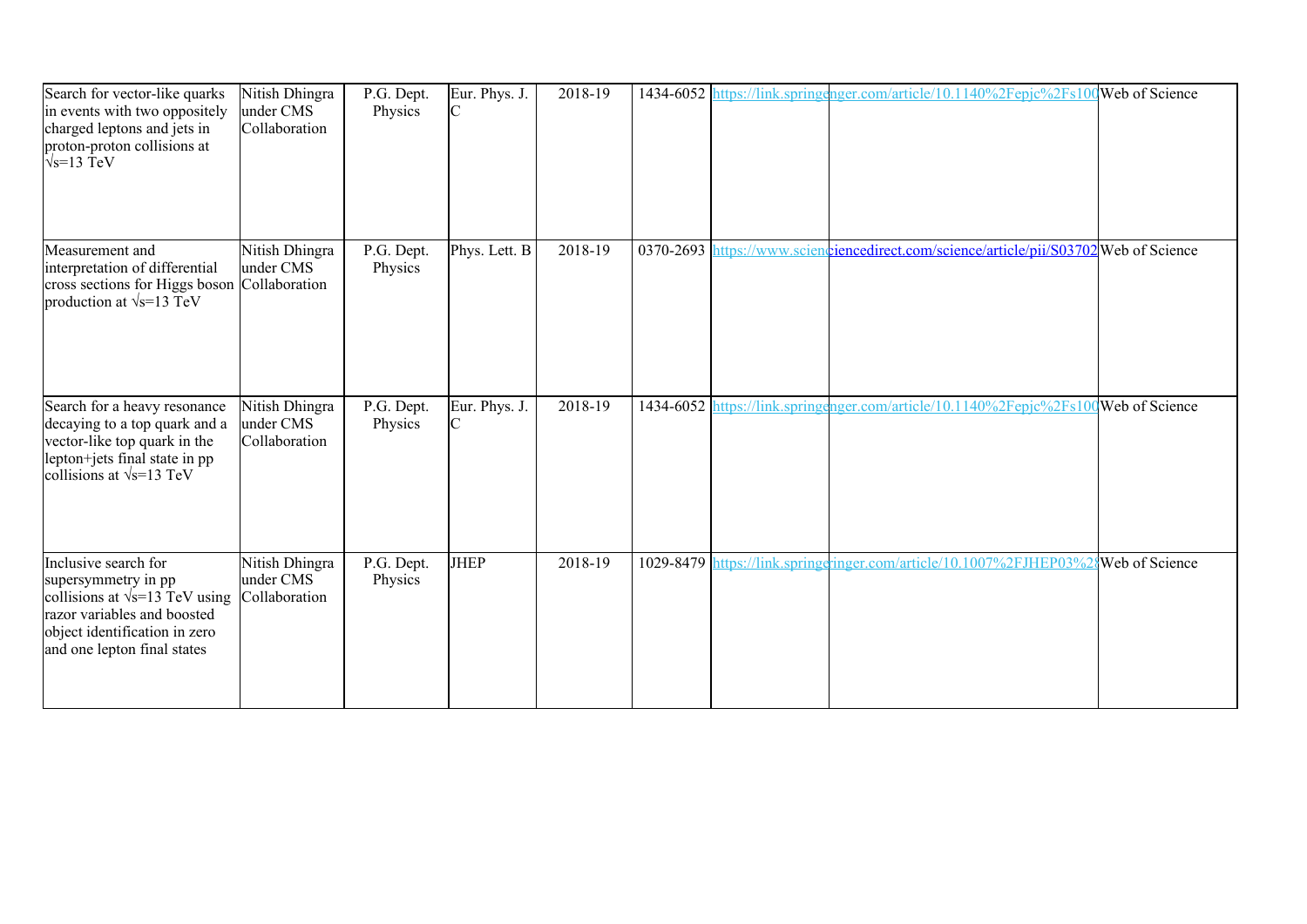| Observation of Single Top<br>Quark Production in<br>Association with a Z Boson in Collaboration<br>Proton-Proton Collisions at<br>$\sqrt{s}$ =13 TeV      | Nitish Dhingra<br>under CMS                  | P.G. Dept.<br>Physics | Phys. Rev.<br>Lett. | 2018-19 |           | 1079-7114 https://journals.apsls.aps.org/prl/abstract/10.1103/PhysRevLet Web of Science |  |
|-----------------------------------------------------------------------------------------------------------------------------------------------------------|----------------------------------------------|-----------------------|---------------------|---------|-----------|-----------------------------------------------------------------------------------------|--|
| Search for supersymmetry in<br>events with a photon, a lepton,<br>and missing transverse<br>momentum in proton-proton<br>collisions at $\sqrt{s}$ =13 TeV | Nitish Dhingra<br>under CMS<br>Collaboration | P.G. Dept.<br>Physics | <b>JHEP</b>         | 2018-19 | 1029-8479 | https://link.springeringer.com/article/10.1007%2FJHEP01%2gWeb of Science                |  |
| Measurement of the energy<br>density as a function of<br>pseudorapidity in proton-<br>proton collisions at $\sqrt{s}$ =13 TeV                             | Nitish Dhingra<br>under CMS<br>Collaboration | P.G. Dept.<br>Physics | Eur. Phys. J.       | 2018-19 | 1434-6052 | https://link.springenger.com/article/10.1140%2Fepjc%2Fs100Web of Science                |  |
| Measurement of inclusive very Nitish Dhingra<br>forward jet cross sections in<br>proton-lead collisions at<br>$\sqrt{s_{NN}}$ =5.02 TeV                   | under CMS<br>Collaboration                   | P.G. Dept.<br>Physics | <b>JHEP</b>         | 2018-19 |           | 1029-8479 https://link.springeringer.com/article/10.1007%2FJHEP05%2{Web of Science      |  |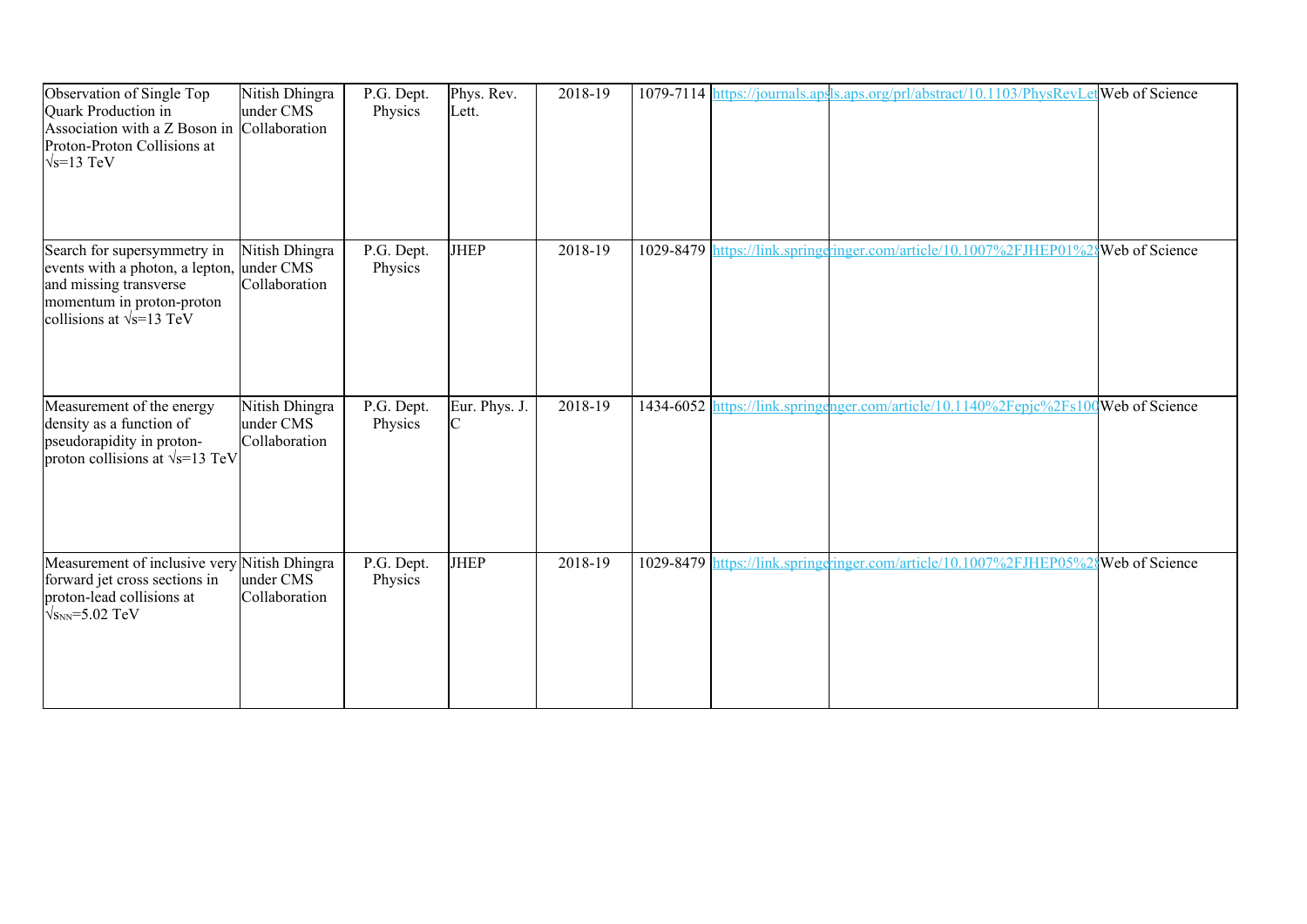| Measurement of associated<br>production of a W boson and a under CMS<br>charm quark in proton-proton<br>collisions at $\sqrt{s}$ =13 TeV                                                       | Nitish Dhingra<br>Collaboration              | P.G. Dept.<br>Physics | Eur. Phys. J.<br>C   | 2018-19 |  | 1434-6052 https://link.springenger.com/article/10.1140%2Fepjc%2Fs100 Web of Science    |  |
|------------------------------------------------------------------------------------------------------------------------------------------------------------------------------------------------|----------------------------------------------|-----------------------|----------------------|---------|--|----------------------------------------------------------------------------------------|--|
| Search for associated<br>production of a Higgs boson<br>and a single top quark in<br>proton-proton collisions at<br>$\sqrt{s}$ =13 TeV                                                         | Nitish Dhingra<br>under CMS<br>Collaboration | P.G. Dept.<br>Physics | Phys. Rev. D         | 2018-19 |  | 2470-0029 https://journals.apsals.aps.org/prd/abstract/10.1103/PhysRevIWeb of Science  |  |
| Combination of searches for<br>Higgs boson pair production in under CMS<br>proton-proton collisions at<br>$\sqrt{s}$ =13 TeV                                                                   | Nitish Dhingra<br>Collaboration              | P.G. Dept.<br>Physics | Phys. Rev.<br>Lett.  | 2018-19 |  | 1079-7114 https://journals.apsls.aps.org/prl/abstract/10.1103/PhysRevLetWeb of Science |  |
| Search for resonant production Nitish Dhingra<br>of second-generation sleptons under CMS<br>with same-sign dimuon events Collaboration<br>in proton-proton collisions at<br>$\sqrt{s}$ =13 TeV |                                              | P.G. Dept.<br>Physics | Eur. Phys. J.<br>IC. | 2018-19 |  | 1434-6052 https://link.springenger.com/article/10.1140%2Fepjc%2Fs100 Web of Science    |  |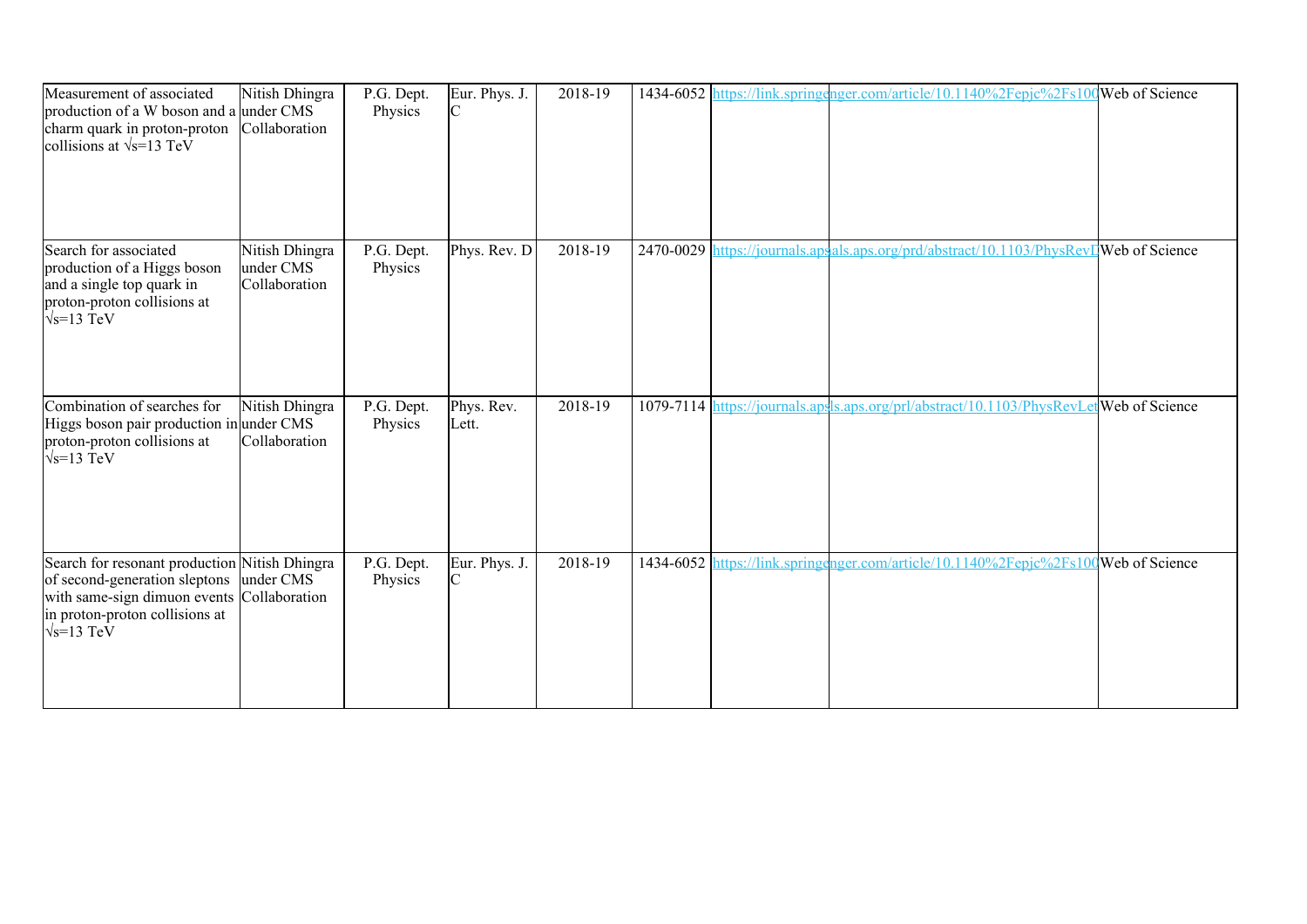| Search for a standard model-<br>like Higgs boson in the mass<br>range between 70 and 110<br>GeV in the diphoton final state<br>in proton-proton collisions at<br>$\sqrt{s}$ =8 and 13 TeV | Nitish Dhingra<br>under CMS<br>Collaboration | $\overline{P}$ .G. Dept.<br>Physics | Phys. Lett. B | 2018-19 |  | 0370-2693 https://www.scienciencedirect.com/science/article/pii/S03702 Web of Science |                |
|-------------------------------------------------------------------------------------------------------------------------------------------------------------------------------------------|----------------------------------------------|-------------------------------------|---------------|---------|--|---------------------------------------------------------------------------------------|----------------|
| Search for long-lived particles<br>decaying into displaced jets in<br>proton-proton collisions at<br>$\sqrt{s}$ =13 TeV                                                                   | Nitish Dhingra<br>under CMS<br>Collaboration | P.G. Dept.<br>Physics               | Phys. Rev. D  | 2018-19 |  | 2470-0029 https://journals.apsals.aps.org/prd/abstract/10.1103/PhysRevLWeb of Science |                |
| Search for a W' boson<br>decaying to a vector-like quark under CMS<br>and a top or bottom quark in<br>the all-jets final state                                                            | Nitish Dhingra<br>Collaboration              | P.G. Dept.<br>Physics               | <b>JHEP</b>   | 2018-19 |  | 1029-8479 https://link.springeringer.com/article/10.1007%2FJHEP03%2                   | Web of Science |
| Measurements of ttbar<br>differential cross sections in<br>proton-proton collisions at<br>$\sqrt{s}$ =13 TeV using events<br>containing two leptons                                       | Nitish Dhingra<br>under CMS<br>Collaboration | P.G. Dept.<br>Physics               | <b>JHEP</b>   | 2018-19 |  | 1029-8479 https://link.springeringer.com/article/10.1007%2FJHEP02%                    | Web of Science |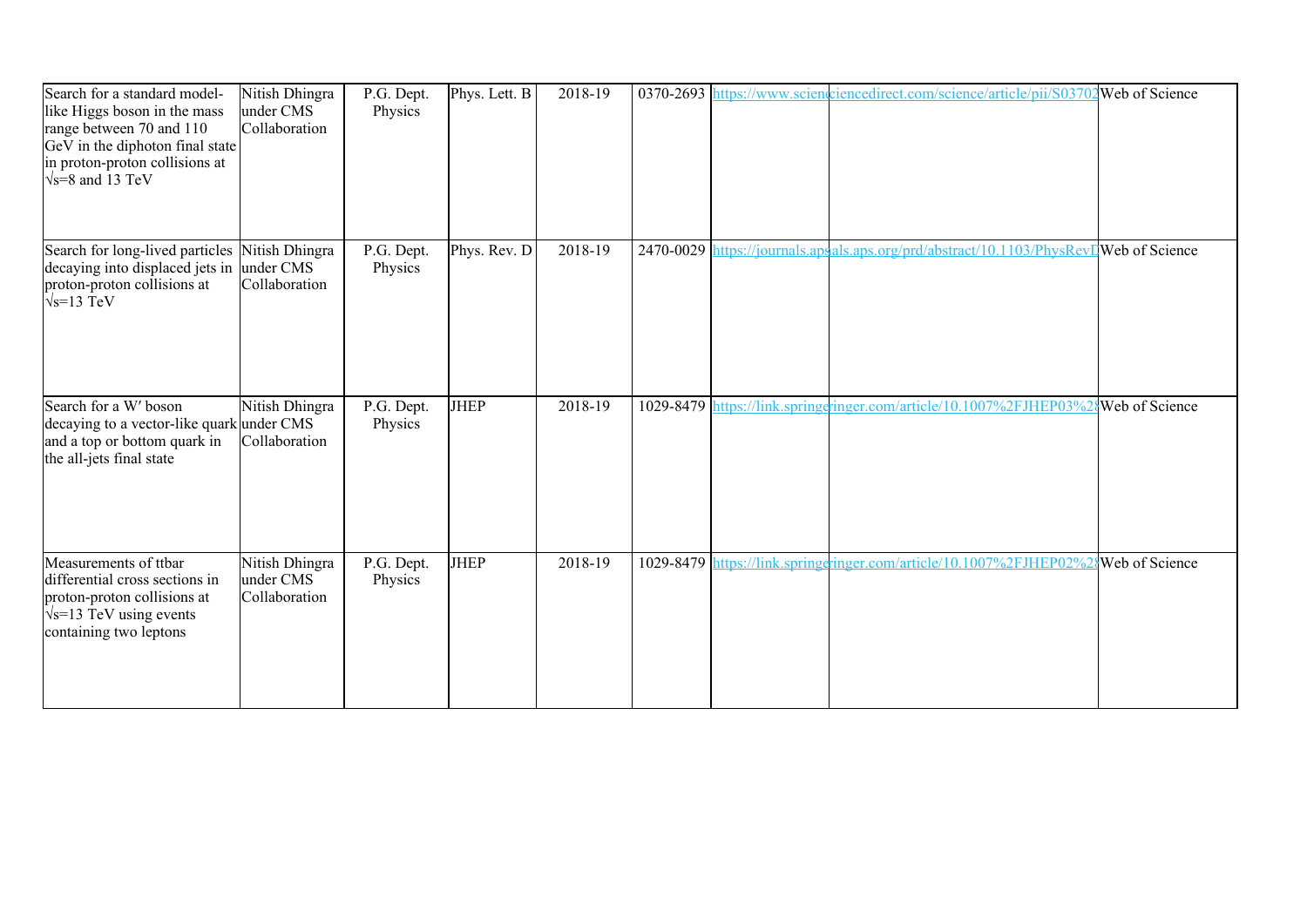| Search for dark matter<br>produced in association with a under CMS<br>Higgs boson decaying to a pair Collaboration<br>of bottom quarks in proton-<br>proton collisions at $\sqrt{x}$ =13 TeV              | Nitish Dhingra                               | P.G. Dept.<br>Physics | Eur. Phys. J.<br>IС | 2018-19 |           | 1434-6052 https://link.springenger.com/article/10.1140%2Fepjc%2Fs100Web of Science    |                       |
|-----------------------------------------------------------------------------------------------------------------------------------------------------------------------------------------------------------|----------------------------------------------|-----------------------|---------------------|---------|-----------|---------------------------------------------------------------------------------------|-----------------------|
| Search for excited leptons in<br>εεγ final states in proton-<br>proton collisions at $\sqrt{s}$ =13 TeV Collaboration                                                                                     | Nitish Dhingra<br>under CMS                  | P.G. Dept.<br>Physics | <b>JHEP</b>         | 2018-19 | 1029-8479 | https://link.springeringer.com/article/10.1007%2FJHEP04%2                             | <b>Web</b> of Science |
| Search for pair production of<br>first-generation scalar<br>leptoquarks at $\sqrt{s}$ =13 TeV                                                                                                             | Nitish Dhingra<br>under CMS<br>Collaboration | P.G. Dept.<br>Physics | Phys. Rev. D        | 2018-19 |           | 2470-0029 https://journals.apsals.aps.org/prd/abstract/10.1103/PhysRevDWeb of Science |                       |
| Search for heavy neutrinos and Nitish Dhingra<br>third-generation leptoquarks in under CMS<br>hadronic states of two $\tau$<br>leptons and two jets in proton-<br>proton collisions at $\sqrt{s}$ =13 TeV | Collaboration                                | P.G. Dept.<br>Physics | <b>JHEP</b>         | 2018-19 |           | 1029-8479 https://link.springeringer.com/article/10.1007%2FJHEP03%2{Web of Science    |                       |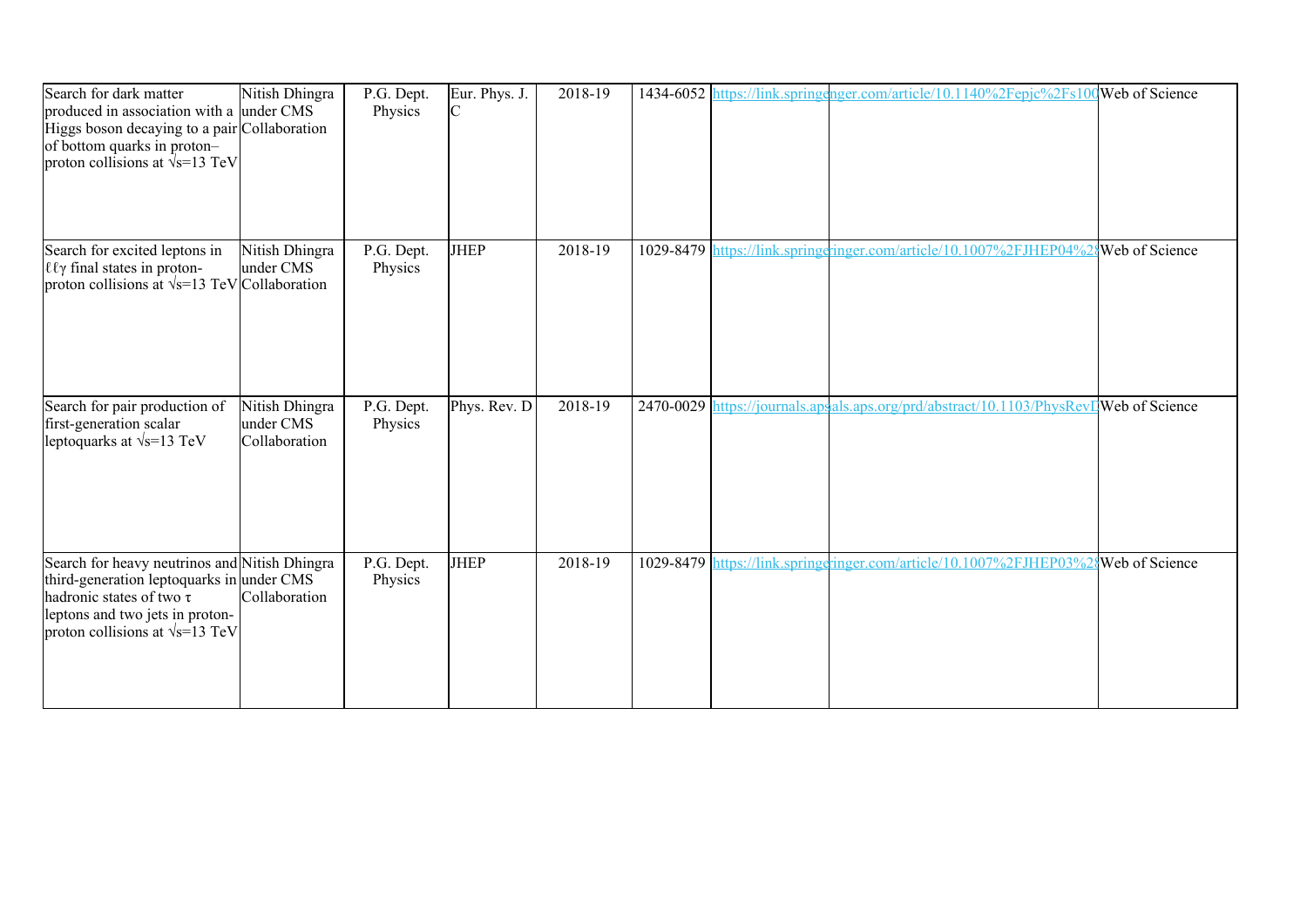| Search for low-mass<br>resonances decaying into<br>bottom quark-antiquark pairs<br>in proton-proton collisions at<br>$\sqrt{s}$ =13 TeV | Nitish Dhingra<br>under CMS<br>Collaboration | P.G. Dept.<br>Physics | Phys. Rev. D         | 2018-19 |  | 2470-0029 https://journals.apsals.aps.org/prd/abstract/10.1103/PhysRevI Web of Science |  |
|-----------------------------------------------------------------------------------------------------------------------------------------|----------------------------------------------|-----------------------|----------------------|---------|--|----------------------------------------------------------------------------------------|--|
| Search for nonresonant Higgs<br>boson pair production in the<br>$bb-bb-$ final state at $\sqrt{s}$ =13<br>TeV                           | Nitish Dhingra<br>under CMS<br>Collaboration | P.G. Dept.<br>Physics | JHEP                 | 2018-19 |  | 1029-8479 https://link.springeringer.com/article/10.1007%2FJHEP04%24Web of Science     |  |
| Search for new particles<br>decaying to a jet and an<br>emerging jet                                                                    | Nitish Dhingra<br>under CMS<br>Collaboration | P.G. Dept.<br>Physics | <b>JHEP</b>          | 2018-19 |  | 1029-8479 https://link.springgringer.com/article/10.1007%2FJHEP02%28Web of Science     |  |
| Search for rare decays of Z<br>and Higgs bosons to $J/\psi$ and a<br>photon in proton-proton<br>collisions at $\sqrt{s}$ =13 TeV        | Nitish Dhingra<br>under CMS<br>Collaboration | P.G. Dept.<br>Physics | Eur. Phys. J.<br>IC. | 2018-19 |  | 1434-6052 https://link.springenger.com/article/10.1140%2Fepjc%2Fs100Web of Science     |  |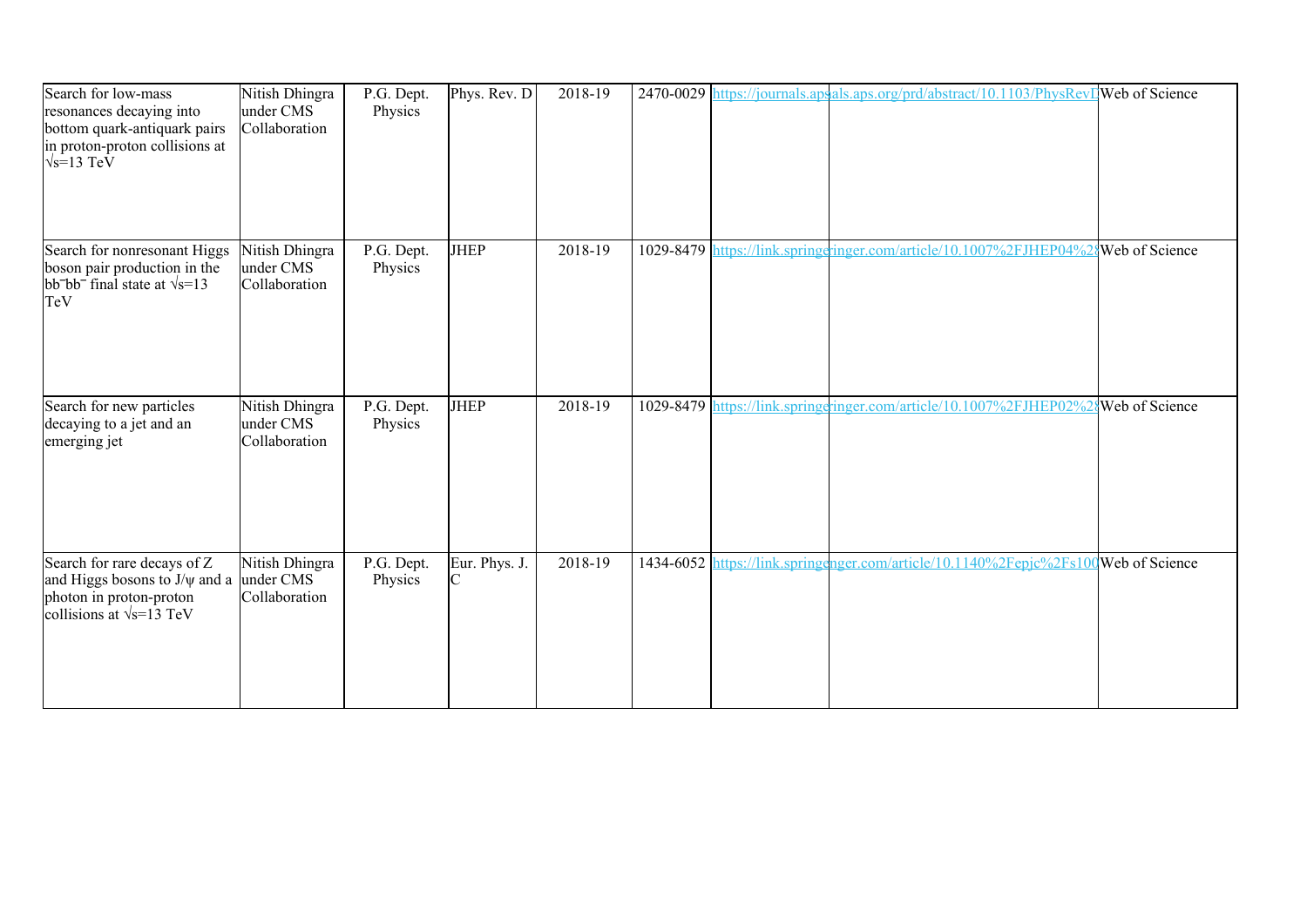| Search for pair-produced<br>three-jet resonances in proton- under CMS<br>proton collisions at $\sqrt{s}$ =13 TeV Collaboration                                                      | Nitish Dhingra                               | P.G. Dept.<br>Physics | Phys. Rev. D  | 2018-19 |  | 2470-0029 https://journals.apsals.aps.org/prd/abstract/10.1103/PhysRevD Web of Science |                |
|-------------------------------------------------------------------------------------------------------------------------------------------------------------------------------------|----------------------------------------------|-----------------------|---------------|---------|--|----------------------------------------------------------------------------------------|----------------|
| Search for resonant tt <sup>-</sup><br>production in proton-proton<br>collisions at $\sqrt{s}$ =13 TeV                                                                              | Nitish Dhingra<br>under CMS<br>Collaboration | P.G. Dept.<br>Physics | <b>JHEP</b>   | 2018-19 |  | 1029-8479 https://link.springeringer.com/article/10.1007%2FJHEP04%                     | Web of Science |
| Search for top quark partners<br>with charge 5/3 in the same-<br>sign dilepton and single-lepton Collaboration<br>final states in proton-proton<br>collisions at $\sqrt{s}$ =13 TeV | Nitish Dhingra<br>under CMS                  | P.G. Dept.<br>Physics | <b>JHEP</b>   | 2018-19 |  | 1029-8479 https://link.springeringer.com/article/10.1007%2FJHEP03%                     | Web of Science |
| Observation of prompt J/ $\psi$<br>meson elliptic flow in high-<br>multiplicity pPb collisions at<br>$\sqrt{s_{NN}}$ =8.16 TeV                                                      | Nitish Dhingra<br>under CMS<br>Collaboration | P.G. Dept.<br>Physics | Phys. Lett. B | 2018-19 |  | 0370-2693 https://www.scienceiencedirect.com/science/article/pii/S03702Web of Science  |                |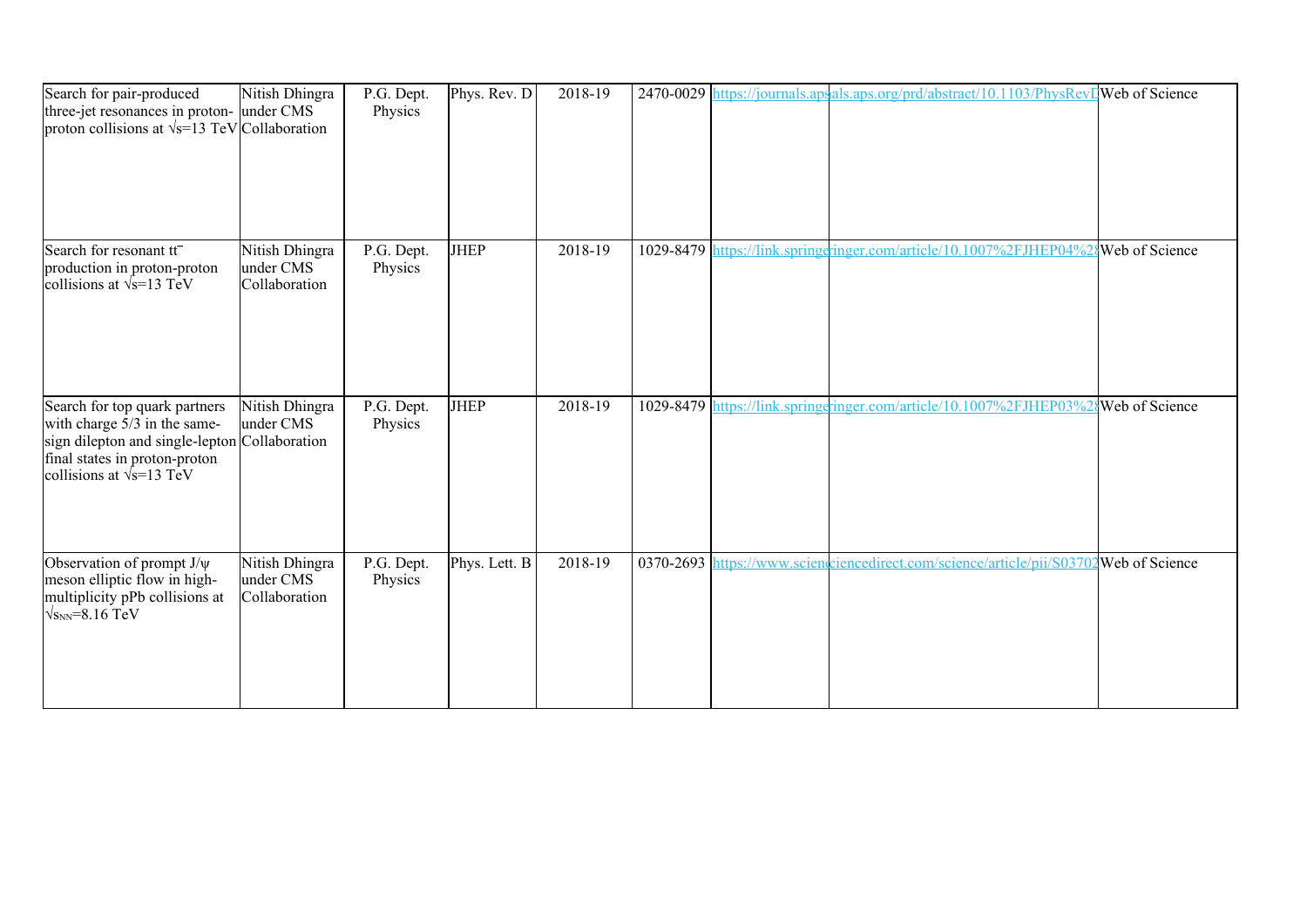| Search for new physics in final Nitish Dhingra<br>states with a single photon and under CMS<br>missing transverse momentum Collaboration<br>in proton-proton collisions at<br>$\sqrt{s}$ =13 TeV |                                              | P.G. Dept.<br>Physics | <b>JHEP</b>   | 2018-19 |  | 1029-8479 https://link.springeringer.com/article/10.1007%2FJHEP02%24Web of Science |  |
|--------------------------------------------------------------------------------------------------------------------------------------------------------------------------------------------------|----------------------------------------------|-----------------------|---------------|---------|--|------------------------------------------------------------------------------------|--|
| Measurement of exclusive Y<br>photoproduction from protons<br>in pPb collisions at $\sqrt{s_{NN}}$ =5.02<br>TeV                                                                                  | Nitish Dhingra<br>under CMS<br>Collaboration | P.G. Dept.<br>Physics | Eur. Phys. J. | 2018-19 |  | 1434-6052 https://link.springenger.com/article/10.1140%2Fepjc%2Fs100Web of Science |  |
| Combined measurements of<br>Higgs boson couplings in<br>proton-proton collisions at<br>$\sqrt{s}$ =13 TeV                                                                                        | Nitish Dhingra<br>under CMS<br>Collaboration | P.G. Dept.<br>Physics | Eur. Phys. J. | 2018-19 |  | 1434-6052 https://link.springenger.com/article/10.1140%2Fepjc%2Fs100Web of Science |  |
| Search for single production of Nitish Dhingra<br>vector-like quarks decaying to<br>a top quark and a W boson in<br>proton-proton collisions at<br>$\sqrt{s}$ =13 TeV                            | under CMS<br>Collaboration                   | P.G. Dept.<br>Physics | Eur. Phys. J. | 2018-19 |  | 1434-6052 https://link.springenger.com/article/10.1140%2Fepjc%2Fs100Web of Science |  |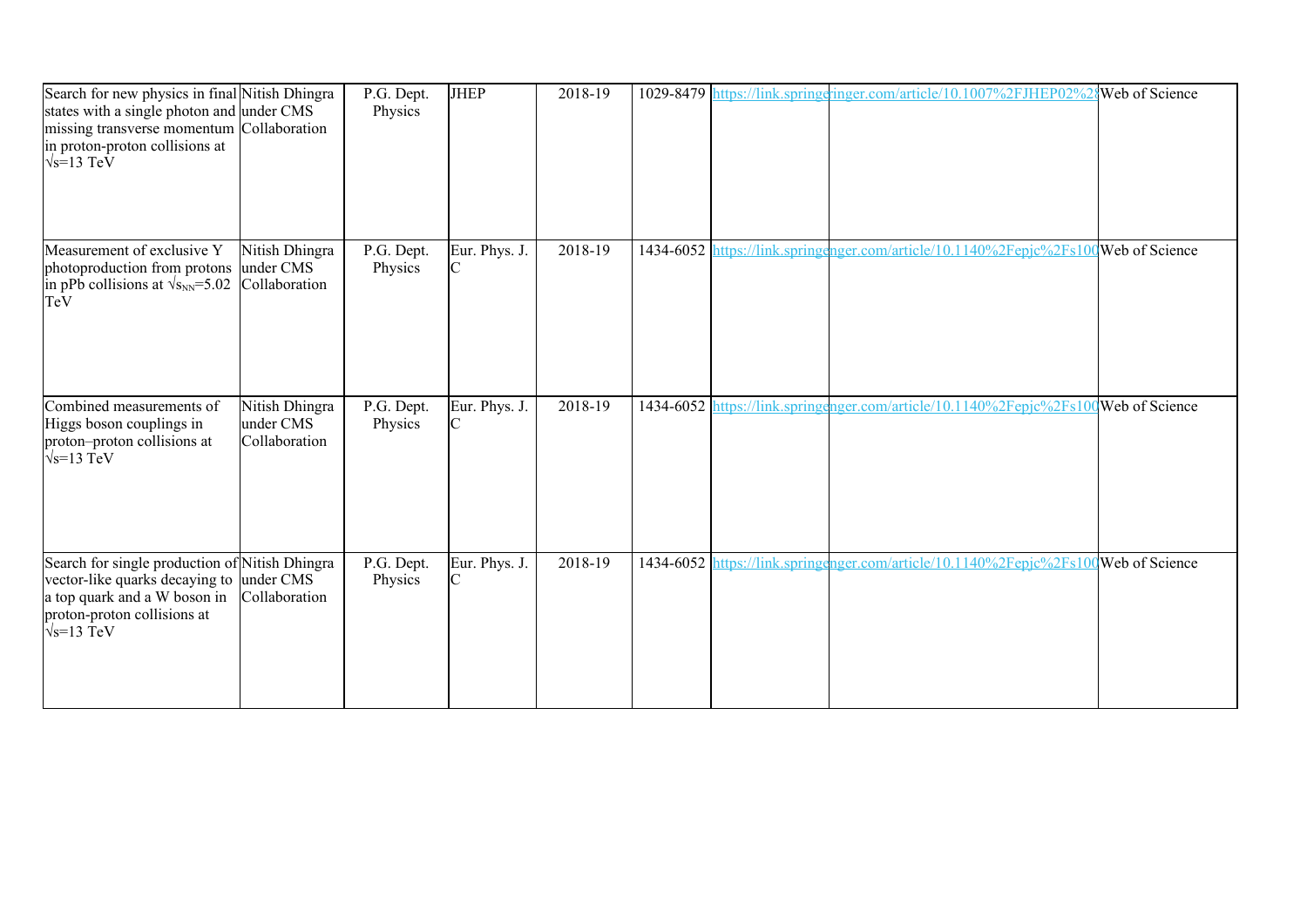| Jet Shapes of Isolated Photon-<br>Tagged Jets in Pb-Pb and pp<br>Collisions at $\sqrt{s_{NN}}$ =5.02 TeV                                                                                        | Nitish Dhingra<br>under CMS<br>Collaboration | P.G. Dept.<br>Physics | Phys. Rev.<br>Lett. | 2018-19 |  | 1079-7114 https://journals.apsls.aps.org/prl/abstract/10.1103/PhysRevLetWeb of Science |                       |
|-------------------------------------------------------------------------------------------------------------------------------------------------------------------------------------------------|----------------------------------------------|-----------------------|---------------------|---------|--|----------------------------------------------------------------------------------------|-----------------------|
| Search for invisible decays of<br>a Higgs boson produced<br>through vector boson fusion in Collaboration<br>proton-proton collisions at<br>$\sqrt{s}$ =13 TeV                                   | Nitish Dhingra<br>under CMS                  | P.G. Dept.<br>Physics | Phys. Lett. B       | 2018-19 |  | 0370-2693 https://www.sciencedirect.com/science/article/pii/S0370                      | 2Web of Science       |
| Search for the associated<br>production of the Higgs boson under CMS<br>and a vector boson in proton-<br>proton collisions at $\sqrt{s}$ =13 TeV<br>via Higgs boson decays to $\tau$<br>leptons | Nitish Dhingra<br>Collaboration              | P.G. Dept.<br>Physics | <b>JHEP</b>         | 2018-19 |  | 1029-8479 https://link.springeringer.com/article/10.1007%2FJHEP06%                     | <b>Web</b> of Science |
| Search for pair production of<br>second-generation leptoquarks under CMS<br>at $\sqrt{s}$ =13 TeV                                                                                               | Nitish Dhingra<br>Collaboration              | P.G. Dept.<br>Physics | Phys. Rev. D        | 2018-19 |  | 2470-0029 https://journals.apsals.aps.org/prd/abstract/10.1103/PhysRevIJWeb of Science |                       |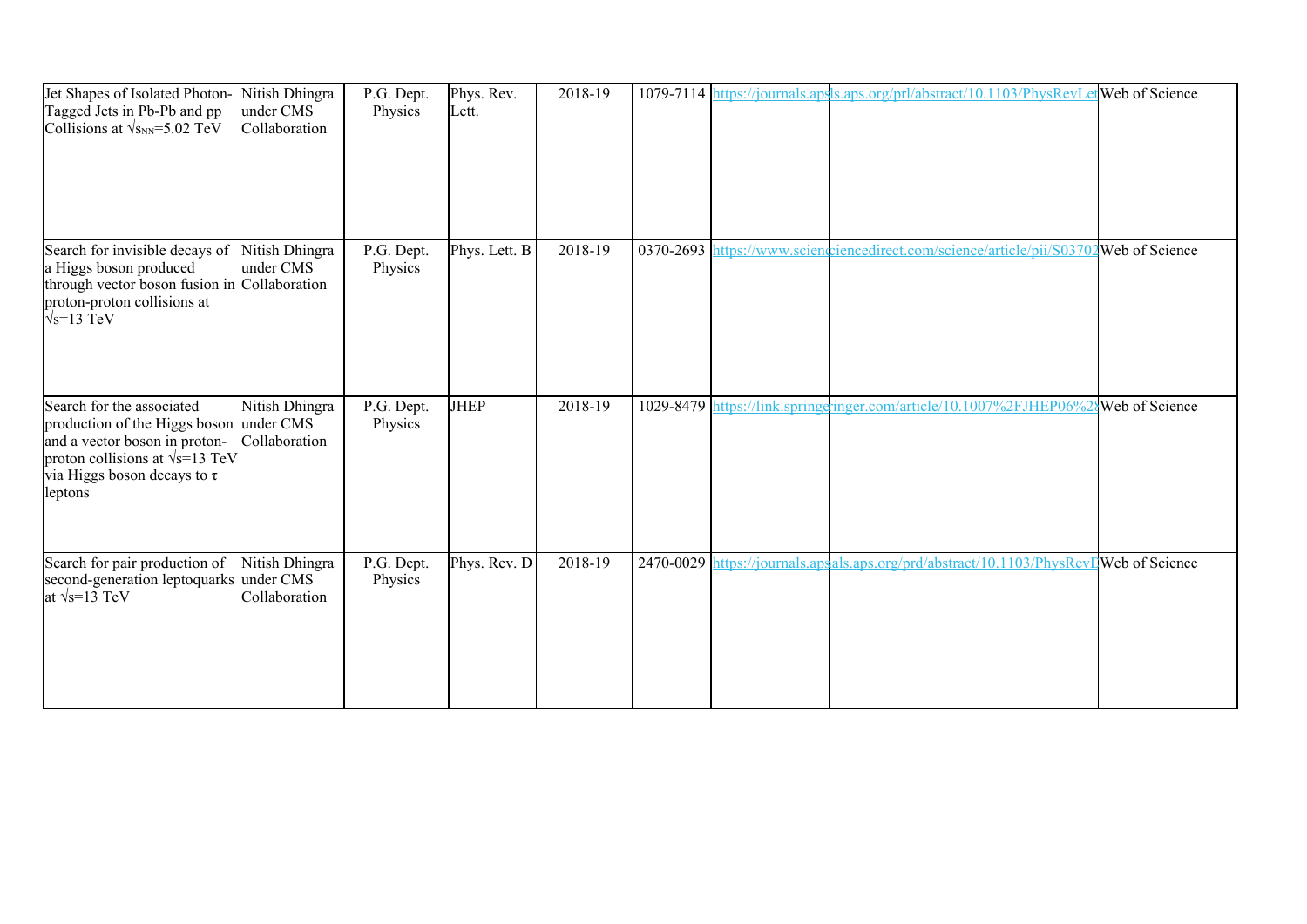| Search for an $L_{\mu}$ - $L_{\tau}$ gauge<br>boson using $Z \rightarrow 4\mu$ events in<br>proton-proton collisions at<br>$\sqrt{s}$ =13 TeV                                           | Nitish Dhingra<br>under CMS<br>Collaboration | P.G. Dept.<br>Physics | Phys. Lett. B       | 2018-19 |  | 0370-2693 https://www.scienchiencedirect.com/science/article/pii/S03702 Web of Science |  |
|-----------------------------------------------------------------------------------------------------------------------------------------------------------------------------------------|----------------------------------------------|-----------------------|---------------------|---------|--|----------------------------------------------------------------------------------------|--|
| Search for production of Higgs Nitish Dhingra<br>boson pairs in the four b quark under CMS<br>final state using large-area jets<br>in proton-proton collisions at<br>$\sqrt{s}$ =13 TeV | Collaboration                                | P.G. Dept.<br>Physics | <b>JHEP</b>         | 2018-19 |  | 1029-8479 https://link.springgringer.com/article/10.1007%2FJHEP01%2{Web of Science     |  |
| Search for heavy resonances<br>decaying into two Higgs<br>bosons or into a Higgs boson<br>and a W or Z boson in proton-<br>proton collisions at 13 TeV                                  | Nitish Dhingra<br>under CMS<br>Collaboration | P.G. Dept.<br>Physics | <b>JHEP</b>         | 2018-19 |  | 1029-8479 https://link.springeringer.com/article/10.1007%2FJHEP01%2{Web of Science     |  |
| Search for narrow Hy<br>resonances in proton-proton<br>collisions at $\sqrt{s}$ =13 TeV                                                                                                 | Nitish Dhingra<br>under CMS<br>Collaboration | P.G. Dept.<br>Physics | Phys. Rev.<br>Lett. | 2018-19 |  | 1079-7114 https://journals.apsls.aps.org/prl/abstract/10.1103/PhysRevLetWeb of Science |  |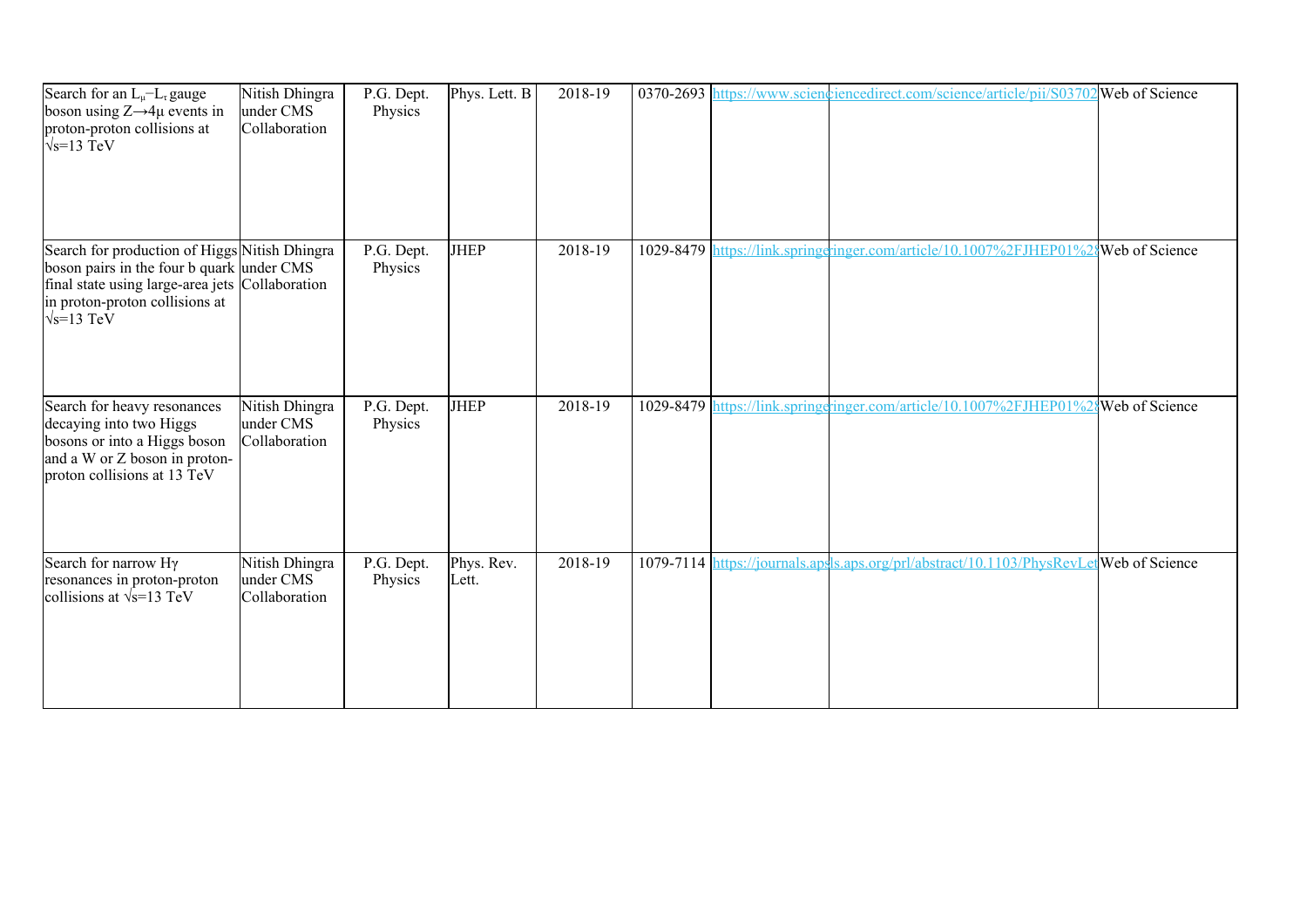| Search for a W' boson<br>decaying to a $\tau$ lepton and a<br>neutrino in proton-proton<br>collisions at $\sqrt{s}$ =13 TeV                                                    | Nitish Dhingra<br>under CMS<br>Collaboration | P.G. Dept.<br>Physics | Phys. Lett. B       | 2018-19 |  | 0370-2693 https://www.scienceiencedirect.com/science/article/pii/S03702 Web of Science  |  |
|--------------------------------------------------------------------------------------------------------------------------------------------------------------------------------|----------------------------------------------|-----------------------|---------------------|---------|--|-----------------------------------------------------------------------------------------|--|
| Search for the Higgs boson<br>decaying to two muons in<br>proton-proton collisions at<br>$\sqrt{s}$ =13 TeV                                                                    | Nitish Dhingra<br>under CMS<br>Collaboration | P.G. Dept.<br>Physics | Phys. Rev.<br>Lett. | 2018-19 |  | 1079-7114 https://journals.apsls.aps.org/prl/abstract/10.1103/PhysRevLet Web of Science |  |
| Search for dark matter<br>particles produced in<br>association with a top quark<br>pair at $\sqrt{s}$ =13 TeV                                                                  | Nitish Dhingra<br>under CMS<br>Collaboration | P.G. Dept.<br>Physics | Phys. Rev.<br>Lett. | 2018-19 |  | 1079-7114 https://journals.apsls.aps.org/prl/abstract/10.1103/PhysRevLetWeb of Science  |  |
| Measurement of inclusive and<br>differential Higgs boson<br>production cross sections in<br>the diphoton decay channel in<br>proton-proton collisions at<br>$\sqrt{s}$ =13 TeV | Nitish Dhingra<br>under CMS<br>Collaboration | P.G. Dept.<br>Physics | <b>JHEP</b>         | 2018-19 |  | 1029-8479 https://link.springeringer.com/article/10.1007%2FJHEP01%24Web of Science      |  |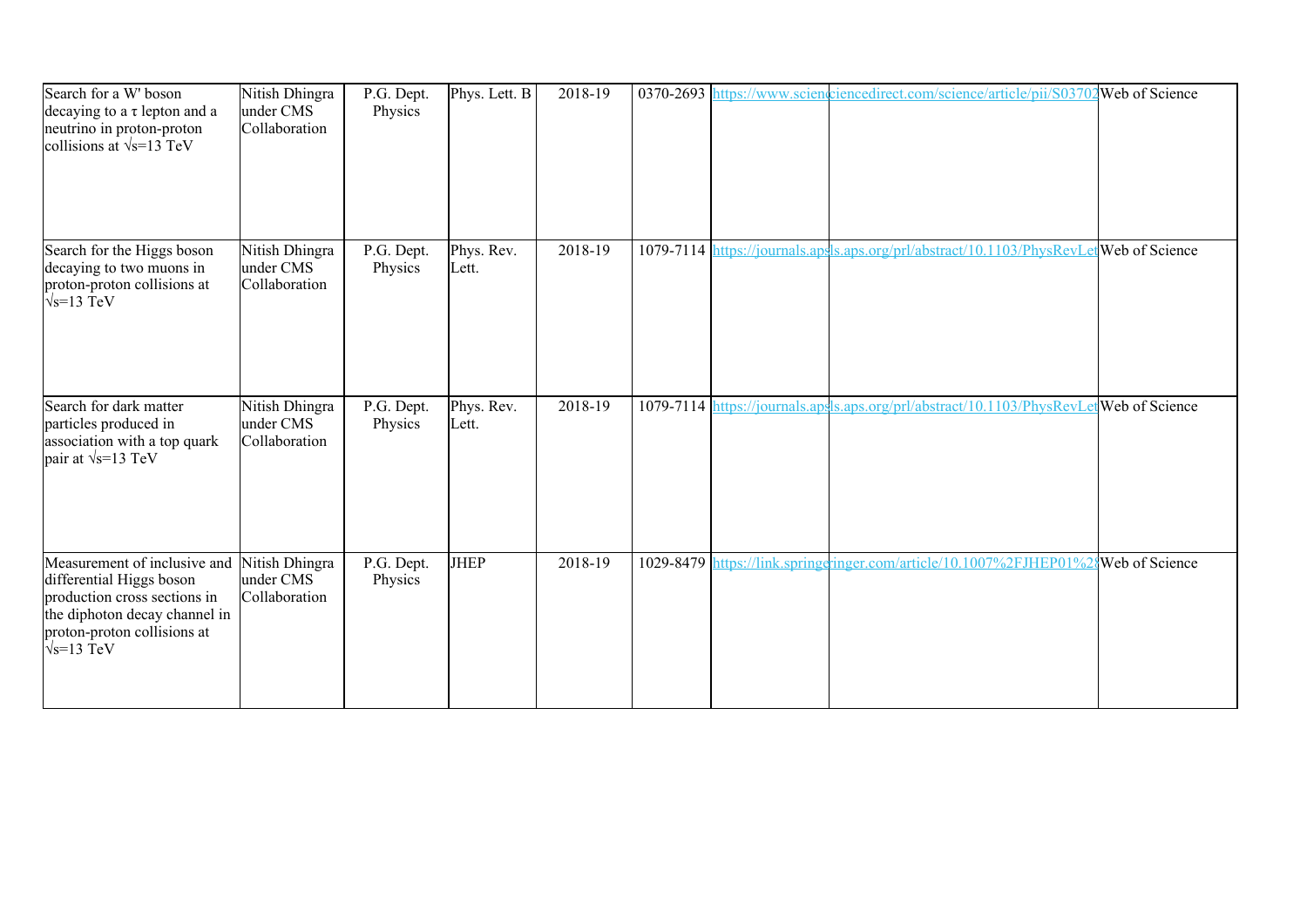| Study of the underlying event<br>in top quark pair production in under CMS<br>pp collisions at 13 TeV                                                                | Nitish Dhingra<br>Collaboration              | P.G. Dept.<br>Physics | Eur. Phys. J.<br>C            | 2018-19 |  | 1434-6052 https://link.springenger.com/article/10.1140%2Fepjc%2Fs100Web of Science    |                       |
|----------------------------------------------------------------------------------------------------------------------------------------------------------------------|----------------------------------------------|-----------------------|-------------------------------|---------|--|---------------------------------------------------------------------------------------|-----------------------|
| Measurement of differential<br>cross sections for inclusive<br>isolated-photon and<br>photon+jets production in<br>proton-proton collisions at<br>$\sqrt{s}$ =13 TeV | Nitish Dhingra<br>under CMS<br>Collaboration | P.G. Dept.<br>Physics | Eur. Phys. J.<br>$\mathsf{C}$ | 2018-19 |  | 1434-6052 https://link.springenger.com/article/10.1140%2Fepjc%2Fs100Web of Science    |                       |
| Search for heavy Majorana<br>neutrinos in same-sign<br>dilepton channels in proton-<br>proton collisions at $\sqrt{s}$ =13 TeV                                       | Nitish Dhingra<br>under CMS<br>Collaboration | P.G. Dept.<br>Physics | <b>JHEP</b>                   | 2018-19 |  | 1029-8479 https://link.springeringer.com/article/10.1007%2FJHEP01%2                   | <b>Web</b> of Science |
| Measurement of differential<br>cross sections for Z boson pair under CMS<br>production in association with Collaboration<br>jets at $\sqrt{s}$ =8 and 13 TeV         | Nitish Dhingra                               | P.G. Dept.<br>Physics | Phys. Lett. B                 | 2018-19 |  | 0370-2693 https://www.scienceiencedirect.com/science/article/pii/S03702Web of Science |                       |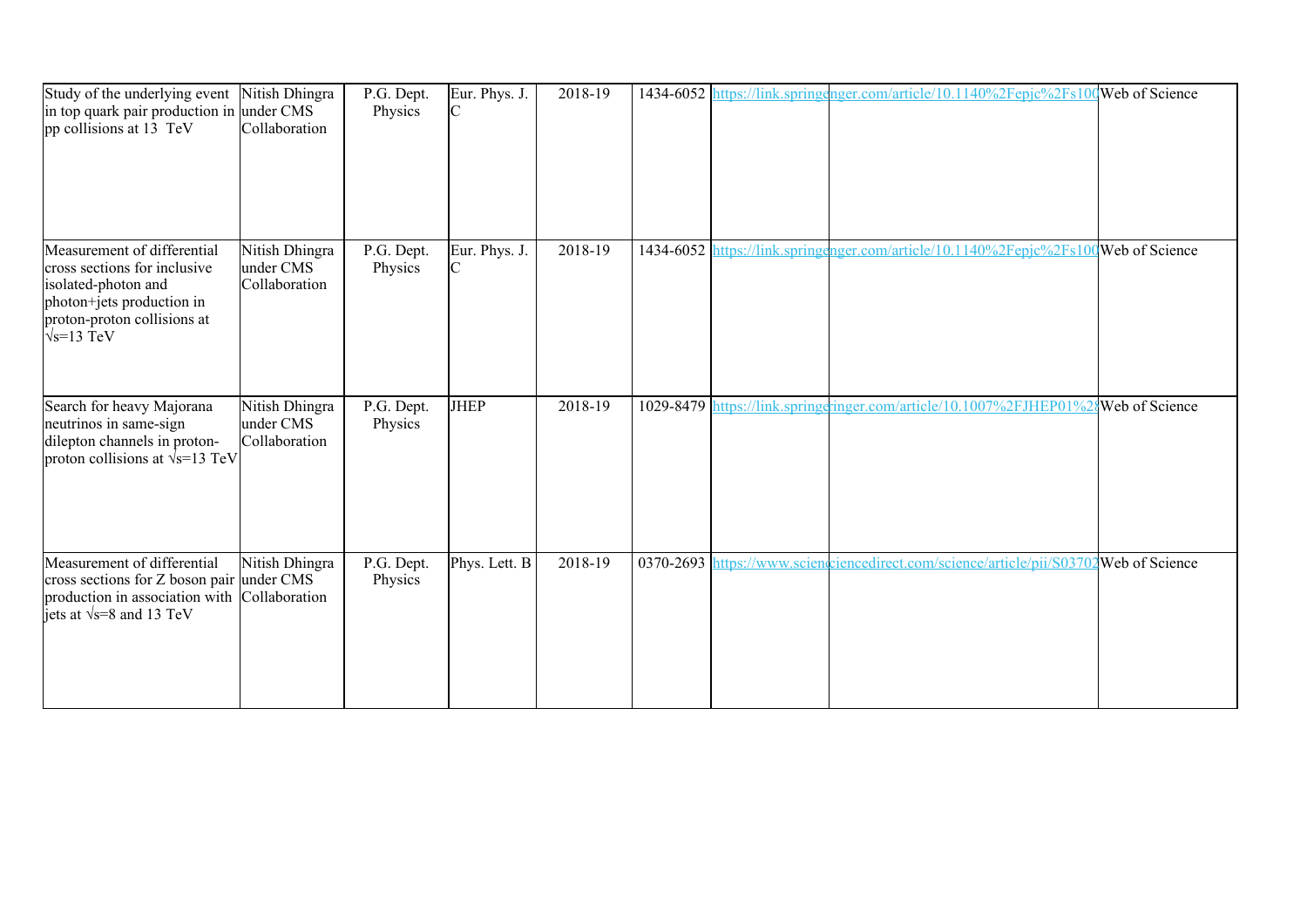| Search for supersymmetric<br>partners of electrons and<br>muons in proton-proton<br>collisions at $\sqrt{s}$ =13 TeV                              | Nitish Dhingra<br>under CMS<br>Collaboration | P.G. Dept.<br>Physics | Phys. Lett. B | 2018-19 |  | 0370-2693 https://www.scienciencedirect.com/science/article/pii/S03702 Web of Science   |                 |
|---------------------------------------------------------------------------------------------------------------------------------------------------|----------------------------------------------|-----------------------|---------------|---------|--|-----------------------------------------------------------------------------------------|-----------------|
| Measurements of properties of Nitish Dhingra<br>the Higgs boson decaying to a<br>W boson pair in pp collisions<br>at $\sqrt{s}$ =13 TeV           | under CMS<br>Collaboration                   | P.G. Dept.<br>Physics | Phys. Lett. B | 2018-19 |  | 0370-2693 https://www.scienceiencedirect.com/science/article/pii/S03702Web of Science   |                 |
| Search for Higgs boson pair<br>production in the yybb <sup>-</sup> final<br>state in pp collisions at $\sqrt{s}$ =13<br>TeV                       | Nitish Dhingra<br>under CMS<br>Collaboration | P.G. Dept.<br>Physics | Phys. Lett. B | 2018-19 |  | 0370-2693 https://www.sciencelinecedirect.com/science/article/pii/S03702 Web of Science |                 |
| Measurement of nuclear<br>modification factors of $Y(1S)$ ,<br>$Y(2S)$ , and $Y(3S)$ mesons in<br>PbPb collisions at $\sqrt{s_{NN}}$ =5.02<br>TeV | Nitish Dhingra<br>under CMS<br>Collaboration | P.G. Dept.<br>Physics | Phys. Lett. B | 2018-19 |  | 0370-2693 https://www.scienciencedirect.com/science/article/pii/S0370                   | 2Web of Science |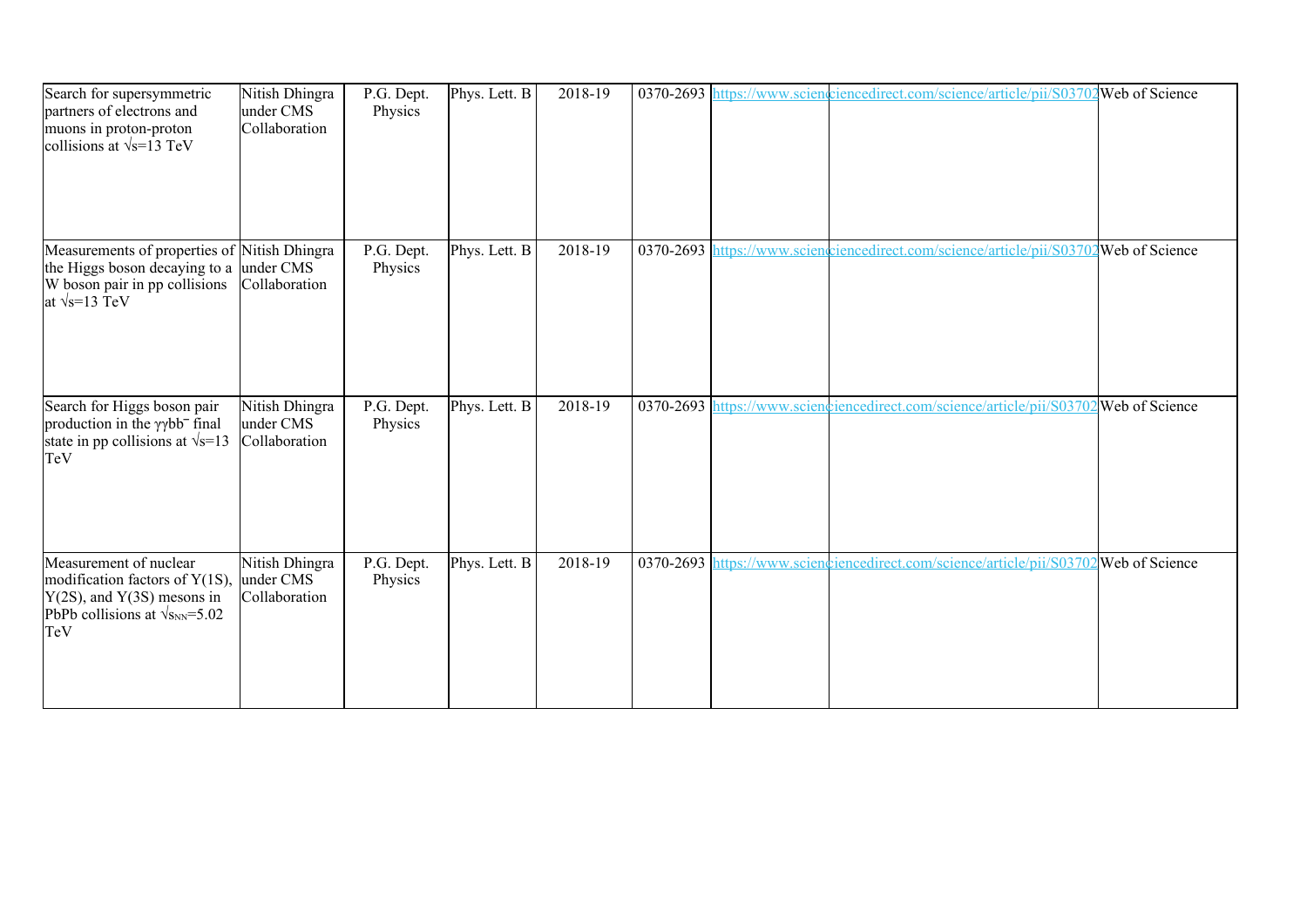| Measurement of prompt $\psi(2S)$ Nitish Dhingra<br>production cross sections in<br>proton-lead and proton-proton Collaboration<br>collisions at $\sqrt{s_{NN}}$ =5.02 TeV                    | under CMS                                    | P.G. Dept.<br>Physics | Phys. Lett. B                                                           | 2018-19 |  | 0370-2693 https://www.scienceiencedirect.com/science/article/pii/S03702 Web of Science |                         |
|----------------------------------------------------------------------------------------------------------------------------------------------------------------------------------------------|----------------------------------------------|-----------------------|-------------------------------------------------------------------------|---------|--|----------------------------------------------------------------------------------------|-------------------------|
| Search for tt <sup>-</sup> H production in<br>the $H \rightarrow bb^-$ decay channel with under CMS<br>leptonic tt <sup>-</sup> decays in proton-<br>proton collisions at $\sqrt{s}$ =13 TeV | Nitish Dhingra<br>Collaboration              | P.G. Dept.<br>Physics | <b>JHEP</b>                                                             | 2018-19 |  | 1029-8479 https://link.springeringer.com/article/10.1007%2FJHEP03%2{Web of Science     |                         |
| Combined search for<br>supersymmetry with photons<br>in proton-proton collisions<br>at $\sqrt{s}$ = 13 TeV                                                                                   | Nitish Dhingra<br>under CMS<br>Collaboration | P.G. Dept.<br>Physics | Phys. Lett. B                                                           | 2018-19 |  | 0370-2693 https://www.sciengriencedirect.com/science/article/pij/S03702 Web of Science |                         |
| Effect of Ohmic heating on<br>electrical conductivity and<br>other physicochemical<br>parameters of tomato puree                                                                             | Kiranjot Kaur<br>and P S<br>Tarsikka         | Physics               | Journal of<br>Emerging<br>Technologies<br>and<br>Innovative<br>Research | 2018-19 |  | 2349-5162 http://www.jetir.org//www.jetir.org/papers/JETIR1905R86                      | UGC Approved -<br>63975 |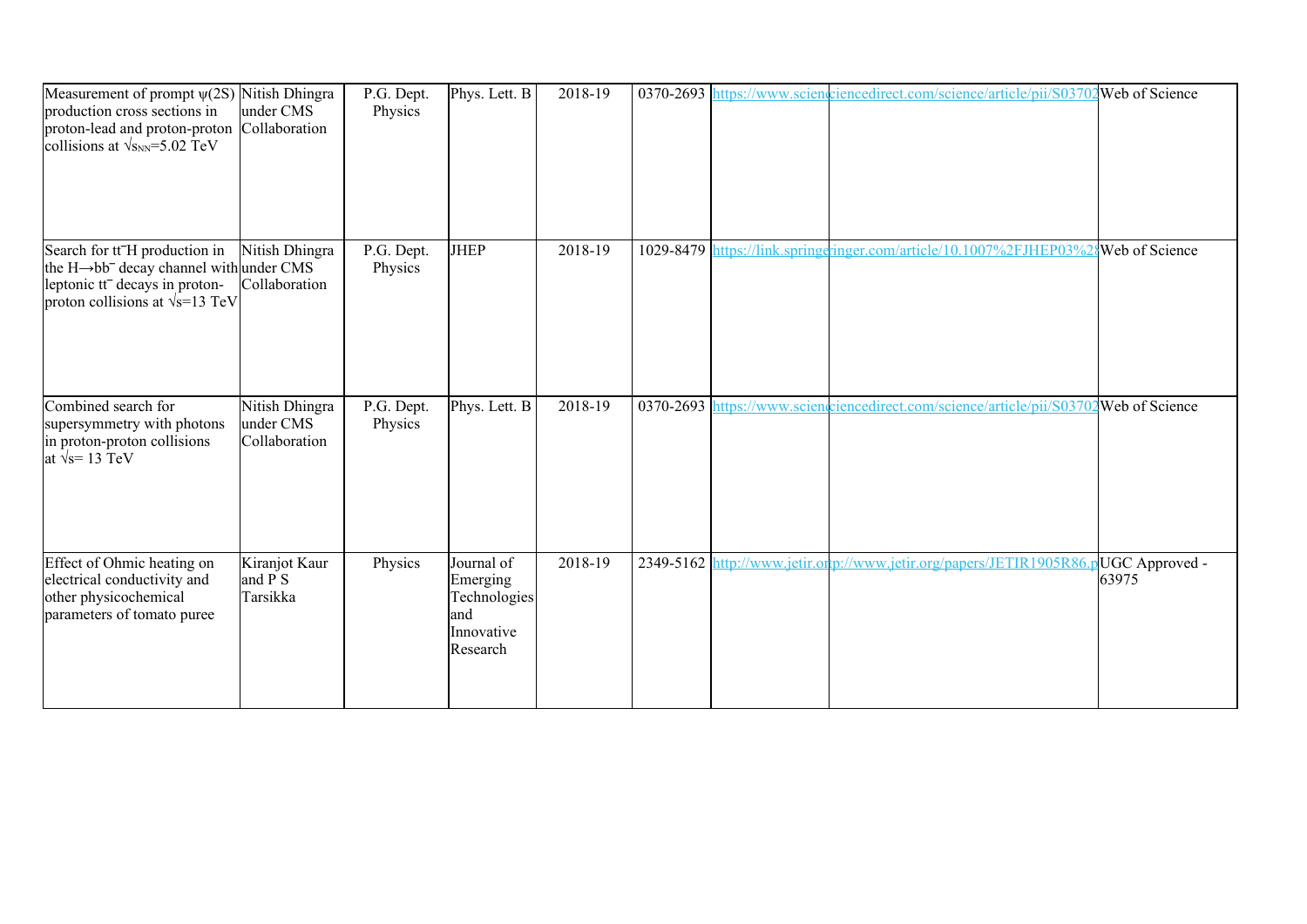| <b>Quality Assessment Models</b><br>for Open Source Projects<br>Hosted on Modern Web-Based Gupta, and<br>Forges: A Review | Jaswinder<br>Singh, Anu<br>Preet Kanwal | PG Department Information,<br>of Computer<br>Science and<br>Applications | Communicat<br>ion and<br>Computing<br>Technology            | 2018-19 |           |       | 1865-0929 https://link.springe.springer.com/chapter/10.1007/978-981-15 Scopus |                           |
|---------------------------------------------------------------------------------------------------------------------------|-----------------------------------------|--------------------------------------------------------------------------|-------------------------------------------------------------|---------|-----------|-------|-------------------------------------------------------------------------------|---------------------------|
| Surjit Patar Di Kavita Da<br>Naataki Rupantran: Sarokar<br>Atey Sandharbh                                                 | Dr. Gurmeet<br>Singh Hundal             | P.G.<br>Department of<br>Punjabi                                         | Ajokey<br>Shilalekh                                         | 2018-19 | 2348-2664 | 41928 | 41928                                                                         | UGC Approved -<br>41928   |
| Terrorism: A Threat to The<br>World                                                                                       | Vishavpreet<br>Kaur                     | Political<br>Science                                                     | International<br>Journal of<br>360°<br>Management<br>Review | 2018-19 | 2320-7124 | 63594 | 63594                                                                         | UGC Approved -<br>63594   |
| Bitcoins and other<br>Cryptocurrencies: Growth and<br>The Challenges                                                      | Navdeep kaur                            | Dept. of<br>Economics                                                    | International<br>Journal of<br>3600<br>Management<br>Review | 2018-19 |           |       | 2320-7132 http://www.ij360mtp://www.ij360mr.com/docs/vol7/spcl/29.            | olUGC Approved -<br>63594 |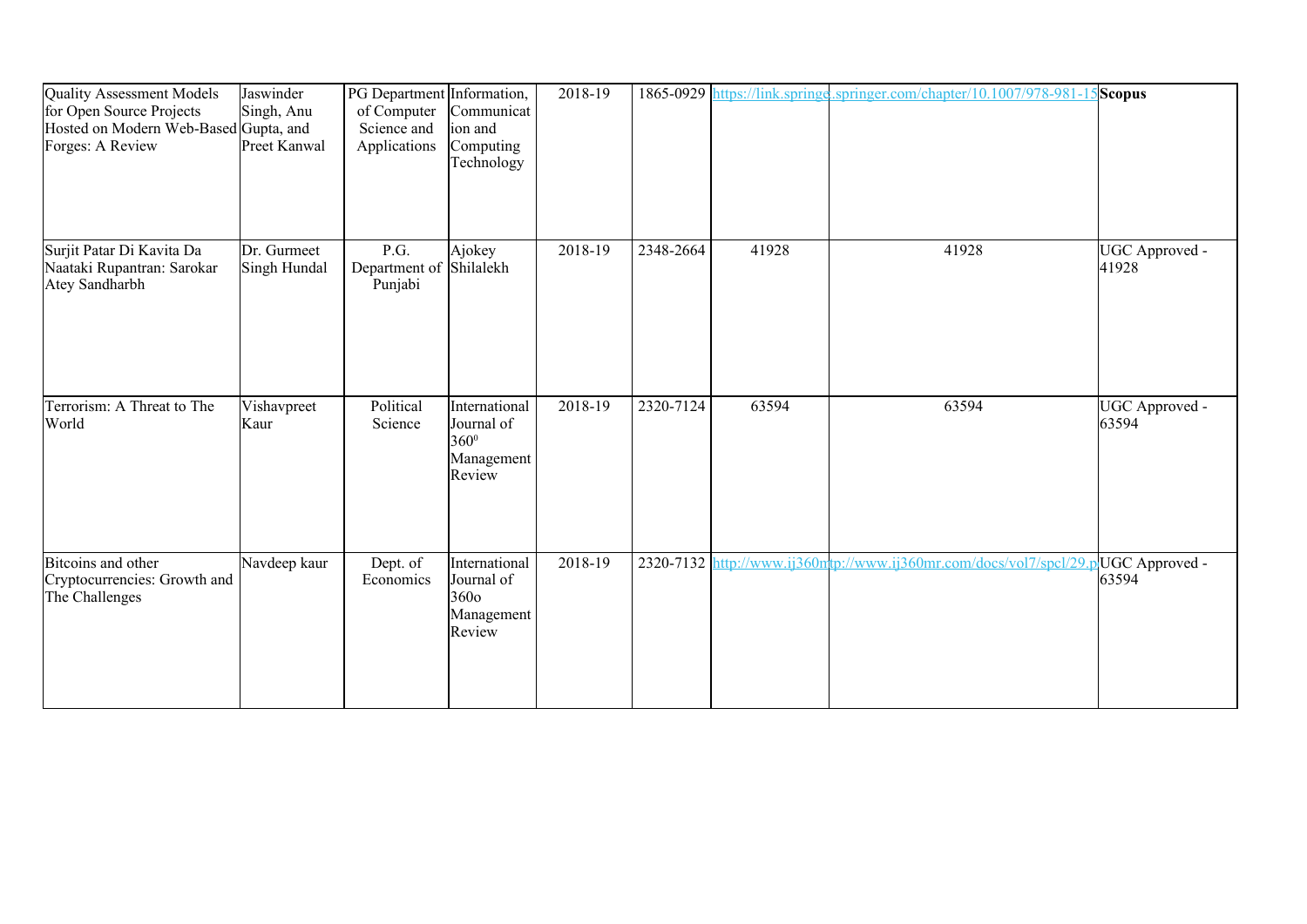| Search for long-lived particles<br>using delayed photons in<br>proton-proton collisions at<br>$\sqrt{s}$ =13 TeV                         | Nitish Dhingra<br>under CMS<br>Collaboration | P.G. Dept.<br>Physics | Phys. Rev. D | 2019-20 |  | 2470-0029 https://journals.apsh.aps.org/prd/abstract/10.1103/PhysRevD Web of Science   |  |
|------------------------------------------------------------------------------------------------------------------------------------------|----------------------------------------------|-----------------------|--------------|---------|--|----------------------------------------------------------------------------------------|--|
| Search for low mass vector<br>resonances decaying into<br>quark-antiquark pairs in<br>proton-proton collisions at<br>$\sqrt{s}$ =13 TeV  | Nitish Dhingra<br>under CMS<br>Collaboration | P.G. Dept.<br>Physics | Phys. Rev. D | 2019-20 |  | 2470-0029 https://journals.ap.als.aps.org/prd/abstract/10.1103/PhysRevD Web of Science |  |
| Measurements of differential Z Nitish Dhingra<br>boson production cross<br>sections in proton-proton<br>collisions at $\sqrt{s}$ =13 TeV | under CMS<br>Collaboration                   | P.G. Dept.<br>Physics | <b>JHEP</b>  | 2019-20 |  | 1029-8479 https://link.springgringer.com/article/10.1007%2FJHEP12%28Web of Science     |  |
| Search for supersymmetry<br>using Higgs boson to diphoton under CMS<br>decays at $\sqrt{s}$ =13 TeV                                      | Nitish Dhingra<br>Collaboration              | P.G. Dept.<br>Physics | <b>JHEP</b>  | 2019-20 |  | 1029-8479 https://link.springeringer.com/article/10.1007%2FJHEP11%24Web of Science     |  |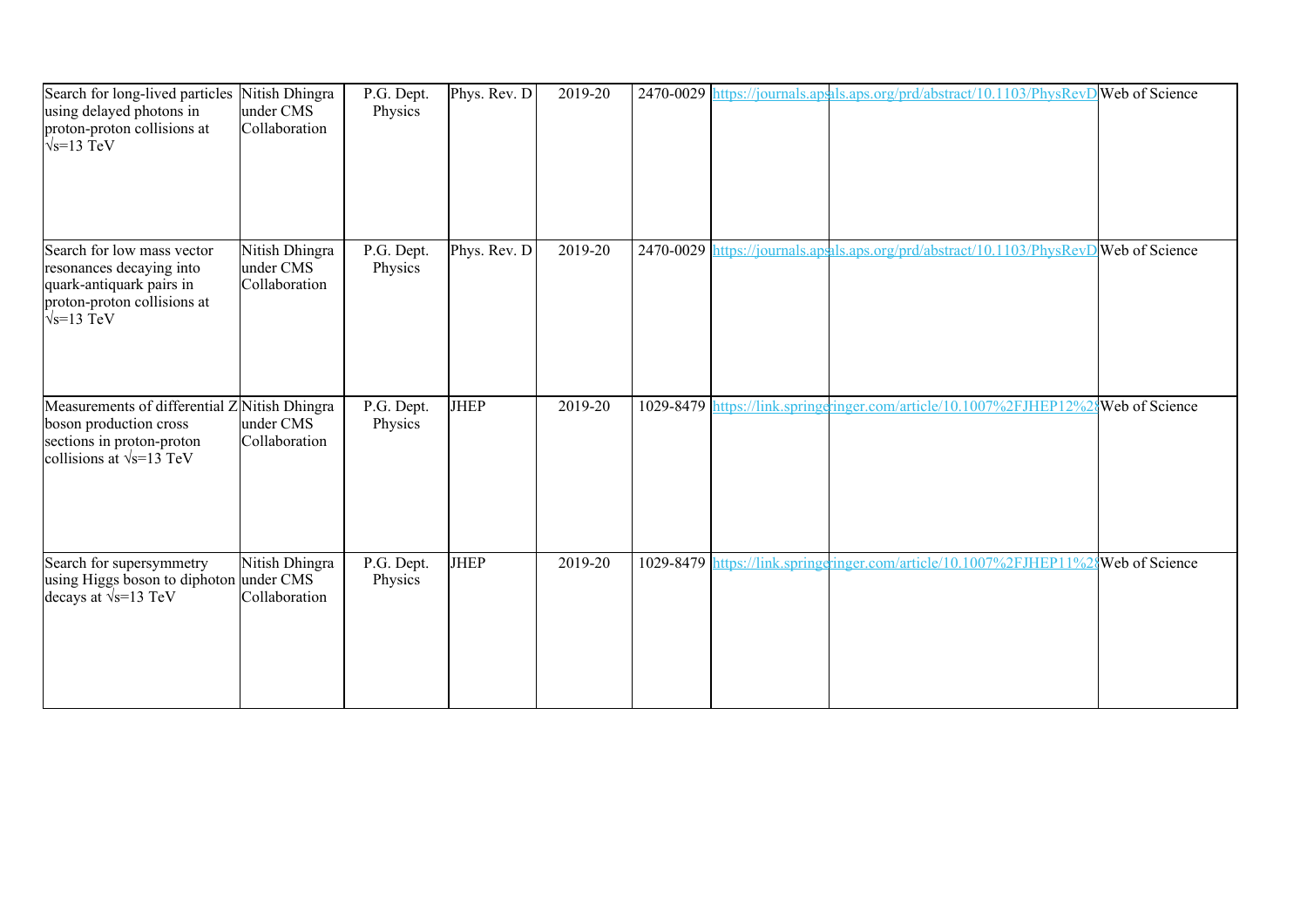| Search for supersymmetry in<br>proton-proton collisions at 13<br>TeV in final states with jets<br>and missing transverse<br>momentum                                                 | Nitish Dhingra<br>under CMS<br>Collaboration | P.G. Dept.<br>Physics | <b>JHEP</b>        | 2019-20 |  | 1029-8479 https://link.springeringer.com/article/10.1007%2FJHEP10%2{Web of Science  |  |
|--------------------------------------------------------------------------------------------------------------------------------------------------------------------------------------|----------------------------------------------|-----------------------|--------------------|---------|--|-------------------------------------------------------------------------------------|--|
| Search for dark photons in<br>decays of Higgs bosons<br>produced in association with $Z$ Collaboration<br>bosons in proton-proton<br>collisions at $\sqrt{s}$ =13 TeV                | Nitish Dhingra<br>under CMS                  | P.G. Dept.<br>Physics | <b>JHEP</b>        | 2019-20 |  | 1029-8479 https://link.springeringer.com/article/10.1007%2FJHEP10%28 Web of Science |  |
| Measurement of the average<br>very forward energy as a<br>function of the track<br>multiplicity at central<br>pseudorapidities in proton-<br>proton collisions at $\sqrt{s}$ =13 TeV | Nitish Dhingra<br>under CMS<br>Collaboration | P.G. Dept.<br>Physics | Eur. Phys. J.      | 2019-20 |  | 1434-6052 https://link.springenger.com/article/10.1140%2Fepjc%2Fs100Web of Science  |  |
| Measurements of triple-<br>differential cross sections for<br>inclusive isolated-photon+jet<br>events in pp collisions at $\sqrt{s}=8$<br>TeV                                        | Nitish Dhingra<br>under CMS<br>Collaboration | P.G. Dept.<br>Physics | Eur. Phys. J.<br>C | 2019-20 |  | 1434-6052 https://link.springenger.com/article/10.1140%2Fepjc%2Fs100 Web of Science |  |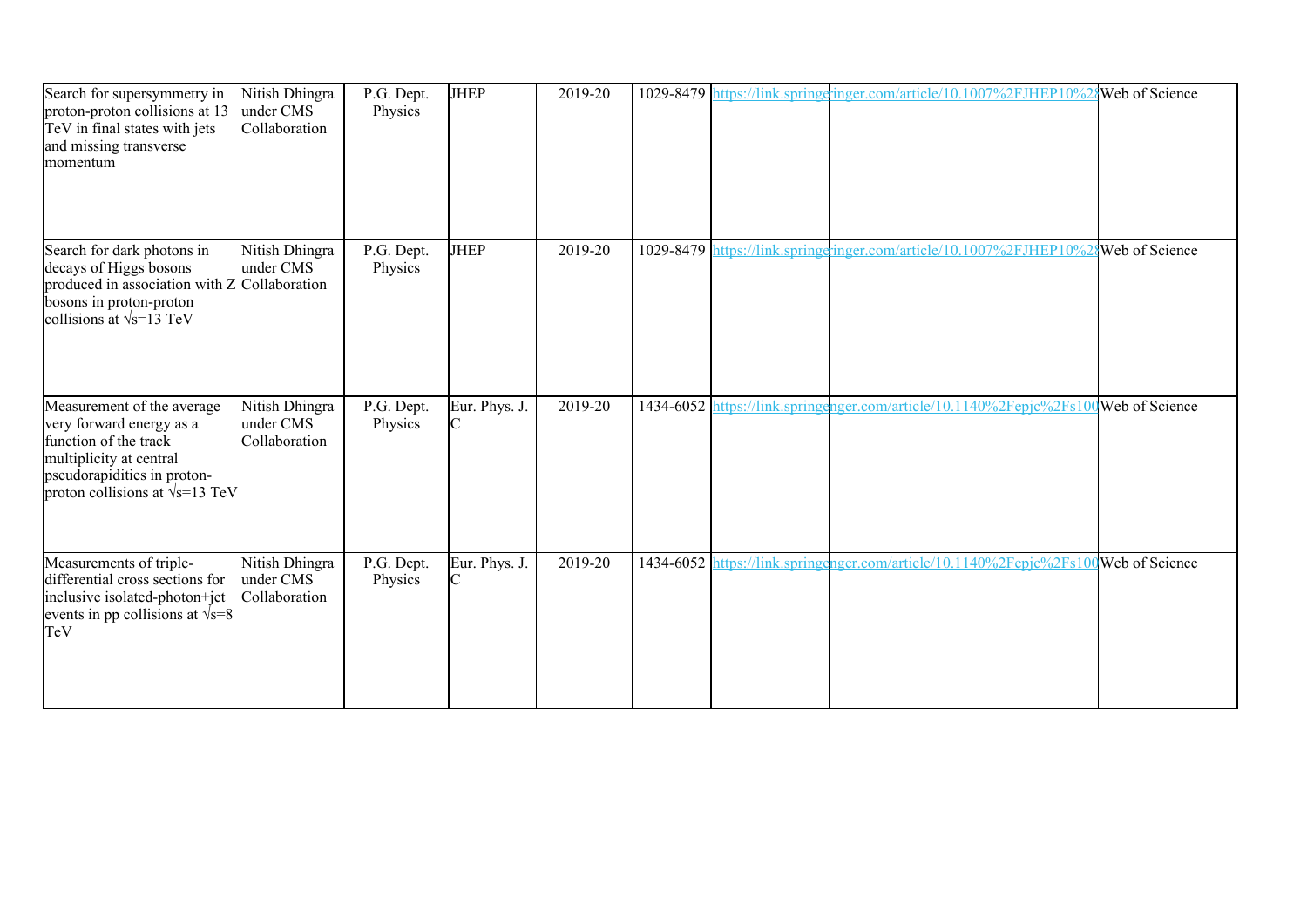| Search for anomalous triple<br>gauge couplings in WW and<br>$WZ$ production in lepton + jet<br>events in proton-proton<br>collisions at $\sqrt{s}$ =13 TeV      | Nitish Dhingra<br>under CMS<br>Collaboration | P.G. Dept.<br>Physics | <b>JHEP</b>         | 2019-20 |  | 1029-8479 https://link.springeringer.com/article/10.1007%2FJHEP12%2{Web of Science      |  |
|-----------------------------------------------------------------------------------------------------------------------------------------------------------------|----------------------------------------------|-----------------------|---------------------|---------|--|-----------------------------------------------------------------------------------------|--|
| Search for physics beyond the<br>standard model in events with<br>overlapping photons and jets                                                                  | Nitish Dhingra<br>under CMS<br>Collaboration | P.G. Dept.<br>Physics | Phys. Rev.<br>Lett. | 2019-20 |  | 1079-7114 https://journals.apsls.aps.org/prl/abstract/10.1103/PhysRevLet Web of Science |  |
| Study of the $B^+\rightarrow J/\psi\Lambda^- p$<br>decay in proton-proton<br>collisions at $\sqrt{s} = 8$ TeV                                                   | Nitish Dhingra<br>under CMS<br>Collaboration | P.G. Dept.<br>Physics | <b>JHEP</b>         | 2019-20 |  | 1029-8479 https://link.springgringer.com/article/10.1007%2FJHEP12%28Web of Science      |  |
| Measurement of the top quark<br>polarization and ttbar spin<br>correlations using dilepton<br>final states in proton-proton<br>collisions at $\sqrt{s}$ =13 TeV | Nitish Dhingra<br>under CMS<br>Collaboration | P.G. Dept.<br>Physics | Phys. Rev. D        | 2019-20 |  | 2470-0029 https://journals.ap.als.aps.org/prd/abstract/10.1103/PhysRevD Web of Science  |  |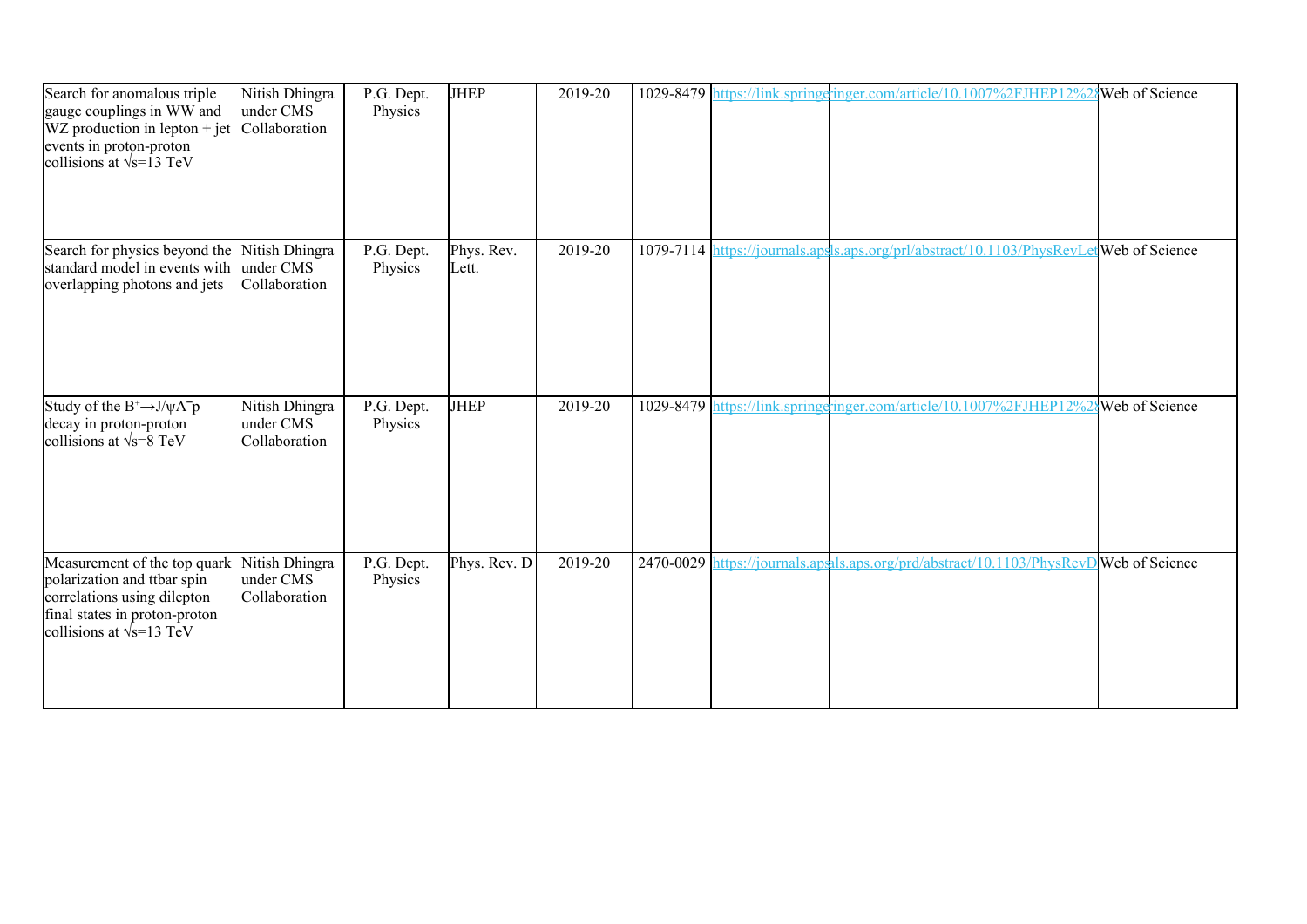| Search for MSSM Higgs<br>bosons decaying to $\mu^+\mu^-$ in<br>proton-proton collisions at<br>$\sqrt{s}$ =13 TeV                                                                | Nitish Dhingra<br>under CMS<br>Collaboration | P.G. Dept.<br>Physics | Phys. Lett. B | 2019-20 |  | 0370-2693 https://www.scienceiencedirect.com/science/article/pii/S03702 Web of Science |  |
|---------------------------------------------------------------------------------------------------------------------------------------------------------------------------------|----------------------------------------------|-----------------------|---------------|---------|--|----------------------------------------------------------------------------------------|--|
| Measurement of the top quark<br>Yukawa coupling from ttbar<br>kinematic distributions in the<br>lepton+jets final state in<br>proton-proton collisions at<br>$\sqrt{s}$ =13 TeV | Nitish Dhingra<br>under CMS<br>Collaboration | P.G. Dept.<br>Physics | Phys. Rev. D  | 2019-20 |  | 2470-0029 https://journals.apsals.aps.org/prd/abstract/10.1103/PhysRevD Web of Science |  |
| Search for pair production of<br>vectorlike quarks in the fully<br>hadronic final state                                                                                         | Nitish Dhingra<br>under CMS<br>Collaboration | P.G. Dept.<br>Physics | Phys. Rev. D  | 2019-20 |  | 2470-0029 https://journals.ap.als.aps.org/prd/abstract/10.1103/PhysRevD Web of Science |  |
| Search for long-lived particles<br>using nonprompt jets and<br>missing transverse momentum Collaboration<br>with proton-proton collisions<br>at $\sqrt{s}$ =13 TeV              | Nitish Dhingra<br>under CMS                  | P.G. Dept.<br>Physics | Phys. Lett. B | 2019-20 |  | 0370-2693 https://www.scienceiencedirect.com/science/article/pii/S03702Web of Science  |  |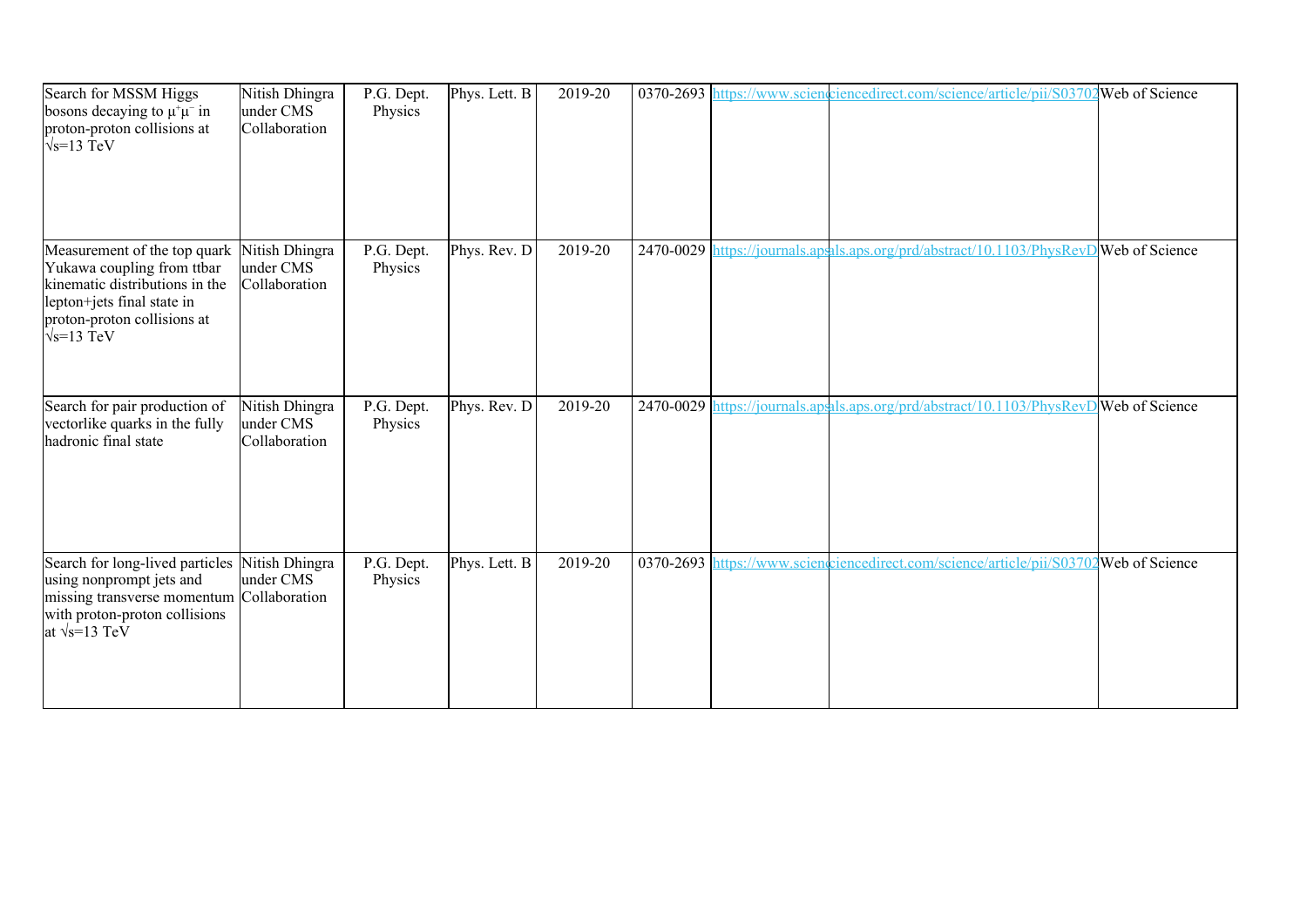| Search for the production of<br>four top quarks in the single-<br>lepton and opposite-sign<br>dilepton final states in proton-<br>proton collisions at $\sqrt{s}$ =13 TeV                                | Nitish Dhingra<br>under CMS<br>Collaboration | P.G. Dept.<br>Physics | <b>JHEP</b>   | 2019-20 |  | 1029-8479 https://link.springeringer.com/article/10.1007%2FJHEP11%2                   | Web of Science |
|----------------------------------------------------------------------------------------------------------------------------------------------------------------------------------------------------------|----------------------------------------------|-----------------------|---------------|---------|--|---------------------------------------------------------------------------------------|----------------|
| Combination of CMS searches Nitish Dhingra<br>for heavy resonances decaying under CMS<br>to pairs of bosons or leptons                                                                                   | Collaboration                                | P.G. Dept.<br>Physics | Phys. Lett. B | 2019-20 |  | 0370-2693 https://www.scienceiencedirect.com/science/article/pii/S03702Web of Science |                |
| Search for supersymmetry<br>with a compressed mass<br>spectrum in the vector boson<br>fusion topology with 1-lepton<br>and 0-lepton final states in<br>proton-proton collisions at<br>$\sqrt{s}$ =13 TeV | Nitish Dhingra<br>under CMS<br>Collaboration | P.G. Dept.<br>Physics | <b>JHEP</b>   | 2019-20 |  | 1029-8479 https://link.springeringer.com/article/10.1007%2FJHEP08%                    | Web of Science |
| Search for vector-like leptons<br>in multilepton final states in<br>proton-proton collisions at<br>$\sqrt{s}$ =13 TeV                                                                                    | Nitish Dhingra<br>under CMS<br>Collaboration | P.G. Dept.<br>Physics | Phys. Rev. D  | 2019-20 |  | 2470-0029 https://journals.apsh.aps.org/prd/abstract/10.1103/PhysRevD Web of Science  |                |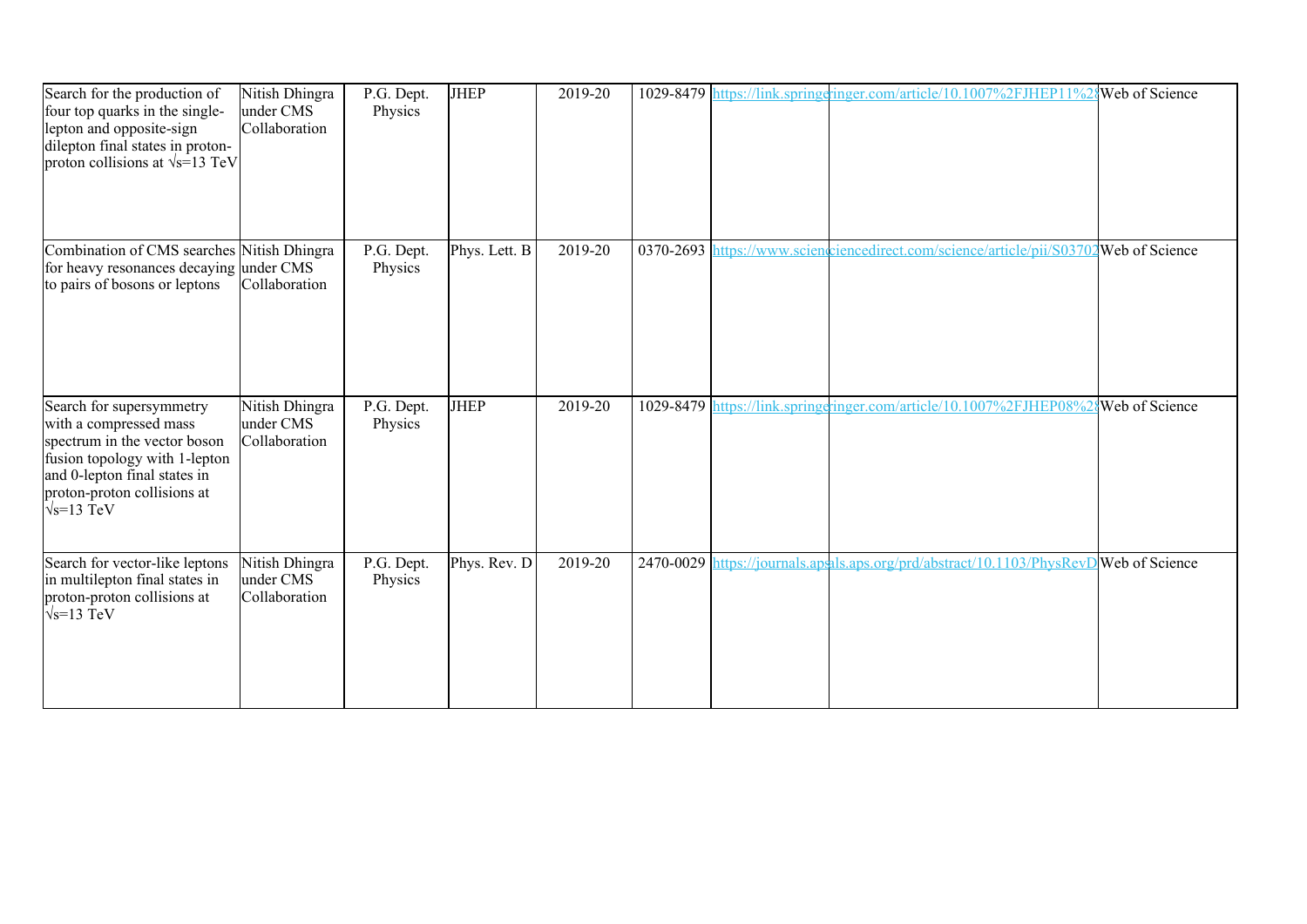| Search for low-mass quark-<br>antiquark resonances produced under CMS<br>in association with a photon at Collaboration<br>$\sqrt{s}$ =13 TeV                                                   | Nitish Dhingra                               | P.G. Dept.<br>Physics | Phys. Rev.<br>Lett. | 2019-20 | 1079-7114 https://journals.aps | ls.aps.org/prl/abstract/10.1103/PhysRevLet Web of Science                              |  |
|------------------------------------------------------------------------------------------------------------------------------------------------------------------------------------------------|----------------------------------------------|-----------------------|---------------------|---------|--------------------------------|----------------------------------------------------------------------------------------|--|
| Search for Higgs and Z boson<br>decays to $J/\psi$ or Y pairs in the<br>four-muon final state in<br>proton-proton collisions at<br>$\sqrt{s}$ =13 TeV                                          | Nitish Dhingra<br>under CMS<br>Collaboration | P.G. Dept.<br>Physics | Phys. Lett. B       | 2019-20 |                                | 0370-2693 https://www.scienceiencedirect.com/science/article/pii/S03702Web of Science  |  |
| Search for anomalous<br>electroweak production of<br>vector boson pairs in<br>association with two jets in<br>proton-proton collisions at 13<br>TeV                                            | Nitish Dhingra<br>under CMS<br>Collaboration | P.G. Dept.<br>Physics | Phys. Lett. B       | 2019-20 |                                | 0370-2693 https://www.scienceiencedirect.com/science/article/pii/S03702Web of Science  |  |
| Search for a light charged<br>Higgs boson decaying to a W<br>boson and a CP-odd Higgs<br>boson in final states with eµµ<br>or $\mu\mu\mu$ in proton-proton<br>collisions at $\sqrt{s}$ =13 TeV | Nitish Dhingra<br>under CMS<br>Collaboration | P.G. Dept.<br>Physics | Phys. Rev.<br>Lett. | 2019-20 |                                | 1079-7114 https://journals.apsls.aps.org/prl/abstract/10.1103/PhysRevLetWeb of Science |  |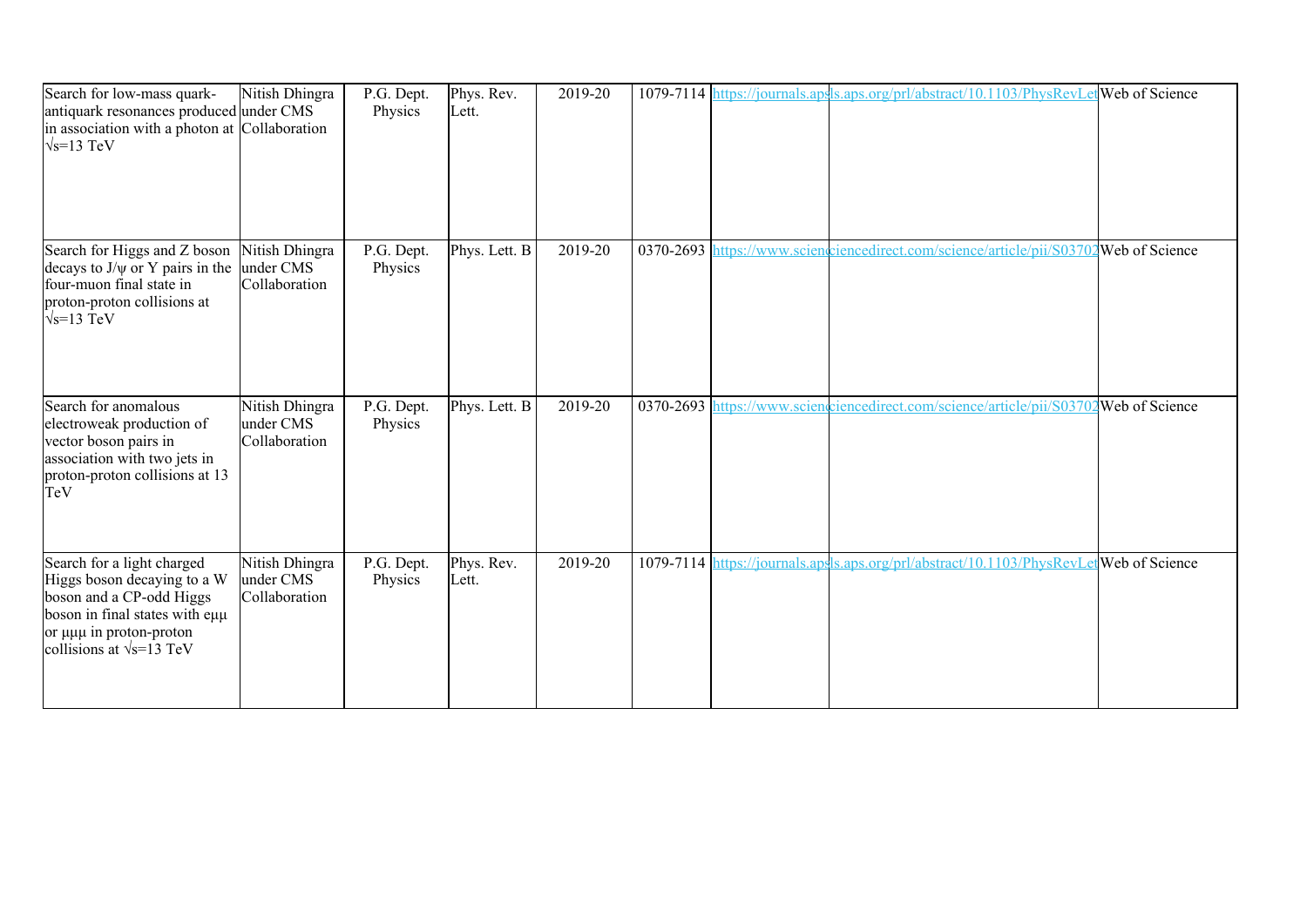| Search for the production of<br>$W\pm W\pm W \mp$ events at $\sqrt{s}=13$<br>TeV                                                                                              | Nitish Dhingra<br>under CMS<br>Collaboration | P.G. Dept.<br>Physics | Phys. Rev. D  | 2019-20 |           | 2470-0029 https://journals.ap.als.aps.org/prd/abstract/10.1103/PhysRevD Web of Science |  |
|-------------------------------------------------------------------------------------------------------------------------------------------------------------------------------|----------------------------------------------|-----------------------|---------------|---------|-----------|----------------------------------------------------------------------------------------|--|
| Search for resonances<br>decaying to a pair of Higgs<br>bosons in the bb <sup>-</sup> qq <sup>-'</sup> lv final<br>state in proton-proton<br>collisions at $\sqrt{s}$ =13 TeV | Nitish Dhingra<br>under CMS<br>Collaboration | P.G. Dept.<br>Physics | <b>JHEP</b>   | 2019-20 | 1029-8479 | nttps://link.springeringer.com/article/10.1007%2FJHEP10%2gWeb of Science               |  |
| Search for new physics in top<br>quark production in dilepton<br>final states in proton-proton<br>collisions at $\sqrt{s}$ =13 TeV                                            | Nitish Dhingra<br>under CMS<br>Collaboration | P.G. Dept.<br>Physics | Eur. Phys. J. | 2019-20 |           | 1434-6052 https://link.springenger.com/article/10.1140%2Fepjc%2Fs100Web of Science     |  |
| Constraints on anomalous<br>HVV couplings from the<br>production of Higgs bosons<br>decaying to $\tau$ lepton pairs                                                           | Nitish Dhingra<br>under CMS<br>Collaboration | P.G. Dept.<br>Physics | Phys. Rev. D  | 2019-20 |           | 2470-0029 https://journals.ap.als.aps.org/prd/abstract/10.1103/PhysRevD Web of Science |  |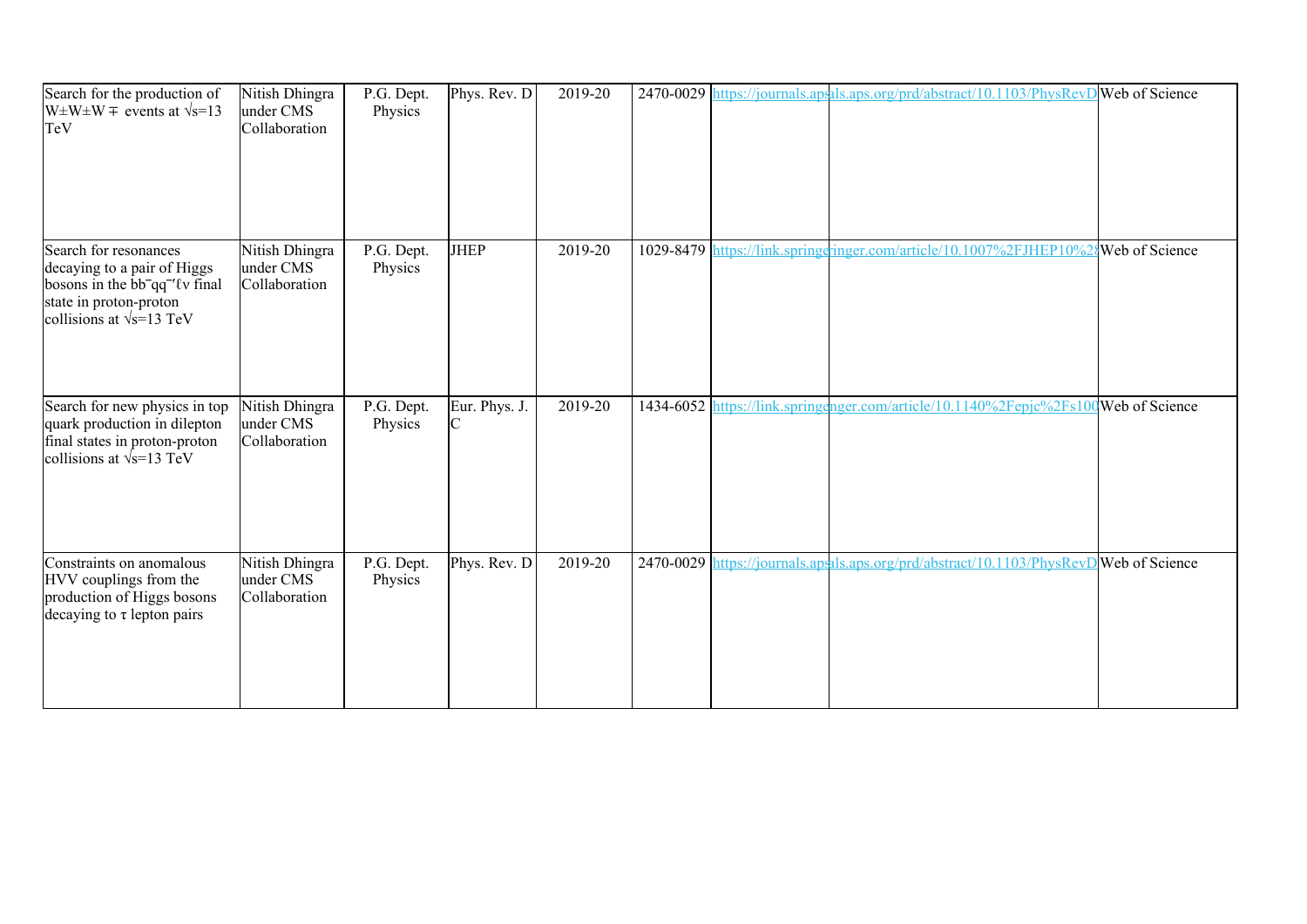| Performance of missing<br>transverse momentum<br>reconstruction in proton-<br>proton collisions at $\sqrt{s}$ =13 TeV<br>using the CMS detector                                    | Nitish Dhingra<br>under CMS<br>Collaboration | P.G. Dept.<br>Physics | <b>JINST</b>                  | 2019-20 |  | 1748-0221 https://iopscience.ience.iop.org/article/10.1088/1748-0221/               | Web of Science |
|------------------------------------------------------------------------------------------------------------------------------------------------------------------------------------|----------------------------------------------|-----------------------|-------------------------------|---------|--|-------------------------------------------------------------------------------------|----------------|
| Search for charged Higgs<br>bosons in the $H^{\pm} \rightarrow \tau^{\pm} \nu_{\tau}$ decay<br>channel in proton-proton<br>collisions at $\sqrt{s}$ =13 TeV                        | Nitish Dhingra<br>under CMS<br>Collaboration | P.G. Dept.<br>Physics | <b>JHEP</b>                   | 2019-20 |  | 1029-8479 https://link.springgringer.com/article/10.1007%2FJHEP07%2gWeb of Science  |                |
| Search for a heavy<br>pseudoscalar boson decaying<br>to a Z and a Higgs boson at<br>$\sqrt{s}$ =13 TeV                                                                             | Nitish Dhingra<br>under CMS<br>Collaboration | P.G. Dept.<br>Physics | Eur. Phys. J.                 | 2019-20 |  | 1434-6052 https://link.springenger.com/article/10.1140%2Fepjc%2Fs100Web of Science  |                |
| Azimuthal separation in nearly Nitish Dhingra<br>back-to-back jet topologies in under CMS<br>inclusive 2- and 3-jet events in Collaboration<br>pp collisions at $\sqrt{s}$ =13 TeV |                                              | P.G. Dept.<br>Physics | Eur. Phys. J.<br>$\mathsf{C}$ | 2019-20 |  | 1434-6052 https://link.springenger.com/article/10.1140%2Fepjc%2Fs100 Web of Science |                |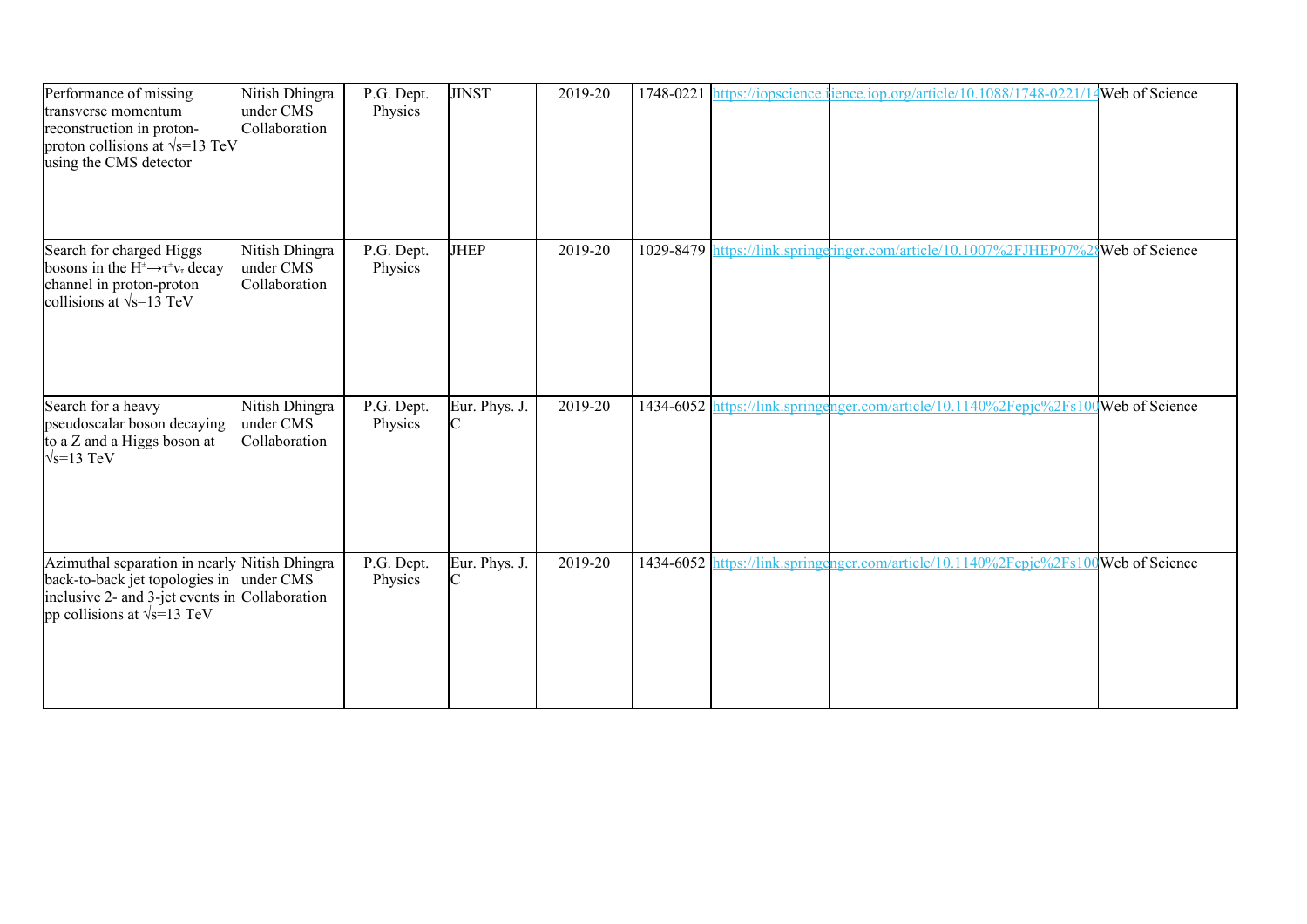| Pseudorapidity distributions of Nitish Dhingra<br>charged hadrons in xenon-<br>xenon collisions at $\sqrt{s_{NN}}$ =5.44<br>TeV                        | under CMS<br>Collaboration                   | P.G. Dept.<br>Physics | Phys. Lett. B | 2019-20 |  | 0370-2693 https://www.sciencelencedirect.com/science/article/pii/S03702Web of Science  |  |
|--------------------------------------------------------------------------------------------------------------------------------------------------------|----------------------------------------------|-----------------------|---------------|---------|--|----------------------------------------------------------------------------------------|--|
| Measurement of exclusive<br>$\rho(770)^0$ photoproduction in<br>ultraperipheral pPb collisions<br>at $\sqrt{s_{NN}}$ =5.02 TeV                         | Nitish Dhingra<br>under CMS<br>Collaboration | P.G. Dept.<br>Physics | Eur. Phys. J. | 2019-20 |  | 1434-6052 https://link.springenger.com/article/10.1140%2Fepjc%2Fs100Web of Science     |  |
| Charged-particle angular<br>correlations in XeXe collisions under CMS<br>at $\sqrt{s_{NN}}$ =5.44 TeV                                                  | Nitish Dhingra<br>Collaboration              | P.G. Dept.<br>Physics | Phys. Rev. C  | 2019-20 |  | 2469-9993 https://journals.apsals.aps.org/prc/abstract/10.1103/PhysRevC Web of Science |  |
| Measurement of electroweak<br>WZ boson production and<br>search for new physics in WZ<br>$+$ two jets events in pp<br>collisions at $\sqrt{s}$ =13 TeV | Nitish Dhingra<br>under CMS<br>Collaboration | P.G. Dept.<br>Physics | Phys. Lett. B | 2019-20 |  | 0370-2693 https://www.sciencelerect.com/science/article/pii/S03702Web of Science       |  |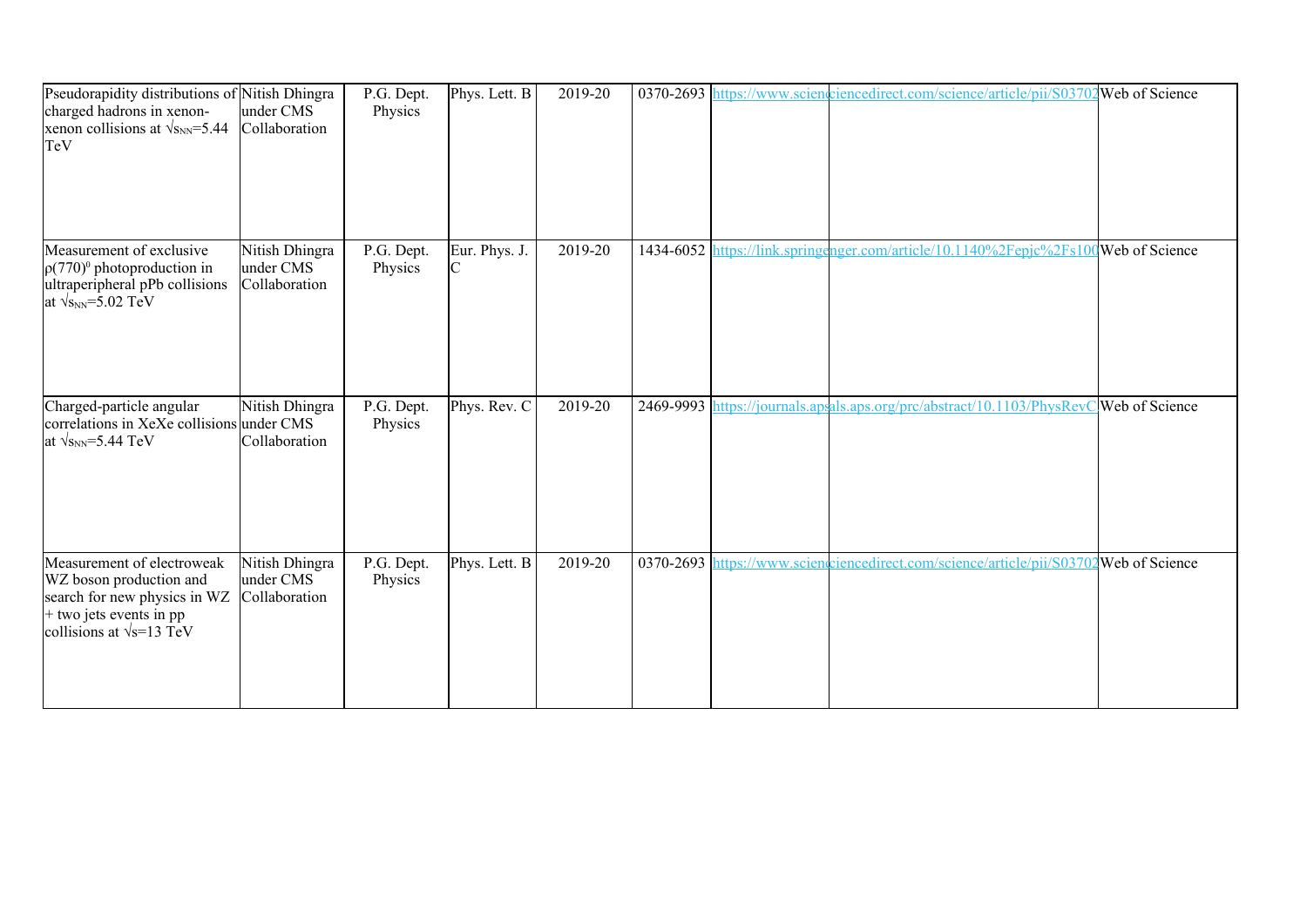| Measurement of the<br>differential Drell-Yan cross<br>section in proton-proton<br>collisions at $\sqrt{s}$ =13 TeV                                                                        | Nitish Dhingra<br>under CMS<br>Collaboration | P.G. Dept.<br>Physics | <b>JHEP</b>   | 2019-20 |  | 1029-8479 https://link.springeringer.com/article/10.1007%2FJHEP12%2                   | Web of Science |
|-------------------------------------------------------------------------------------------------------------------------------------------------------------------------------------------|----------------------------------------------|-----------------------|---------------|---------|--|---------------------------------------------------------------------------------------|----------------|
| Search for an exotic decay of<br>the Higgs boson to a pair of<br>light pseudoscalars in the final Collaboration<br>state with two muons and two<br>b quarks in pp collisions at 13<br>TeV | Nitish Dhingra<br>under CMS                  | P.G. Dept.<br>Physics | Phys. Lett. B | 2019-20 |  | 0370-2693 https://www.sciengriencedirect.com/science/article/pii/S03702Web of Science |                |
| A search for pair production of Nitish Dhingra<br>new light bosons decaying into under CMS<br>muons in proton-proton<br>collisions at 13 TeV                                              | Collaboration                                | P.G. Dept.<br>Physics | Phys. Lett. B | 2019-20 |  | 0370-2693 https://www.scienceiencedirect.com/science/article/pii/S03702Web of Science |                |
| Search for dark matter in<br>events with a leptoquark and<br>missing transverse momentum<br>in proton-proton collisions at<br>13 TeV                                                      | Nitish Dhingra<br>under CMS<br>Collaboration | P.G. Dept.<br>Physics | Phys. Lett. B | 2019-20 |  | 0370-2693 https://www.scienciencedirect.com/science/article/pii/S03702 Web of Science |                |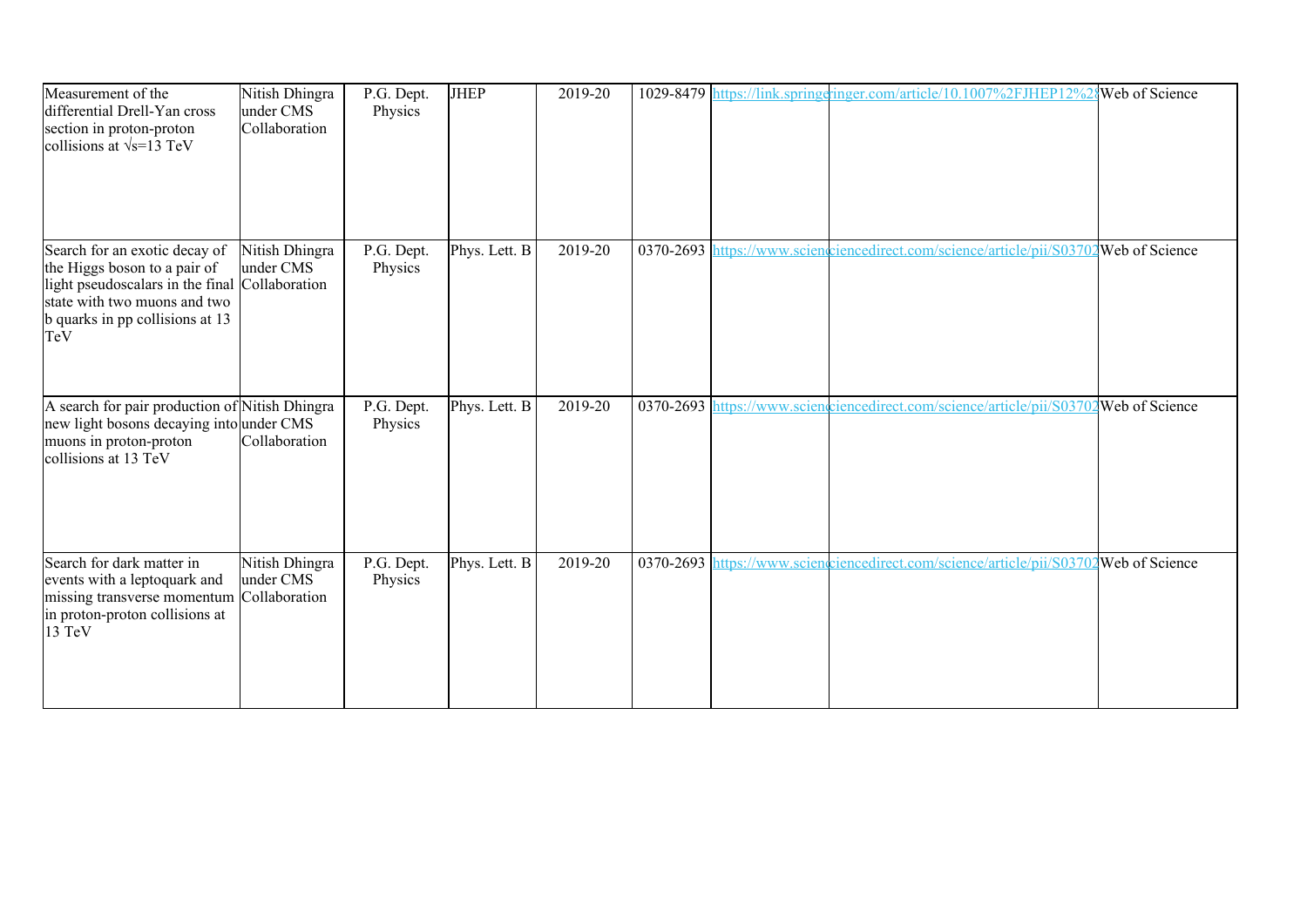| Studies of Beauty Suppression<br>via Nonprompt D <sup>0</sup> Mesons in<br>Pb-Pb Collisions at $Q^2=4$<br>GeV <sup>2</sup>                               | Nitish Dhingra<br>under CMS<br>Collaboration | P.G. Dept.<br>Physics | Phys. Rev.<br>Lett. | 2019-20 | 1079-7114 https://journals.aps | ls.aps.org/prl/abstract/10.1103/PhysRevLet Web of Science                              |  |
|----------------------------------------------------------------------------------------------------------------------------------------------------------|----------------------------------------------|-----------------------|---------------------|---------|--------------------------------|----------------------------------------------------------------------------------------|--|
| Centrality and pseudorapidity<br>dependence of the transverse<br>energy density in pPb<br>collisions at $\sqrt{s_{NN}}$ =5.02 TeV                        | Nitish Dhingra<br>under CMS<br>Collaboration | P.G. Dept.<br>Physics | Phys. Rev. C        | 2019-20 |                                | 2469-9993 https://journals.apsals.aps.org/prc/abstract/10.1103/PhysRevC Web of Science |  |
| Evidence for light-by-light<br>scattering and searches for<br>axion-like particles in<br>ultraperipheral PbPb collisions<br>at $\sqrt{s_{NN}}$ =5.02 TeV | Nitish Dhingra<br>under CMS<br>Collaboration | P.G. Dept.<br>Physics | Phys. Lett. B       | 2019-20 |                                | 0370-2693 https://www.sciencelirect.com/science/article/pii/S03702Web of Science       |  |
| Measurement of $B_s^0$ meson<br>production in pp and PbPb<br>collisions at $\sqrt{s_{NN}}$ =5.02 TeV                                                     | Nitish Dhingra<br>under CMS<br>Collaboration | P.G. Dept.<br>Physics | Phys. Lett. B       | 2019-20 |                                | 0370-2693 https://www.scienciencedirect.com/science/article/pii/S03702 Web of Science  |  |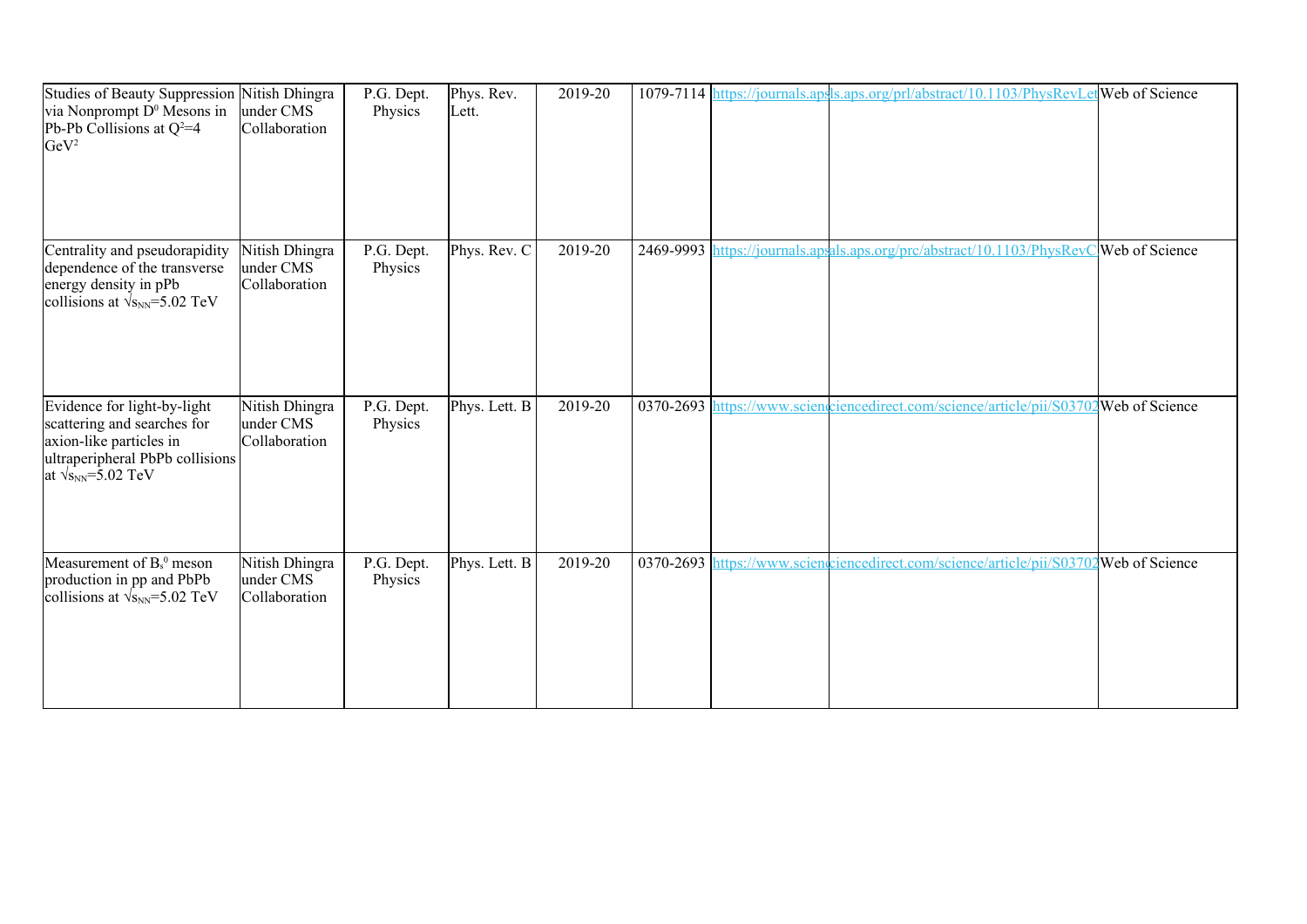| Hidden Markov Model based<br>Punjabi to English Machine<br><b>Transliteration System</b>                                                                                                             | Kamal Deep<br>Garg,<br>Umrinderpal<br>Singh, Shivani<br>Gupta | PG. Department International<br>of Computer<br>Sciences and<br>Applications | Journal of<br>Control and<br>Automation | 2019-20 | ISSN:<br>2005-4297                   | http://sersc.org | rsc.org/journals/index.php/IJCA/article/vieScopus                                      |                         |
|------------------------------------------------------------------------------------------------------------------------------------------------------------------------------------------------------|---------------------------------------------------------------|-----------------------------------------------------------------------------|-----------------------------------------|---------|--------------------------------------|------------------|----------------------------------------------------------------------------------------|-------------------------|
| 'Kamagatamaru ate<br>Gurudwara Sudhar Lehar da<br>Angolyia Nayak Bhai Daljit<br>Singh"                                                                                                               | Dr. Baljit Singh<br>Virk                                      | P.G.<br>Department of History<br>History                                    | Punjab<br>Conference<br>Patiala         | 2019-20 | ISBN: 978-<br>$81 - 302 -$<br>0501-4 | 40822            | 40822                                                                                  | UGC Approved -<br>40822 |
| Search for light pseudoscalar<br>boson pairs produced from<br>decays of the 125 GeV Higgs<br>boson in final states with two<br>muons and two nearby tracks<br>in pp collisions at $\sqrt{s}$ =13 TeV | Nitish Dhingra<br>under CMS<br>Collaboration                  | P.G. Dept.<br>Physics                                                       | Phys. Lett. B                           | 2019-20 |                                      |                  | 0370-2693 https://www.scienceiencedirect.com/science/article/pii/S03702Web of Science  |                         |
| Search for dijet resonances<br>using events with three jets in<br>proton-proton collisions at $\sqrt{s}$<br>$= 13$ TeV                                                                               | Nitish Dhingra<br>under CMS<br>Collaboration                  | P.G. Dept.<br>Physics                                                       | Phys. Lett. B                           | 2019-20 |                                      |                  | 0370-2693 https://www.scienceiencedirect.com/science/article/pii/S03702 Web of Science |                         |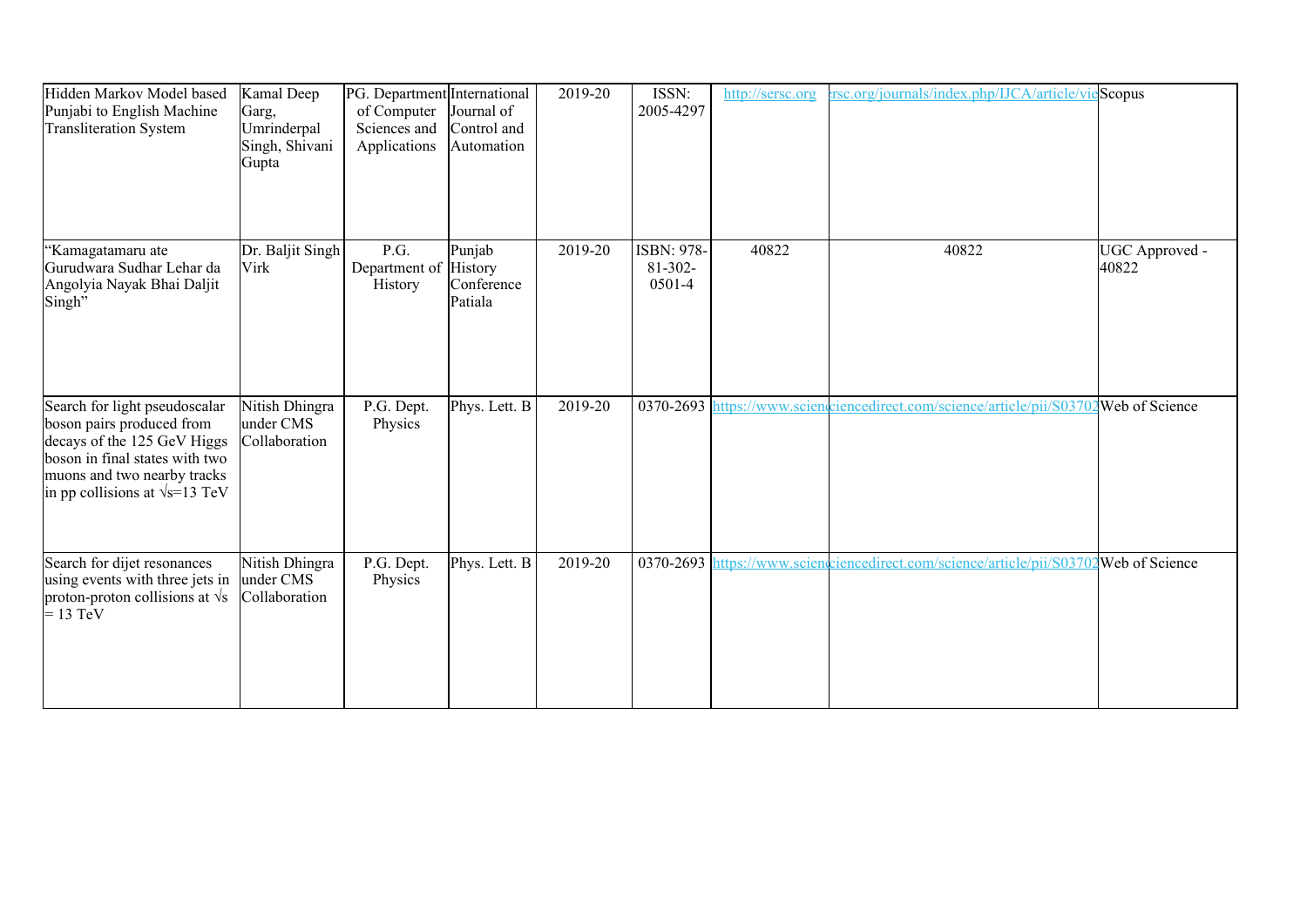| Study of J/ $\psi$ meson production Nitish Dhingra<br>inside jets in pp collisions at<br>$\sqrt{s}$ = 8 TeV                                                     | under CMS<br>Collaboration                   | P.G. Dept.<br>Physics | Phys. Lett. B | 2019-20 |  | 0370-2693 https://www.sciencelinecedirect.com/science/article/pii/S03702 Web of Science |                |
|-----------------------------------------------------------------------------------------------------------------------------------------------------------------|----------------------------------------------|-----------------------|---------------|---------|--|-----------------------------------------------------------------------------------------|----------------|
| Search for heavy Higgs bosons Nitish Dhingra<br>decaying to a top quark pair in under CMS<br>proton-proton collisions at $\sqrt{s}$ Collaboration<br>$= 13$ TeV |                                              | P.G. Dept.<br>Physics | <b>JHEP</b>   | 2019-20 |  | 1029-8479 https://link.springeringer.com/article/10.1007%2FJHEP04%2                     | Web of Science |
| Running of the top quark mass Nitish Dhingra<br>from proton-proton collisions<br>at $\sqrt{s}$ = 13TeV                                                          | under CMS<br>Collaboration                   | P.G. Dept.<br>Physics | Phys. Lett. B | 2019-20 |  | 0370-2693 https://www.scienceiencedirect.com/science/article/pii/S03702 Web of Science  |                |
| Measurement of<br>the tt <sup>-bb-</sup> production cross<br>section in the all-jet final state<br>in pp collisions at $\sqrt{s}$ = 13 TeV                      | Nitish Dhingra<br>under CMS<br>Collaboration | P.G. Dept.<br>Physics | Phys. Lett. B | 2019-20 |  | 0370-2693 https://www.scienceiencedirect.com/science/article/pii/S03702Web of Science   |                |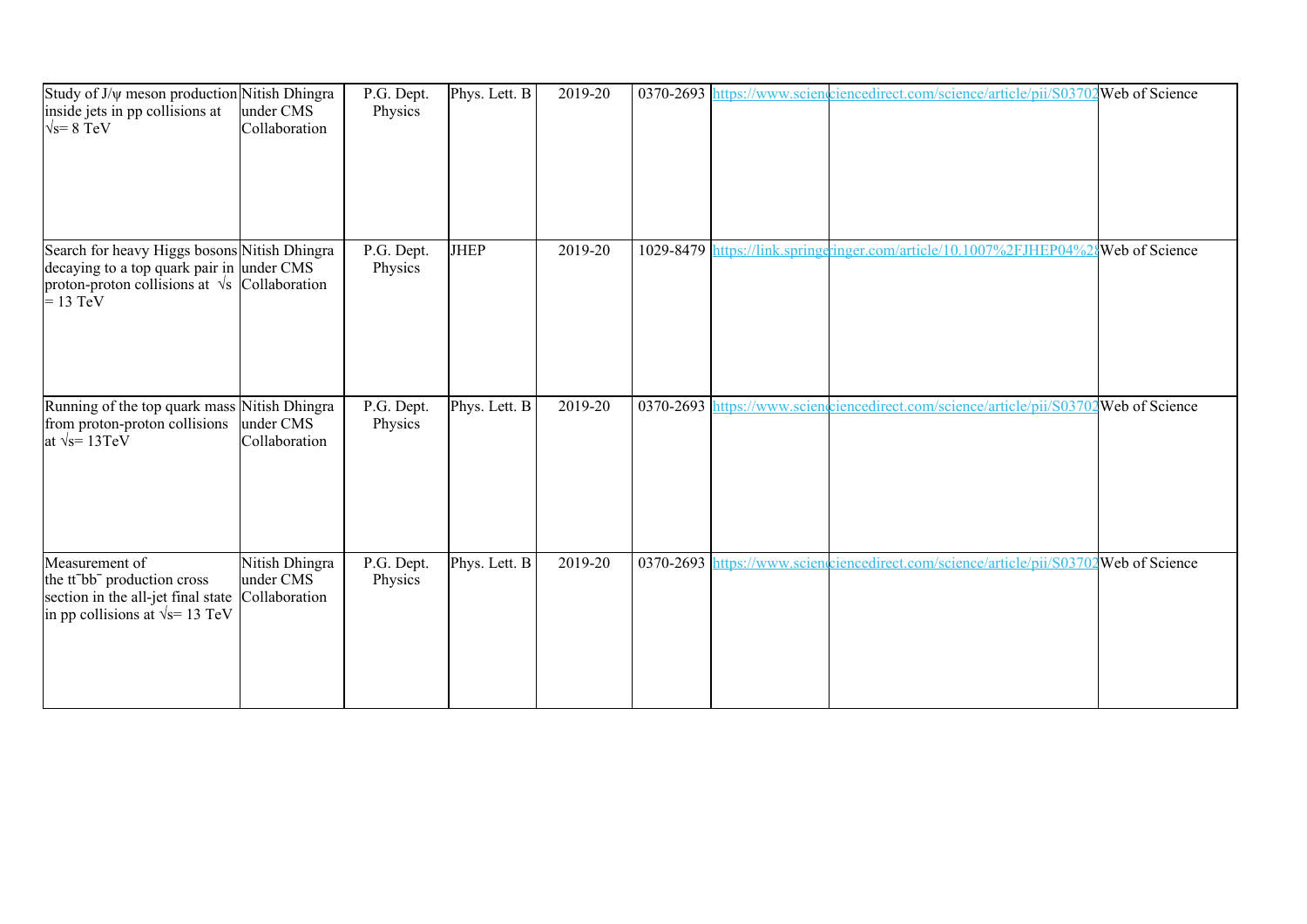| Production of $\Lambda_c^+$ baryons in<br>proton-proton and lead-lead<br>collisions at $\sqrt{s_{NN}}$ = 5.02 TeV                                                                                                                  | Nitish Dhingra<br>under CMS<br>Collaboration | P.G. Dept.<br>Physics | Phys. Lett. B       | 2019-20 |                                | 0370-2693 https://www.scienciencedirect.com/science/article/pii/S03702 Web of Science |                   |
|------------------------------------------------------------------------------------------------------------------------------------------------------------------------------------------------------------------------------------|----------------------------------------------|-----------------------|---------------------|---------|--------------------------------|---------------------------------------------------------------------------------------|-------------------|
| Search for Supersymmetry<br>with a Compressed Mass<br>Spectrum in Events with a<br>Soft τ Lepton, a Highly<br>Energetic Jet, and Large<br><b>Missing Transverse</b><br>Momentum in Proton-Proton<br>Collisions at $\sqrt{s}$ = TeV | Nitish Dhingra<br>under CMS<br>Collaboration | P.G. Dept.<br>Physics | Phys. Rev.<br>Lett. | 2019-20 | 1079-7114 https://journals.aps | ls.aps.org/prl/abstract/10.1103/PhysRevLet Web of Science                             |                   |
| Evidence for WW production<br>from double-parton<br>interactions in proton-proton<br>collisions at $\sqrt{s}$ =13TeV                                                                                                               | Nitish Dhingra<br>under CMS<br>Collaboration | P.G. Dept.<br>Physics | Eur. Phys. J.       | 2019-20 |                                | 1434-6052 https://link.springespringer.com/article/10.1140/epic/s10052                | $-Web$ of Science |
| Search for electroweak<br>production of a vector-like T<br>quark using fully hadronic<br>final states                                                                                                                              | Nitish Dhingra<br>under CMS<br>Collaboration | P.G. Dept.<br>Physics | <b>JHEP</b>         | 2019-20 |                                | 1029-8479 https://link.springeringer.com/article/10.1007%2FJHEP01%24Web of Science    |                   |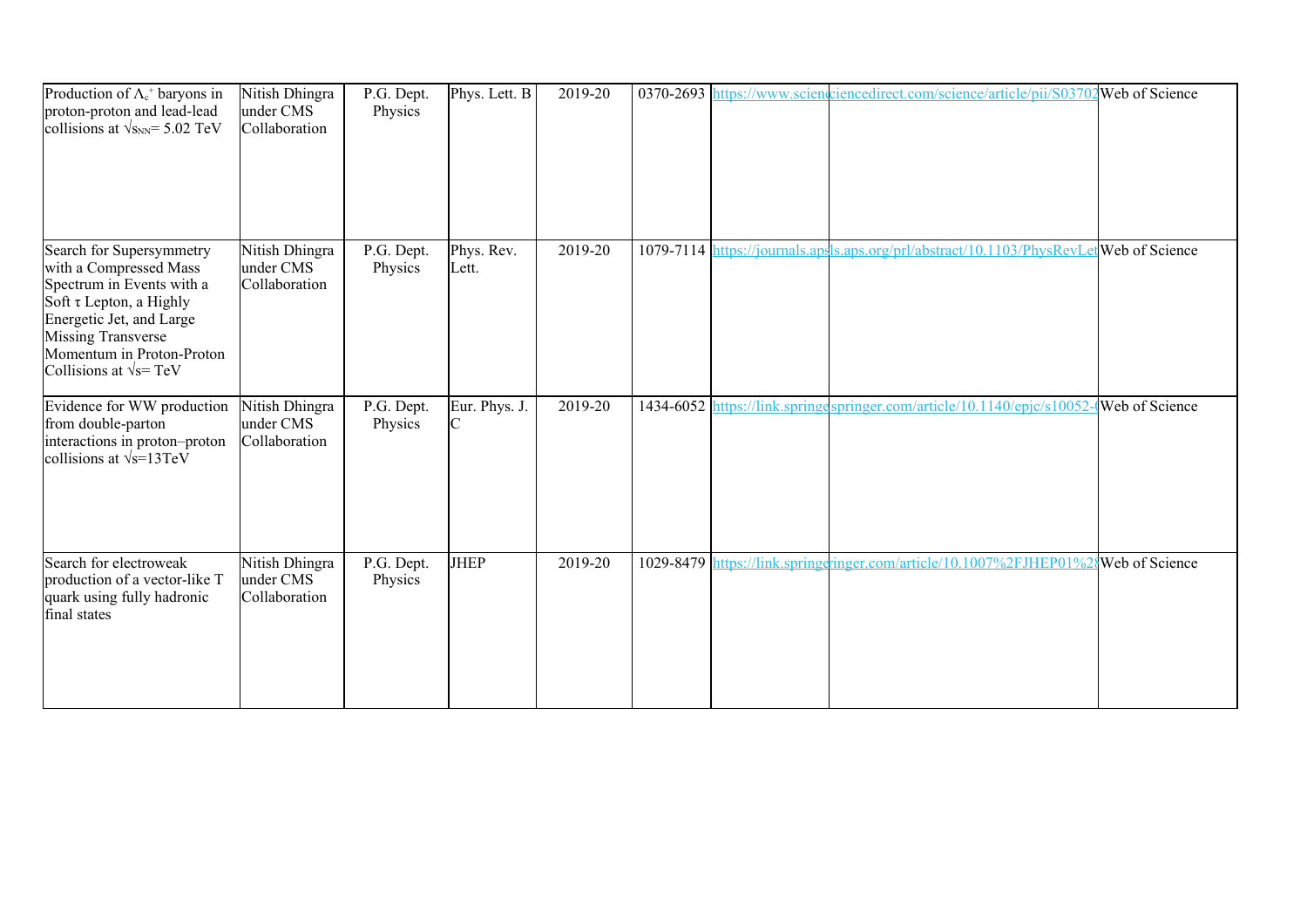| Searches for physics beyond<br>the standard model with<br>the $M_{T2}$ variable in hadronic<br>final states with and without<br>disappearing tracks in proton-<br>proton collisions at $\sqrt{s}$ = 13<br>TeV | Nitish Dhingra<br>under CMS<br>Collaboration | P.G. Dept.<br>Physics | Eur. Phys. J.<br>C | 2019-20 |  | 1434-6052 https://link.springenger.com/article/10.1140%2Fepjc%2Fs100Web of Science |  |
|---------------------------------------------------------------------------------------------------------------------------------------------------------------------------------------------------------------|----------------------------------------------|-----------------------|--------------------|---------|--|------------------------------------------------------------------------------------|--|
| Search for a charged Higgs<br>boson decaying into top and<br>bottom quarks in events with<br>electrons or muons in proton-<br>proton collisions at $\sqrt{s} = 13$<br>TeV                                     | Nitish Dhingra<br>under CMS<br>Collaboration | P.G. Dept.<br>Physics | <b>JHEP</b>        | 2019-20 |  | 1029-8479 https://link.springeringer.com/article/10.1007%2FJHEP01%2{Web of Science |  |
| Search for production of four<br>top quarks in final states with<br>same-sign or multiple leptons<br>in proton-proton collisions at<br>$\sqrt{s}$ = 13 TeV                                                    | Nitish Dhingra<br>under CMS<br>Collaboration | P.G. Dept.<br>Physics | Eur. Phys. J.<br>C | 2019-20 |  | 1434-6052 https://link.springenger.com/article/10.1140%2Fepjc%2Fs100Web of Science |  |
| Search for dark matter<br>particles produced in<br>association with a Higgs boson Collaboration<br>in proton-proton collisions<br>at $\sqrt{s} = 13 \text{ TeV}$                                              | Nitish Dhingra<br>under CMS                  | P.G. Dept.<br>Physics | <b>JHEP</b>        | 2019-20 |  | 1029-8479 https://link.springeringer.com/article/10.1007%2FJHEP03%24Web of Science |  |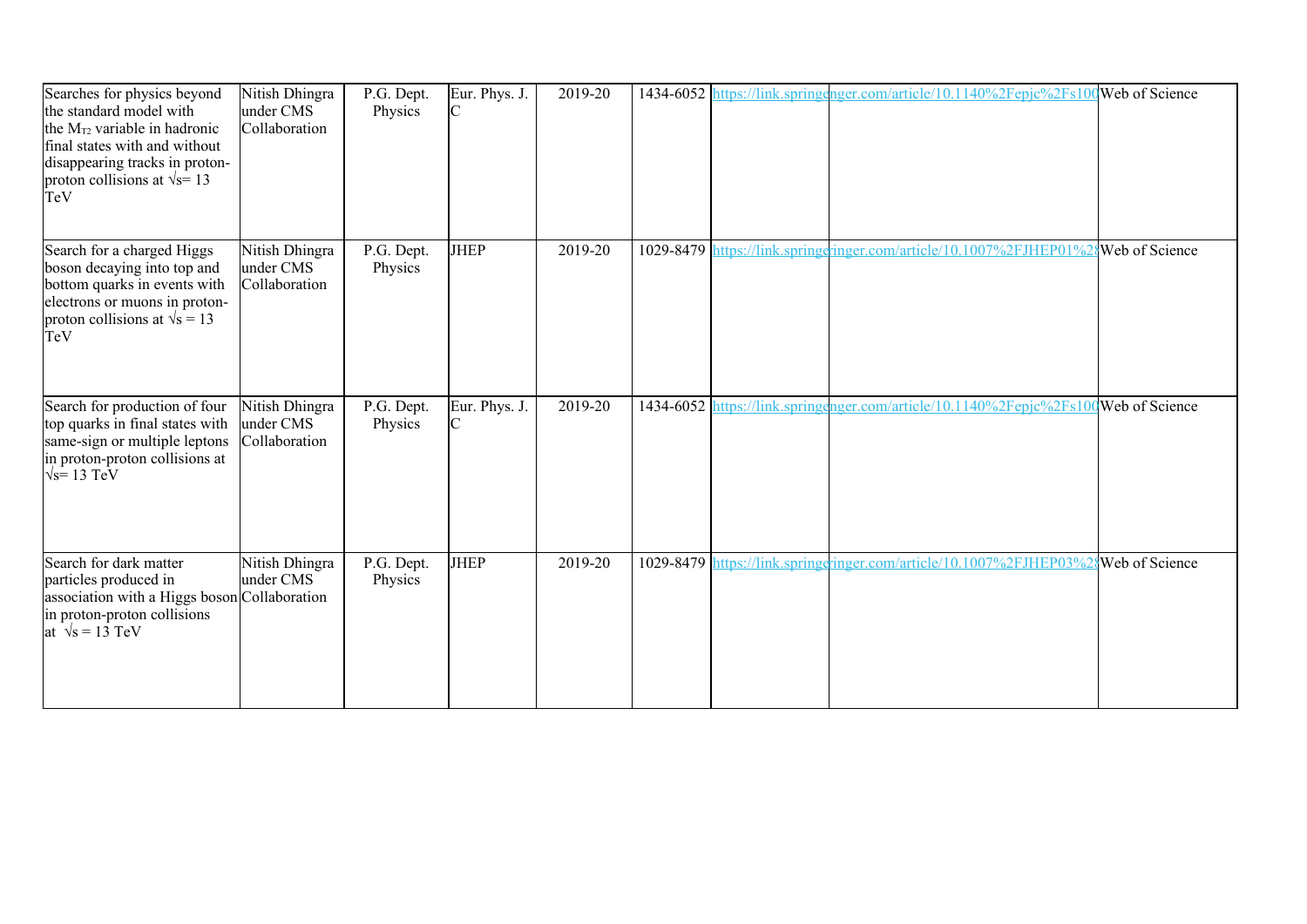| Search for direct pair<br>production of supersymmetric<br>partners to the $\tau$ lepton in<br>proton-proton collisions at $\sqrt{s}$<br>$= 13$ TeV             | Nitish Dhingra<br>under CMS<br>Collaboration | P.G. Dept.<br>Physics | Eur. Phys. J.<br>C | 2019-20 |  | 1434-6052 https://link.springenger.com/article/10.1140%2Fepjc%2Fs100Web of Science  |                |
|----------------------------------------------------------------------------------------------------------------------------------------------------------------|----------------------------------------------|-----------------------|--------------------|---------|--|-------------------------------------------------------------------------------------|----------------|
| Measurement of top quark pair Nitish Dhingra<br>production in association with under CMS<br>a Z boson in proton-proton<br>collisions at $\sqrt{s}$ = 13 TeV    | Collaboration                                | P.G. Dept.<br>Physics | <b>JHEP</b>        | 2019-20 |  | 1029-8479 https://link.springeringer.com/article/10.1007%2FJHEP03%28 Web of Science |                |
| A multi-dimensional search<br>for new heavy resonances<br>decaying to boosted WW, WZ, Collaboration<br>or ZZ boson pairs in the dijet<br>final state at 13 TeV | Nitish Dhingra<br>under CMS                  | P.G. Dept.<br>Physics | Eur. Phys. J.      | 2019-20 |  | 1434-6052 https://link.springenger.com/article/10.1140%2Fepjc%2Fs100Web of Science  |                |
| Calibration of the CMS hadron Nitish Dhingra<br>calorimeters using proton-<br>proton collision data at $\sqrt{s}$ = 13 Collaboration<br>TeV                    | under CMS                                    | P.G. Dept.<br>Physics | <b>JINST</b>       | 2019-20 |  | 1029-8479 https://iopscience.jience.jop.org/article/10.1088/1748-0221/1             | Web of Science |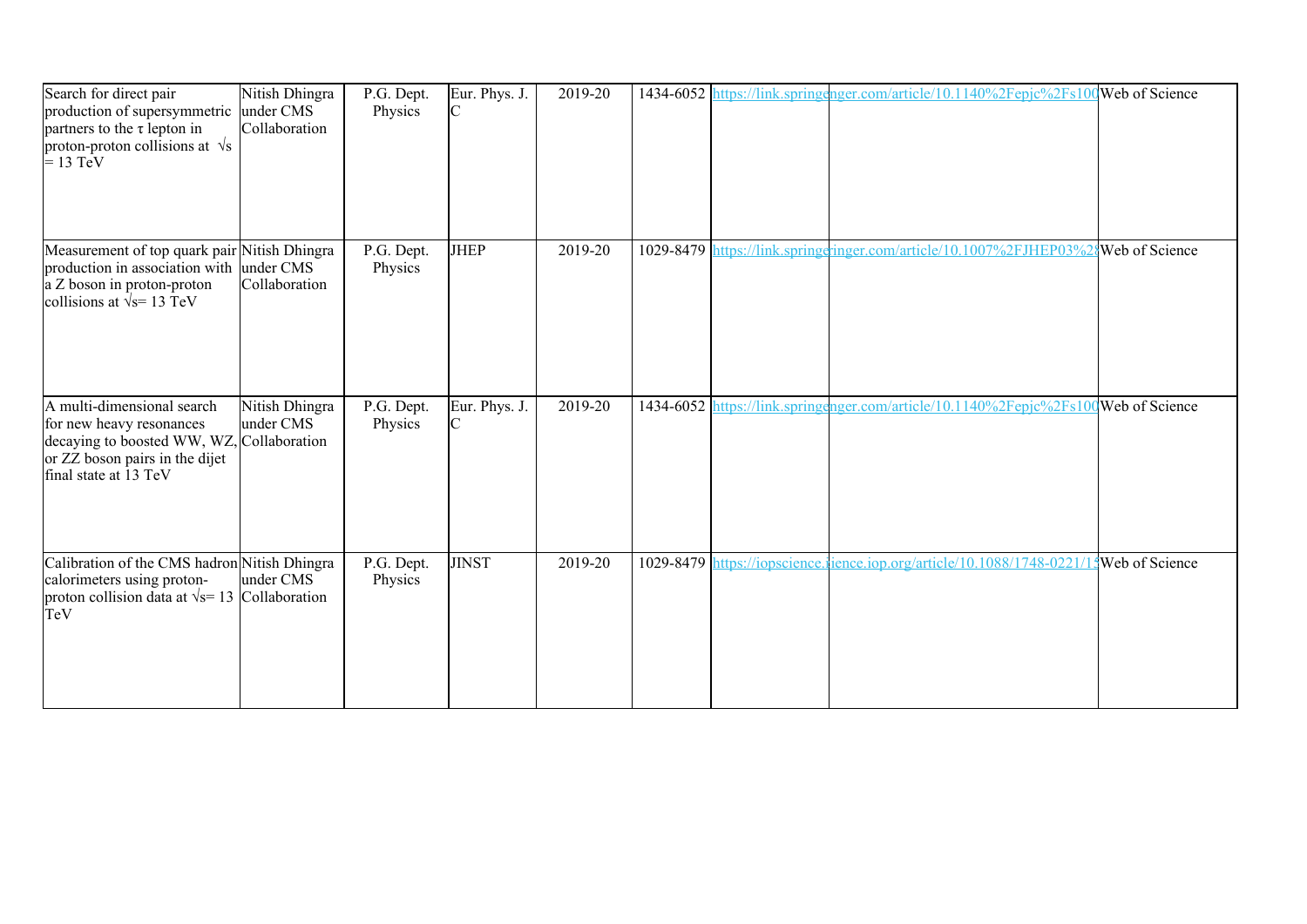| Measurement of differential<br>cross sections and charge<br>ratios for t-channel single top<br>quark production in proton-<br>proton collisions at $\sqrt{s}$ =13TeV | Nitish Dhingra<br>under CMS<br>Collaboration | P.G. Dept.<br>Physics            | Eur. Phys. J.<br>С                           | 2019-20 |                    |                      | 1434-6052 https://link.springenger.com/article/10.1140%2Fepjc%2Fs100 Web of Science |               |
|----------------------------------------------------------------------------------------------------------------------------------------------------------------------|----------------------------------------------|----------------------------------|----------------------------------------------|---------|--------------------|----------------------|-------------------------------------------------------------------------------------|---------------|
| Review an evaluation of<br>Public private partnership for<br>infrastructural development<br>with special Reference to Bus<br>Terminals.                              | Arun Kumar<br>Singla, Dr.<br>AnubhutiModgi   | P.G.<br>Department<br>Commerce   | Journals of<br>Critical<br>Reviews<br>Vol. 7 | 2019-20 | 2394-5125          | http://dx.doi.org    | http://dx.doi.org/10.31838/jcr.07.06.40                                             | Scopus        |
| Guru Nanak Bani Da Niya<br>Siddhaant                                                                                                                                 | Dr. Baljit Singh<br>Virk                     | P.G.<br>Department of<br>History | Parishodh                                    | 2019-20 | 2347-6648          | <b>UGC</b> care List | <b>UGC</b> care List                                                                | UGC Care List |
| "Ghadar Lehar Parvas to<br>Andolan Tak: Ek Dastan"                                                                                                                   | Dr. Baljit Singh<br><b>Virk</b>              | P.G.<br>Department of<br>History | Aabru                                        | 2019-20 | ISSN:<br>2456-253X | <b>UGC</b> Care List | <b>UGC</b> Care List                                                                | UGC Care List |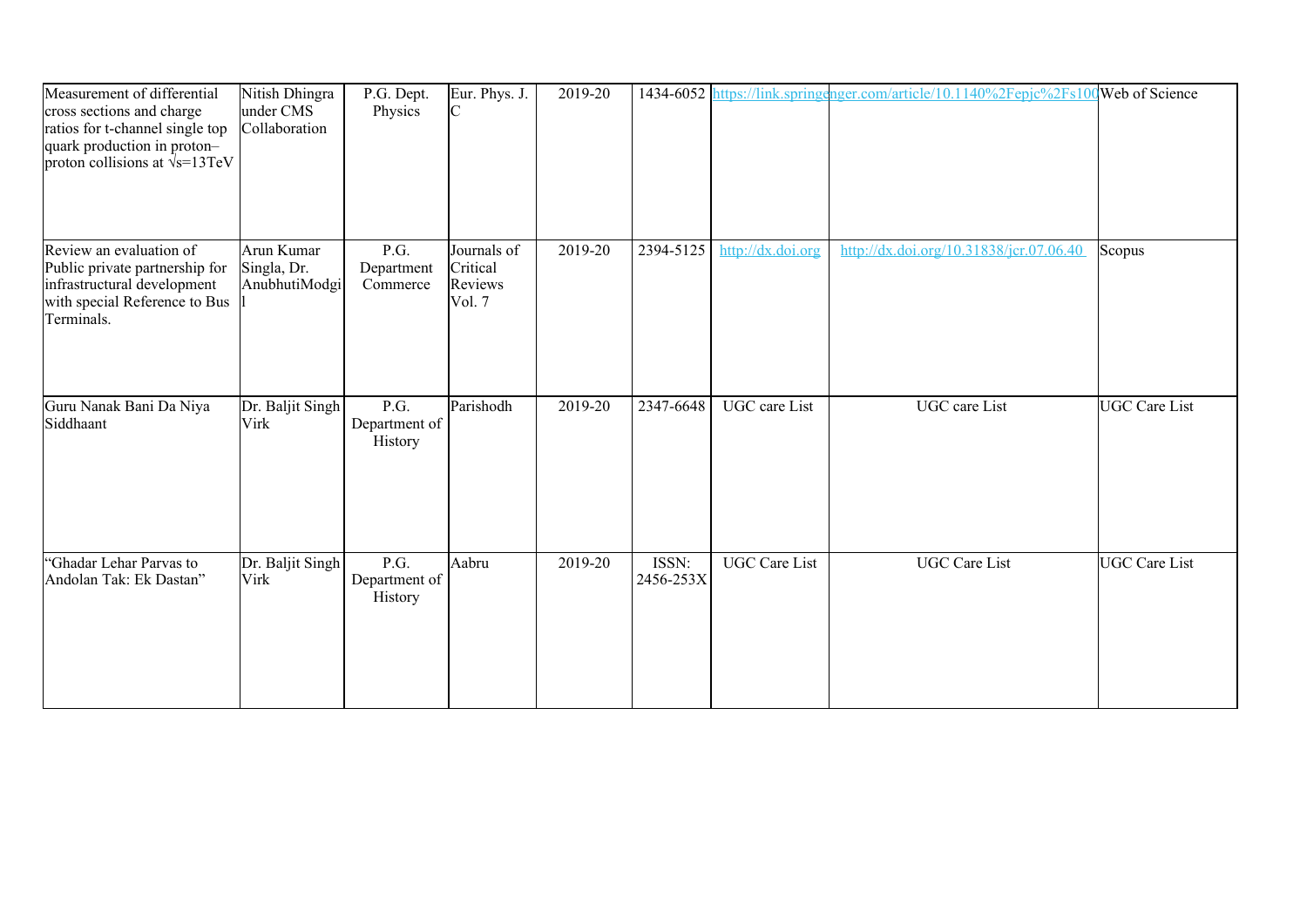| The Akali Dal Politics: Central Dr. Baljit Singh<br>Legislative Assebly Election<br>(1945)                            | Virk                 | P.G.<br>Department of<br>History       | Juni Khyat                                  | 2019-20   | ISSN:2278-<br>4632 | <b>UGC</b> Care List | <b>UGC</b> Care List                                                     | UGC Care List |
|-----------------------------------------------------------------------------------------------------------------------|----------------------|----------------------------------------|---------------------------------------------|-----------|--------------------|----------------------|--------------------------------------------------------------------------|---------------|
| Relationship of Anaerobic<br>Fitness with Sprint velocity in $\vert$ Lal & Kanik<br>Sprinters                         | Dr. Manohar          | Department of<br>Physical<br>Education | Studies in<br>Indian Place<br>(Spin)        | 2019-20   |                    |                      | 2394-3114 https://archives.tprchives.tpnsindia.org/index.php/sipn/issue/ |               |
| Relationship of muscle<br>strength with Sprint velocity in Manohar Lal<br>Sprinters                                   | Kanik & Dr.          | Department of<br>Physical<br>Education | Studies in<br>Indian Place<br>(Spin)        | 2019-20   |                    |                      | 2394-3114 https://archives.tprchives.tpnsindia.org/index.php/sipn/issue/ |               |
| A Co Relational Study of Self<br>Concept and Achievement<br><b>Inspiration Among Teenage</b><br><b>Sports Persons</b> | Dr. Paramjit<br>Kaur | Psychology                             | Utkal<br>Historical<br>Research<br>Journals | 2020-2021 | $ 0976 - 2132 $    | <b>UGC</b> Care List | <b>UGC Care List</b>                                                     | UGC Care List |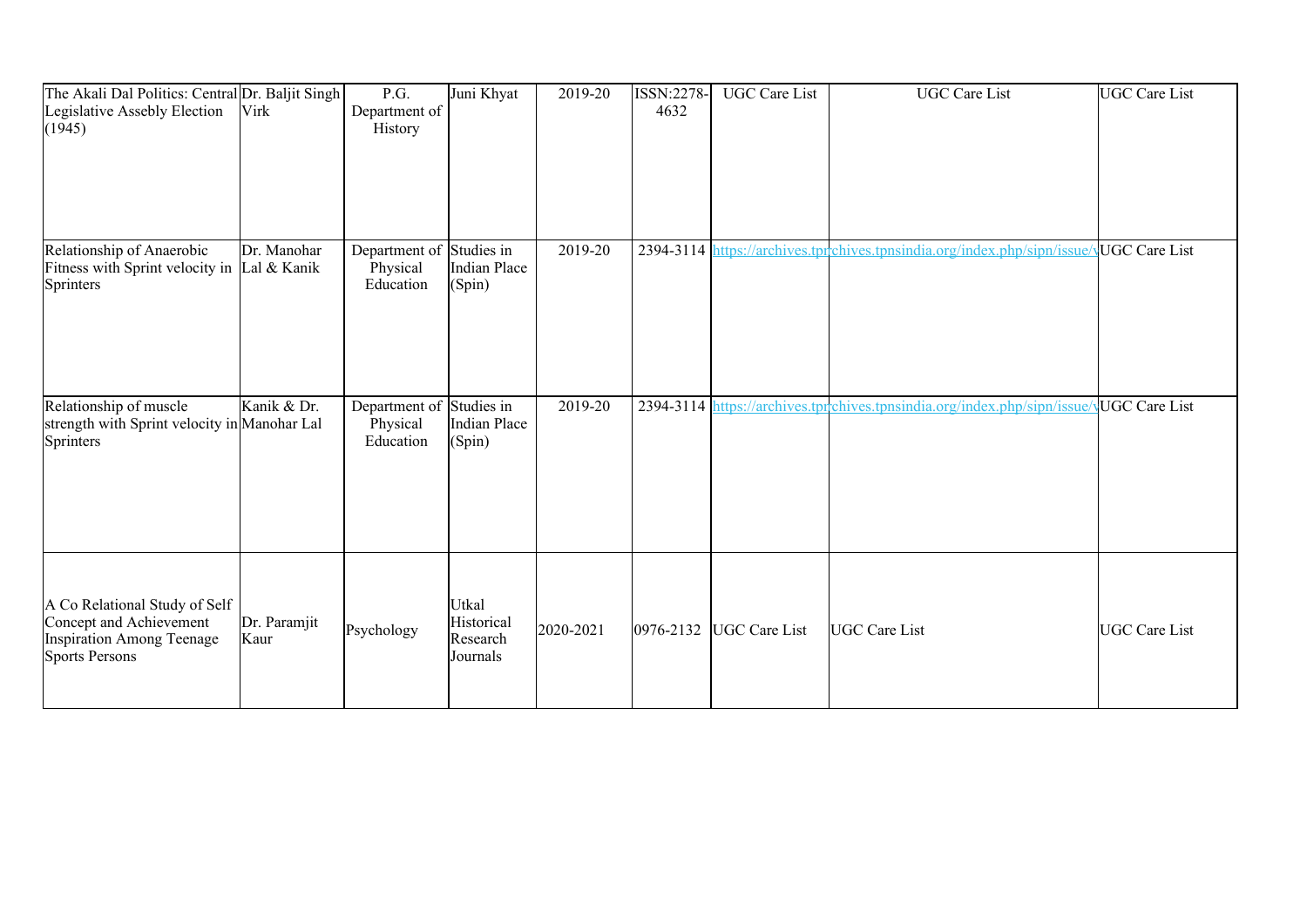| Self Perceptions of Body<br>Image Among Female,<br>Athletes Influenced by the<br>Nature of Sport                                                                 | Dr. Paramjit<br>Kaur                                           | Psychology | Jijnasa A<br>Journal of<br>the Hisotry<br>of Ideas $\&$<br>Culture | 2020-2021 | $ 0377 - 743 -$<br>$\overline{\mathrm{X}}$ | <b>UGC Care List</b> | UGC Care List                                                                   | <b>UGC Care List</b> |
|------------------------------------------------------------------------------------------------------------------------------------------------------------------|----------------------------------------------------------------|------------|--------------------------------------------------------------------|-----------|--------------------------------------------|----------------------|---------------------------------------------------------------------------------|----------------------|
| Punjabi Khaslat : Bastivad ton Dr. Baljit Singh History<br>Vartman Sandarbh Vich                                                                                 |                                                                |            | Sanvad                                                             | 2020-2021 | 2395-1273                                  | <b>UGC</b> Care List | UGC Care List                                                                   | <b>UGC Care List</b> |
| British Punjab Di Kisani:<br>Gadhar Kavita De Sandarbh<br>Vich                                                                                                   | Dr. Baljit Singh History                                       |            | Parkh                                                              | 2020-2021 | 2320-9690                                  | <b>UGC</b> Care List | UGC Care List                                                                   | <b>UGC Care List</b> |
| Search for supersymmetry in<br>proton-proton collisions at $s\sqrt{}$<br>$= 13$ TeV in events with high-<br>momentum Z bosons and<br>missing transverse momentum | Nitish Dhingra<br>et al<br>  <sub>CCMS</sub><br>Collaboration) | Physics    | Journal of<br>High Energy 2020-2021<br>Physics                     |           | 1029-8479                                  |                      | https://link.springehttps://link.springer.com/article/10.1007/JH Web of Science |                      |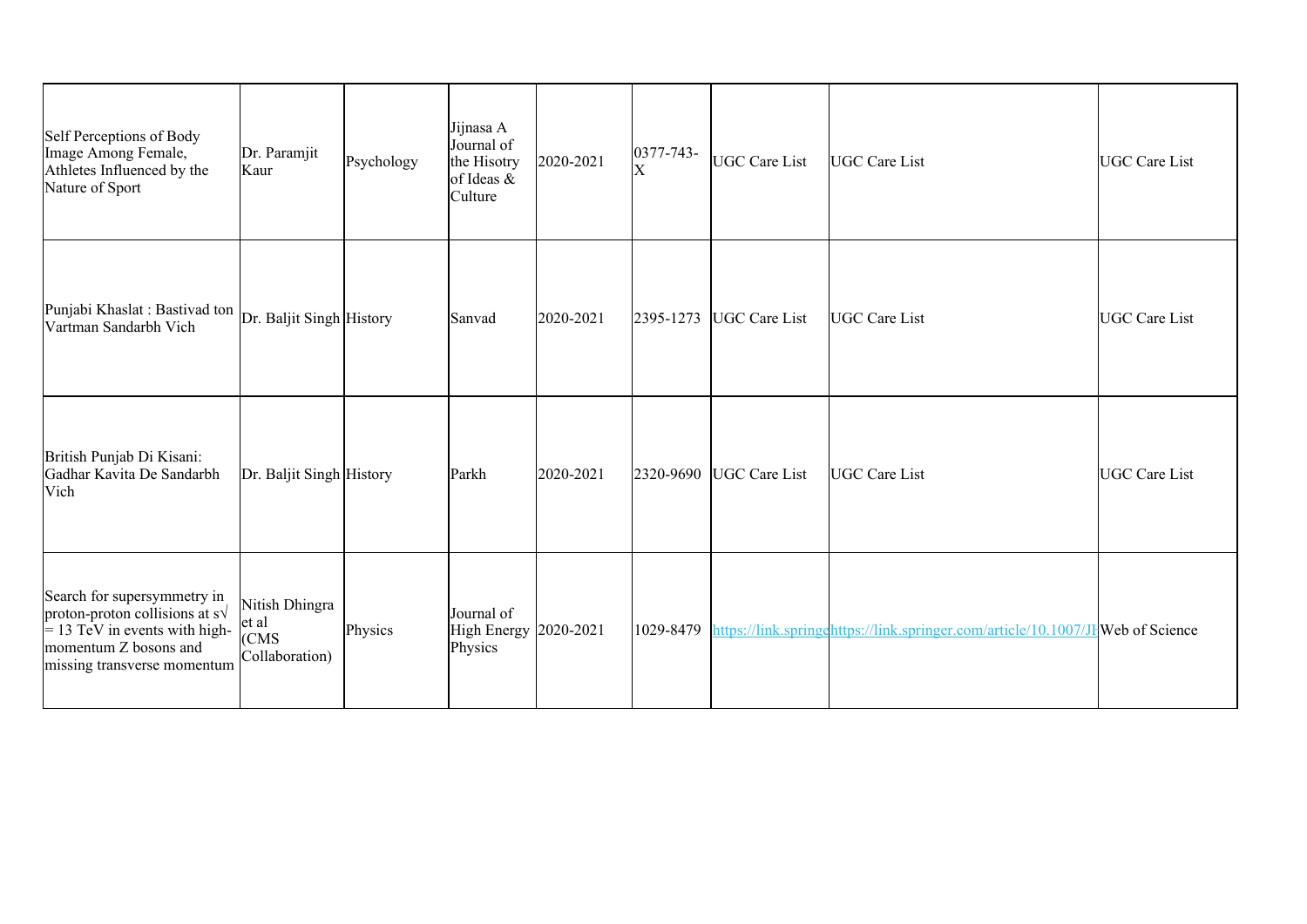| Measurement of the Higgs<br>boson production rate in<br>association with top quarks in<br>final states with electrons,<br>muons, and hadronically<br>decaying tau leptons<br>at $s\sqrt{=}13TeV$ | Nitish Dhingra<br>et al<br>(CMS)<br>Collaboration)                   | Physics               | The<br>European<br>Physical<br>Journal | 2020-2021 | 1434-6052 |                      | https://link.springehttps://link.springer.com/article/10.1140%2Web of Science |                      |
|--------------------------------------------------------------------------------------------------------------------------------------------------------------------------------------------------|----------------------------------------------------------------------|-----------------------|----------------------------------------|-----------|-----------|----------------------|-------------------------------------------------------------------------------|----------------------|
| Evidence for Higgs boson<br>decay to a pair of muons                                                                                                                                             | Nitish Dhingra<br>et al<br>  <sub>CC</sub> MS<br>Collaboration)      | Physics               | Journal of<br>High Energy<br>Physics   | 2020-2021 | 1029-8479 |                      | https://link.springehttps://link.springer.com/article/10.1007%2Web of Science |                      |
| Association of Body<br>Dimensions With Performance Ms. Gaganpreet Education<br>of Elite Weightlifters                                                                                            | Dr. Manohar<br>Lal<br>Kaur                                           | Physical              | Shodh Sarita 2020-2021                 |           | 2348-2397 | UGC Care List        | UGC Care List                                                                 | <b>UGC Care List</b> |
| Relationship of Body<br>Composition and Emotional<br>Intelligence With Competition<br>Performance of All India Inter<br>University Sprinters                                                     | Mrs. Surishtha<br>Devi<br>Dr. Sanjay<br>Sharma<br>Dr. Manohar<br>Lal | Physical<br>Education | Shodh Sarita 2020-2021                 |           | 2348-2397 | <b>UGC</b> Care List | UGC Care List                                                                 | <b>UGC</b> Care List |